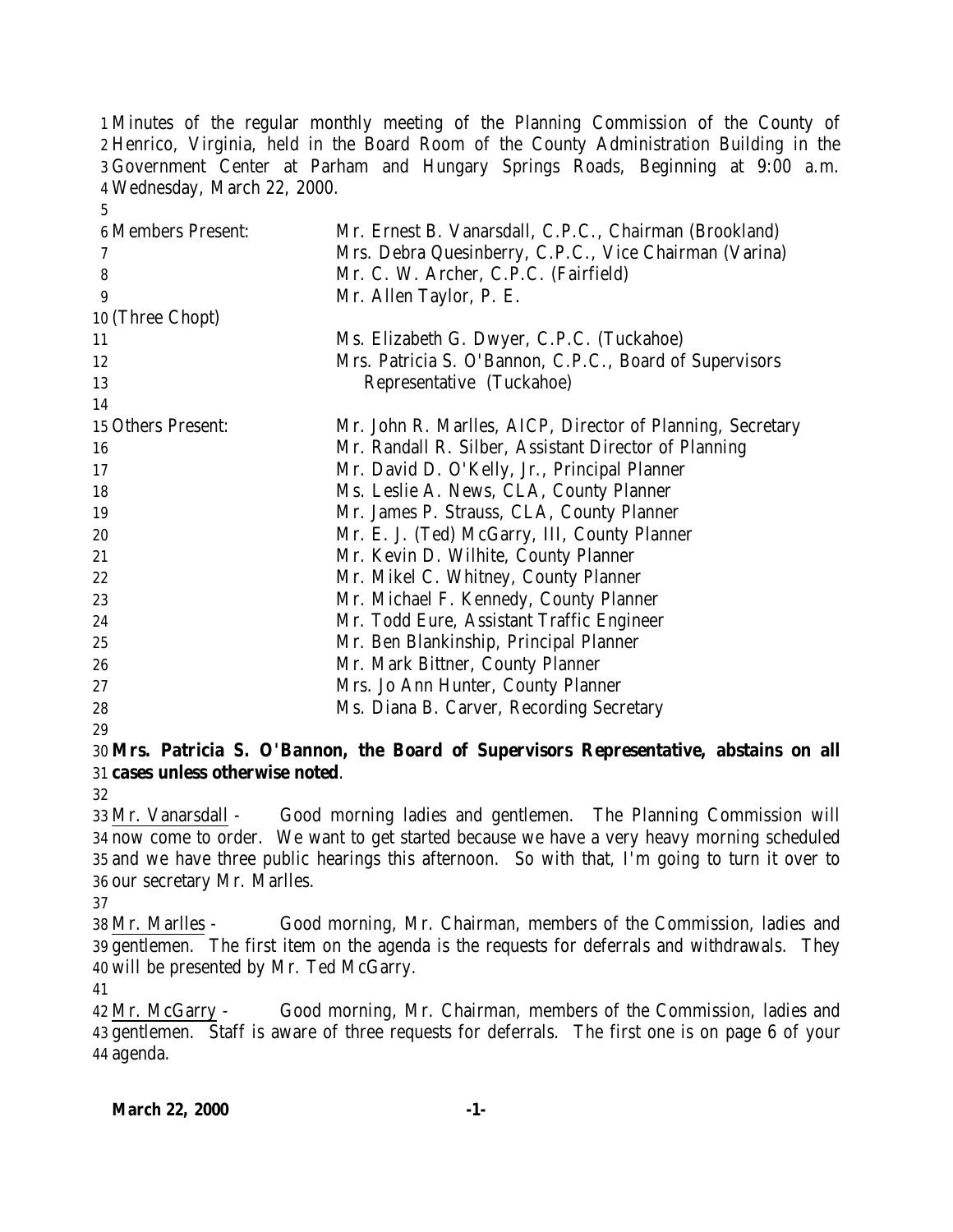### 45 **LANDSCAPE PLAN**

46

LP/POD-124-98 Crown, Cork & Seal - Expansion - Lewis Road **Hourigan Martone and James River Nurseries:** Request for a approval of a landscape plan as required by Chapter 24, Sections 24-106 and 24-106.2 of the Henrico County Code. The 8.8 acre site is located at the south east corner of Lewis and Norman Roads on parcel 173-A-19. The zoning is M-1, Light Industrial District and ASO (Airport Safety Overlay District). **(Varina)** 

47

48 Mr. McGarry - The applicant requests deferral to your April 26, 2000, meeting. 49

50 Mr. Vanarsdall - Is there anyone in the audience in opposition to the deferment of 51 LP/POD-124-98, Crown, Cork & Seal - Expansion? No opposition. Mrs. Quesinberry.

52

53 Mrs. Quesinberry - I move for deferral of Crown, Cork & Seal to the April 26, 2000, 54 meeting at the applicant's request.

55

56 Ms. Dwyer - Second.

57

58 Mr. Vanarsdall - The motion was made by Mrs. Quesinberry and seconded by Ms. 59 Dwyer. All in favor say aye…all opposed say nay. The motion carries.

60

61 Pursuant to the applicant's request, the Planning Commission deferred LP/POD-124-98, 62 Crown, Cork & Seal - Expansion, to it's April 26, 2000, meeting. 63

## 64 **SUBDIVISION (Deferred from the February 23, 2000 Meeting)**

65

| 97.53 acre site is located at the eastern terminus of Four Mile |
|-----------------------------------------------------------------|
|                                                                 |
| Run Drive, approximately 0.33 mile north of New Market          |
| Road (U.S. Route 5) on parcels 238-A-31 and part of 249-A-      |
| 48. The zoning is R-2AC, One-Family Residential District        |
| (Conditional) and A-1, Agricultural District and ASO (Airport)  |
| Safety Overlay District). County water and sewer. (Varina)      |
|                                                                 |
|                                                                 |

66

67 Mr. McGarry - On page 15 of your agenda, subdivision Four Mile Run (January 2000 68 Plan), the applicant requests deferral to your April 26, 2000, meeting.

69

70 Mr. Vanarsdall - Is there anyone in the audience in opposition to the deferment of 71 subdivision Four Mile Run (January 2000 Plan)? No opposition. Mrs. Quesinberry.

72

73 Mrs. Quesinberry - I move to defer Four Mile Run (January 2000 Plan) to the April 26, 74 2000, meeting at the applicant's request.

### **March 22, 2000 -2-**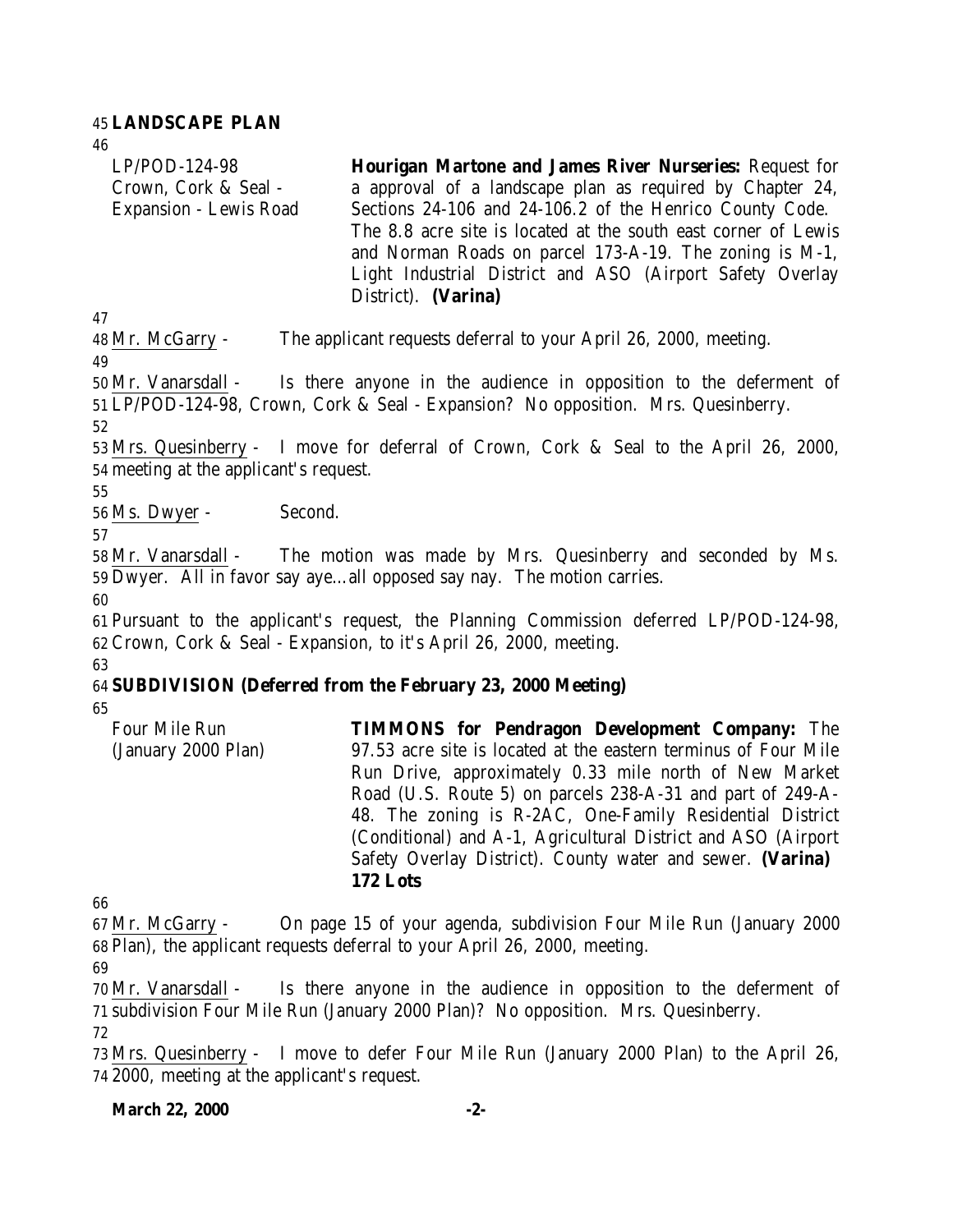Ms. Dwyer - Second.

 Mr. Vanarsdall - The motion was made by Mrs. Quesinberry and seconded by Ms. Dwyer. All in favor say aye…all opposed say nay. The motion carries.

 Pursuant to the applicant's request, the Planning Commission deferred subdivision Four Mile Run (January 2000 Plan) to it's April 26, 2000, meeting.

# **LANDSCAPE & LIGHTING PLAN**

LP/POD-61-98 Holiday Inn Express **M. Dowdy:** Request for a approval of a landscape and lighting plan as required by Chapter 24, Sections 24-106 and 24-106.2 of the Henrico County Code. The 1.8 acre site is located on the southwest corner of Gaskins Road and on Mayland Drive on parcel 48-A-68B. The zoning is M-1C, Light Industrial District (Conditional). **(Three Chopt)** 

 Mr. McGarry - On page 24 of your agenda. This is the Holiday Inn Express, LP/POD- 61-98, it's the landscape plan only. The applicant requests deferral to your June 28, 2000, meeting. 

 Mr. Vanarsdall - Is there anyone in the audience in opposition to the deferment of LP/POD-61-98, Holiday Inn Express, the landscape plan only? No opposition. Mr. Taylor. 

 Mr. Taylor - Mr. Chairman, I move that the landscape plan for LP/POD-61-98, Holiday Inn Express be deferred, at the applicant's request, until June 28, 2000.

Mr. Archer - Second, Mr. Chairman.

 Mr. Vanarsdall - The motion was made by Mr. Taylor and seconded by Mr. Archer. All in favor say aye…all opposed say nay. The motion carries.

 Pursuant to the applicant's request, the Planning Commission deferred landscape plan LP/POD-61-98, Holiday Inn Express, to its June 28, 2000, meeting.

 Mr. Vanarsdall - Is that all for the deferrals, Mr. McGarry?

Mr. McGarry - Those are all of the deferrals and withdrawals that staff is aware of.

Mr. Vanarsdall - All right. Mr. Secretary, what's next on the agenda?

 Mr. Marlles - The next item on the agenda, Mr. Chairman, is the Expedited Agenda. And, again, that will be presented by Mr. McGarry.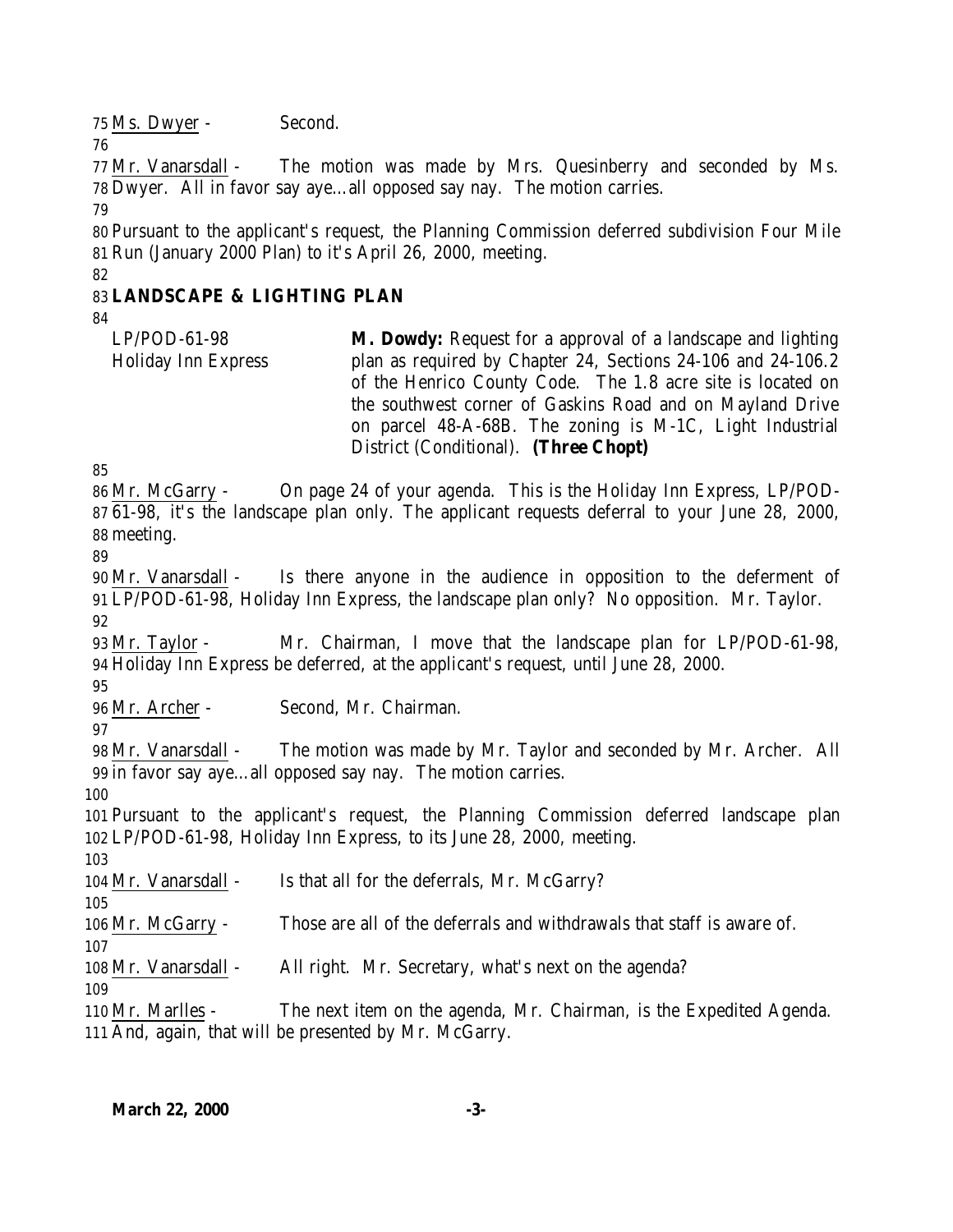112 Mr. McGarry - Staff is aware of eight items on the Expedited Agenda. The first one is 113 on page 2 of your agenda.

114

### 115 **TRANSFER OF APPROVAL**

116

POD-31-99 Ackley Park **L. Clarke Jones, III for Ackley Park, L.L.C. & Anita Cook:** Request for a transfer of approval of a plan of development, as required by Chapter 24, Section 24-106 of the Henrico County Code, from Brett Pace and Jones Realty & Construction Corporation to Ackley Park, L.L.C. and Anita Cook. The 2.47 acre site is located on the south line of Ackley Avenue, 400 feet north of Parham Road on parcel 60-A-75N. The zoning is M-1, Light Industrial District. County water and sewer. **(Brookland)** 

117

118 Mr. Vanarsdall - Is there anyone in the audience in opposition to this case, POD-31-99, 119 Ackley Park, transfer of approval? No opposition. I move that POD-31-99, Ackley Park, be 120 approved for transfer of approval with the annotations on the plan.

121

122 Ms. Dwyer - Second.

123

124 Mr. Vanarsdall - The motion was made by Mr. Vanarsdall and seconded by Ms. Dwyer. 125 All in favor say aye…all opposed say nay. The motion carries.

126

127 The Planning Commission approved the transfer of approval request for POD-31-99, Ackley 128 Park, with the annotations on the plan.

129

## 130 **PLAN OF DEVELOPMENT**

131

POD-15-00 Tumbleweed Restaurant @ Virginia Center Commons Shopping Center

**Balzer & Associates, for North Park Peripheral Associates, L.P.:** Request for approval of a revised plan of development as required by Chapter 24, Section 24-106 of the Henrico County Code to construct a one-story, 5,400 square foot restaurant. The 1.607 acre site is located on the north side of J.E.B. Stuart Parkway, approximately 400 feet east of Brook Road (U. S. Route 1) in Virginia Center Commons Shopping Center on part of parcel 24-A-7E. The zoning is B-3C, Business District (Conditional). County water and sewer. **(Fairfield)**

132

133 Mr. Vanarsdall - Is there anyone in the audience in opposition to POD-15-00, 134 Tumbleweed Restaurant? No opposition. Mr. Archer.

135

136 Mr. Archer - Mr. Chairman, I move approval of POD-15-00, Tumbleweed Restaurant 137 as annotated on the plan.

138

**March 22, 2000 -4-**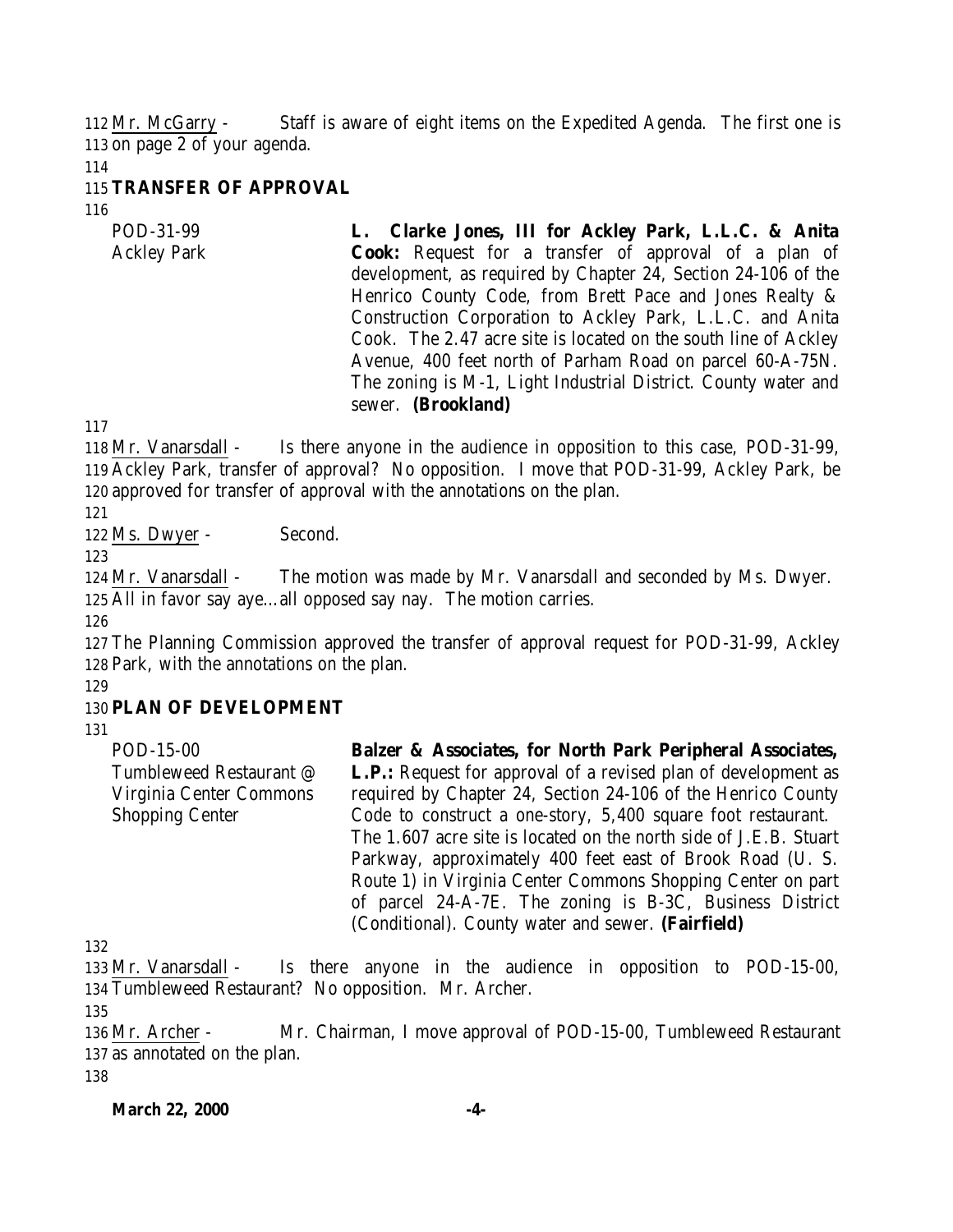Mrs. Quesinberry - Second. 

 Mr. Vanarsdall - The motion was made by Mr. Archer and seconded by Mrs. Quesinberry. All in favor say aye…all opposed say nay. The motion carries. **(There was a second motion made on page 10 of the minutes to reflect the revised architecturals as listed on the addendum)**

 The Planning Commission approved POD-15-00, Tumbleweed Restaurant @ Virginia Center Commons Shopping Center, subject to the standard conditions for developments of this type, the annotations on the plan and the following additional conditions:

 23. The easements for drainage and utilities as shown on approved plans shall be granted to the County in a form acceptable to the County Attorney prior to any occupancy permits being issued. The easement plats and any other required information shall be submitted to the County Real Property Agent at least sixty (60) days prior to requesting occupancy permits.

- 24. The developer shall provide fire hydrants as required by the Department of Public Utilities in its approval of the utility plans and contracts.
- 25. The developer shall install an adequate restaurant ventilating and exhaust system to minimize smoke, odors, and grease vapors. The plans and specifications shall be included with the building permit application for review and approval. If, in the opinion of the County, the type system provided is not effective, the Commission retains the rights to review and direct the type of system to be used.
- 26. Any necessary off-site drainage easements must be obtained in a form acceptable to the County Attorney prior to final approval of the construction plans by the Department of Public Works.
- 27. Deviations from County standards for pavement, curb or curb and gutter design shall be approved by the County Engineer prior to final approval of the construction plans by the Department of Public Works.
- 28. Insurance Services Office (ISO) calculations must be included with the utilities plans and contracts and must be approved by the Department of Public Utilities prior to the issuance of a building permit.
- 29. Evidence of a joint ingress/egress and maintenance agreement must be submitted to the Planning Office and approved prior to issuance of a certificate of occupancy for this development.
- 30. Prior to the issuance of a building permit, an agreement in form and substance acceptable to the County Attorney for the construction of Telegraph Road from the existing end of Telegraph Road to the Henrico County line shall be submitted to the County for approval. A subdivision bond for this construction shall be provided to the
- Director of Planning.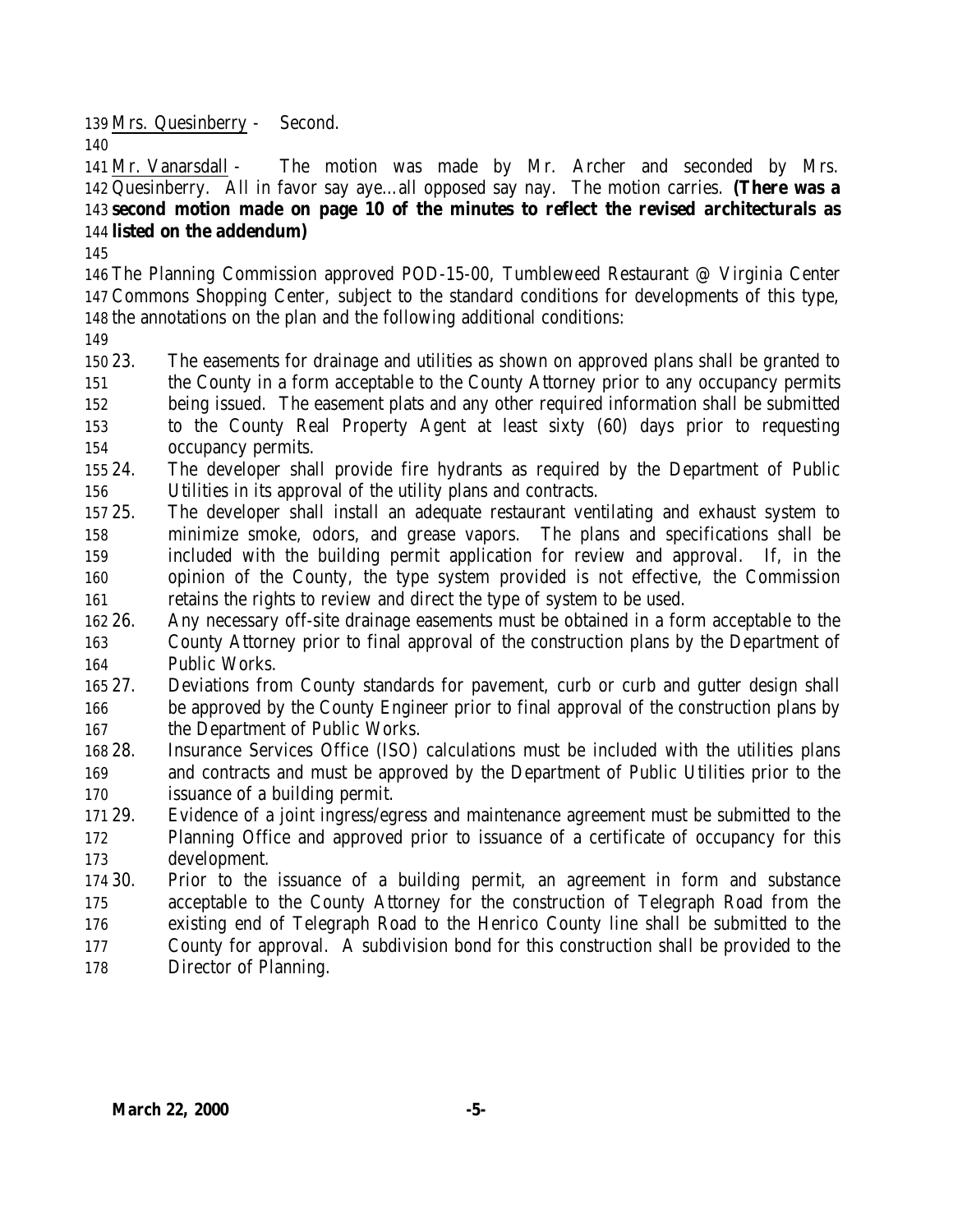### **PLAN OF DEVELOPMENT & TRANSITIONAL BUFFER DEVIATION (Deferred from the February 23, 2000, Meeting)**

POD-12-00 Hunton Baptist Church Facility Expansion **TIMMONS for Hunton Baptist Church:** Request for approval of a plan of development and transitional buffer deviation as required by Chapter 24, Sections 24-106 and 24- 106.2 of the Henrico County Code to construct a one-story, 8,776 square foot fellowship hall. The 8.98 acre site is located at the intersection of Old Washington Highway and Greenwood Road on parcels 14-8-11-55A and 14-8-12-54B. The zoning is B-3, Business District and A-1, Agricultural District. Individual well and Septic Tank/Drainfield. **(Brookland)**

 Mr. Vanarsdall - Is there anyone in the audience in opposition to POD-12-00, Hunton Baptist Church Facility Expansion? No opposition. I move that POD-12-00, Hunton Baptist Church Facility Expansion be approved with the recommendation by the staff, the standard conditions, the annotations on the plan, and I would like to add No. 9 amended, to bring it back for landscaping, and additional conditions Nos. 23 through 30.

Mrs. Quesinberry - Second.

 Mr. Vanarsdall - The motion was made by Mr. Vanarsdall and seconded by Mrs. Quesinberry. All in favor say aye…all opposed say nay. The motion carries.

 The Planning Commission approved POD-12-00, Hunton Baptist Church Facility Expansion, subject to the standard conditions for developments of this type, the annotations on the plan and the following additional conditions:

 9. **AMENDED** - A detailed landscaping plan shall be submitted to the Planning Office for review and Planning Commission approval prior to the issuance of any occupancy permits.

- 23. The right-of-way for widening of Old Washington Highway and Greenwood Road as shown on approved plans shall be dedicated to the County prior to any occupancy permits being issued. The right-of-way dedication plat and any other required information shall be submitted to the County Real Property Agent at least sixty (60) days prior to requesting occupancy permits.
- 24. The easements for drainage and utilities as shown on approved plans shall be granted to the County in a form acceptable to the County Attorney prior to any occupancy permits being issued. The easement plats and any other required information shall be submitted to the County Real Property Agent at least sixty (60) days prior to requesting occupancy permits.
- 25. The limits and elevations of the 100-year frequency flood shall be conspicuously noted on the plan "Limits of 100 Year Floodplain." In addition, the delineated 100-year floodplain must be labeled "Variable Width Drainage and Utility Easement." The easement shall be granted to the County prior to the issuance of any occupancy permits.

**March 22, 2000 -6-**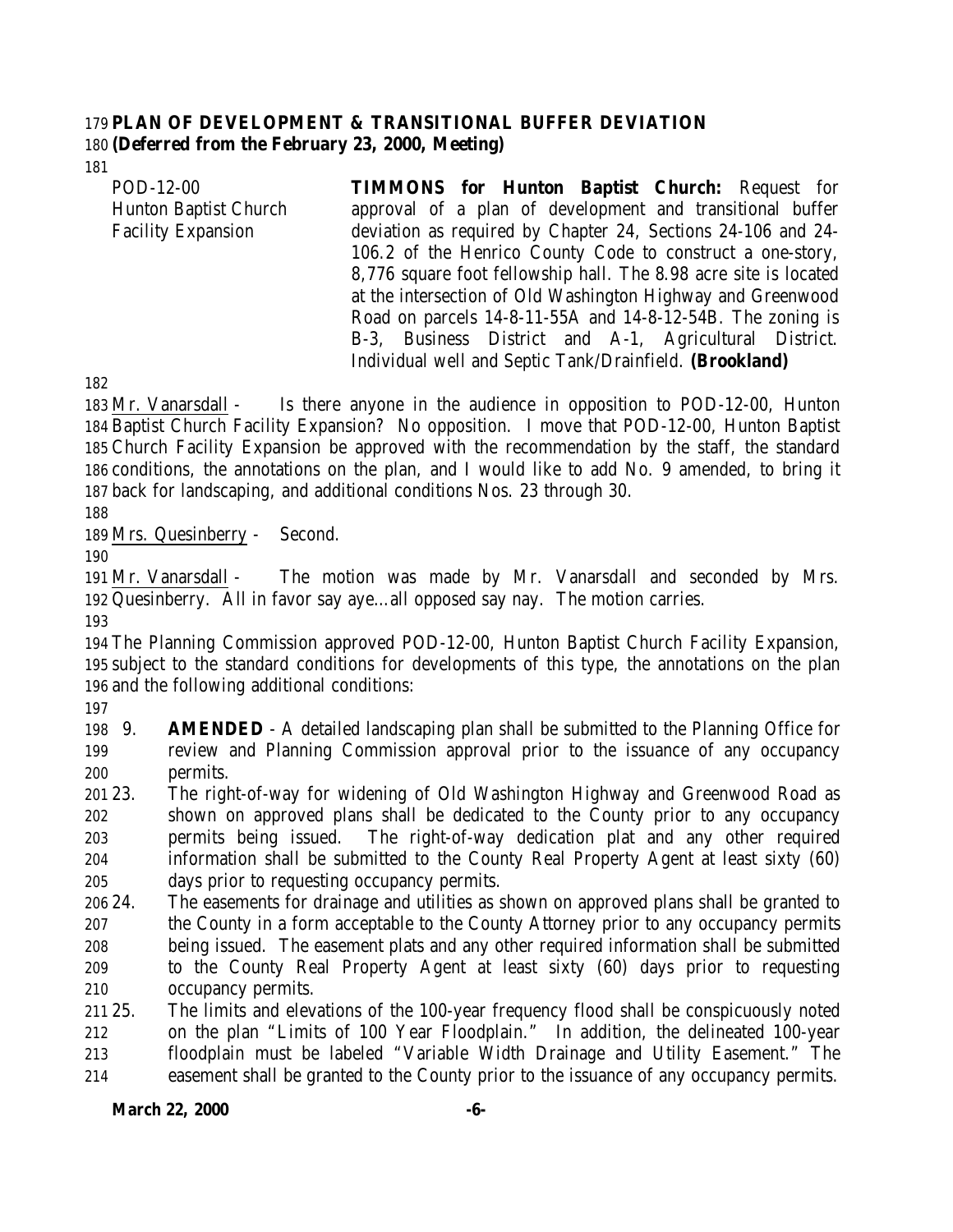26. Greenwood Road and Old Washington Highway shall be improved in accordance with the requirements of the Director of Public Works with future plans of developments as approved by the Planning Commission.

- 27. Deviations from County standards for pavement, curb or curb and gutter design shall be approved by the County Engineer prior to final approval of the construction plans by the Department of Public Works.
- 28. Storm water retention, based on the 50-10 concept, shall be incorporated into the drainage plans.
- 29. The applicant shall furnish proof to the Planning Office that conditions satisfactory to the Health Department have been met that insure the proposed septic tank drainfield 225 system is suitable for this project prior to the issuance of a building permit.
- 30. Approval of the construction plans by the Department of Public Works does not establish the curb and gutter elevations along the Henrico County maintained right-of-way. The elevations will be set by Henrico County.

## **PLAN OF DEVELOPMENT**

POD-16-00 One Colonial Place Office Complex @ Virginia Center - Telegraph Road

**Balzer & Associates for Colonial Place, LLC:** Request for approval of a plan of development as required by Chapter 24, Section 24-106 of the Henrico County Code to construct two, two-story office buildings totaling 100,000 square feet and a three-story, 90,000 square foot office building. The 15.00 acre site is located on the east line of Telegraph Road, approximately 400 feet east of its intersection with J.E.B. Stuart Parkway on part of parcel 24-A-9B. The zoning is O-3C, Office District (Conditional) and B-3C, Business District (Conditional). County water and sewer. **(Fairfield)**

 Mr. Vanarsdall - Is there anyone in the audience in opposition to POD-16-00, One Colonial Place Office Complex @ Virginia Center? No opposition. Mr. Archer. 

- Mr. Archer Mr. Chairman, I move approval of POD-16-00, One Colonial Place Office, subject to the standard conditions for developments of this type, added conditions Nos. 23 through 32 and as annotated on the plan.
- 

Mr. Taylor - Second.

 Mr. Vanarsdall - The motion was made by Mr. Archer and seconded by Mr. Taylor. All in favor say aye…all opposed say nay. The motion carries.

 The Planning Commission approved POD-16-00, One Colonial Place Office Complex @ Virginia Center, subject to the standard conditions for developments of this type, the annotations on the plan and the following additional conditions: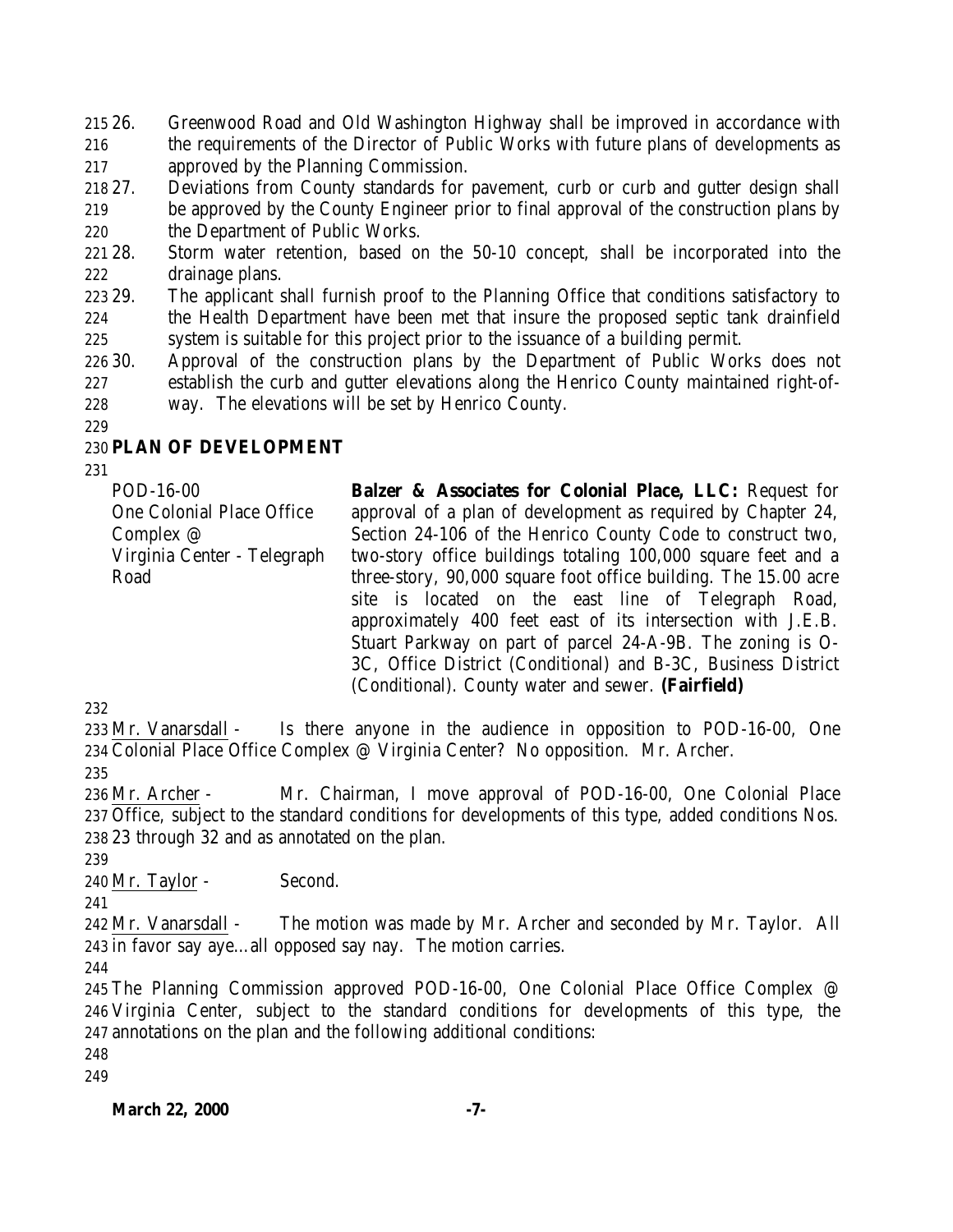- 23. The easements for drainage and utilities as shown on approved plans shall be granted to the County in a form acceptable to the County Attorney prior to any occupancy permits being issued. The easement plats and any other required information shall be submitted to the County Real Property Agent at least sixty (60) days prior to requesting occupancy permits.
- 24. The developer shall provide fire hydrants as required by the Department of Public Utilities in its approval of the utility plans and contracts.
- 25. The certification of building permits, occupancy permits and change of occupancy permits for individual units shall be based on the number of parking spaces required for the proposed uses and the amount of parking available according to approved plans.
- 26. Any necessary off-site drainage easements must be obtained in a form acceptable to the County Attorney prior to final approval of the construction plans by the Department of Public Works.
- 27. Deviations from County standards for pavement, curb or curb and gutter design shall be approved by the County Engineer prior to final approval of the construction plans by the Department of Public Works.
- 28. Insurance Services Office (ISO) calculations must be included with the utilities plans and contracts and must be approved by the Department of Public Utilities prior to the issuance of a building permit.
- 29. Approval of the construction plans by the Department of Public Works does not establish the curb and gutter elevations along the Henrico County maintained right-of-way. The elevations will be set by Henrico County.
- 30. A second point of access shall be constructed prior to issuance of a certificate of occupancy for any building construction exceeding 100,000 square feet in floor area.
- 31. Evidence of a joint ingress/egress maintenance agreement must be submitted to the Planning Office and approved prior to issuance of a certificate of occupancy for any development requiring the second point of access.
- 32. Prior to the issuance of a building permit, an agreement in form and substance acceptable to the County Attorney for the construction of Telegraph Road from the existing end of Telegraph Road to the Henrico County line shall be submitted to the County for approval. A subdivision bond for this construction shall be provided to the Director of Planning.
- 

# **PLAN OF DEVELOPMENT**

POD-17-00 St. Peter Baptist Church - Church Addition and Child Development Center - 2040 Mountain Road

**Hulcher & Associates for St. Peter Baptist Church:** Request for approval of a plan of development as required by Chapter 24, Section 24-106 of the Henrico County Code to construct a one-story, 11,502 square foot church addition and a one-story, 5,000 square foot child development center. The 3.80 acre site is located at 2040 Mountain Road on parcels 42-A-33 and 42- A-30. The zoning is A-1, Agricultural District. County water and sewer. **(Fairfield) (Brookland)**

Mr. McGarry - There is an addendum on this case.

**March 22, 2000 -8-**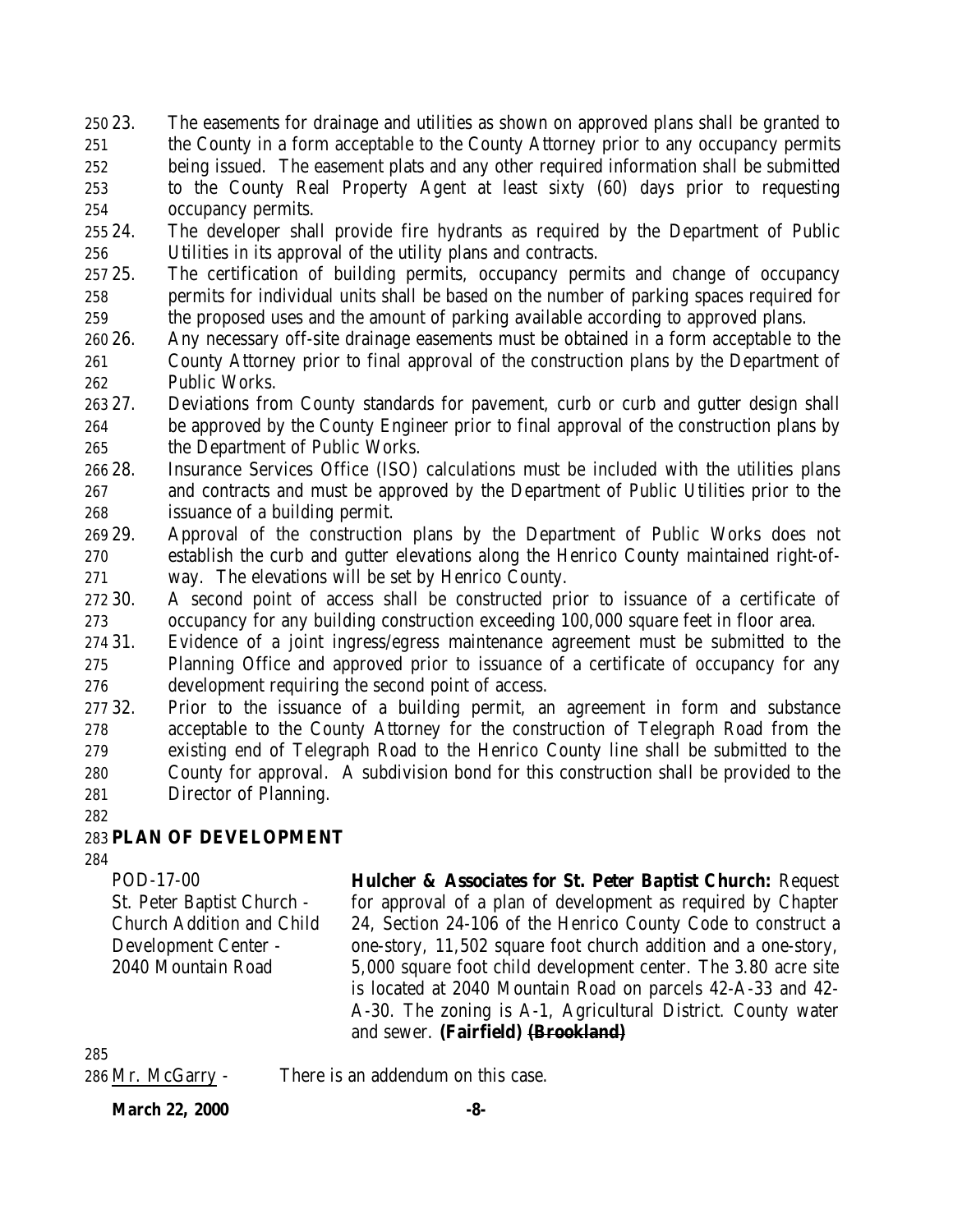Archer. Ms. Dwyer - Where's the addendum, Mr. McGarry? Mr. McGarry - It's on page 2 of the addendum. Mr. Vanarsdall - After we take this one, then we are going to have to go back to Tumbleweed. Mr. Archer - Oh, there was an addendum on Tumbleweed, wasn't it? Mr. Vanarsdall - Yes. I had so much paper work I couldn't find it. Thank you for bringing that to my attention Ms. Dwyer. I'm going to have to get here earlier so that I can read everything. Thank you. All right. We have one on the addendum. Mr. Archer. Mr. Archer - Mr. Chairman, I move approval of POD-17-00, St. Peter Baptist Church Addition and Child Development Center, subject to the standard conditions for developments of this type, added conditions Nos. 23 through 29 and as annotated on the plan. Mr. Taylor - Second. Mr. Vanarsdall - The motion was made by Mr. Archer and seconded by Mr. Taylor. All

 Mr. Vanarsdall - Is there anyone in the audience in opposition to POD-17-00, St. Peter Baptist Church - Church Addition and Child Development Center? No opposition. Mr.

- in favor say aye…all opposed say nay. The motion carries.
- 

 The Planning Commission approved POD-17-00, St. Peter Baptist Church Addition and Child Development Center, subject to the standard conditions for developments of this type, the annotations on the plan and the following additional conditions:

 23. The right-of-way for widening of Mountain Road as shown on approved plans shall be dedicated to the County prior to any occupancy permits being issued. The right-of-way dedication plat and any other required information shall be submitted to the County Real Property Agent at least sixty (60) days prior to requesting occupancy permits.

- 24. The easements for drainage and utilities as shown on approved plans shall be granted to the County in a form acceptable to the County Attorney prior to any occupancy permits being issued. The easement plats and any other required information shall be submitted to the County Real Property Agent at least sixty (60) days prior to requesting
- occupancy permits.
- 25. The developer shall provide fire hydrants as required by the Department of Public Utilities in its approval of the utility plans and contracts.

26. A standard concrete sidewalk shall be provided along the west side of Mountain Road.

 27. Storm water retention, based on the 50-10 concept, shall be incorporated into the drainage plans.

## **March 22, 2000 -9-**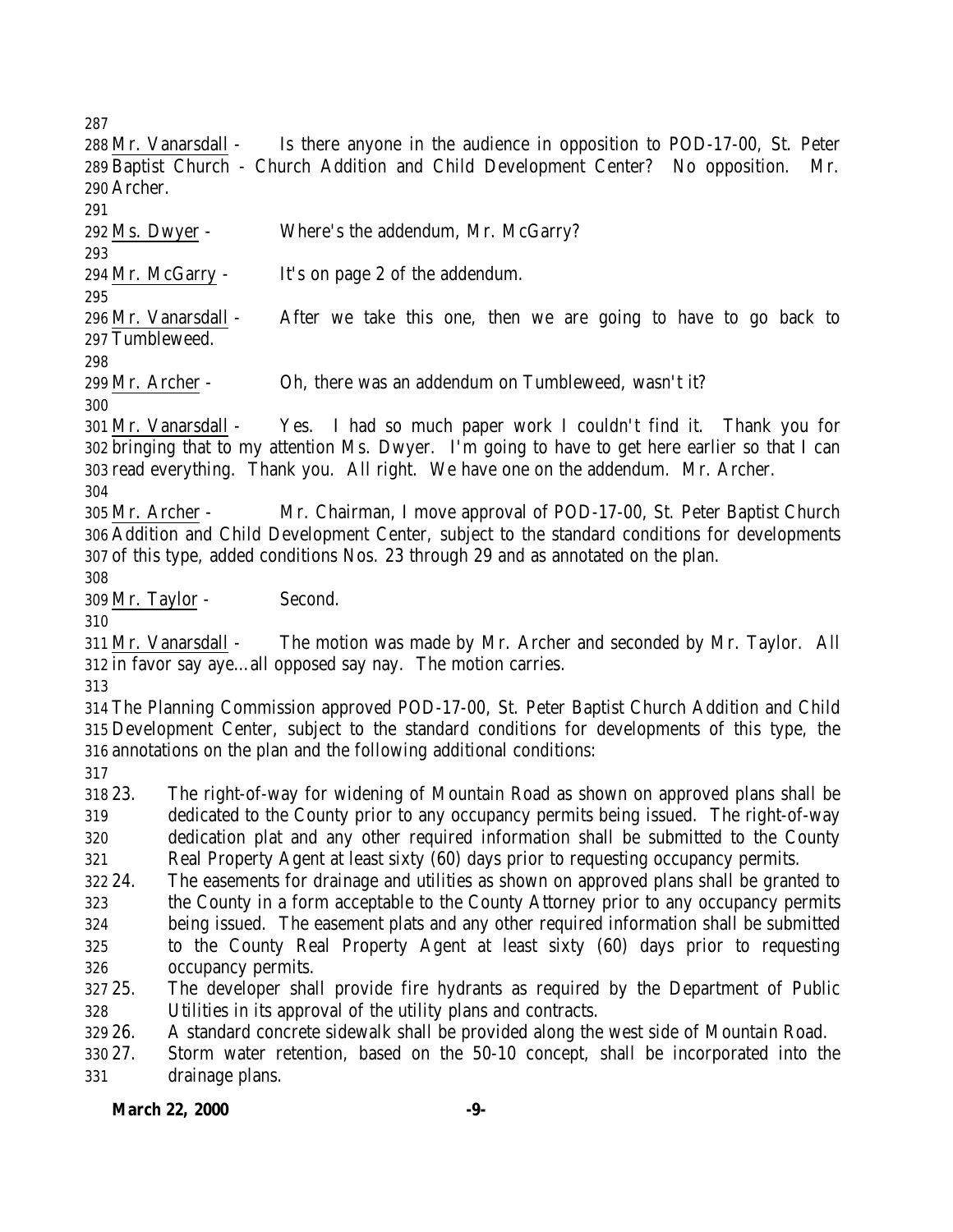28. All exterior lighting fixtures shall be designed and arranged so the source of light is not visible from the roadways or adjacent residential properties. The lighting shall be low intensity, residential in character, and the height or standards shall not exceed 15 feet. 29. Approval of the construction plans by the Department of Public Works does not establish the curb and gutter elevations along the Henrico County maintained right-of- way. The elevations will be set by Henrico County. **(This next section is a continuation from page 5 of the minutes)** Mr. Vanarsdall - All right. How are we going to handle Tumbleweed? Mr. Archer - Let's go back and do it. Mr. McGarry - Back to page 8. Mr. Vanarsdall - All right. We will go back to page 8, Tumbleweed. We need a motion and a second. Mr. Archer - Okay. I move approval of POD-15-00, Tumbleweed Restaurant, subject to the conditions on the original plan and the revised architectural plans received with the addendum. Ms. Dwyer - Second. Mr. Vanarsdall - The motion was made by Mr. Archer and seconded by Ms. Dwyer. All in favor say aye…all opposed say nay. The motion carries. The Planning Commission approved POD-15-00, Tumbleweed Restaurant @ Virginia Center Commons, as stated previously but including the revised architecturals as stated on the addendum. Mr. Vanarsdall - All right. Where are we now? **SUBDIVISION** Woodcliff (A Resubdivision **Grattan Associates, P. C. and Steven B. Kent & Associates,** of lots 9 and 10, Block C, Woodcliff, Section 3) (March 2000 Plan) **P.C. for Ronald O. and Norma E. Edds:** The 1.22 acre site is located on the south side of Old Francis Road, 386 feet east of Telegraph Road on parcels 33-4-C-9 and 10. The zoning is R-2A, One-Family Residential District. County water and

 Mr. Vanarsdall - Is there anyone in the audience in opposition to subdivision Woodcliff (A Resubdivision of lots 9 and 10, Block C, Woodcliff, Section 3) (March 2000 Plan)? No opposition. Mr. Archer.

sewer. **(Fairfield) 2 Lots**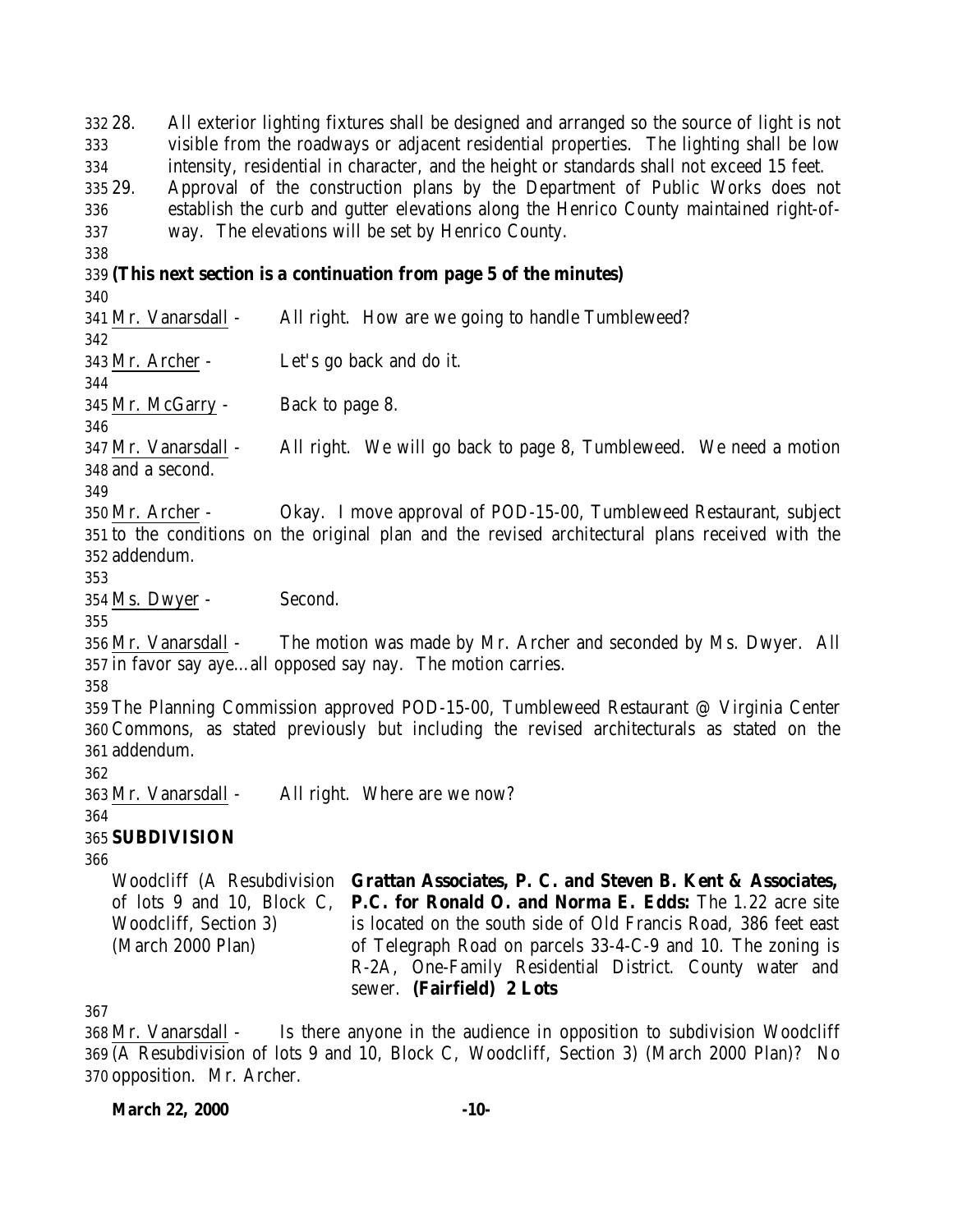Mr. Archer - Mr. Chairman, I move approval of subdivision Woodcliff, subject to the annotations on the plans, the standard conditions for subdivisions served by public utilities and the additional condition No. 12 as noted on the agenda.

Mr. Taylor - Second.

 Mr. Vanarsdall - The motion was made by Mr. Archer and seconded by Mr. Taylor. All in favor say aye…all opposed say nay. The motion carries.

 The Planning Commission granted conditional approval to subdivision Woodcliff (A Resubdivision of Lots 9 and 10, Block C, Woodcliff, Section 3) (March 2000 Plan) subject to the standard conditions for subdivisions served by public utilities, the annotations on the plan, and the following additional condition:

 12. Any necessary off-site drainage easements must be obtained prior to final approval of the construction plans by the Department of Public Works.

# **LANDSCAPE PLAN**

| LP/POD-40-97      | <b>Foster &amp; Miller, P.C.:</b> Request for a approval of a landscape |
|-------------------|-------------------------------------------------------------------------|
| Hilton Garden Inn | plan as required by Chapter 24, Sections 24-106 and 24-106.2            |
|                   | of the Henrico County Code. The 4.9 acre site is located on the         |
|                   | northwest corner of Cox Road and W. Broad Street (U.S.                  |
|                   | Route 250) on parcels 48-5-B-1E and 48-5-B-1G. The zoning is            |
|                   | B-2C, Business District (Conditional). (Three Chopt)                    |
|                   |                                                                         |

 Mr. Vanarsdall - Is there anyone in the audience in opposition to landscape plan LP/POD-40-97, Hilton Garden Inn? No opposition. Mr. Taylor.

 Mr. Taylor - Mr. Chairman, I recommend that LP/POD-40-97, Hilton Garden Inn, be approved subject to the annotations on the plans and the standard conditions for landscape plans.

Mrs. Quesinberry - Second.

 Mr. Vanarsdall - The motion was made by Mr. Taylor and seconded by Mrs. Quesinberry. All in favor say aye…all opposed say nay. The motion carries.

 The Planning Commission approved the landscape plan for LP/POD-40-97, Hilton Garden Inn, subject to the standard conditions for landscape plans and the annotations on the plan. 

Mr. Vanarsdall - Is that it, Mr. McGarry?

 Mr. McGarry - Actually, that's it because the last one listed has been deferred. 

```
March 22, 2000 -11-
```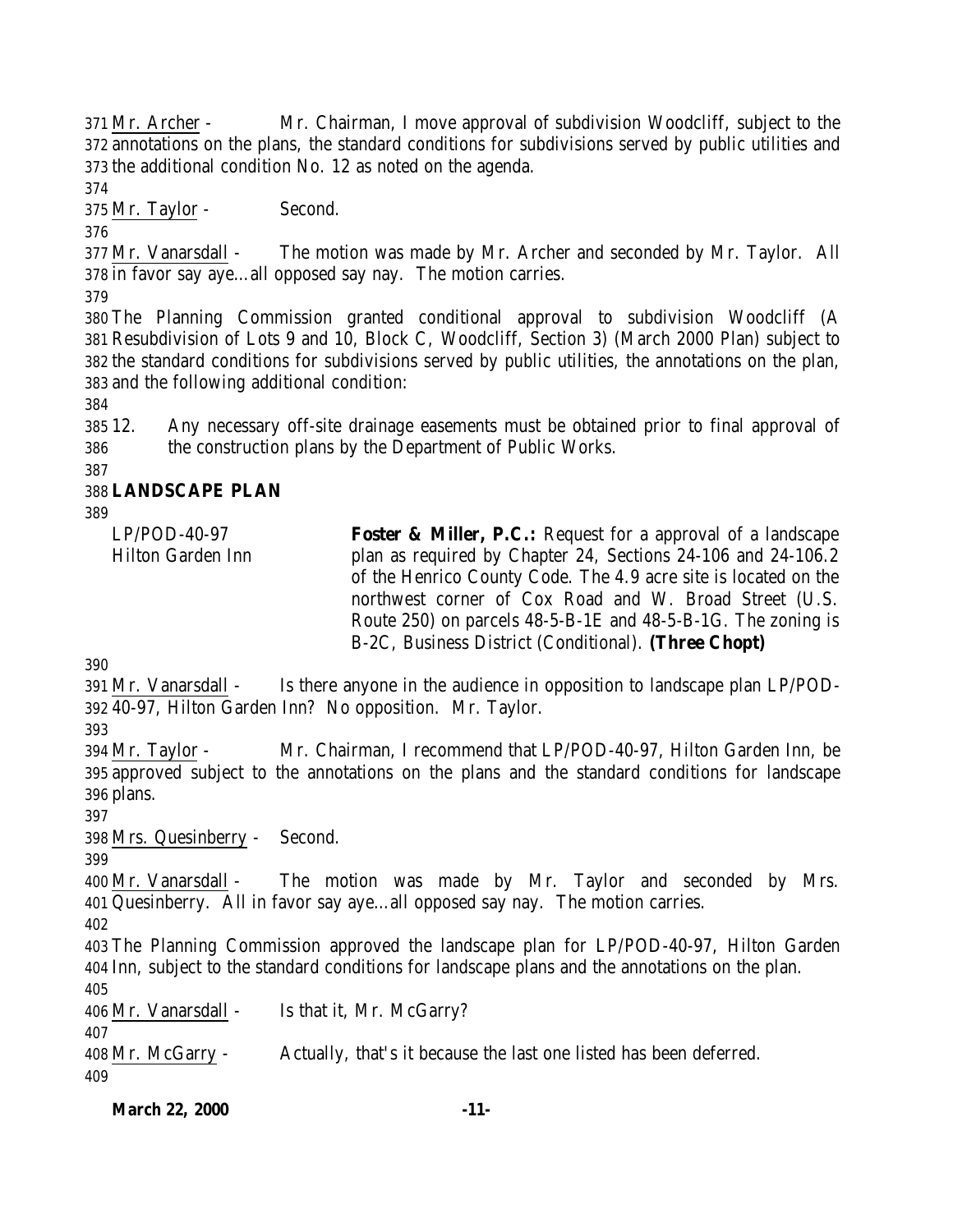Mr. Vanarsdall - All right. Is there anyone from the audience, or anyone else wants to defer a case? Mr. McGarry - I stand corrected on that. The lighting and landscape plans have been split apart so we do need to take action on the Holiday Inn Express on page 24. We deferred the landscape plan to June 28, 2000, but they would still like approval of their lighting plan on the Expedited Agenda. Mr. Vanarsdall - So, we deferred what? Mr. McGarry - The landscape plan only. Mr. Vanarsdall - But we are not going to defer the lighting? 424 Mr. McGarry - No, sir. It's on page 24. **LANDSCAPE & LIGHTING PLAN** LP/POD-61-98 Holiday Inn Express **M. Dowdy:** Request for a approval of a landscape and lighting plan as required by Chapter 24, Sections 24-106 and 24-106.2 of the Henrico County Code. The 1.8 acre site is located on the southwest corner of Gaskins Road and on Mayland Drive on parcel 48-A-68B. The zoning is M-1C, Light Industrial District (Conditional). **(Three Chopt)**  Mr. Vanarsdall - Is there anyone in the audience in opposition to LP/POD-61-98, Holiday Inn Express, lighting plan on the expedited agenda? No opposition. Mr. Taylor. Mr. Taylor - Mr. Chairman, I move that LP/POD-61-98, Holiday Inn Express, lighting plan only be approved as presented with no standard conditions. Mr. McGarry - Mr. Taylor, you would still have standard conditions attached to this. Mr. Taylor - Okay. With the standard conditions for lighting. Mrs. Quesinberry - Second. Mr. Vanarsdall - The motion was made by Mr. Taylor and seconded by Mrs. Quesinberry. All in favor say aye…all opposed say nay. The motion passes. The Planning Commission approved the lighting plan for LP/POD-61-98, Holiday Inn Express, subject to the standard conditions for lighting plans and the annotations on the plan. Mr. Vanarsdall - I would like to ask Mr. Whitney a question. Mr. Whitney, is POD-14- 00, Health South going to be deferred, or do you want to wait until we get to it?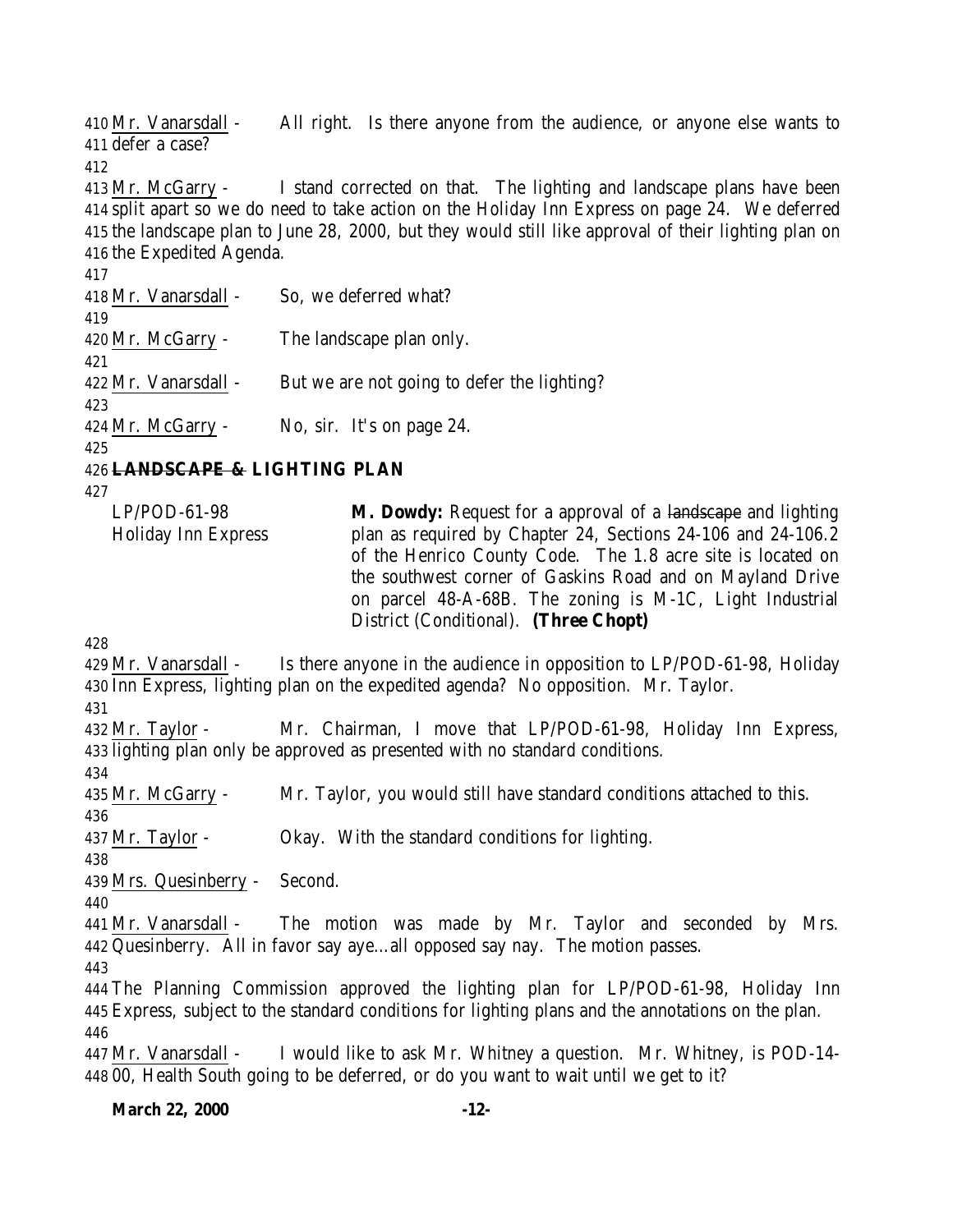Mr. Whitney - Mr. Vanarsdall, I just received a letter from Health South dealing with the issues we discussed previously. I would like to get a chance to make some copies of this for the Commission and we can hear it when it comes up.

Mr. Vanarsdall - Okay. Thank you. All right, Mr. Secretary.

 Mr. Marlles - Mr. Chairman, the next item on the agenda is subdivision extensions of conditional approval. As the Commission is aware, this is a new format. There were recent changes that were approved by the Board of Supervisors that delegates this authority to be handled administratively. This information is being provided for informational purposes only. I believe Mr. Wilhite has some comments as well.

Mr. Vanarsdall - Okay, Mr. Wilhite. Good morning.

 Mr. Wilhite - Good morning. There are three subdivisions on the agenda to be extended, of course you do not have to take action on this, but we just wanted to provide you with the information.

#### **SUBDIVISION EXTENSIONS OF CONDITIONAL APPROVAL (FOR INFORMATIONAL PURPOSE ONLY)**

| <b>Subdivision</b>                                                                                | <b>Magisterial</b><br><b>District</b> | Original No.<br>of Lots | <b>Remaining</b><br>Lots | <b>Previous</b><br><b>Extensions</b> |
|---------------------------------------------------------------------------------------------------|---------------------------------------|-------------------------|--------------------------|--------------------------------------|
| Drive (A Fairfield<br>Effinger<br>Ded. of a Portion of<br>Effinger Dr.) (June<br><b>98 Plan</b> ) |                                       | 0                       | 0                        | 0                                    |
| <b>Oak Hill Manor</b><br>(March 1999 Plan)                                                        | <b>Fairfield</b>                      | 40                      | 23                       | 0                                    |
| <b>Twin Hickory</b><br><b>Collectors</b><br>(January 1999 Plan)                                   | Three Chopt 0                         |                         | 0                        | 0                                    |

 Mr. Wilhite - Effinger Drive and Oak Hill Manor are eligible for a one-year extension, that the Director of Planning will grant. Twin Hickory Collectors has some portions that have already been recorded, they are now eligible for a full five-year extension. So, they will be granted approval until March 2005. If you have any questions, I'll be happy to answer. 

 Mr. Vanarsdall - All right. We need a motion to take care of this. Mr. Wilhite - No, sir. No motion is necessary. Mr. Marlles - It's just for informational purposes only, Mr. Chairman. 

```
March 22, 2000 -13-
```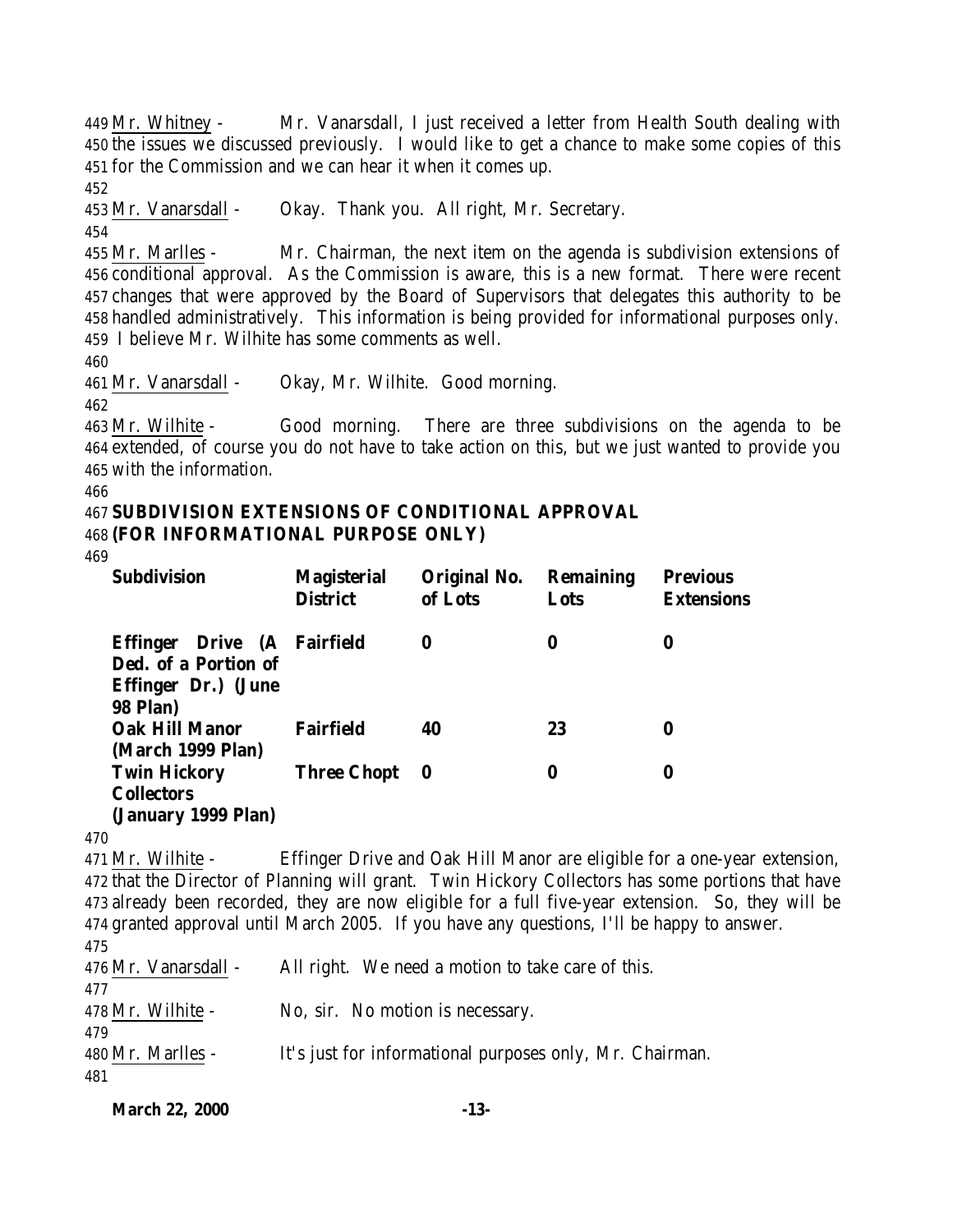482 Mr. Vanarsdall - Okay. Is that it, Mr. Chairman? Mr. Marlles - Yes, sir. Mr. Vanarsdall - Now, if the Commission will turn to page 20 on the agenda. We are going to move case LP/POD-122-98, Steward School, forward. **LANDSCAPE & LIGHTING PLAN** LP/POD-122-98 Steward School **Van Yahres/Vince Narron:** Request for a approval of a landscape and lighting plan as required by Chapter 24, Sections 24-106 and 24-106.2 of the Henrico County Code. The 35.7 acre site is located at the northwest corner of Gayton Road and Ryandale Road on parcels 77-A-4, 77-A-20 and 77-A-21. The zoning is A-1, Agricultural District. **(Tuckahoe)**  Mr. Vanarsdall - Is there anyone in the audience in opposition to this case? We have opposition. Mrs. O'Bannon - Is that opposition to the landscape plan? Man from Aud. - We don't know what it is. Mrs. O'Bannon - I want to thank the Planning Commission for moving this forward because I am required to be at a Budget Hearing upstairs for the Board of Supervisors. So, that's the reason for moving this case up this morning. Thank you. I appreciate it. Mr. Vanarsdall - Mr. Secretary, do you want to announce the rules that we have? Mr. Marlles - Yes, Mr. Chairman. Ladies and gentlemen, we do have a number of cases this morning where there is opposition. It is the policy of the Planning Commission when there is opposition to a case, to grant 10 minutes to the applicant to present their case. The opponents are also granted 10 minutes to express their concern and their opposition. The 10 minutes does not include any time spent responding to questions from the Commission. It is advisable or recommended that the applicant consider reserving some time for rebuttal. Basically, sir, that is our policy. Mr. Vanarsdall - Thank you, Mr. Marlles. Mr. Strauss. Mr. Strauss - Thank you, Mr. Chairman. Since the time the agenda was prepared, staff has completed its review of the phase two landscape and lighting plan for this project. Staff has made a number of annotations on the landscape and lighting plan, which we have distributed to you with the addendum this morning. Normally, these annotations would be sufficient to proceed with the revised plan. However, due to the extraordinary amount of questions, phone calls, and e-mails and letters this application has generated from the adjacent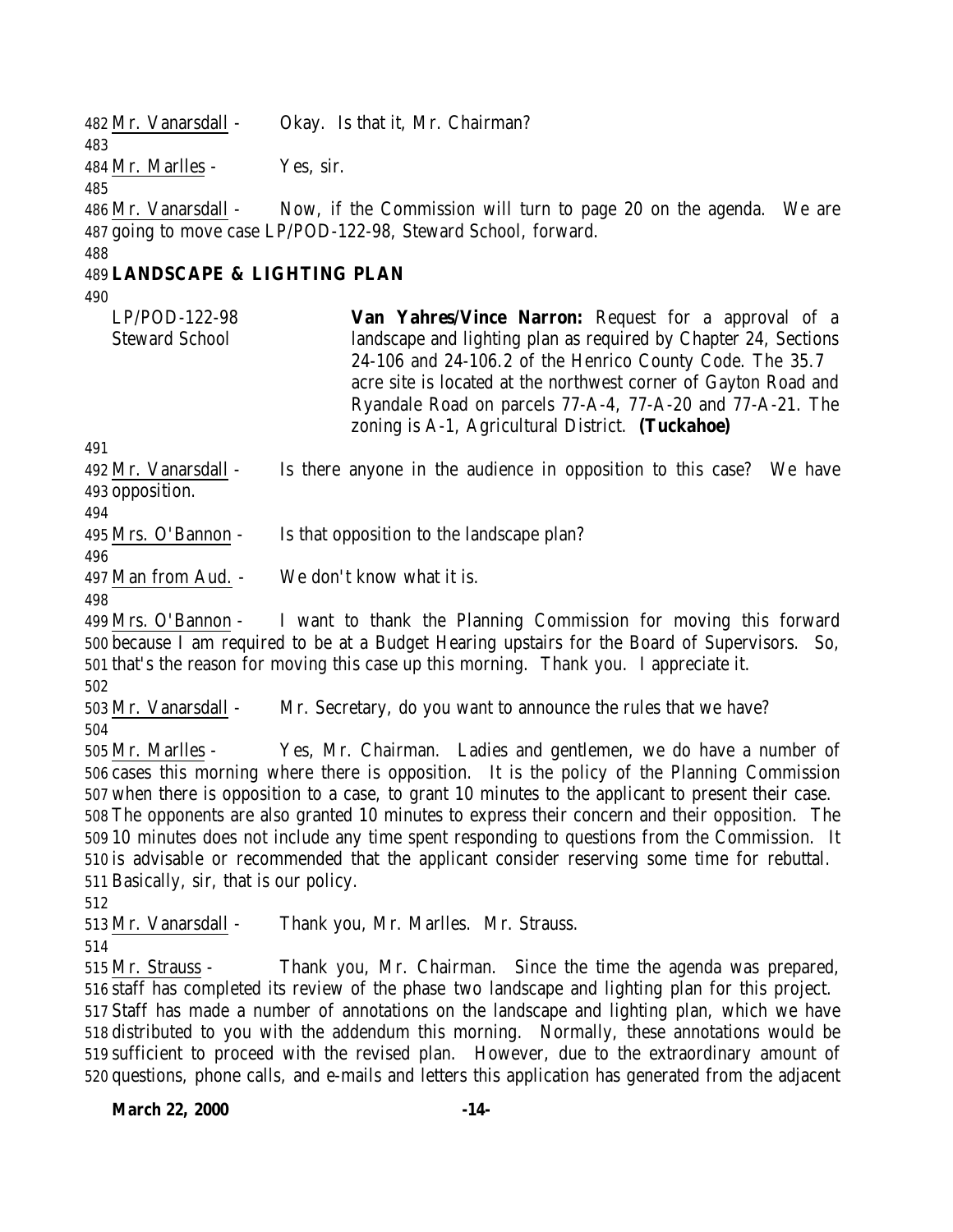neighborhood, there are numerous issues with respect to this application that need to be addressed. Some of the comments from the adjacent neighborhood have to do with landscape and lighting, some do not. Some of the comments and the complaints we have had have to do with other issues. Many of the questions need to be addressed by the applicant and his representatives. I can answer questions you have with respect to the application, but I will have to refer any questions regarding issues to the applicant. Thank you. 

 Mr. Vanarsdall - All right. Are there any questions of Mr. Strauss by Commission members?

 Mr. Archer - Mr. Strauss, the plan that was handed to us this morning. Can you summarize to us what the major differences are between this plan and the original plan? 

 Mr. Strauss - This is the original plan, however, we made notations on the plan with respect to conflicts with trees and County easements, conflicts with light poles and trees.

 Things of that nature. This is basically the same plan you originally had but we have annotations on it. We did not have annotations on the previous plan.

 Mr. Vanarsdall - Are there any other questions? All right. We need to hear from the applicant first. The applicant is not here so we will hear from the opposition.

Mr. Archer - The applicant is not here?

 Mr. Strauss - I believe I saw Mr. Couloumbe here today with his landscape architect Peggy Van Yahres.

Mr. Archer - Oh, here's someone.

Mr. Vanarsdall - Are you the applicant, ma'am?

 Ms. Van Yahres - My name is Peggy Van Yahres and I'm a landscape architect from Charlottesville, Virginia. We prepared the landscape plan, the planting plan, and then the electrical engineers prepared the lighting plan. Basically what we have done… This is Phase II so it covers the parking lot and the new driveway that will enter into the back of the lower school and the middle school. And it also covers the drive and parking that will be adjacent to the new gym and upper school. What we have attempted to do is, of course, light the area, lighting with 20-foot poles. The fixtures are directed down toward the pavement and not toward the neighborhood. The trees are there to provide shade to reduce the glare of the asphalt and also they will help to reduce the glare of the lights into any surrounding neighborhoods. Before you had approved, basically, a master plan and this is a more detailed plan of the lighting and the planting. We can certainly work with staff to make those adjustments where there are conflicts with underground utilities or easement or lighting. So, we are prepared to do that. There may be some questions from the neighborhood or maybe some other questions that you would like to make of Roger Couloumbe, who is the headmaster of the school, Vince Narron who is the construction manager, about other issues that I think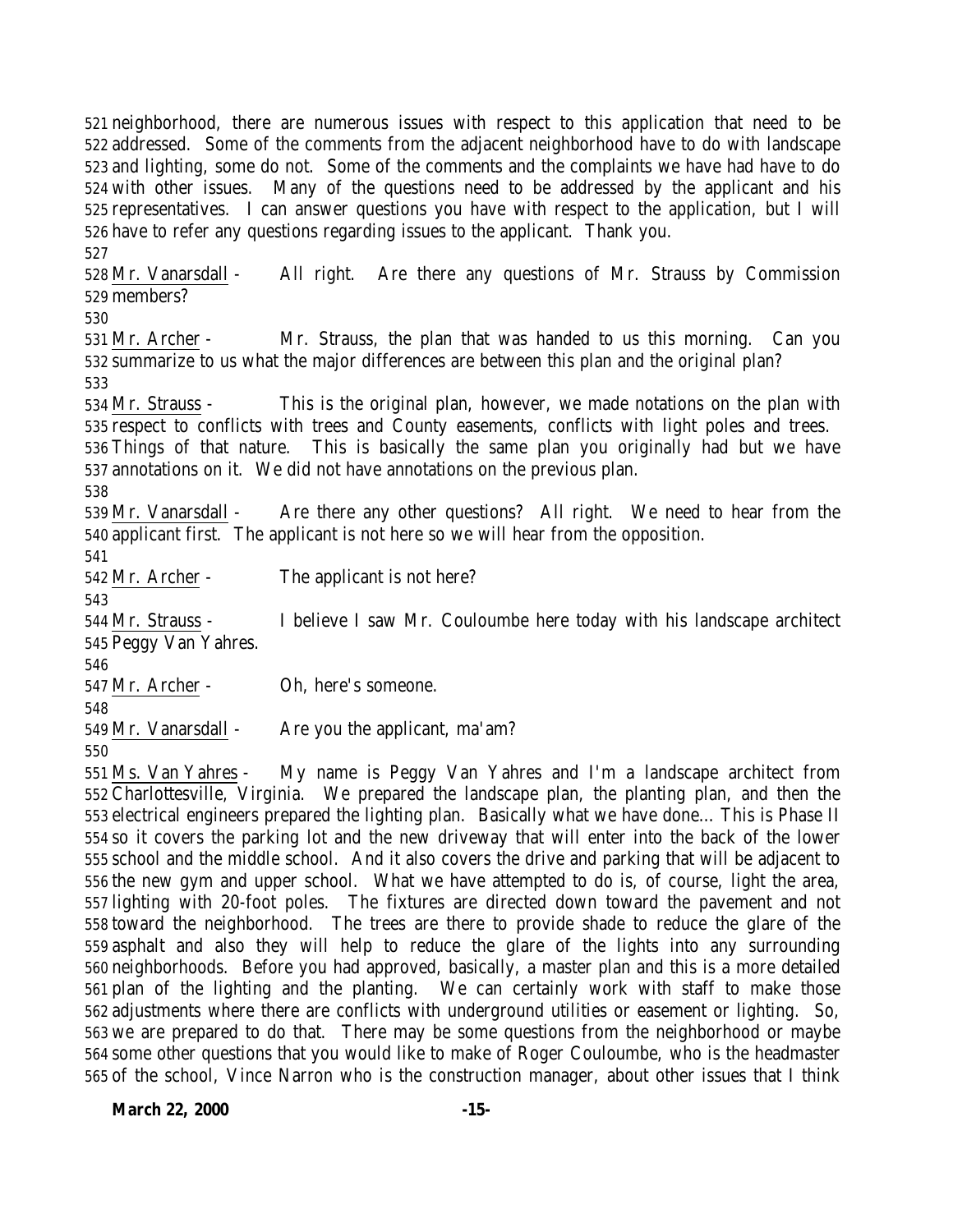the neighbors have addressed. So, I'm going to let them talk to you also. Thank you. Mr. Vanarsdall - Are there any questions by Commission members? Mrs. O'Bannon - Can I just ask a question? When the master plan came up there was a basic promise made to the community that this plan would be presented to them. Has that been done? Has there been a meeting with you and the community about this plan? Ms. Van Yahres - Not on this detailed level, no. Mrs. O'Bannon - But, you have had meetings with the community or the neighbors about the landscaping plan? Ms. Van Yahres - We have not talked directly with them on this plan. But, let me let you talk to Vince Narron who is the construction manager about communication and Roger Couloumbe with the neighborhood. As that has not been my charge to do that. Mrs. O'Bannon - Well, I just assumed since you are the landscape architect you might have been at these meetings. Okay. Ms. Van Yahres - Thank you. Mr. Vanarsdall - Is he here? Ms. Van Yahres - Yes. Mr. Narron - I'm Vincent Narron with Steward School. I represent the school from a

 construction, technical point of view. Mr. Couloumbe, of course, is the headmaster. We would like to reserve as much time as possible for rebuttal of any complaints from the neighbors. To answer your question, we advertised this in a letter to the neighbors some four weeks ago offering an open house at the location of the trailer. And, of course, they have our telephone number to come by. Also, it was advertised that the plans were on file with Mr. Strauss. And as of this date we have had no input from the neighbors toward the landscape and lighting plans, except from adjacent neighbors in Sussex Square, the condominiums. We have discussed it with them. It's been on an "as needed basis." 

 Mrs. O'Bannon - So, when you say you advertised a time when they could come, what exactly was it that you advertised, what time? 

 Mr. Narron - I believe members of the Commission have letters to that effect. We send out a newsletter no later than once a month to advertise what activities will be going on at the construction site. What things that we will be doing, and the last letter, which Mr. Couloumbe has a copy of, will say that we are going before the Planning Commission on this date at this time to have our landscape and lighting plan reviewed.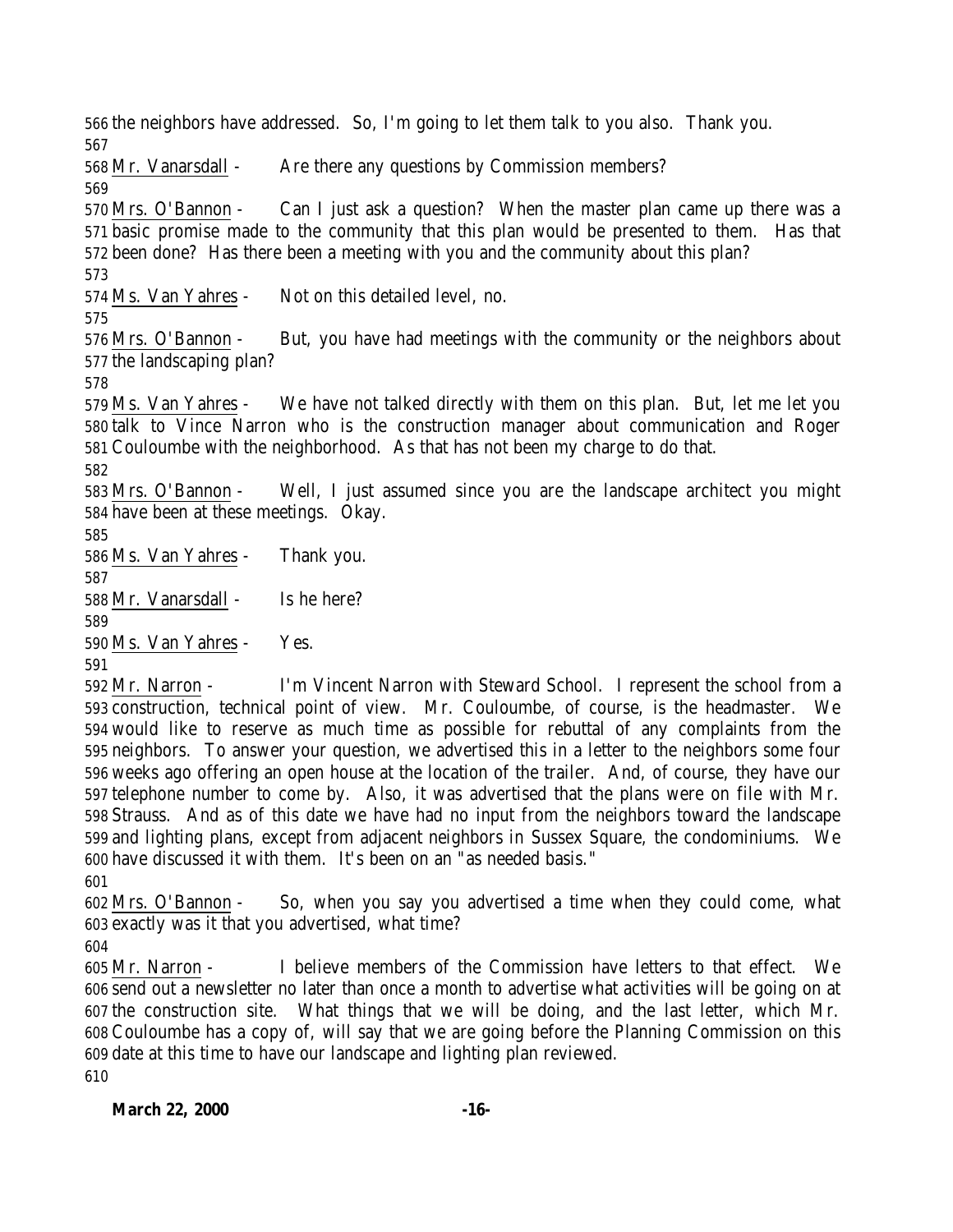Mrs. O'Bannon - But, you did not have a formal meeting with the citizens.

Mr. Narron - No, we did not.

 Mr. Vanarsdall - You did not attempt to contact by phone or in person the leader of the community or civic association or anything, you just wrote them a letter?

Mr. Narron - One of our normal once a month newsletter, yes.

 Mr. Vanarsdall - All right. Are there any other questions by Commission members? Thank you. All right. Now we will take the opposition and remember the 10-minutes rule. Who wants to be first?

 Mr. Haigh - Good morning. My name is Dick Haigh. I've been a resident on Baypines Lane, directly behind Steward School for 19 years. We own our home there and the whole idea of us moving there was to have a place to stay to finish our days out, so to speak. I've been retired since 1987. I spend a lot of time with a lot of volunteer work around the city. I sent you folks a photograph of the construction of what I have to look at every time I walk out my backdoor, or look out my back window. I hope you got it. I am not too happy with the way the Steward School has treated us. We tried to be good neighbors. When Rus Hotchkiss was there everything seemed to work pretty smoothly. But, since Rus has left it's gone to hell. Excuse my French. I know nothing about the lighting. I know nothing about the greenery they want to put up. I haven't received anything in the mail. I've received no phone calls other than what I got from the Planning Commission that this was coming up here. I made several phone calls to the Planning Commission office (sic) to get some input. In general, I don't like what I'm hearing. Nobody has told me that there was going to be a meeting at the school. Every meeting that they have advertised and told us about… in the evening I have attended and several of the neighbors have attended. Most of my neighbors are working people. They can not go during the daytime. It has to be in the evening. 

 I hope that there is some kind of way that this thing can be worked out so that it is livable. As it is, ladies and gentlemen, it isn't. Our property values are diminishing. The construction back there is really bad. I don't know who organizes it. It just isn't right. I've never seen anything quite like this.

 Going back to what we are here for, I don't know anybody that's gone and talked to Mr. Narron. I know people have made phone calls over there, but the phone calls have not been returned. Now, I'm hoping that we can work something out here. Thank you.

Mr. Vanarsdall Are there any questions of Mr. Haigh?

 Mr. Archer - Mr. Haigh, before you take your seat, sir. I'm looking at a copy of the photograph that you sent us. I'm trying to determine exactly what it is you are trying to achieve. 

**March 22, 2000 -17-**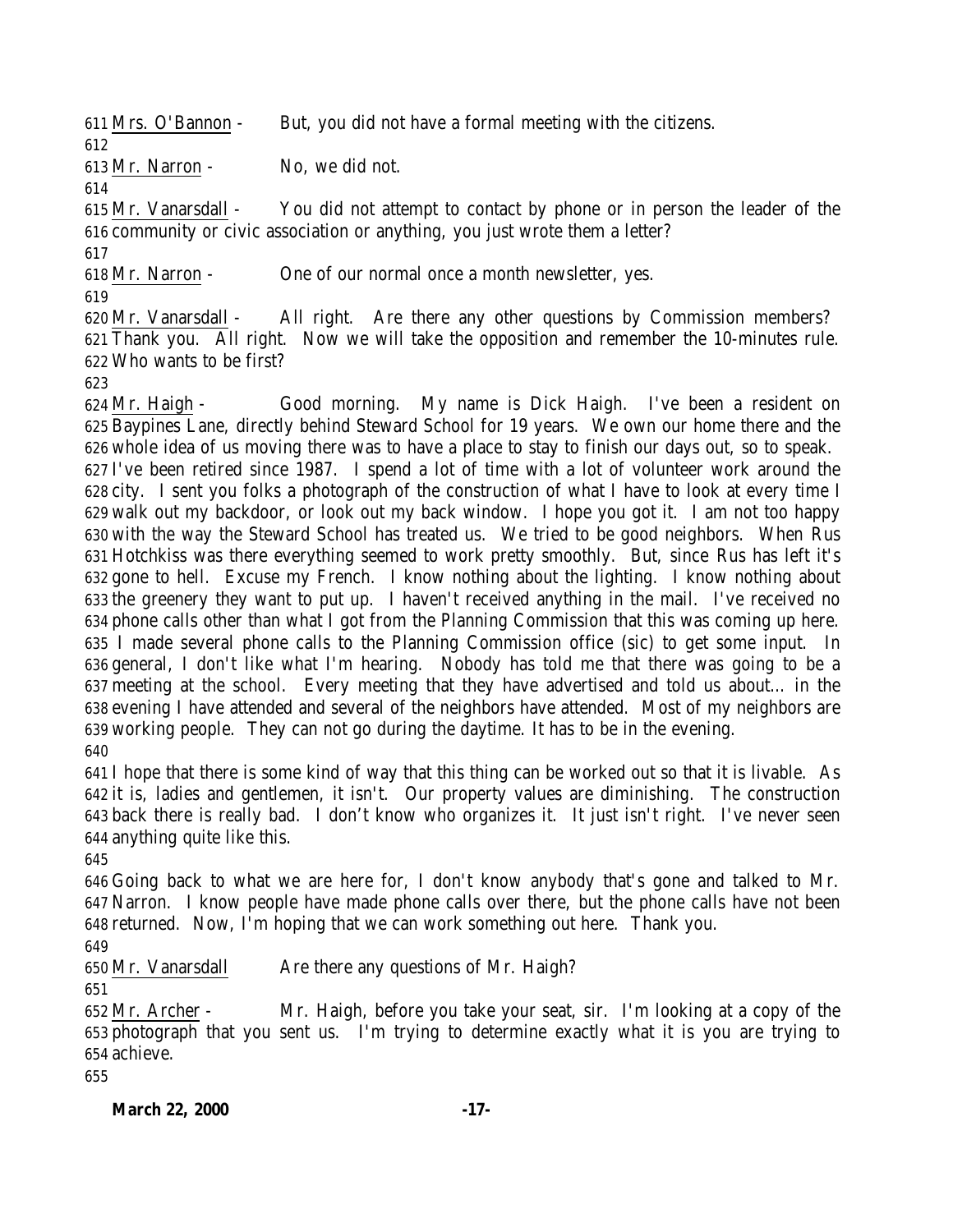Mr. Haigh - Let me tell you something. Mr. Archer - May I finish my question? 

 Mr. Haigh - We went to a couple of these meetings at the school. I'm not an engineer, I'm a salesman. I've been in marketing all my life. They showed us blue prints, pretty much like this, and they said this is going to be that building, this is going to be this building, and that is going to be that building over there. Now, I can't visualize this tremendous structure. God, I'll tell you. You walk out your front door and you see this humongous thing out there. That's not what I saw here. At the last meeting that I went to at the school, Narron brings out these pieces of stone siding, and he says to us "all the buildings are going to have the stone siding." The maintenance does not have it. That's the first building that they have completed, it's got tin. And to me it looks like a tin tool shed that came out of Sears and Roebuck. That's not what we were told. That's wrong, absolutely wrong.

 Mr. Archer - I was just trying to determine what it is you want us to do about this skeleton portion of the building?

Mr. Haigh - Move the building. Take the building and put it someplace else.

 Mr. Archer - So, your purpose of being here then is just to not have this building constructed in this place at all.

 Mr. Haigh - I didn't want the building there to start with. We talked to Mrs. Dwyer at the last meeting to have them move the building to another part of that property. They have 22 acres over there. They didn't have to put it right there. She did get it moved 25 feet.

Mr. Archer - That answered my question.

 Mrs. O'Bannon - I just want to ask one question. One of the things that this is about, obviously, is the lighting and landscaping. You have not seen the landscaping plans? 

Mr. Haigh - No, I haven't.

 Mrs. O'Bannon - Did you receive a letter that said you could view the landscaping plans at some location?

 Mr. Haigh - No, I didn't. The only thing I got was something from the County about this coming up today.

 Mrs. O'Bannon - Okay. The other thing, in looking at the photograph here, would you consider or do you have any thoughts about possible landscaping to lessen the impact of that building perhaps the back? Are there some thoughts that you might have on some landscaping?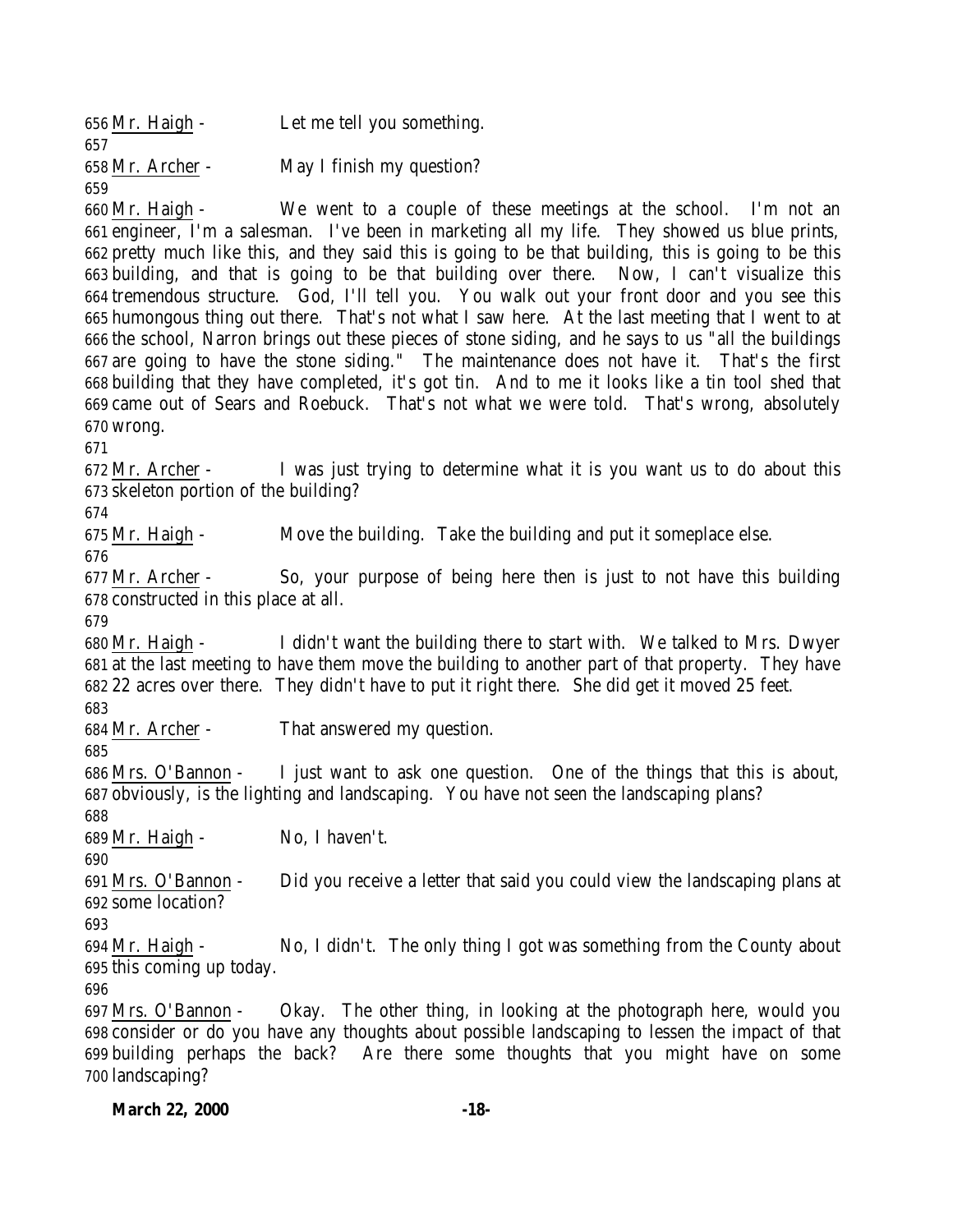Mr. Haigh - Yes, I do. But, we don't have the time here to talk about it. We only have 10 minutes.

 Mrs. O'Bannon - Well, this is the landscape and lighting plan. You do have some thought, however, on some landscaping that might suitable behind that area?

 Mr. Haigh - I think, Mrs. O'Bannon, that this has to be set down and talked about in great length with the people involved. I would just like to have some time to think about it and talk about it with these folks.

 Mrs. O'Bannon - But you think if you had some type of meeting, you would want to sit down and discuss some possible shrubs or trees or whatever you think would be adequate, maybe to help out back there?

715 Mr. Haigh - Yes.

Mrs. O'Bannon - Okay. Thank you.

 Mr. Vanarsdall - Thank you, Mr. Haigh. Mr. Haigh, let me ask you a question. Some of the people that are with you, have they not seen the plan that Mrs. O'Bannon was speaking of. 

Mr. Haigh - I'm not sure. I know two of them haven't.

Mr. Vanarsdall - All right. Who else would like to speak on this case?

 Ms. Blow - Good morning. Thanks for this opportunity to speak. My name is Carol Blow and I back up immediately to all of the new construction. I'm 10609 Baypines Lane. And I realize we are here for landscaping and for lighting. I do have some ideas about lighting and I do have some ideas about landscaping. Several of the woods, as you are aware, were cut back quite a bit, shaved back, and it is on Steward's property, I realize that. My immediate idea is there be much more shrubbery planted than what they had sheared back. And the property that would be behind the fencing, where the road is, and immediately what adjoins my property. All along the whole fencing area I believe it's probably 15 lots that go clear down Baypines Lane. You can see it along here on the driveway because we have a road that's immediately in our backyard now.

 With the concerns of lighting, it takes a long time for shrubbery to grow and even if it is the really expensive shrubbery that is quite mature, I would request that there be nothing higher than eight feet tall. It's difficult as a homeowner to not have all the woods and the wonderful tennis courts that we have behind it. So, we are adjusting to change right now. There is no one in this room that wants this construction done quicker than the homeowners, I can assure you. It would be my greatest concern right now to diminish the effects of lighting that would be coming into the back. We have had some difficulty with lighting at night and all of the construction that's been happening up until almost 11:00 p.m. In the recent past, we wouldn't even need to turn our lights on in our living room to read books because the lighting is so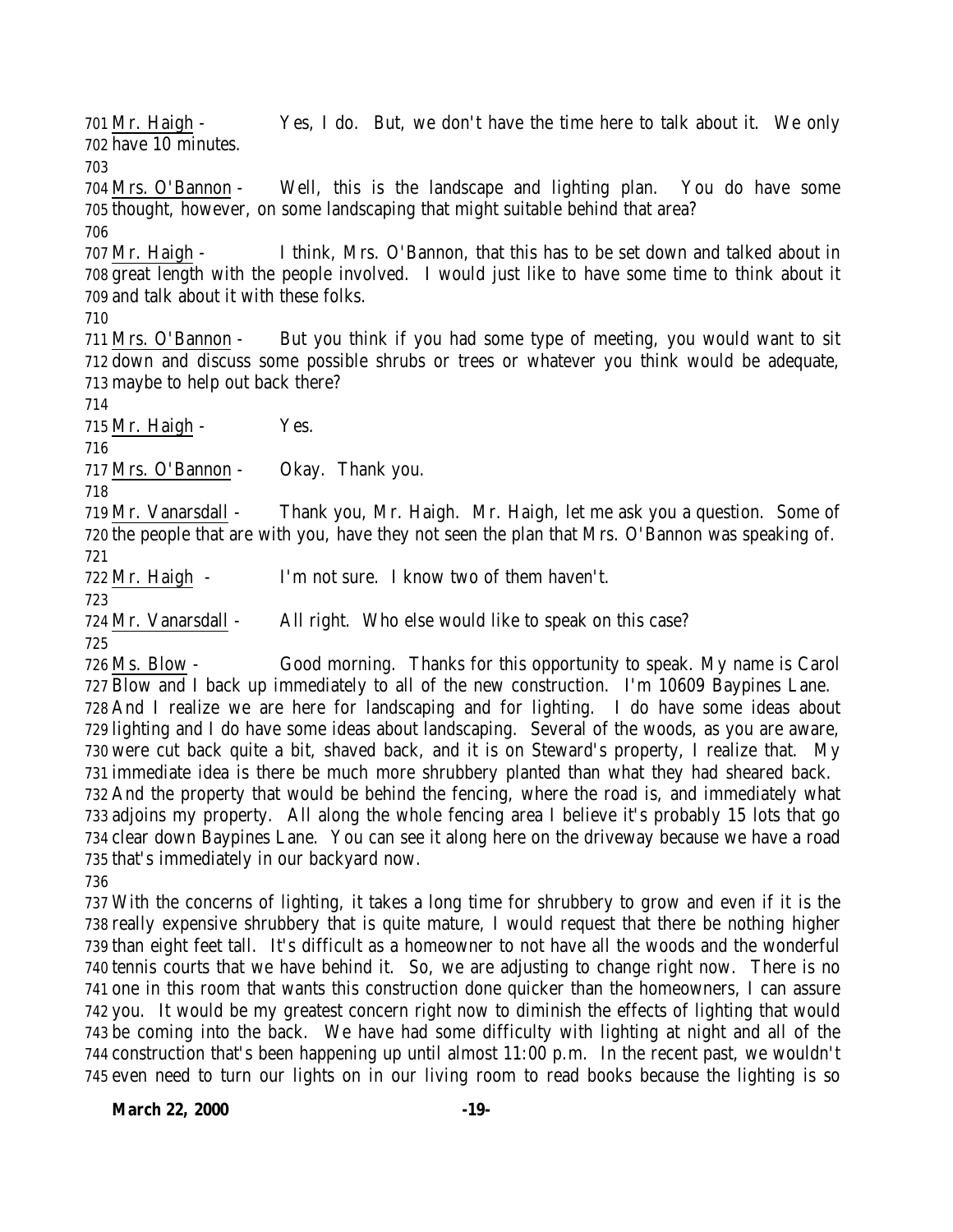much with the concrete that they were laying and that was just one evening. My husband and I would like to be at this meeting, if there is one. I suggest that there would be one. I'm sure we could work something out. It's just the fact that there has not been communication from the school about a lot of this stuff, and it's a shame it has gotten to this point. I hope that we can come to some agreement on this.

Mr. Vanarsdall - Are there any questions by the Commission?

 Mr. Archer - Ma'am, I just need to ask a question. The lighting that you are referring to now, is the construction lighting that you see, not the lighting that's on the lighting plan? 

 Mrs. Blow - No, sir. But there is lighting that's on the new portion of the building that was completed for their upper school. Even though it has hoods on it and whatnot, it does shine into our backyards and that's several hundreds feet from our… actually into the back of our house. And there are probably only five or seven houses that are immediately affected by this, as you can see where the large building is, but it's rather difficult. And I understand that security is an issue and I want that to be addressed too.

Mr. Vanarsdall - Have you registered that complaint to the school?

 Mrs. Blow - Well, in conversations that we have had, we said that lighting is something…. And, basically, we have been told when we get to that point that we can talk about that.

 Mrs. O'Bannon - And so, when you said, when we get to that point they said you can talk about it. But you did not receive any information about a meeting?

 Mrs. Blow - The only information that we received was from the County. We didn't receive anything in the mail from the school. The post office, maybe. I don't know. 

Mrs. O'Bannon - Have you been receiving correspondence from the school?

 Mrs. Blow - On and off. I was kind of surprised to hear that there was a monthly newsletter because as a homeowner I wouldn't say that it is monthly. I don't see that. I haven't seen that pattern in any way.

 Mrs. O'Bannon - And you do feel though if you got a chance to really go over the plan that you would have some thought, you obviously want to share some thoughts. You have already expressed one.

 Mrs. Blow - Yes. Mrs. O'Bannon - Thank you.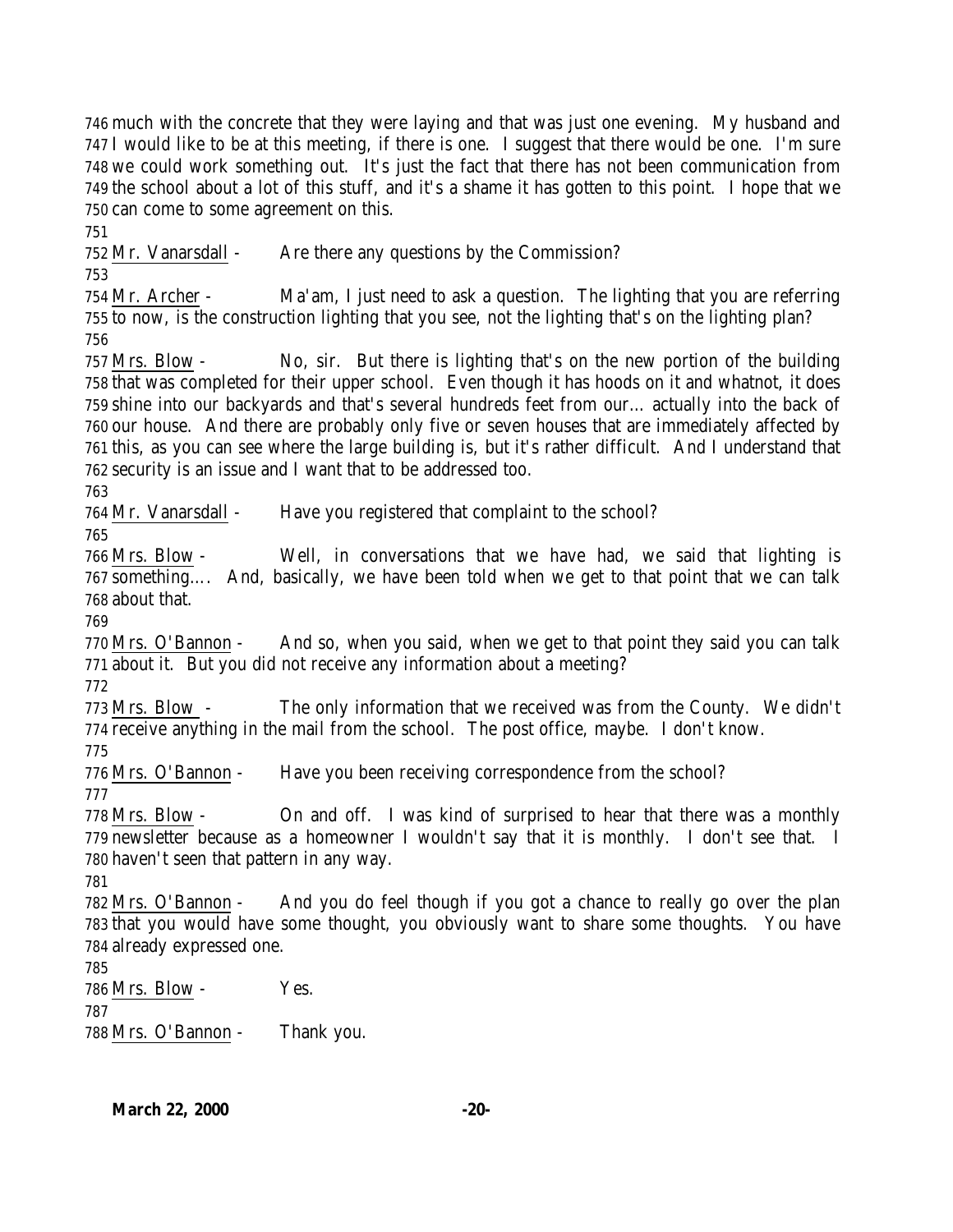Mr. Marlles - Mrs. Blow, I think you might have mentioned in one of your e-mails that dust has been a problem at times from the site. Is there at any particular time that that was a problem? I mean, is it a recent problem?

 Mrs. Blow - Recently, yes. My most recent e-mail to you is that dust was a problem. And I think we had had a dry spell before all this rain and whatnot. In the past, when we had the immediate construction, when they were grading and whatnot, they used the water truck. We are generally okay about that, but the dust has been kicking up again, huge amounts of dust. I don't think my house will ever be the same because of that.

 Mr. Marlles - I just want to make sure that you and the other residents are aware that the environmental section of Public Work does have an inspector that's going by the site quite frequently looking for that particular problem. So, I would encourage you, if that is a problem, you might want to try contacting them directly, but it's the environmental section of the Department of Public Works.

Mrs. Blow - Thank you.

 Mrs. O'Bannon - I have another question. The lights that you had, I did receive an e-mail on that, the evening that they were working and the construction was late, do you have a number that you could call. I understand that there was a number that you should call late at night or emergencies or whatever. Did you call that number?

 Mrs. Blow - I did not myself, my neighbor did and there wasn't very much cooperation on that behalf. We did contact the police and the police went out there, and I can go into what we experienced with that. But, you know, we as homeowners really weren't expecting construction with large heavy equipment and the lights going on until 11:00 p.m. It's the icing on the cake. It's very difficult, when construction starts at 5:30 a.m. You don't need to set your alarm anymore.

 Mrs. O'Bannon - Were you warned that they might be doing that during that time? Mrs. Blow - No. We never got any information about that at all. Mrs. O'Bannon - It was my understanding, on reviewing it later, that with the concrete pouring that large was going to take some time, but they didn't alert you on that? Mrs. Blow - No. As a homeowner, common sense would…. I would have, No. 1, appreciate it and expected that. But, No. 2, I knew we were in trouble when I saw how ever many concrete trucks coming in at four o'clock in the afternoon. I knew we were in trouble but when I saw the big lights coming in and whatnot that concerned me. Mrs. O'Bannon - Again, you do feel there is a communication problem? 

Mrs. Blow - Absolutely.

**March 22, 2000 -21-**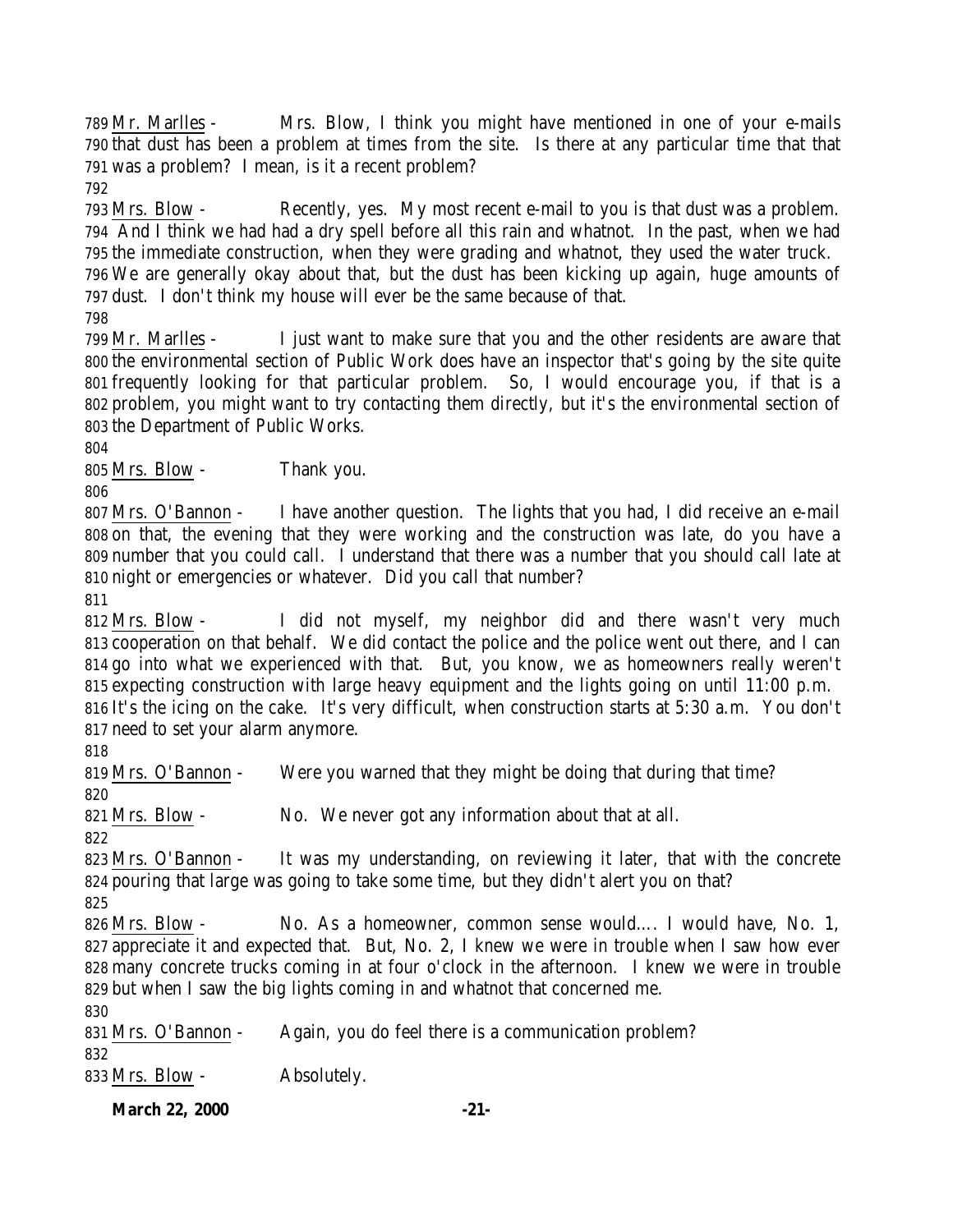Mr. Vanarsdall - All right. Thank you very much. Is there anyone else. If there is no one else, then I believe we will hear from the rebuttal.

Mrs. O'Bannon - If I can say, just for a moment. Is this Mr. Catterton?

839 Mr. Catterton - Yes.

 Mrs. O'Bannon - I have received many letters from you that said, that I was not responding, and you wish to talk to that. Every time you have written me letters or correspondence I feel I have responded by calling on County staff, which has been my response: to "act" rather than just write a letter.

 Mr. Catterton - My name is John Catterson and I live between Mr. Haigh and Mrs. Blow. We are at 10611 Baypines Lane. Yes. I have written you many letters and e-mails. I would have appreciated you letting me know that you were doing something about it rather than…. I mean, I appreciate you doing something about it, but if you had let me known that this was happening it would have been a whole lot easier. My experience with this, particularly this concrete pour at night was, I called the number that was supplied to me by your office and was told that… "We told the County that this was going to happen, that we were going to be pouring concrete" - and I don't know the exact number of yards or however it is measured, late at night. And I said, "Well didn't you think perhaps that you should let us know" and they said "No - We told the County." So we called the police and the police came out and shut them down. The police were gone for about 10 minutes and they started again. We called the police again. And the second time they came out they shut them down and they stopped. Now it's 11:00 p.m. You are familiar with the lights that they use on the highway when they work late at night. These are the lights that were operating in addition to the noise of the generator for the lights that was going on. And I have no doubt that it would have gone on until two or three o'clock in the morning, if the police had not been called twice. This is the sort of cooperation that we get from the school. My letter from Steward School informing us that they were available for us to look at the plans came from the County. I asked a member of the Planning Commission and he faxed it to me. I never got it. The only information I got last week was the information from the County about this meeting. 

 We all have concerns about the lighting, in particular, of this building behind us. And I realize that this plan does not address that building at all. But, we need to sit down and talk to these people about what's going on. We have no communication with them, except when they choose to communicate and most of the time it's after the fact…. "We are sorry we pour concrete until eleven o'clock at night." Well, that doesn't make any difference. If we had known before we could have been prepared for it. And it wouldn't have generated a problem to the County and the call to the police and everything else. Anybody have any questions? Thank you.

876 Mr. Vanarsdall - Thank you very much. It seems like communication is the biggest issue. Yes, sir. 

**March 22, 2000 -22-**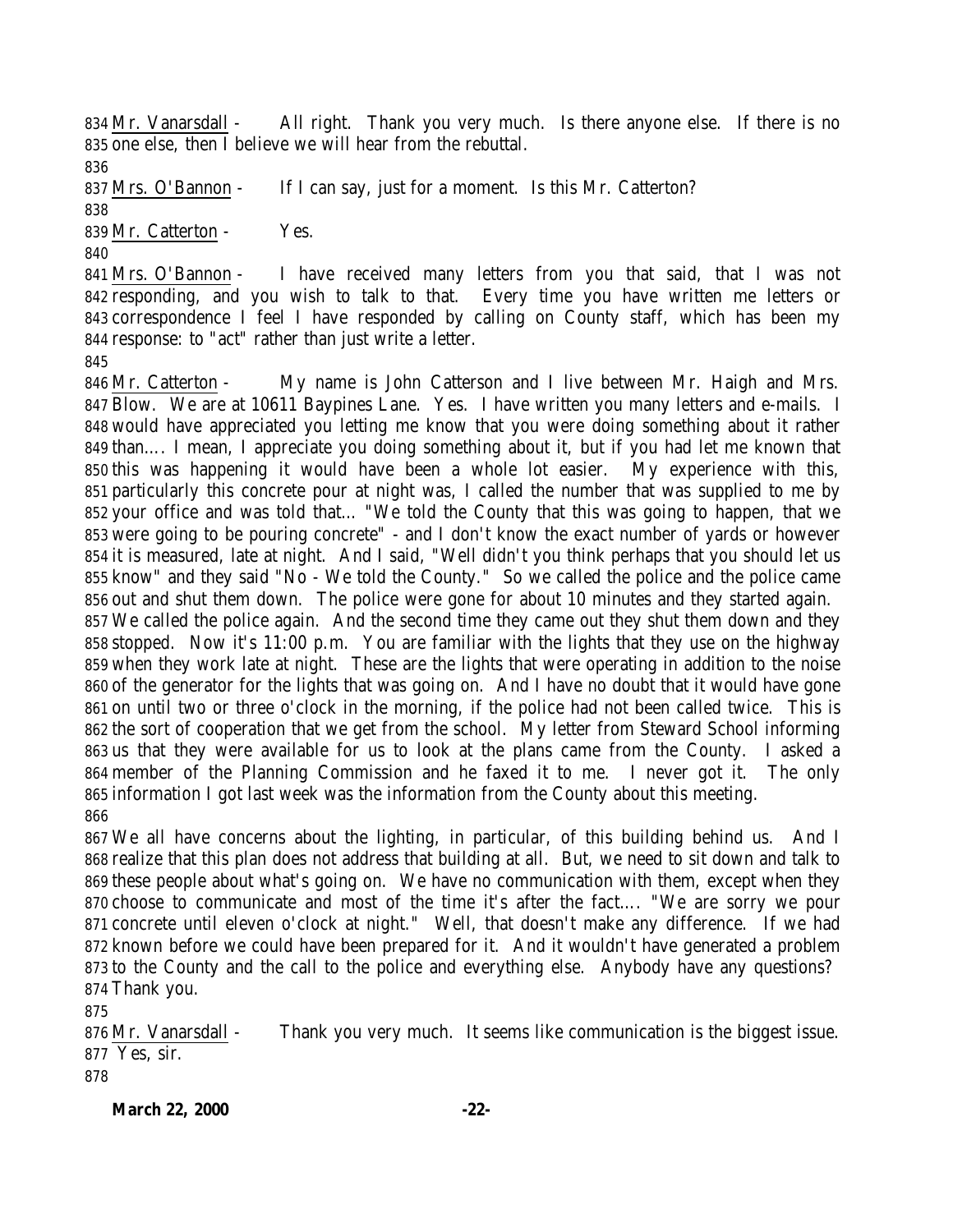Mr. Couloumbe - I'm Roger Couloumbe, I'm the headmaster at Steward School. I will try to give a general response to some of the concerns that have been expressed today. And I would ask if we have time left over, that some of my colleagues can probably fill in some of the details that I'm not apprised of. I did receive the letter from Mr. Marlles with regards to the concerns expressed by the neighborhood. There were approximately six that were listed. And I would like to go through them and give you my understanding of the situation. As I said, they will be rather general and I would ask Mark Riley who is project manager from Beers, Heyward and Lee to perhaps comment on more details and also Vince Narron. Mr. Marlles letter points out that one of the concerns is construction activity occurring on weekends, particularly on Sunday. In my letter to Mr. Marlles, which I faxed to him yesterday, it says my understanding is that the contractor and the owners representative assert that no work has been done on Sundays because both have forbidden work to be done. I checked with them both again today and that's according to them, accurate. 

 Construction activity and/or noise starting early in the day, 6:00 a.m. Since September 1, 1999, I'm sorry I'm reading the wrong one. During the past three months either low temperature or late sunrise has delayed starting work before 7:00 a.m. Recently, by that I mean the last week in a half to two weeks, brick layers have started at 6:30 a.m. Construction activity and/or noise extending late in the evening recently until 11:00 p.m. In the past 200 days of construction, work beyond 6:30 p.m. has occurred twice - November 24, 1999 and March 13, 2000. Both events were associated with large concrete pours, one additional pour is scheduled. Both concrete pours resulted in Henrico County Police visits. One, which did in fact shut down the finishing process. It is my understanding that this activity is not in violation of any ordinance. The lights and glare reported by some neighbors is related to these events.

 The next point is "excessive and annoying light and glare associated with night time construction activity," which I just addressed. Lack of dust control during construction activity. Regarding dust control. A water truck was on site during the summer as required by the County in a normal association with construction procedures. And my last point on that is whether this winter minimized the need for a water truck except on the occasions listed on the attached sheet. And on the attached sheet I point out that there were three occasions, February 10 of this year, February 11 of this year, and March 2 of this year in which we had water trucks there. I don't doubt that there could be times when people would have complaints but I think in our trying to address these issues as required by various people from the County, we have acted in good faith, even though I'm sure that the allegations are that we are not. And then, finally, lack of access control into the site. As it has been reported that the security gate to the construction area has not been closed after construction hours - the only thing we can say is that, regarding access control, there is no requirement for access control during construction. And while we can have the contractor secure the gate, it would not necessarily deny access to our 35-acre site. We are a campus of 35 acres. It is an open campus and obviously people can have access to all parts of the campus at almost any time. As a sort of a side to this, it is very difficult to respond to these concerns because of a couple of reasons. No. 1. It makes the school look like it's some kind of insensitive institution that does not care about the neighbors. But I think people who have been at our meetings over the last 18 to 24

**March 22, 2000 -23-**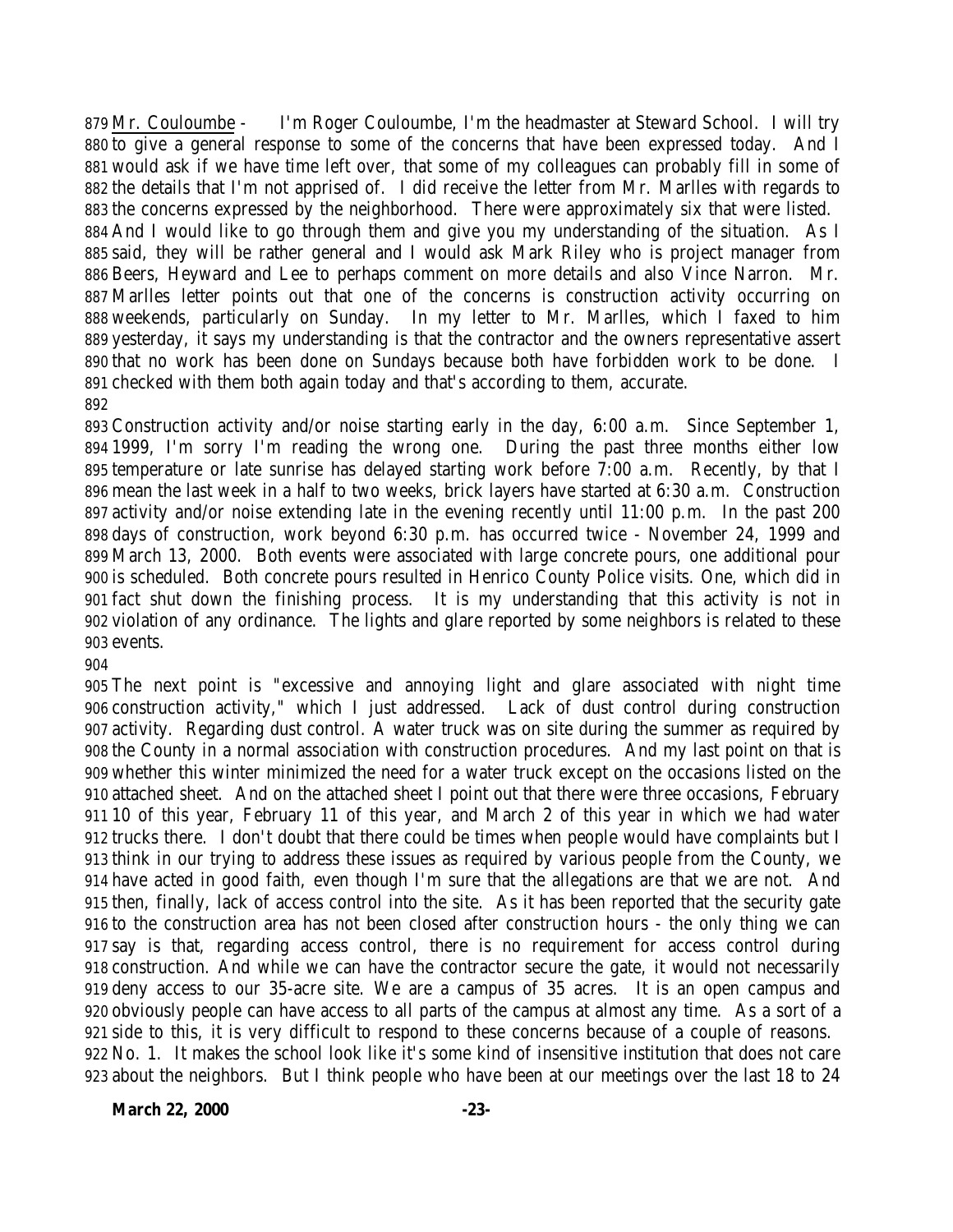months would agree that both sides I think have tried to be forthcoming on this. And everyone of us who are officials at this school are neighbors in some neighborhood too. So, I think we try to be sensitive and understanding to their concerns as we would be in our own neighborhoods. So, to… I guess for us to have to defend ourselves for lack of consideration, I don't think it's quite fair. Secondly. It is obviously a point that depends on the person who is looking at the situation as to whether or not there has been enough communication. One person here said it was sporadic on and off. It has been every month. I have it on my calendar that we send one everyone. This was at the request of John Marlles at a meeting that we had in Cosby Hall either last spring or last fall. And, shortly there after, I made sure that we made arrangements for that to happen.

 Although, we have not had formal meetings in the evenings, we did agree that we would be available for meetings with neighbors that would have our owners representative there as well as the Chairman of our Buildings and Grounds committees. And, well, I admit that perhaps some meetings are not convenient for some people, our folks are working people too and we try to arrange it. And we arrange the, particularly the last two that I'm aware of, at the time of Trustees meetings so that while our Chairman of the Building and Grounds was at the previous meeting that would be with the neighbors, our Board was there as well if anything developed. From our prospective, while we thought that we were trying to offer the opportunity for communication, no one showed up on those occasions. Now if there are more questions that I may not be able to answer, I would ask the two fellows who are with me if they could answer.

Mrs. O'Bannon - Can I…..

 Mr. Vanarsdall - Before Mrs. O'Bannon responds to that, I just want to mention one thing. Out of experience with this type of thing, you can't solve anything with the mail. You send a letter, you get an answer, you send another letter, you get another answer. The only sure way, and you just said you did not have a formal meeting, that's where you made a mistake, in my opinion. There is no way that you can solve anything unless you sit down at a table, eyeball to eyeball, and you have to take into consideration you do have neighbors no matter whether you are a school, a college, or whatever you are, the neighbors are important. 

Mr. Couloumbe - I agree.

Mr. Vanarsdall - So, the communication is very bad in this situation. Mrs. O'Bannon.

 Mr. Couloumbe - I do want you to know that the letters that we did send out did in fact announce actual appointed times for those meetings from 4:30 p.m. to either 5:30 p.m. or 6:00 p.m. of that evening.

 Mr. Vanarsdall - You should have contacted someone by telephone or by knocking on the door and say did you get my letter and I'm here in case you didn't. That's the only constructive criticism I have on it. It is very much the neighbors business of what you do over there.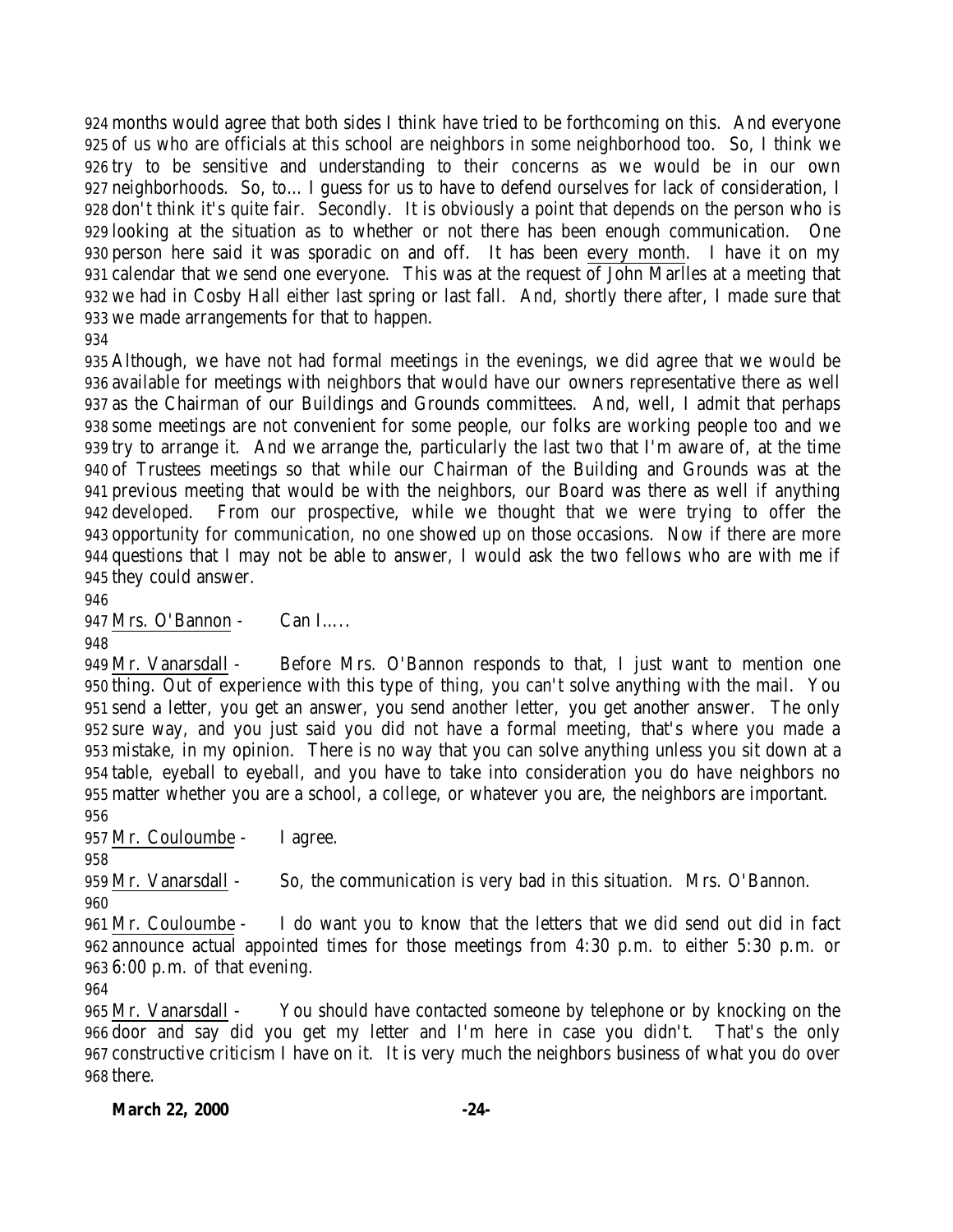Mr. Couloumbe - I agree.

971 Mr. Vanarsdall - And I understand your position on it. Are there any other questions, Mrs. O'Bannon?

 Mrs. O'Bannon - Yes. Do you send out a newsletter, then, with…. You said that you are sending out a newsletter that had an announcement in it?

 Mr. Couloumbe - Well, Vince called it a newsletter. It's just a formal letter that goes out from me, and it announces, essentially, what has transpired in the recent days and weeks since the last letter, and what generally is planned to go on in coming days or weeks.

 Mrs. O'Bannon - Did you alert them, this is my first question, did you alert the folks that were right there where the cement pour was going to be, that there was going to be a cement pour that was going to last until late in the night?

Mr. Couloumbe - No, we did not.

 Mrs. O'Bannon - I would just like to suggest, as Mr. Vanarsdall has said, that obviously in a situation like that which is going to impact them so directly, that even a knock on the door would have been good.

Mr. Couloumbe - Point well taken. We recognize that.

 Mrs. O'Bannon - Did you send out some sort of formal notice for a formal meeting to discuss the landscaping and lighting plan, I mean, and invite everybody there?

 Mr. Couloumbe - In my letter we did mention, and I'm sorry I didn't bring a copy, I thought I had, that we did mention it in one letter and it was one of those 4:30 p.m. meetings, which, again, no one showed up even though our two representatives were there.

 Mrs. O'Bannon - Was it a formal meeting from like 4:30 p.m. to 6:00 p.m. that you were going to meet at the school?

 Mr. Couloumbe - Yes. Which would have… Mr. Gottwald who is chairman of our buildings and grounds and Mr. Narron our owners representative.

Mrs. O'Bannon - Did it not concern you that no one showed up?

Mr. Couloumbe - Yes.

 Mrs. O'Bannon - You didn't consider having another meeting or trying again to get a few people there?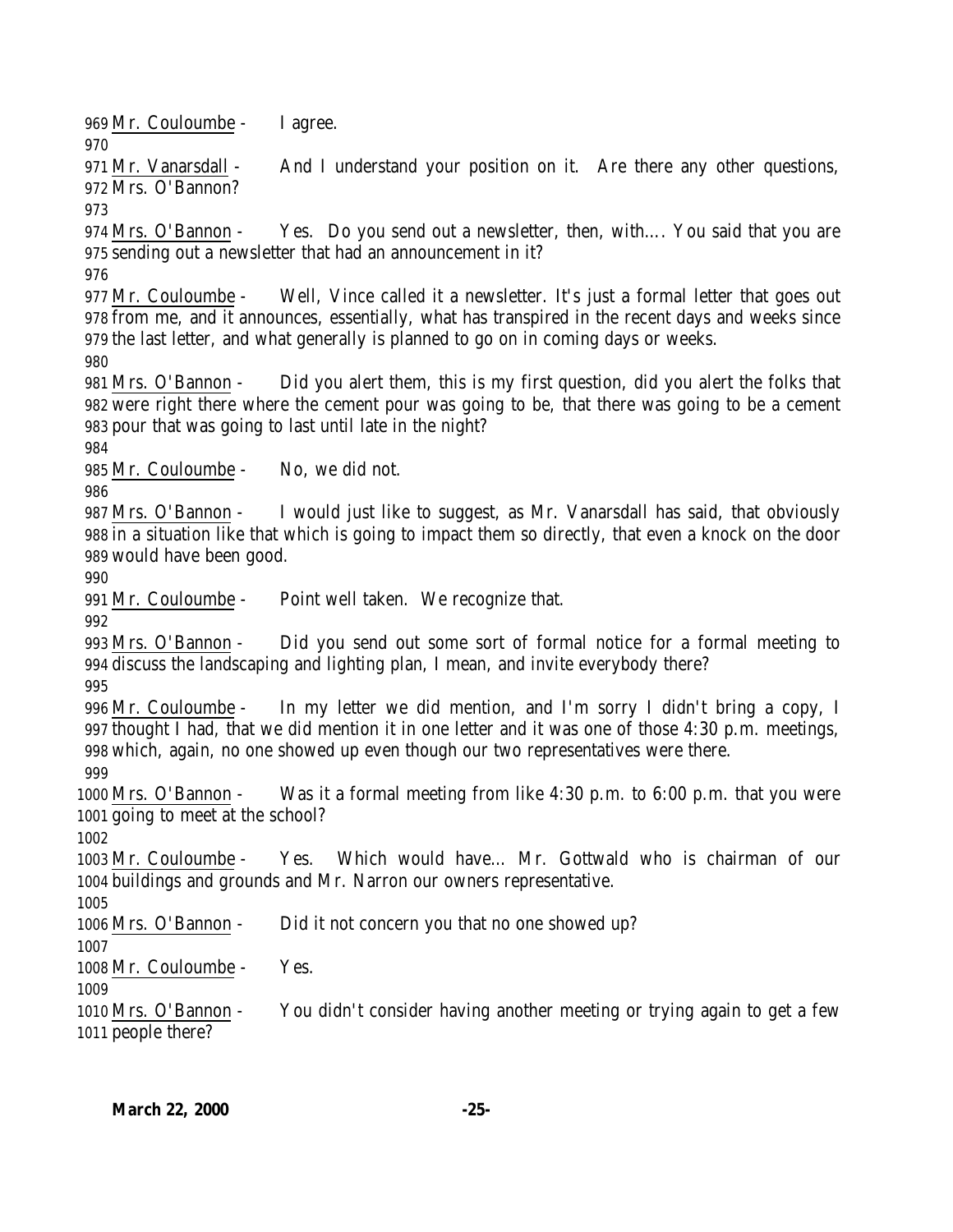Mr. Couloumbe - I'm aware of at least two occasions in which this happened. So, we did have another meeting scheduled and no one showed up. And we did send out letters to the whole neighborhood which is about I would say somewhere between 100 to 125 letters. 

 Mrs. O'Bannon - The people who are most directly affected by the landscaping plan, apparently the gentleman who spoke here and the lady who spoke here today. Some of the questions that have come up… I just want to ask you this one too. Did you send copies of this letter to the Planning Department? I have not received any copies of the letters, so I don't know the information.

 Mr. Couloumbe - Then, I will have to check on that because I was convinced that we were sending out copies to all the appropriate people.

 Mrs. O'Bannon - Because I have not received any copies of many of the letters. I wasn't aware of it.

Mr. Couloumbe - I will get copies made, even though I know it's after the fact.

 Mrs. O'Bannon - There are three questions that I would like to touch on that aren't directly related to this but have come up, and, again, because of communication problems.

 One thing you mentioned here, I will just point this out. Since September 1, 1999, it says, work has been preformed on the following Saturdays. I don't know. Mr. Strauss, were there any limits placed on their construction times or hours? The other thing is, isn't there a light or sound ordinance, not a sound ordinance, but isn't there an ordinance for activities after a certain hour? I just want to ask him that for starters.

 Mr. Strauss - There were no conditions with the POD restricting hours of construction and I'm not an expert on noise ordinance.

 Mrs. O'Bannon - The ordinance about you can't have parties and things, I know it's not after midnight but.

 Mr. Strauss - I can defer that to Mr. O'Kelly if he would like to answer that. There was nothing in the ordinance with respect to noise that would address this issue.

Mrs. O'Bannon - So, this was simply a promise that was made to the neighbors, then?

1049 Mr. Strauss - Yes.

 Mrs. O'Bannon - Okay. Thank you. One comment, Mr. Couloumbe, that I did want to point out. I have received several letters and e-mails and phone calls that have indicated to me that Mr. Narron does not return his calls, and maybe I could address this to Mr. Narron, but I have received complaints from other neighbors that when they called to ask about meetings and information and so on they do not get a response. I know that maybe should be addressed to him but I have had very angry phone calls from folks that have indicated to me that they call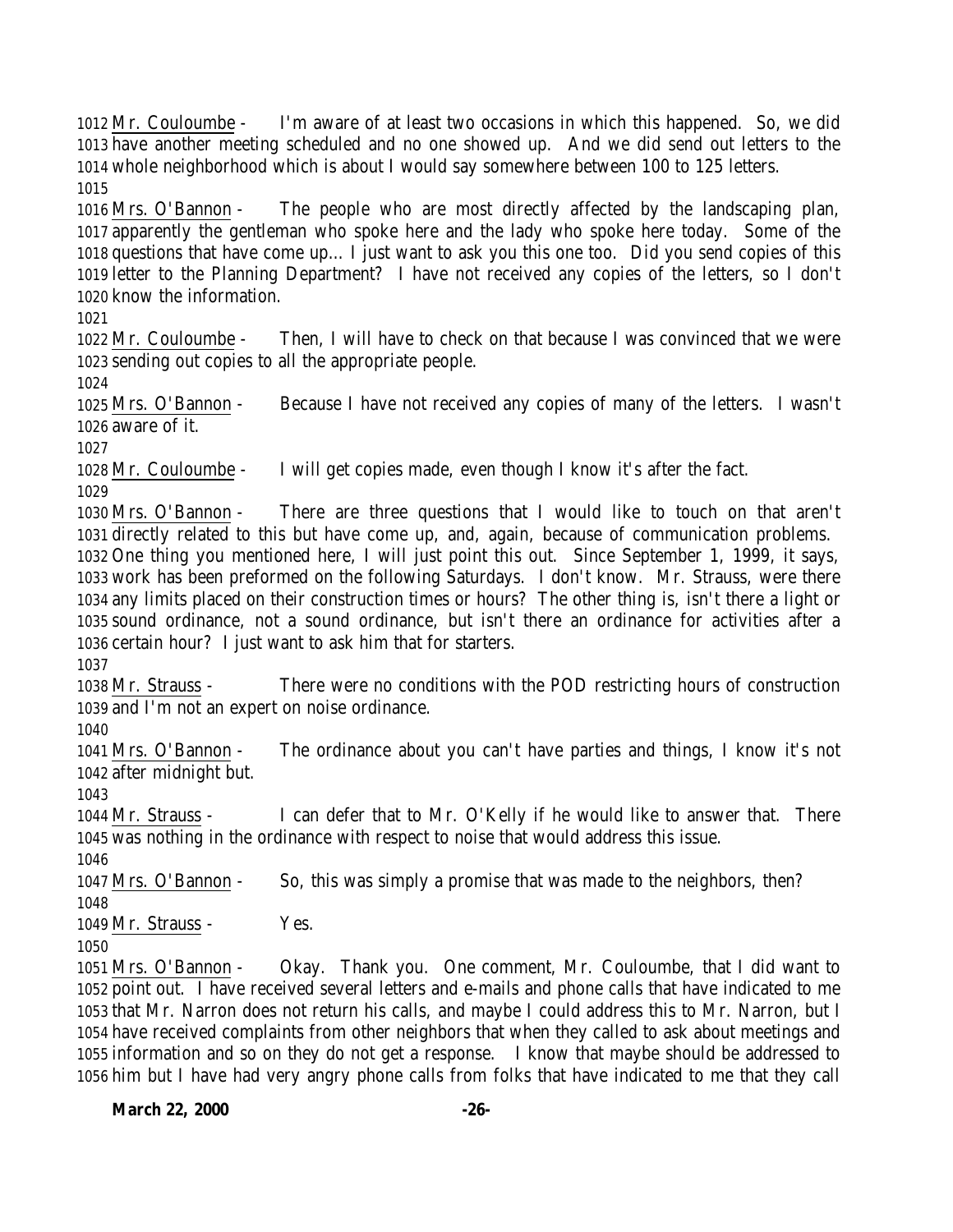and that he hung up the phone. Mr. Couloumbe - Okay. I understand. Mrs. O'Bannon - Again, a communication problem. I'm having some difficulty with that one particularly. Just to address two issues, and I know you can answer one of them because I believe a letter has been recently sent to you. I received this note right here, actually, it's Mr. Haigh's letter that has his picture on it and he wants to talk about landscaping right there, but there is a note in here that says "The building that he is viewing from his house is going to be rented out." Do you know the limitations on that? I believe you had some information sent to you on that. Mr. Couloumbe - Mr. Haigh knows very well that I made that statement to the contrary in the last formal meeting that we had, either last spring or last fall. There is no, and there never has been any indication on our part to rent out that building. Never. And I have said that categorically to him so I don't know where he got that idea. But, that is not true. Mrs. O'Bannon - Mr. Marlles, is there some type of ordinance that was used for school buildings not been rented out to like Theatre IV or something like that? Mr. Marlles - Yes, ma'am. There are restrictions on the use of school facilities in the zoning ordinance. I do believe last year I did send out a letter to the headmaster pointing that out. Mrs. O'Bannon - Mr. Couloumbe? Mr. Marlles - Yes, ma'am. Mrs. O'Bannon - So, the building will not be rented? Mr. Couloumbe - There is no plan to do that and we are certainly not going to do something that's illegal. Mrs. O'Bannon - Thank you. There was one issue, and, again, Mr. Strauss may want to talk about this. It had to do with a comment made in the discussion this morning…. Mr. Couloumbe - Thank you. Mrs. O'Bannon - Thank you. Now, Mr. Couloumbe, this may come up or one of the people there from Steward about the stone siding and then there is a maintenance building that… There was a comment made this morning and I just want to touch on that before we move on. Mr. Strauss - The maintenance building is metal, it's not stone. I was told by Mr. Narron that he had discussed the color of the materials with the neighbors and they had no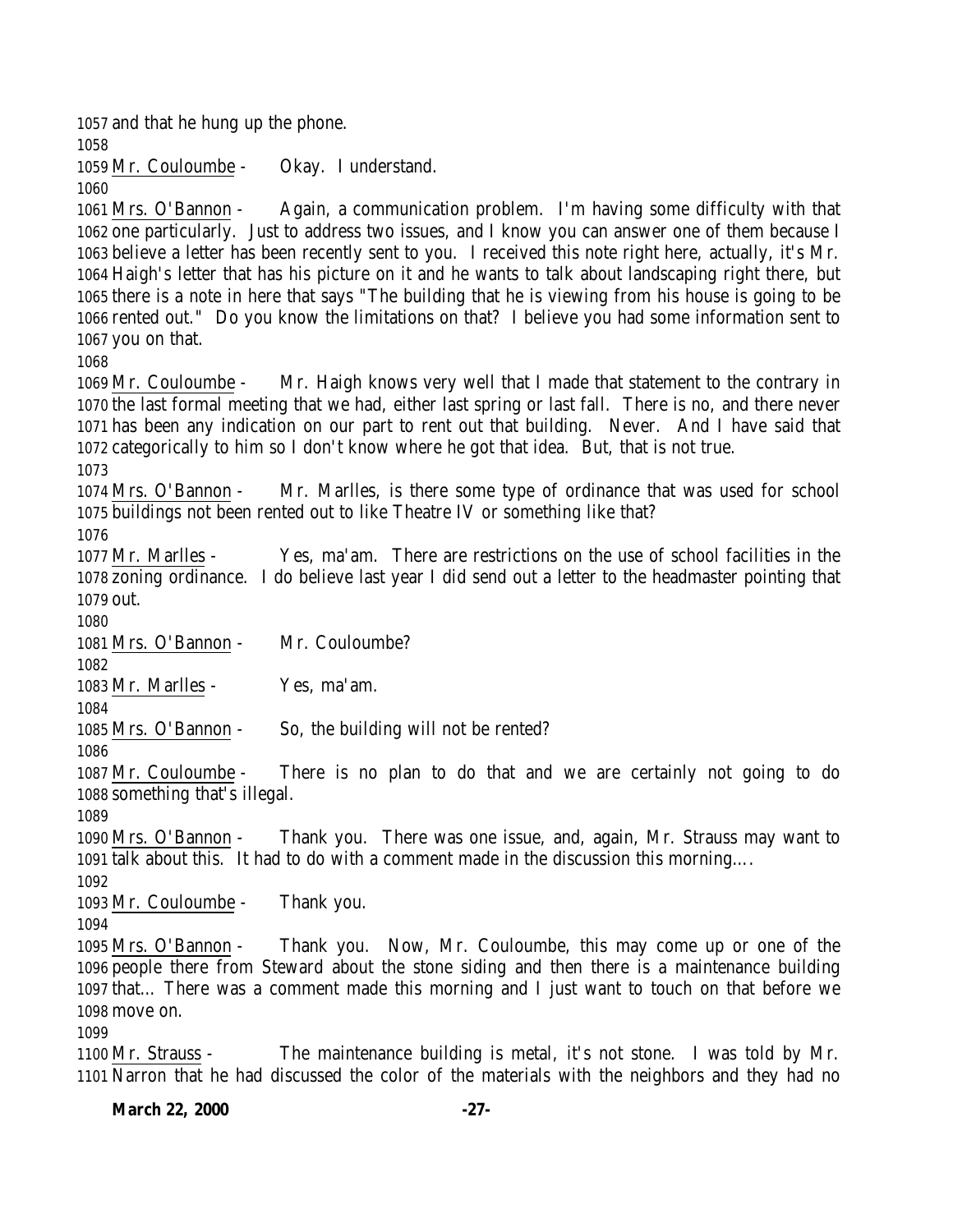objection to it. That's all I know.

 Mr. Vanarsdall - Thank you. Mr. Archer, do you have anything to add? 

 Mrs. O'Bannon - If I can point out one thing to this. There are some new annotations on this plan too and I don't know if anyone has had a chance to really look at them. There is a question back here that I have, it says, tree locating. If you could address this. It's an annotation on page 1 at the back. It says, Tree locations needs to be adjusted due to comments from Police.

 Mr. Strauss - The trees on those islands, we have received comments from the Police Department, the CPTED Reviewer, and that's Crime Prevention Through Environmental Design. Their concern is about the trees and their location relative to the light poles. We have discussed with Ms. Van Yahres. We think we can live with the trees relative to the light poles. The problem we have with Public Utilities is that they have a water line easement. The water line easement extends into that island and I think some type of maintenance agreement or understanding will have to be reached between our Public Utilities Department with respect to planting trees in an a County easement. Normally, it is not the policy to allow trees in any County easement, be it water lines, sewer or storm sewer. So, some type of an adjustment will have to be made to accommodate those agencies.

 Mrs. O'Bannon - So, it might be a good idea to take some time to rethink this better to look at some alternatives?

 Mr. Strauss - Not for just that reason, but I've received a number of calls and had a meeting with Catterton the other night, as Mrs. Blow said this morning, they are concerned about things like the pole height. They are proposing 20-foot poles. She was suggesting something lower. I believe she said eight feet, since there obviously is some concerns about the light and the potential problem with glare. Although, I can say that the lighting plan, as submitted, does meet the requirements of our lighting policy, obviously, there are numerous concerns that have to be addressed between the school and the neighbors to resolve issues that go beyond what our minimum standards are. There is also some concern raised about building mounted lights on the gym. We have had problems in the past with building mounted lights on other existing buildings at the school. The neighborhood needs to discuss their concerns about the building mounted lights with the school and see if they can come to some conclusions about alternate types of lighting, be they motion sensor activated to turn them off when they are not needed, or having ground mounted lights in lieu of lights mounted on the gym. Having a light mounted on a structure that tall obviously presents problems to the neighbors.

Mr. Vanarsdall - Thank you, Mr. Strauss.

 Mrs. O'Bannon - It appears that this case does have some problems that could stand to be worked out. I don't usually take this active of role. I do know too that Ms. Dwyer has recused herself from this, at this point. First of all, I would very much like to make a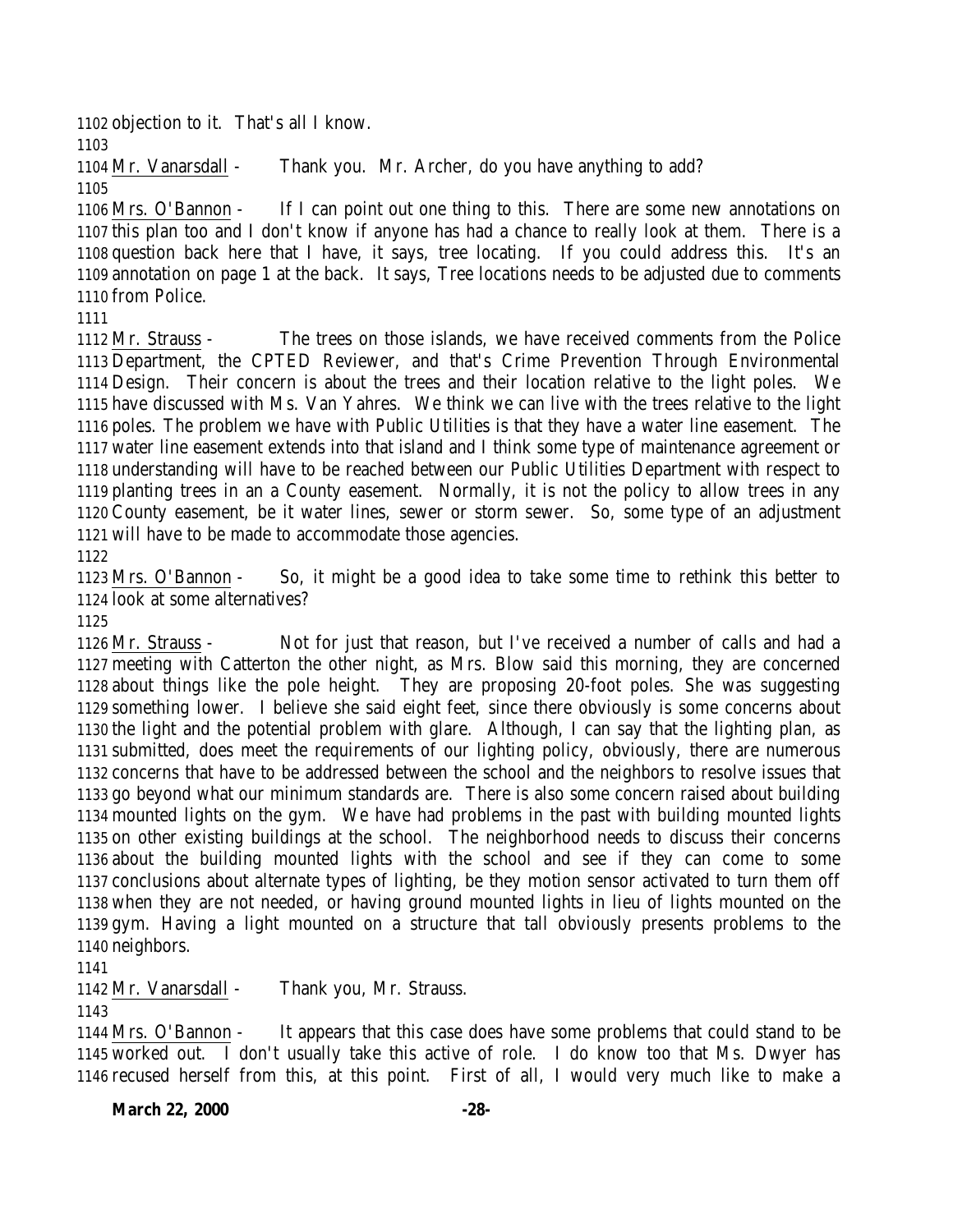suggestion to the Planning Commission that this case be deferred for 30 days with the agreement that Steward School would have a formal meeting and be assured that the citizens, particularly the ones who have appeared today, and others who are directly adjacent, particularly those who are directly adjacent to the property, get totally apprised of this and go over the plan in detail. That is what I would like to see happen.

 Mr. Vanarsdall - I think that is an excellent suggestion and we can use that as a motion Mrs. O'Bannon.

 Mrs. Quesinberry - Could I just add to that suggestion? What I'm hearing is when a meeting has occurred it's been between 4:30 p.m. and 6:00 p.m. with "no show" from the neighborhood. Perhaps the school should think about adjusting that time to allow more people that have an interest to attend. Six o'clock is still kind of early for people that are working to get home, get their families settled and get back out to a meeting. Although, everybody is working in this situation, at least, in this one particular case, perhaps one meeting to look at this lighting and landscape plan would really benefit everybody if the meeting could be held just a little bit later in the evening to allow more people to attend.

Mrs. O'Bannon - Right. It may take two meetings.

 Mr. Taylor - It may even be advantageous, because of everybody's work schedule, to have a weekend meeting, on a Saturday when everybody could attend and it's daylight and people could walk the site and really get a good idea of what's planned and what's proposed. And we could also meet with the architects and the builder.

 Mr. Vanarsdall - That sounds like two very good suggestions. So, what we need now is to put this in the form of a motion and a second and we will go from there.

 Mr. Archer - Mr. Chairman, I've been asked to dispose of the case this morning. Mr. Couloumbe, could you come back up just a moment, sir, please? Sir, in light of these suggestions that have been made by Mrs. O'Bannon and other members of the Planning Commission here, and also the concerns expressed by the neighborhood, that actually are applicable to this landscape and lighting plan, even though some of the concerns that were mentioned are things that have already gone by the Board and we can't do very much about. But, are you in agreement that a meeting with the neighborhood would certainly be beneficial? 

 Mr. Couloumbe - We have no problem with that. In fact, most of the meetings we have had in the past were at 7:00 p.m. And we have no objections, certainly, to meeting at 7:00 p.m.

 Mr. Archer - Then you would be in agreement with a 30-day deferral to allow for as many meetings as necessary to try and get this resolved.

 Mr. Couloumbe - I'm never in favor of deferral, but if that's the wish of the Commission, I understand.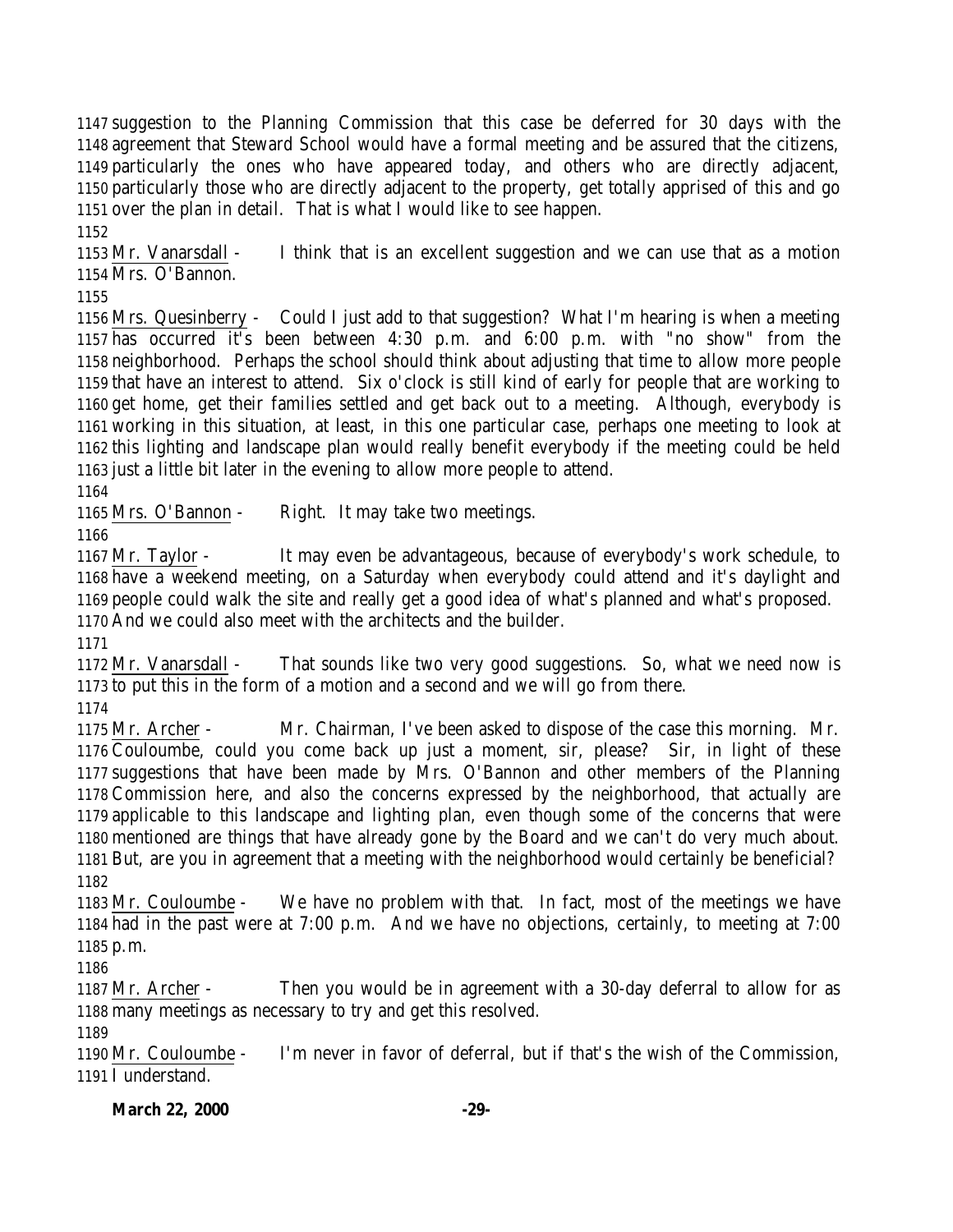| 1192 Mr. Archer -                                            | I think it would take that, sir.                                                                                                                                                                                                                                                                                                                                                                                                                                                                                                                       |  |  |  |
|--------------------------------------------------------------|--------------------------------------------------------------------------------------------------------------------------------------------------------------------------------------------------------------------------------------------------------------------------------------------------------------------------------------------------------------------------------------------------------------------------------------------------------------------------------------------------------------------------------------------------------|--|--|--|
| 1193<br>1194 Mr. Couloumbe -                                 | But we will obviously have the meeting.                                                                                                                                                                                                                                                                                                                                                                                                                                                                                                                |  |  |  |
| 1195<br>1196 Mrs. O'Bannon -                                 | And I would like to be invited, if you could send me the information?                                                                                                                                                                                                                                                                                                                                                                                                                                                                                  |  |  |  |
| 1197<br>1198 Mr. Couloumbe -<br>1199                         | We would love to have you.                                                                                                                                                                                                                                                                                                                                                                                                                                                                                                                             |  |  |  |
| 1200 Mrs. O'Bannon -                                         | Thank you.                                                                                                                                                                                                                                                                                                                                                                                                                                                                                                                                             |  |  |  |
| 1201<br>1202 Mr. Archer -<br>1203 with you?                  | I'm going to motion to request a deferral at your request. Is that okay                                                                                                                                                                                                                                                                                                                                                                                                                                                                                |  |  |  |
| 1204<br>1205 Mr. Couloumbe -<br>1206                         | Within 30 days, is that correct?                                                                                                                                                                                                                                                                                                                                                                                                                                                                                                                       |  |  |  |
| 1207 Mr. Archer -<br>1209                                    | Right. All right, Mr. Chairman. I move that we defer landscape and<br>1208 lighting plan LP/POD-122-98 to the April 26, 2000, meeting at the request of the applicant.                                                                                                                                                                                                                                                                                                                                                                                 |  |  |  |
| 1210 Mr. Vanarsdall -<br>1211                                | Provided there is a meeting held between now and then.                                                                                                                                                                                                                                                                                                                                                                                                                                                                                                 |  |  |  |
| 1212 Mr. Archer -                                            | We will cross that bridge after we tear it down.                                                                                                                                                                                                                                                                                                                                                                                                                                                                                                       |  |  |  |
| 1213<br>1214 Mr. Taylor -                                    | Second.                                                                                                                                                                                                                                                                                                                                                                                                                                                                                                                                                |  |  |  |
| 1215<br>1216 Mr. Vanarsdall -<br>1218 participating.<br>1219 | The motion was made by Mr. Archer and seconded by Mr. Taylor. All<br>1217 in favor say ayeall opposed say nay. The motion carries. I thank everyone for coming and                                                                                                                                                                                                                                                                                                                                                                                     |  |  |  |
|                                                              | 1220 At the request of the applicant, the Planning Commission deferred the landscape and lighting<br>1221 plan for LP/POD-122-98, Steward School, to its April 26, 2000, meeting.                                                                                                                                                                                                                                                                                                                                                                      |  |  |  |
| 1222<br>1223 Mr. Vanarsdall -<br>1225                        | I'm told by Mr. Marlles we have one more deferment and that's on the<br>1224 last page. Page 25, Downtown Short Pump has requested a two-week deferral.                                                                                                                                                                                                                                                                                                                                                                                                |  |  |  |
|                                                              | 1226 PLAN OF DEVELOPMENT - REVISED ARCHITECTURAL ELEVATIONS                                                                                                                                                                                                                                                                                                                                                                                                                                                                                            |  |  |  |
| 1227                                                         |                                                                                                                                                                                                                                                                                                                                                                                                                                                                                                                                                        |  |  |  |
| POD-80-99 (Revised)<br>Downtown Short Pump                   | Balzer & Associates for Short Pump Entertainment,<br>L.L.C., Bee-Fit, Inc., Skate Nation of Richmond West,<br>LLCC and Menin Development Companies, Inc.: Request<br>for approval of revised architectural elevations as required by<br>Chapter 24, Section 24-106 of the Henrico County Code and<br>proffered zoning conditions. The 23.18 acre site is located on<br>the southeast corner of W. Broad Street (U.S. Route 250) and<br>Pouncey Tract Road on parcels 36-A-19G, 19H, 19I, 19J, 21,<br>22N and 25. The zoning is B-2C, Business District |  |  |  |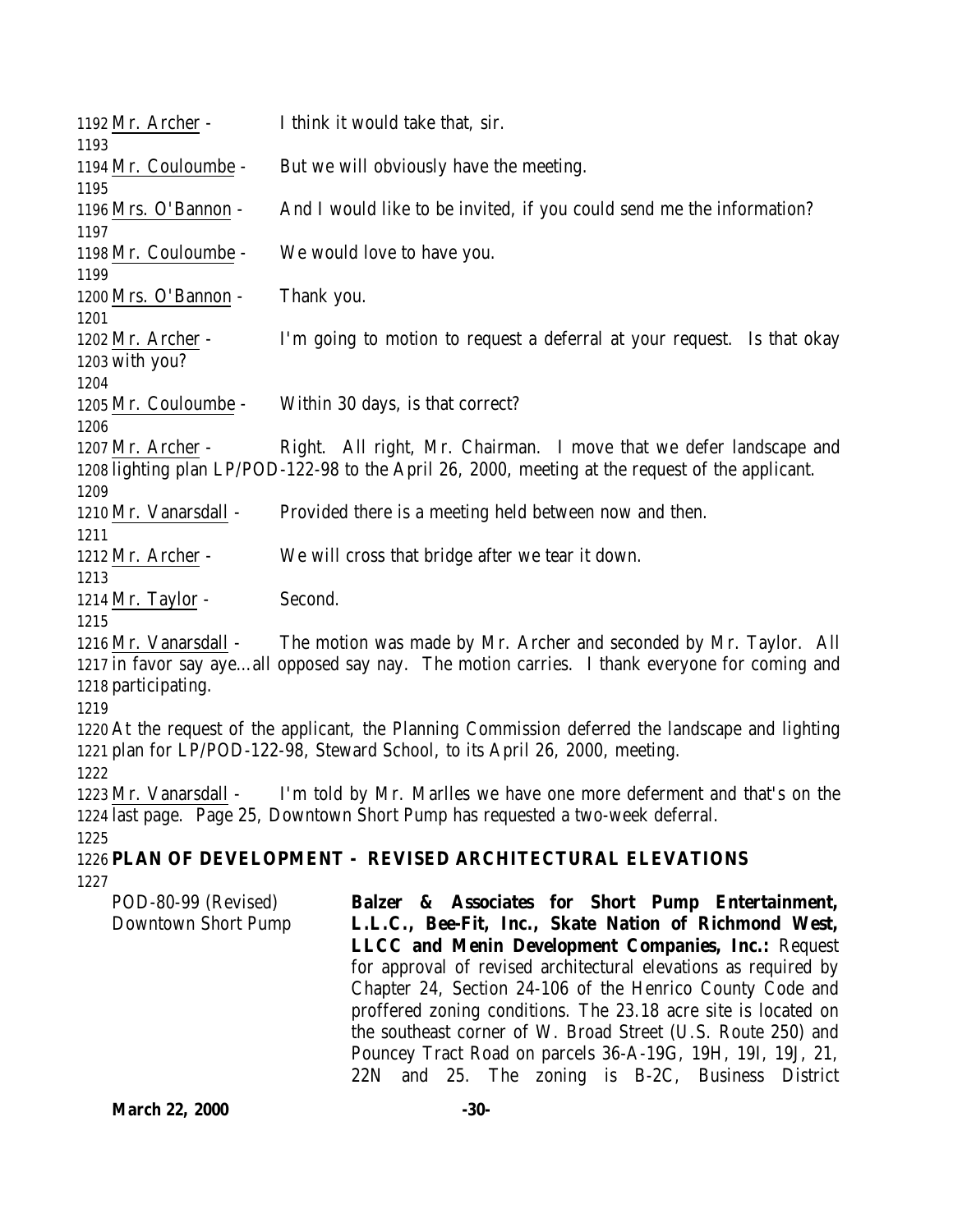(Conditional), M-1, Light Industrial District, and WBSO (West Broad Street Overlay) District. County water and sewer. **(Three Chopt)**

 Mr. Vanarsdall - I'm wondering why we want two weeks and not 30 days. This is going to throw this into a night meeting. And this is going to add to the schedule. 

 Mr. Marlles - This would come up on the April 13, 2000, Rezoning meeting. That is correct.

Mr.Vanarsdall - So, Mr. Taylor, can you shade some light on that?

 Mr. Taylor - I can, Mr. Chairman, and I think the reason for that is for two weeks is that we want to go ahead with the project. We've been working on this steadily for the last probably 72 hours. And we have received the last of the drawings this morning and we really haven't had adequate time to look at them. So, I don't think it's going to take too long for us to come to a conclusion. But the whole project in Downtown Short Pump, we would like to expedite the extent that we can.

 Mr. Vanarsdall - Very honestly, the whole project should have never been brought before us before it was complete because the day it was filed it was out of the realm of what was supposed to go there, to start with, the signage and everything else. Mr. Marlles, do you have any problems with the two weeks?

1249 Mr. Marlles - No, sir.

 Mr. Vanarsdall - All right. Do you want to put that in a motion, Mr. Taylor? Oh, let me do this first. Is there anyone in the audience in opposition to the two-week deferral on Downtown Short Pump, this would be POD-80-99? All right, go ahead.

 Mr. Taylor - I move, Mr. Chairman, that POD-80-99, Downtown Short Pump, be deferred for two weeks to allow the staff to work with the applicant ...

 Mr. Vanarsdall - That would be April 13, right, Mr. Marlles? Mr. Marlles - Correct. Mr. Taylor - …. to the meeting on April 13, 2000. 

Mr. Archer - Second, Mr. Chairman.

 Mr. Vanarsdall - The motion was made by Mr. Taylor and seconded by Mr. Archer. All in favor say aye…all opposed say nay. The motion carries.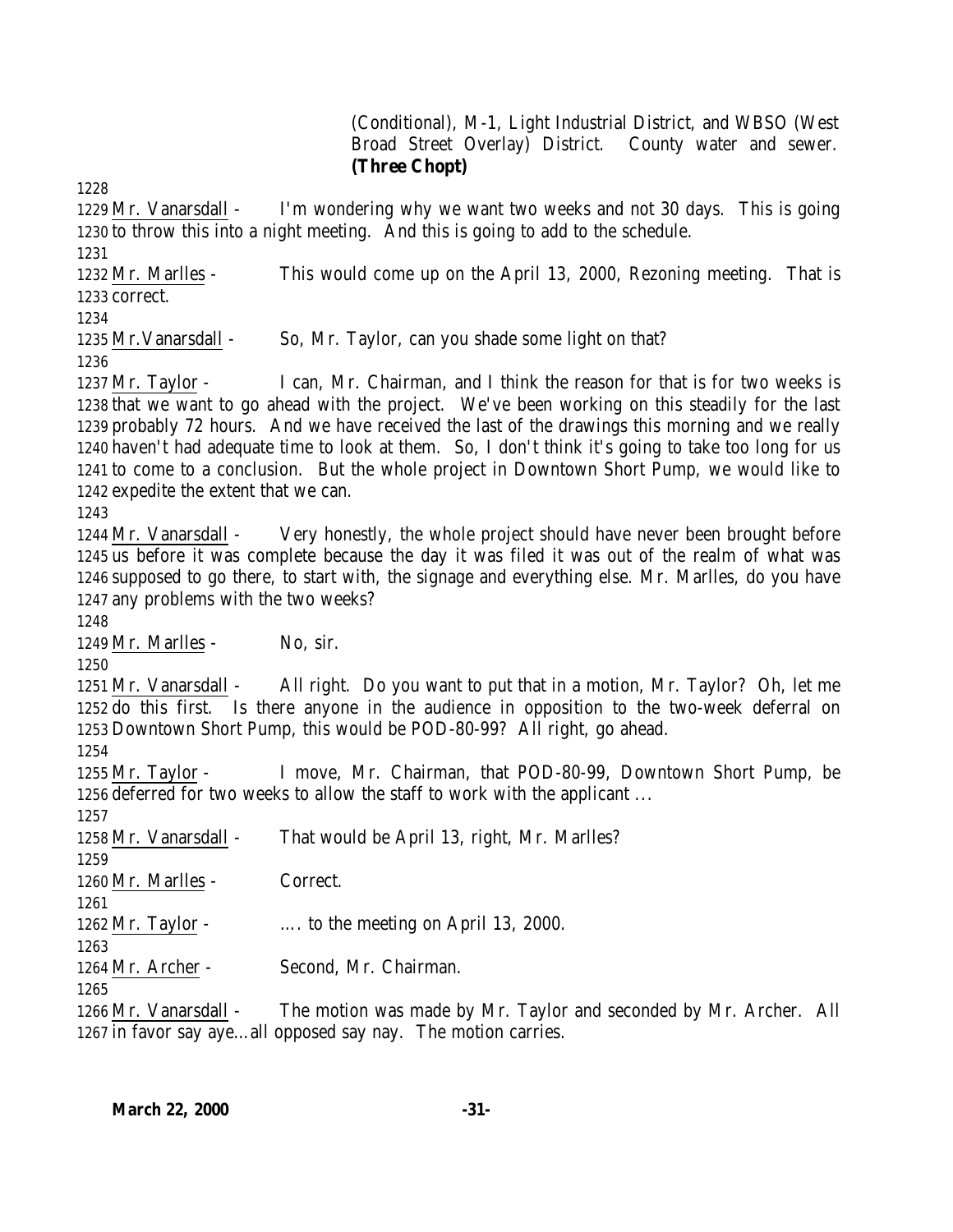At the request of the applicant, the Planning Commission deferred POD-80-99 (Revised) Downtown Short Pump, to its April 13, 2000, meeting. Mr. Vanarsdall - All right, Mr. Marlles, our next case. Mr. Marlles - Okay. Mr. Chairman, the next item on the agenda is on page 3. **TRANSFER OF APPROVAL (Deferred from the February 23, 2000, Meeting)**

POD-78-78 POD-97-84 POD-73-85 Best Products, Phases I, II and III **Best Building - Bank of America (Formerly Best Products Office Building):** Request for transfer of approval of a plan of development as required by Chapter 24, Section 24-106 of the Henrico County Code from Best Products Company, Inc. to Metropolitan Life Insurance Company. The 36.341 acre site is located on the north line of Best Plaza Drive, between Scott Road, Interstate Route 95 and E. Parham Road on parcels 53- A-86 and 87. The zoning is M-1, Light Industrial District and PMD, Planned Industrial District and R-2, One-Family Residence District. County water and sewer. **(Fairfield)**

 Mr. Vanarsdall - Is there any opposition to the transfer of ownership on this? All right. Mr. McGarry.

 Mr. McGarry - Mr. Chairman, this transfer of approval was deferred from your February meeting to allow submission of a revised landscape plan, which is the next item on this agenda as a companion item. The new owner has agreed to make the necessary repairs that were found in the deficiency report. The staff can recommend approval of the transfer of approval with two conditions that are both listed on your addendum. The first one says: The deficiencies as identified in the inspector's report dated February 11, 2000, shall be corrected by March 30, 2000. And the second one: The Scott Road entrance gate is for emergency access and use as a service entrance only. The gate shall be kept closed for day to day use. With that, the staff can recommend the transfer of approval. I'll be happy to answer any questions.

 Mr. Vanarsdall - Are there any questions for Mr. McGarry? If not, Mr. Archer will entertain a motion.

 Mr. Archer - All right, Mr. Chairman, I move for the transfer of approval for approval, POD-78-78, POD-97-84, and POD-73-85 subject to the standard conditions and the additional conditions listed on the addendum Nos. 1 and 2 that Mr. McGarry just mentioned. 

Mr. Taylor - Second.

 Mr. Vanarsdall - The motion was made by Mr. Taylor and seconded by Mr. Archer. All in favor say aye…all opposed say nay. The motion carries.

**March 22, 2000 -32-**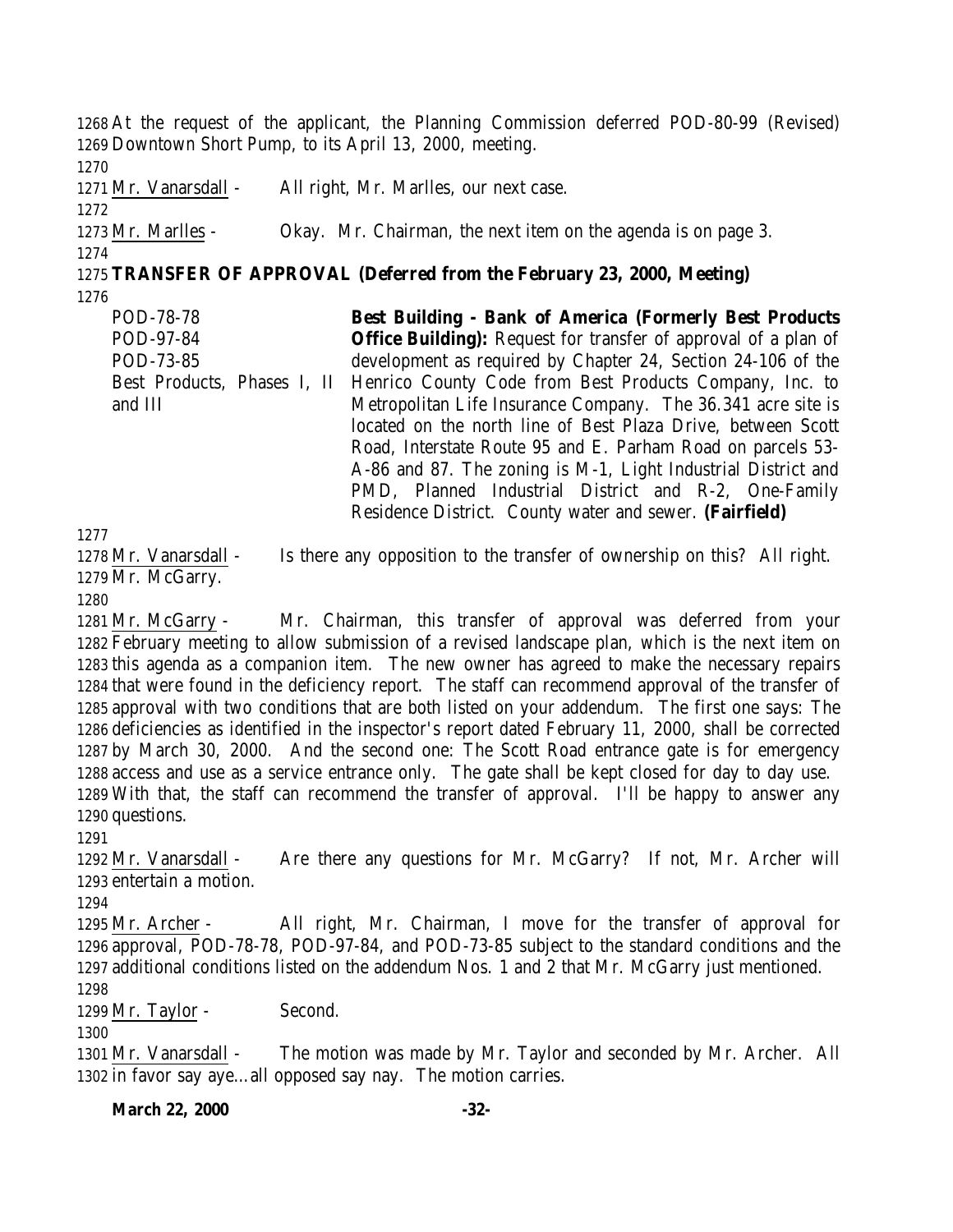The Planning Commission approved the transfer of approval request for POD-78-78, POD-97- 84, POD-73-85, Best Products, Phase I, II and III, from Best Products Company, Inc. to Metropolitan Life Insurance Company subject to the standard conditions and the additional conditions previously approved and the following additional conditions: 

 1. The deficiencies as identified in the inspector's report dated February 11, 2000, shall be corrected by March 30, 2000.

 2. The Scott Road entrance gate is for emergency access and use as a service entrance only. The gate shall be kept closed for day to day use.

## **LANDSCAPE PLAN**

LP/POD-78-78 Best Products, Phase I **Best Building - Bank of America and Jason R. Salsburg:** Request for a approval of a revised landscape plan as required by Chapter 24, Sections 24-106 and 24-106.2 of the Henrico County Code. The 34.180 acre site is located on the north line of Best Plaza Drive, between Scott Road, Interstate Route 95 and E. Parham Road on parcels 53-A-86. The zoning is M-1, Light Industrial District and R-2, One-Family Residence District. **(Fairfield)** 

 Mr. Vanarsdall - Is there anyone in the audience in opposition to the landscape plan for LP/POD-78-78, Best Products, Phase 1? No opposition. Mr. McGarry.

 Mr. McGarry - During the transfer of approval site visit, it was determined that there were several rows of trees that were approved with the original POD were never planted. Those trees were intended as a buffer for the residential area along Scott Road as well as along I-95. After 20 years the existing vegetation now accomplishes the same purposes intended by the additional plantings. Staff has visited the site and find existing landscaping affective and recommends approval of the revised landscape plan. And the purpose of that revised landscape plan would be to waive the requirement for the plantings from 20 years ago. I'll be happy to answer any question.

Mr. Vanarsdall - Are there any questions of Mr. McGarry? All right, Mr. Archer.

 Mr. Archer - Mr. Chairman, Mr. McGarry and I have discussed this so if none of the other Commissioners have any questions, I'm ready to make a motion. There being none. I move for approval of LP/POD-78-78, Best Products, Phase 1, subject to the standard conditions for landscape plans.

Mrs. Quesinberry - Second.

 Mr. Vanarsdall - The motion was made by Mr. Archer and seconded by Mrs. Quesinberry. All in favor say aye…all opposed say nay. The motion carries.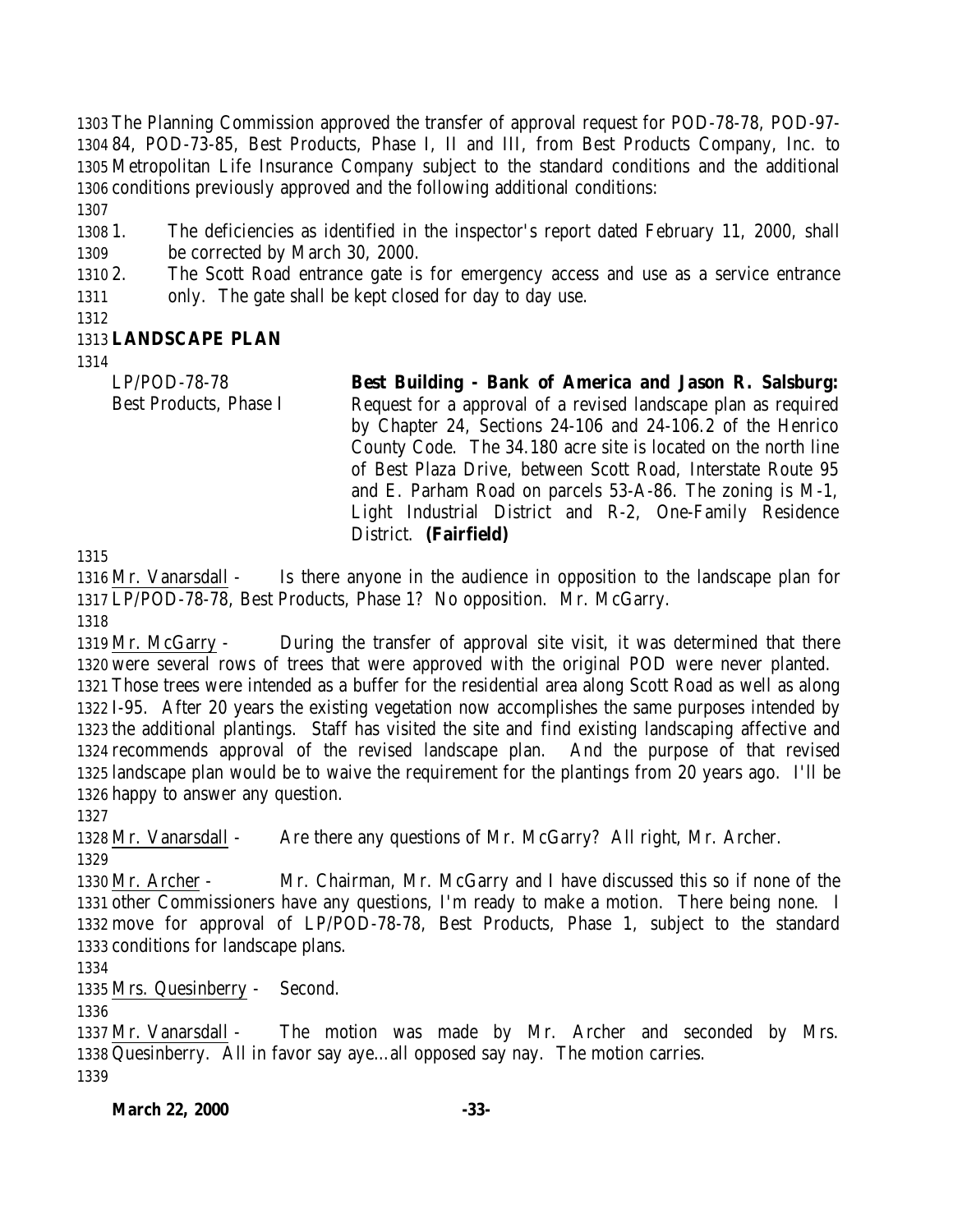The Planning Commission approved the landscape plan for LP/POD-78-78, Best Products, Phase I, subject to the standard conditions for landscape plans and the annotations on the plans. Mrs. O'Bannon absent.

### **PLAN OF DEVELOPMENT**

POD-20-00 Highwoods Plaza, Phase III **Partnership:** Request for approval of a revised plan of - Cox & Sadler (POD-52-97 Revised) **McKinney & Company for Highwoods Limited Realty** development as required by Chapter 24, Section 24-106 of the Henrico County Code to construct a  $48 \pm$  space parking lot addition on the north side of Highwoods Parkway. The 10.1 acre site is located at the southwest corner of Cox and Sadler Roads on parcels 38-A-12N, 28-5-1-1C and 28-5-1-1A. The zoning is O-3C, Office District (Conditional). County water and sewer. **(Three Chopt)**

 Mr. Vanarsdall - Is there anyone in the audience in opposition to POD-20-00, Highwoods Plaza, Phase III? No opposition. Mr. Strauss.

 Mr. Strauss - Thank you, Mr. Chairman. Since the preparation of the agenda, staff has completed its review and we have had a number of discussions with the applicant with respect to this application. This application was initial approved… well, the project was initially approved by the Planning Commission on May 1997. At that time, the Commission approved a master plan and Phase I of a three-phase office complex. The previous two phases have been completed. We are at the last phase of this project. The original master plan that was approved showed an area at the intersection of Sadler and Highwoods Parkway as an area that was to be left undisturbed. That area is this triangular area (referring to screen) that abuts the neighborhood Saddlebrook. The applicant has now proposed to build a 48-space parking area in this location, due in part to the fact that additional parking spaces are needed to support the previously approved six-story building that is proposed with this last phase. Because this proposal is not consistent with the approved master plan, staff has asked for this application to come back to the Planning Commission for approval. 

 Staff has studied the proposal and recommends an alternative layout for the same 48 parking spaces in a different arrangement. And if they could put that layout on the table, I'll show you. First, if Leslie would just first show the plan with the red dimension lines. There is a proffered 30-foot natural or landscape buffer along the neighborhood and they are proposing

 35 feet and they are showing the 48 parking space area, here (referring to map on screen). And we have an alternative plan, which staff believes protects the interest of the neighborhood. This plan adjusts the numbers of parking spaces to, I believe, is 32 and it puts some additional spaces on the other side of Highwoods Parkway. With this plan, we feel we are offering more protection to the neighborhood. This neighborhood has been very vocal in the past about being buffered from the office complex. We hope with this layout we can save some additional trees. I think the applicant is ready to make a case with another plan that they would prefer to do. Well, actually I think they would like to proceed with their original plan.

**March 22, 2000 -34**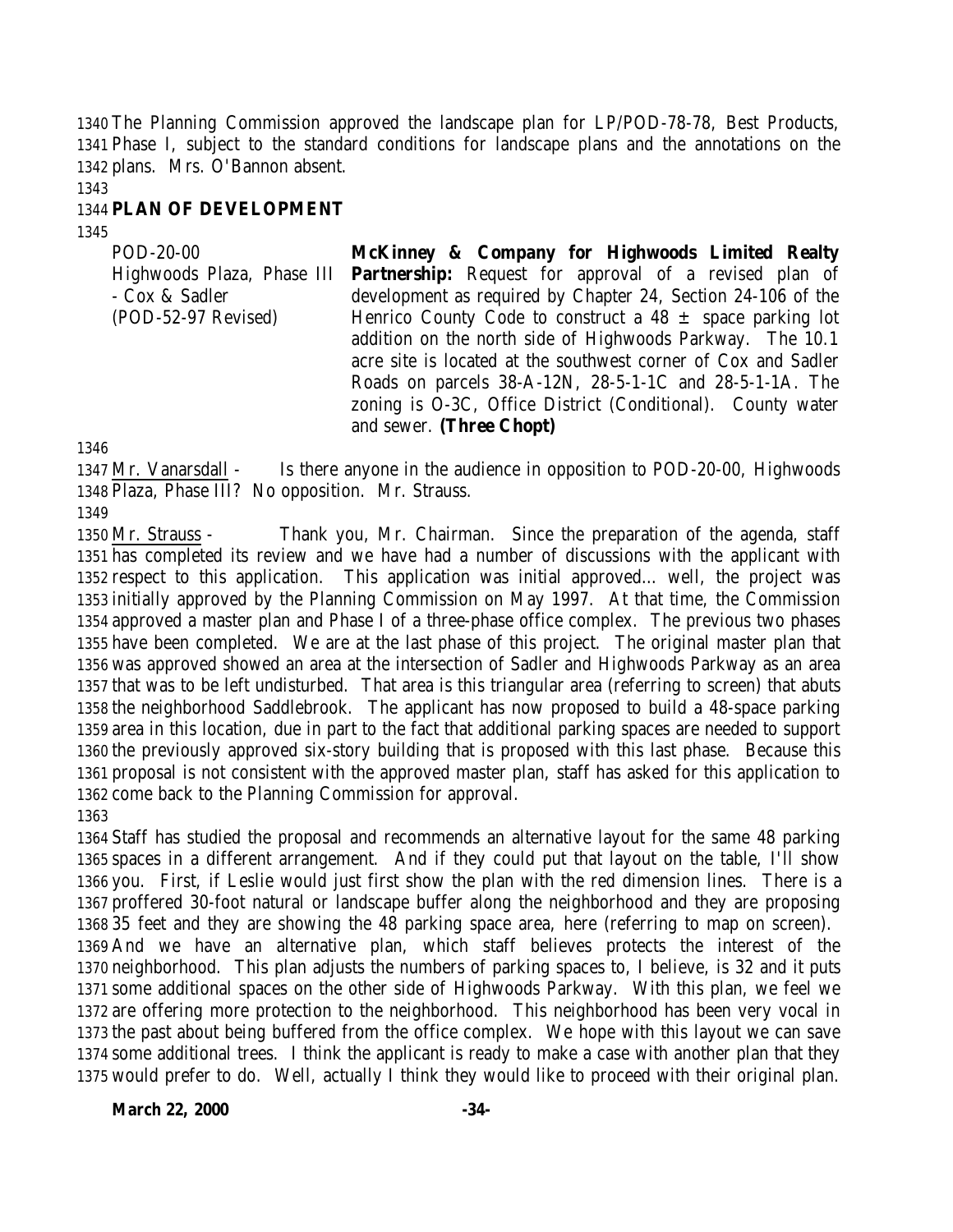Due in part to the fact that they are honoring the proffers of the original case. The only difference is that they simply want to revise the master plan to allow the parking in that area. I'll answer any additional questions you may have. I would add that if the Commission decides to approve this application today we would be recommending the standard conditions for PODs, Nos. 9 and 11 amended, and we would have to make a motion to determine which layout we would like to approve. The applicant would like to come back with final construction plans for this project. I have Mr. Hank Robinson here today with Highwoods Properties. Mr. Stacey Burcin is also here representing Highwoods Properties. Thank you. 

Mr. Vanarsdall - Good morning, Mr. Burcin.

 Mr. Burcin - Good morning. For the record, my name is Stacey Burcin with McKinney & Company. I'm here today on behalf of Highwoods Properties, in the approval of this POD for a 48-space parking lot. I would like to ask that you go back to the original layout, if you would. I would like to explain a little bit of the background and how we got here today. As Jim indicated, this POD was approved in 1997 for a three-phase office complex. And at that time, there is a buffer that is located along the western property line. That is a 30-foot buffer that can remain in a natural state or it can be graded and replanted. During the Phase 1construction, the entire 30-foot buffer along this residential community was preserved and all the requirements were met. In doing so, along this adjacent parking lot there is a 30-foot natural area that's been provided, actually it's 35 feet that we have managed to grade and provide for out there. In addition to that, Mr. Robinson in working closely with the community with the Phase 1 construction and that landscape plan, agreed to provide a solid wood fence along that entire western boundary.

 Mr. Strauss had indicated that in the previous POD the area, that triangle, was committed to be left in its natural state. That is not necessarily a true representation. There is a 30-foot buffer in there but it was not used with that plan. So, it was not committed to remain in perpetuity, it was basically not used at that phase of development. What has occurred is, as buildings were developed, the first two buildings of the three phase complex were developed, various lease agreements adjusted parking lines and where parking assignments were made to various buildings. The plan for the Phase III building has been in the County had subject to approval for some time now. In fact, the E and S bond has posted. We are ready to go to construction but we have one slight problem and because of the previous assignments of parking spaces in the earlier phases, Phase I and Phase II building, there is a deficit parking that's available to this third building now. So, in order to achieve that, we decided on a parking space that use, a parking lot design that filled in this reminding corner of land, of developable land, on this property. So, we developed this. We have exceeded all of the proffer requirements by providing 35-feet of natural buffer, when only 30 is required. In addition to that, we have provided a fence along that area. The plan itself for the parking meets all code requirements and all County policies. We very much would like to go forward with the plan as we submitted. The alternative plan that's been provided to you and shown, has some potential problems that we were not sure whether or not we could overcome them or not. If that plan is approved, it may not be able to be constructed because of wetland impacts and previous commitments that may have been made to the Corp of Engineers as it relates to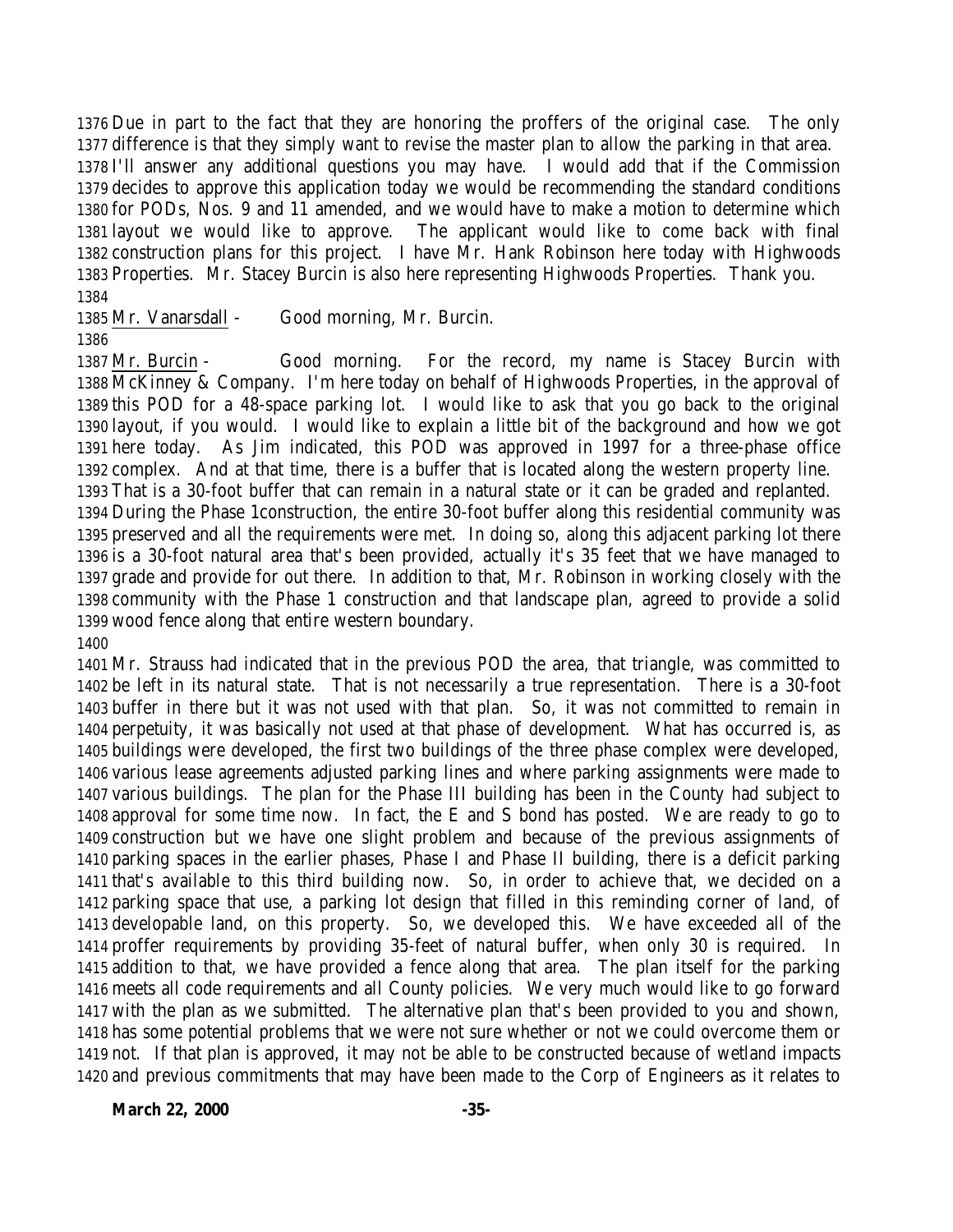the drainage area going to that wetland to be saved up on Sadler Place. We were only made aware of this staff revision yesterday. So, we have been trying to, in the last day or so, work through this. But, we feel that we have a plan that adequately meets all of the codes of requirements. In addition, the owner has agreed that when we come back for the landscape plan, if there is some effective bufferring that needs to be added where we can add some trees within the existing woods, to enhance the screening better, he's fully amenable to doing that. So, we feel that the plan that we have provided, that was originally submitted and is the subject of this POD today, meets all of the requirements and should be approved as it is stated, as it is shown. I'll be happy to answer any questions you may have.

 Mr. Vanarsdall - Are there any questions of Mr. Burcin by Commission members? 

 Mr. Taylor - I have a couple. Mr. Burcin, do you know if the landowners adjacent to there, in those first three or four properties, are they aware of the new plan?

 Mr. Burcin - I have not notified them personally. I would understand that as a matter of policy, the County notification would have been sent to the adjacent landowners of those properties.

 Mr. Taylor - Is there anybody from that neighborhood here in the audience this morning? (There was no answer from the audience) Mr. Marlles, to the best of your knowledge have we heard from any of the neighbors with regard to that development?

 Mr. Marlles - I am not aware of that. I would ask Mr. Strauss if the office has been contacted.

 Mr. Strauss - I've received no phone calls, e-mails, letters or anything from anyone. 

 Ms. Dwyer - Mr. Taylor, I worked on a case across the street. I worked on the case for Mary because she had a conflict and I know that the neighbors probably would want to know. They have been extremely active in all of the development that occurs in this area. 

 Mr. Taylor - I guess our concern on this is what the response of the neighbors will be and whether they have been contacted. And when we first looked at it, you have done a very nice job. Our hope was that we could gain some extra parking and save some of the trees. Can I go back to the deficit in parking? Do we know of this deficit? How have we just found out about the deficit?

 Mr. Burcin - The deficit has, again, occurred primarily due to leasing arrangements where you basically have to assign to Building 1 "x" number of spaces. And as you got around to the final end there were also in the middle section some changes in travel ways that occurred in that parking field that resulted in the deficit and we are now approximately 36 spaces short. There has been no significant changes. There has been some of the increase greenspace in the interior of the large parking fields and some of the changes in travel lanes that has resulted in some lost of some spaces in the middle which has created this need. The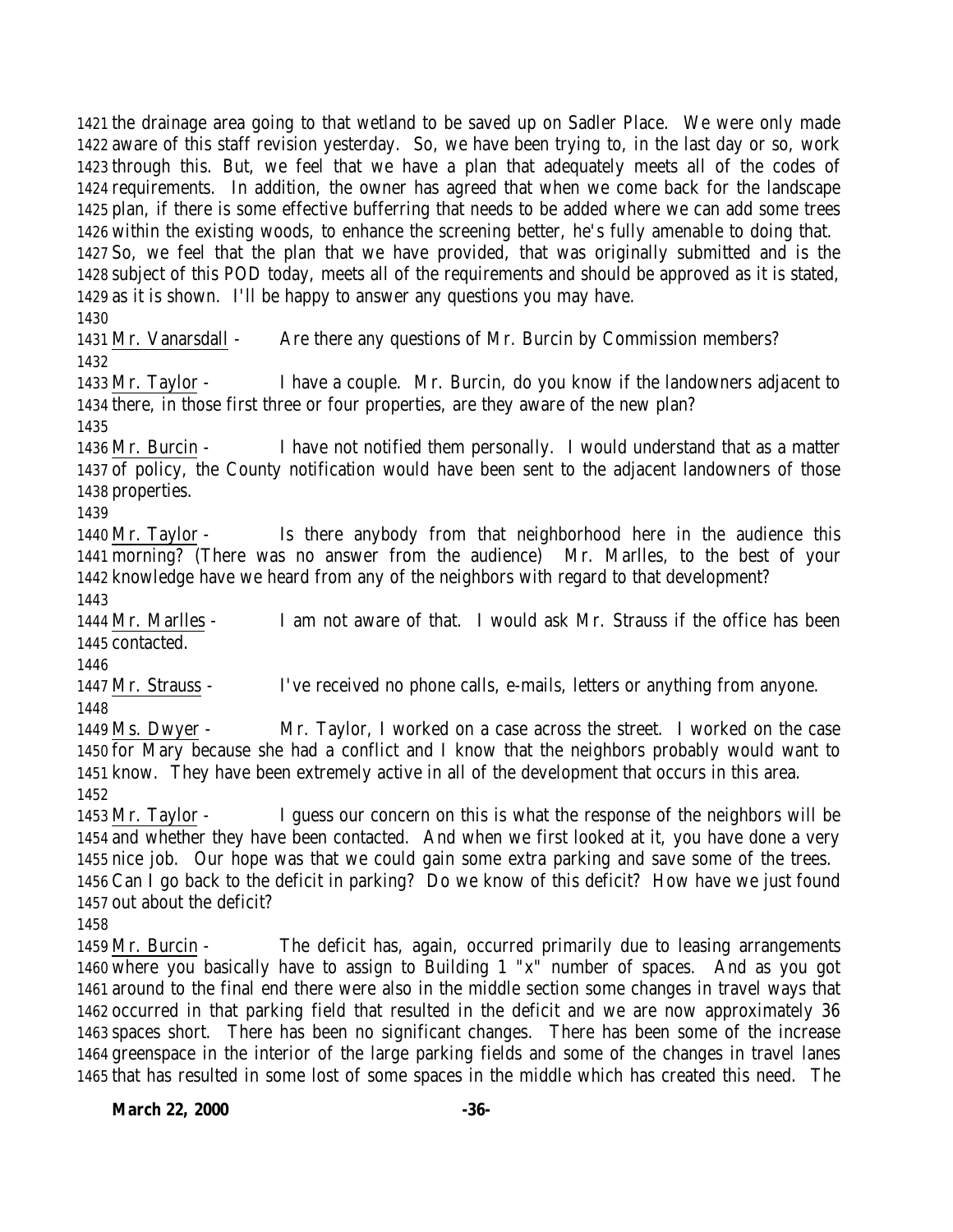third building, as shown, has not changed. It has been the same throughout the whole process. Mr. Vanarsdall - Mr. Taylor, I believe Mrs. Dwyer's suggestion was that, it's a good indication that people don't know about this meeting this morning. Ms. Dwyer - I don't know but I'm just saying that they have been extremely active in other developments that have been near the neighborhood. Mr. Vanarsdall - But, there is some reason. Ms. Dwyer - I believe they probably would have contacted someone if they had known. Mr. Taylor - That's why I was surprised that there was no one from the neighborhood here this morning. Mr. Burcin - I know that I have personally worked with them when the clearing was occurring during the Phase 1 construction. I know that they were very concerned and we met with them on several occasions. I know they have my personal number. They could have contacted me. And, frankly, I would have expected a couple of people to come out today with this notification being sent out, and I have not heard from anybody. My only guesstimation on that is that they recognize that their obligation was fulfilled with Phase I and that they don't have a problem. But, I don't know that for a fact. Mr. Taylor - Mr. Robinson, would you like to elucidate this quandary we are in? Mr. Robinson - Good morning. I'm Hank Robinson with Highwoods Properties. What quandary? Mr. Taylor - As to whether or not the neighbors have been contacted and what their thoughts might be. Mr. Robinson - I have not contacted them. Mr. Taylor - I recognize that you have made significant efforts in the past to contact the neighbors and they have been vocal and for some reason this time we have not heard any concerns. In fact, Mr. Strauss and I have worked, assuming there would be some concerns, in hoping we could save some of the vegetation that we strive so hard to produce in this project. And we've really not heard from any of them. Mr. Robinson - No, sir. I have not contacted them. I assumed that they got the same notice we did, which was sometime last week. I've had numerous conversations with the leaders of both the neighborhoods in the past. They both have my phone number. We have

 talked on numerous occasions. I assumed when they got the notice if they had any questions or concerns they would call me. And I think you will find that we have always responded to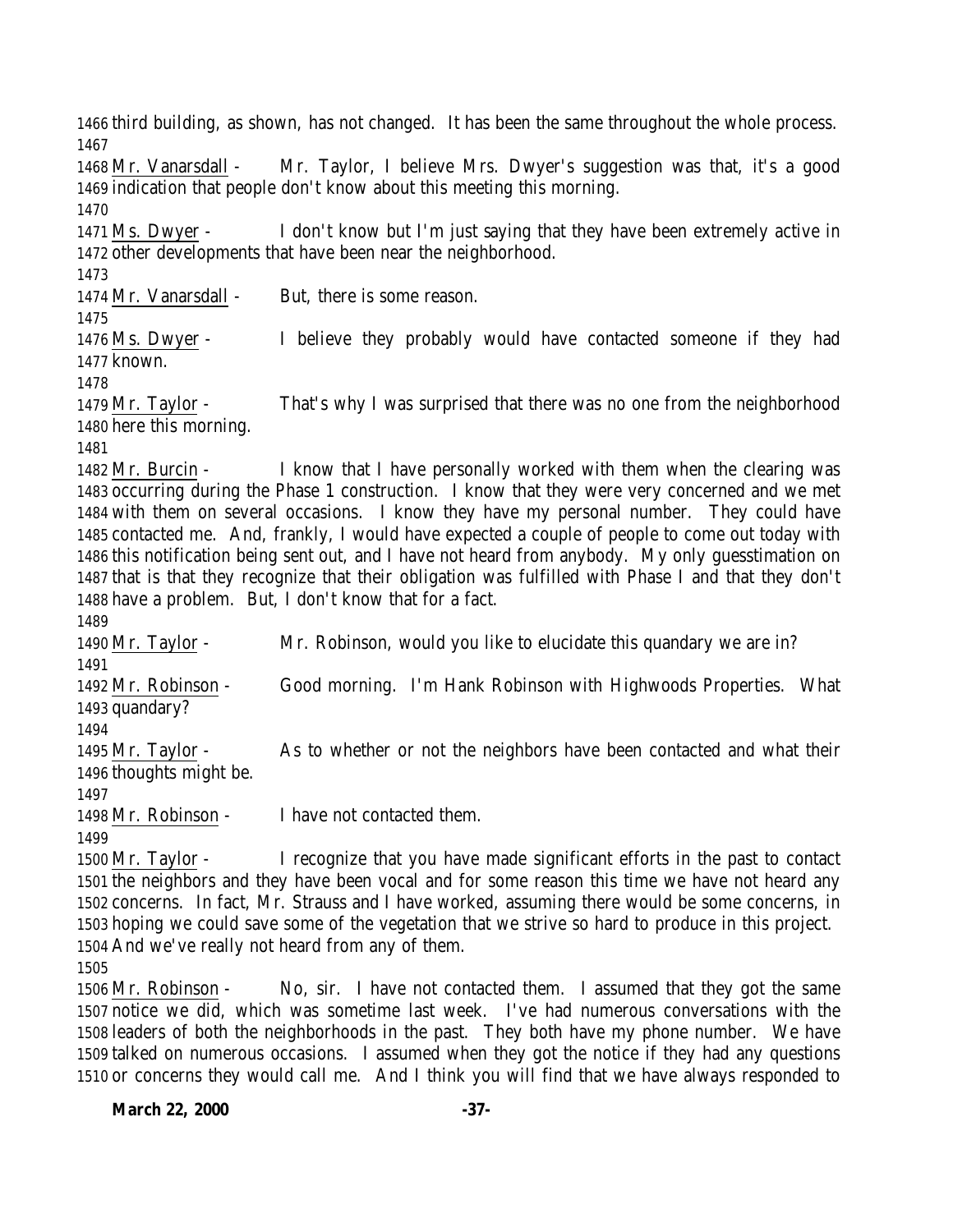them in the past. As Stacey said, we are basically asking to maximize the parking in this area while respecting the buffers, the transitional buffers. Again, as Stacey pointed out, when we met with the neighbors a year and a half ago, we agreed to put the board fence in there to help screen the area. You, I think, just mentioned that you have been out to that area and we keep it all, it's sodded, irrigated, landscaped. It's our intent, when we develop this next building to make the other side of the road equally or as nice as what you see there now. Again, I think our desire is to put the maximum number of parking spaces in that area. In the past, the neighbors I believe were confused about what we may plan to use that area for. And at one time, we talked about putting some volley ball courts for Innsbrook activities. We have since met with the neighbors and we understand that was a bad idea and we have no intent to do that now. I hope the neighbors understand that and that could possibly lead to why there is no opposition to this, to be quite frank.

 Mr. Vanarsdall - Mr. Taylor, I have a suggestion to you, that whatever you do this morning that I would put No. 9 amended on the case, which means the landscape plan would have to come back to us.

Mr. Robinson - Yes. That is correct.

Mr. Taylor - Would that be appropriate, sir?

 Mr. Robinson - Yes. And Stacey also spoke correctly that when we come back for landscaping, we will meet with the neighbors and make sure they understand the plan before we get here.

Mr. Taylor - Okay. I appreciate that.

Mr. Robinson - Okay.

Mr. Taylor - Thank you very much for your time and effort.

 Mr. Vanarsdall - And in the meantime, if you don't feel comfortable, we'll just give you a suggestion to defer it. But if you feel comfortable with it then that's okay.

 Mr. Taylor - I feel comfortable with it, sir, but I would just like to put in an amendment that before we come back for the landscaping plan that we do make sure we contact the neighbors.

Mr. Vanarsdall - That would be No. 9 amended.

 Mr. Strauss - If I could recommend No. 11 amended also. Because as Hank remembers, there were a lot of concerns about the heights of light poles in this parking lot with the earlier phases, so we would like to see No. 11 amended as well.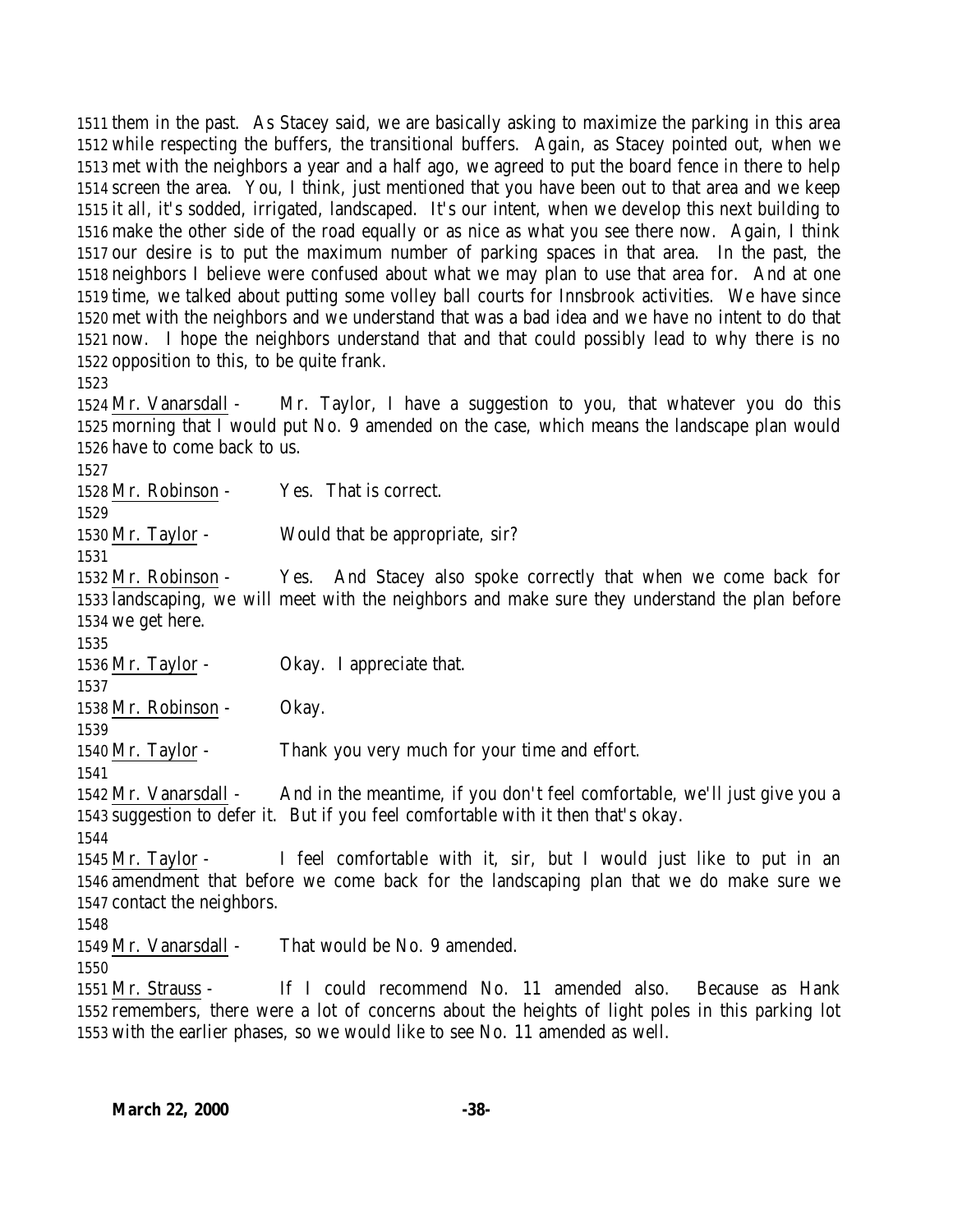| 1554 Mr. Vanarsdall -<br>1555 Taylor. | Good suggestion. I would bring back No. 11 amended also, Mr.                                      |
|---------------------------------------|---------------------------------------------------------------------------------------------------|
| 1556                                  |                                                                                                   |
| 1557 Ms. Dwyer -                      | Are we considering staff's plan or the plan submitted by the applicant?                           |
| 1558                                  |                                                                                                   |
| $1559$ Mr. Taylor -                   | The plan submitted by the applicant.                                                              |
| 1560                                  |                                                                                                   |
| 1561 Ms. Dwyer -                      | Okay.                                                                                             |
| 1562                                  |                                                                                                   |
| 1563 Mr. Vanarsdall -                 | Is that all right with you, Stacey?                                                               |
| 1564                                  |                                                                                                   |
| 1565 Mr. Burcin -                     | Yes.                                                                                              |
| 1566                                  |                                                                                                   |
| $1567$ Mr. Taylor -                   | Then, Mr. Chairman, I would move that POD-20-00, Highwoods Plaza,                                 |
|                                       | 1568 Phase III - Cox and Sadler, which is POD-52-97 revised, be approved with the revised plan of |
|                                       | 1569 development as required by Chapter 24, Section 24-106 of the Code to construct a 48          |
|                                       | 1570 approximate space parking lot addition adjacent to the north side of Highwoods property. The |
|                                       | 1571 10.1 acres site located at the southwest corner of Cox and Sadler Roads on parcels 38-A-12N, |
|                                       |                                                                                                   |
|                                       | 1572 28-5-1-1C and 28-5-1-1A, zoning is O-3C be approved subject to the standard conditions and   |
| 1573 Nos. 9 and 11 amended.           |                                                                                                   |
| 1574                                  |                                                                                                   |
| 1575 Mr. Vanarsdall -                 | Numbers 9 and 11 amended and the annotations on the plan.                                         |
| 1576                                  |                                                                                                   |
| 1577 Mr. Taylor -                     | Numbers 9 and 11 amended and the annotations on the plan.<br>Thank                                |
| 1578 you.                             |                                                                                                   |
| 1579                                  |                                                                                                   |
| 1580 Mr. Vanarsdall -                 | Do you want the date of the plan in there?                                                        |
| 1581                                  |                                                                                                   |
| $1582$ Mr. Taylor -                   | The May 1997 master plan? No, I don't think that is necessary, Mr.                                |
| 1583 Chairman.                        |                                                                                                   |
| 1584                                  |                                                                                                   |
| 1585 Mr. Vanarsdall -                 | We've got a revised one here this morning, don't we?                                              |
| 1586                                  |                                                                                                   |
| 1587 Mr. Burcin -                     | The plan that we are actually requesting is the plan that was originally                          |
| 1588 submitted.                       |                                                                                                   |
|                                       |                                                                                                   |
| 1589                                  |                                                                                                   |
| $1590$ Mr. Taylor -                   | Yes. We will just go with that original plan and then we will see what                            |
|                                       | 1591 that yields. So, that, Mr. Chairman, is the motion.                                          |
| 1592                                  |                                                                                                   |
| 1593 Mr. Vanarsdall -                 | All right. We need a second.                                                                      |
| 1594                                  |                                                                                                   |
| 1595 Mr. Archer -                     | Second.                                                                                           |
| 1596                                  |                                                                                                   |
|                                       |                                                                                                   |
| 1597 Mr. Vanarsdall -                 | The motion was made by Mr. Taylor and seconded by Mr. Archer. All                                 |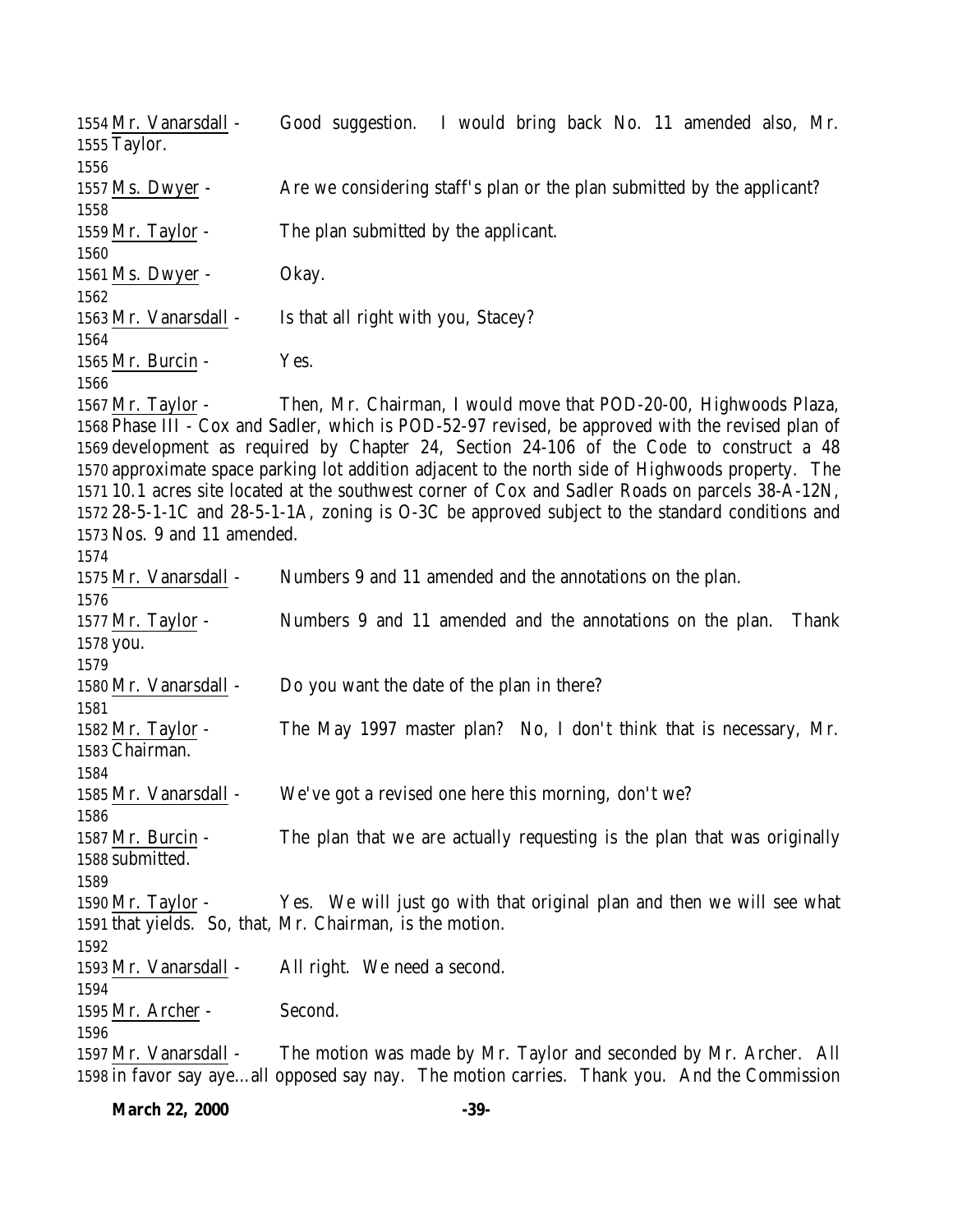will take a recess.

 The Planning Commission approved POD-20-00, Highwoods Plaza, Phase III (POD-52-97 Revised) subject to the standard conditions and additional conditions previously approved and the following added conditions. Mrs. O'Bannon was absent.

 9. **AMENDED** - A detailed landscaping plan shall be submitted to the Planning Office for review and Planning Commission approval prior to the issuance of any occupancy permits.

 11. **AMENDED** - Prior to the installation of the site lighting equipment, a plan including depictions of light spread and intensity diagrams and fixture mounting height details shall be submitted for Planning Office review and Planning Commission approval.

## **The Planning Commission took a recess at this time.**

 Mr. Vanarsdall - The Planning Commission will now reconvene. Mr. Secretary, would you give us our next case?

 Mr. Marlles - Yes, sir. The next case is a plan of development and transitional buffer deviation request for POD-10-00. This is for Creative Office Environments.

## **PLAN OF DEVELOPMENT AND TRANSITIONAL BUFFER DEVIATION (Deferred from the February 23, 2000, Meeting)**

POD-10-00 Creative Office Environments **Charles C. Townes & Associates, P.C. for DEG Virginia, L.L.C. and Creative Office Environments:** Request for approval of a plan of development and transitional buffer deviation as required by Chapter 24, Sections 24-106 and 24.106.2 of the Henrico County Code to expand the parking area by 29 33 parking spaces. The 4.25 acre site is located along the south line of Laburnum Avenue opposite existing Vawter Avenue at 1101 E. Laburnum Avenue on parcel 107-A-7. The zoning is M-1, Light Industrial District and R-4, One-Family Residence District. County water and sewer. **(Fairfield)**

 Mr. Vanarsdall - Is there anyone in the audience in opposition to POD-10-00, Creative Office Environments? No opposition. There is something on the addendum for this one also. Mr. McGarry.

 Mr. McGarry - This plan was deferred in order to meet with the neighborhood. Several meetings have been held. This revised plan that is shown on your screen was received after the 4:00 p.m. Friday deadline. So, a motion to waive the time limit for revised plans is needed. The plan is acceptable to staff and the neighbors and several are here today. The plan would authorize construction of a cul-de-sac in an existing right-of-way. It requires a small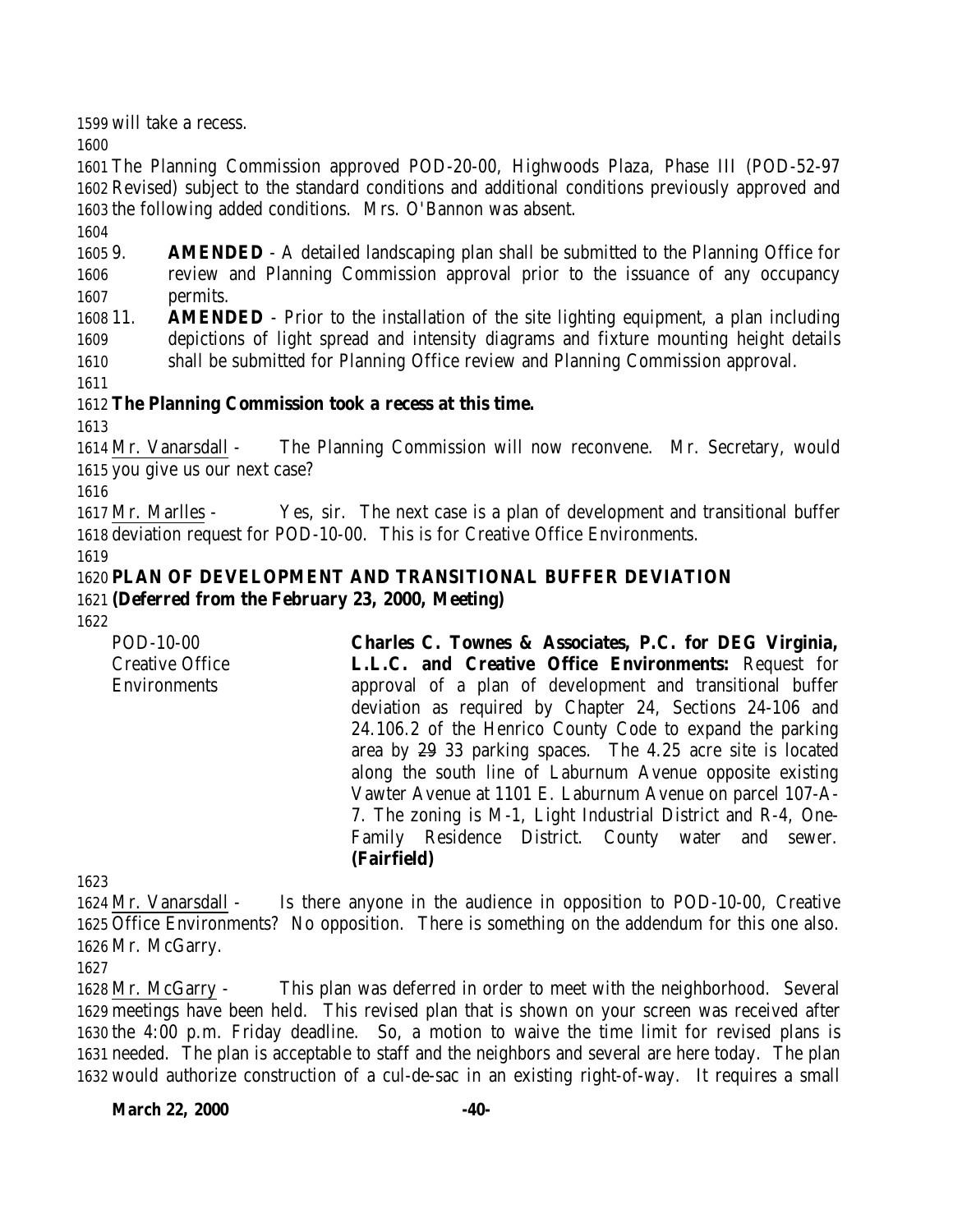dedication to complete the cul-de-sac. A transitional buffer deviation, which specifically is asking for a reduction of a 35-foot portion of approximately half of the frontage for the transitional buffer. The landscape plan authorizes a 10-foot-high solid board fence. Extensive evergreen landscaping, including leyland cypress, southern magnolias, and white pines. Staff recommends the landscaping plan be included with this approval to satisfy the neighbors. Staff recommends approval subject to the standard conditions, conditions Nos. 23 to 28, No. 29 on your addendum which reads: The Benton Avenue entrance is for emergency ingress and egress. A break-away gate shall be completed the design of which shall be approved by the Fire Marshall and shown on the construction plans and installed prior to an occupancy permit. So, staff recommends the approval. You will need to make three motions. The first is wavier of time. The second is for the plan of development and a third is for the transitional buffer deviation.

1646 Mr. Vanarsdall - Are there any questions of Mr. McGarry?

 Mr. Archer - Mr. McGarry, on the addendum. The added new language in No. 29, right after "A break-away gate shall be…" should the word constructed or some word be between "be" and "design"? Shall be constructed or design of which….

Mr. McGarry - Yes, it should be included.

 Mr. Archer - Okay. And the other question I need to ask somebody, I don't know if I need to ask Mr. McGarry or Mr. Secretary.

Mr. McGarry - You can start with me.

 Mr. Archer - Okay, I'll start with you. In a letter I got from Mr. Conlin, a part of the approval refers to constructing the fence across Vawter Avenue and approval having to come from the County. I guess a vacation is in order for us to be able to do that. Is that something we can do here today or does or does that have to come from some other authority? Are you familiar with what I'm saying?

 Mr. McGarry - This plan came in yesterday and it does not show a fence on any of the right-of-way. So, I don't know if that letter predates this plan or not. I guess Mr. Conlin can address that.

 Mr. Archer - Okay. This letter was dated March 20. But, I'll ask him when he comes up. He looks as though he can handle it. That's all I have Mr. Chairman.

Mr. Vanarsdall - Are there any more questions for Mr. McGarry?

 Ms. Dwyer - I have one question. I see the BMPs are located along East Laburnum, at least the one, I guess, to the east.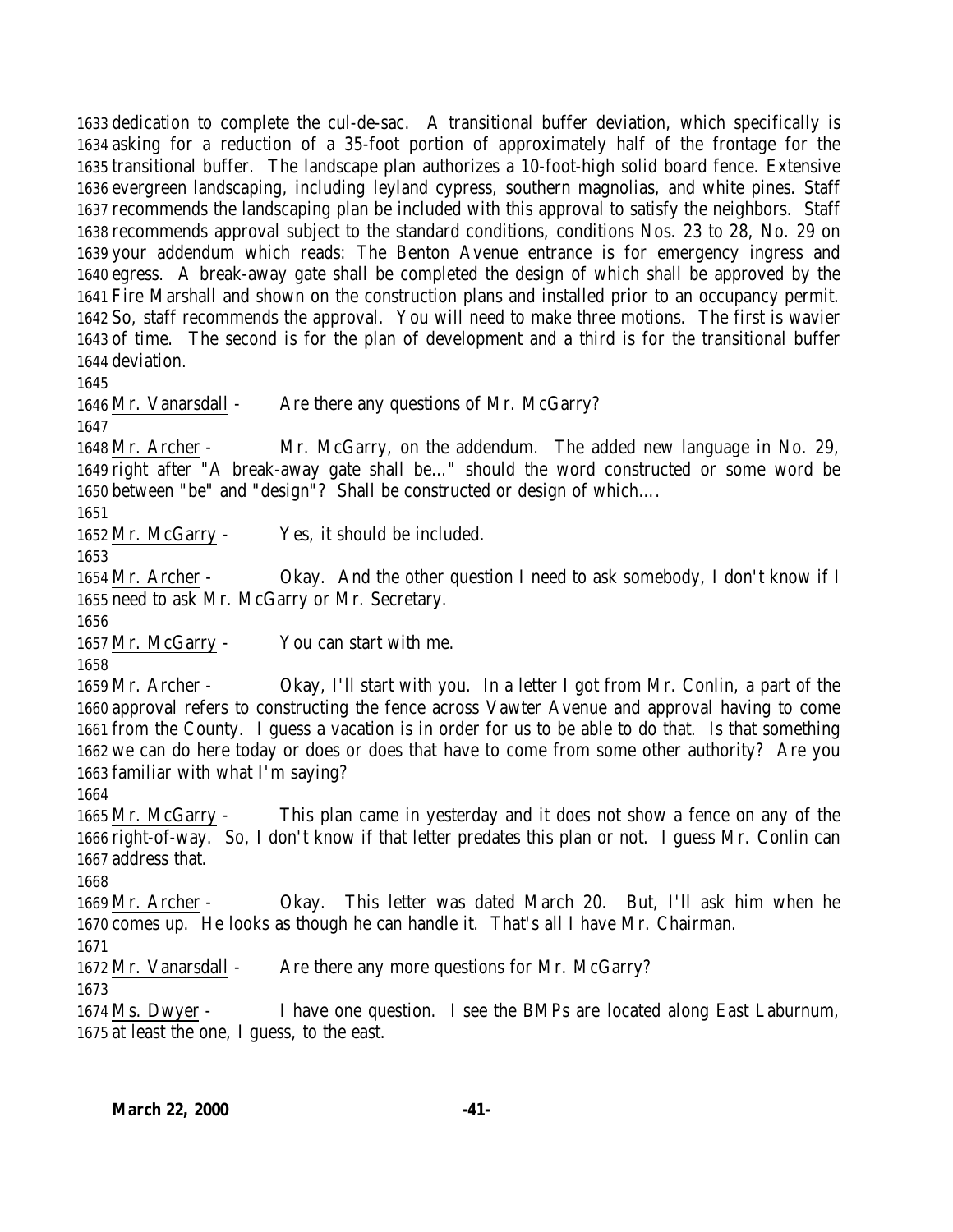Mr. McGarry - There will be one BMP under the current version. It's the one up next to the intersection there at Laburnum and Vawter. 1679 Mr. Vanarsdall - Where would it be? Mr. McGarry - The BMP will be located at that intersection of Vawter and Laburnum. Ms. Dwyer - It looks like it is adjacent to the utility easement. Maybe I can't read the line properly, and you can correct me if I'm wrong, but is there enough room for planting to screen that BMP from Laburnum? Or, does the BMP run right up to the easement? Mr. McGarry - I believe the engineer here can clarify this further. I believe that, since there is going to be a right-turn lane in there, that I've annotated on the plan, that design of the BMP may shift back even further. But, I'll let him address that. There is only the one that is shown on the plan on the screen and not the two that are shown in your packet. Ms. Dwyer - Thanks. Mr. Vanarsdall - Are there any more questions? Mr. Archer, would you like to hear from the applicant? Mr. Archer - I think we need to, Mr. Chairman. Mr. Vanarsdall - You are very fortunate to have a well, experience, attorney to represent this. Mr. Conlin - Should I be nervous. Mr. Chairman, members of the Commission, my

 name is Andy Conlin from Williams Mullen. I have with me Bob DeLille from Creative Office and Jeff Collins here from Charles C. Townes & Associates to answer any specific questions. If I may, I wanted to express our appreciation to the neighbors who've worked very hard and as Mr. McGarry stood out in some pretty freezing weather on Friday that Mr. Archer some how got out of not wanting to stand in the inclement weather. The purpose of this request was not to expand the building but actually to make a bad existing parking situation better. This building is used, is zoned M-1, is used for both office and warehouse with the dock space right near the residential. The idea being that they want to slightly expand the office by about 6,000 square feet, therefore, needing additional space. The access, as Mr. McGarry expressed, comes both through the residential area and comes through Benton Avenue and comes down at this location (referring to map on the screen). The other problem is the existing access in this area that trucks will either have to do a U-turn at Carolina and when they leave they will have to do an immediate U-turn to come back down Laburnum. Creating yet another unsafe condition, in addition to that one which is going to the neighbors. 

 We wanted to be able to provide parking and move the entrance as well as close the Benton Avenue access to avoid those trucks coming through the neighborhood area. And as well to make the loading area more efficient to get trucks in and out of there a little bit quicker. Also,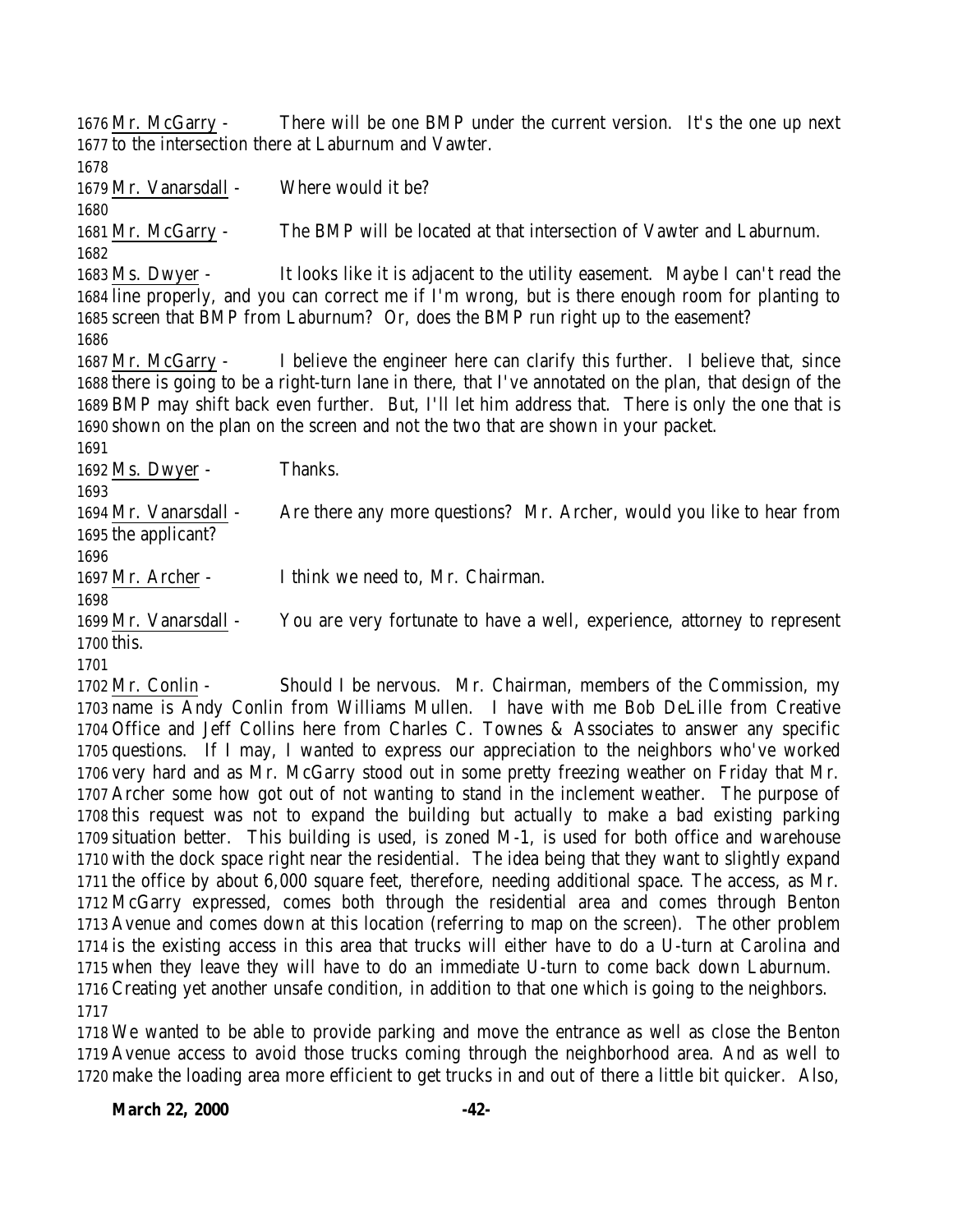there are fewer trucks sitting around waiting to load and unload. And as you can see, to cul- de-sac Vawter Avenue so that there is no connection to the existing residential right-of-way. The neighbors I believe did have legitimate concerns about the type of landscaping that would be going into this. And I think met on landscaping specifically at least two, probably three times, the last time to talk about the fence that would go along this area on our property. And the request was a 10-foot-high fence to block out the noise of the loading dock that occurs here as well as the site issues. And the request I made Mr. Archer was with respect not only the fence which we were thinking would go along in Vawter Avenue but actually cuts back right before Vawter Avenue. But it was always in my understanding that from Public Works we would need approval from Public Works to be able to put plantings on County property. And you can see that there is some pretty significant plantings to protect Vawter Avenue and the folks that live over in this area as well as this area immediately adjacent. So, I think that approval has to come through Public Works. Mr. Thornton heard our request and I feel pretty confident that if the neighbor requested it and the County wants it and we want it that we will be able to accomplish that. And that was the reason for my request was to get that landscaping in.

 As Mr. McGarry had expressed there is some extensive landscaping that we have tried to put in this area to compensate for the deviation that we requested. As to the BMP, Jeff Collin is here to answer the question, but he did say that there is some room to put some landscaping in there between the right-turn lane and the BMP. There is a right-turn lane that needs to come off Laburnum to be able to go into Vawter Avenue which is a public right-of-way. At this time I would be happy to answer any questions that you may have. But, again, I will just stress that this is not an expansion of the facility, it's a change of part of the warehouse into office. And the benefit I believe is, the special benefit is to close off the Benton Avenue access and to provide better traffic on Laburnum Avenue. I'll be happy to answer any questions. And I have Jeff Collins and Mr. DeLille to answer questions as well from the operation standpoint.

Mr. Vanarsdall - Are there any questions for Mr. Conlin? Thank you.

 Mr. Archer - Mr. Secretary, how do we go about initiating that approval process to construct the fence and do the plantings on Vawter Avenue?

 Mr. Marlles - Mr. Archer, are you referring to the necessity for having to vacate or close a portion of Vawter Avenue?

 Mr. Archer - Essentially, it's closed right now. But I'm just referring to this paragraph in Mr. Conlin's letter to me.

 Mr. McGarry - I believe condition No. 27 addresses how the landscaping approval will be obtained. Basically, they have to include it on their construction plans before they are signed by the County, Traffic.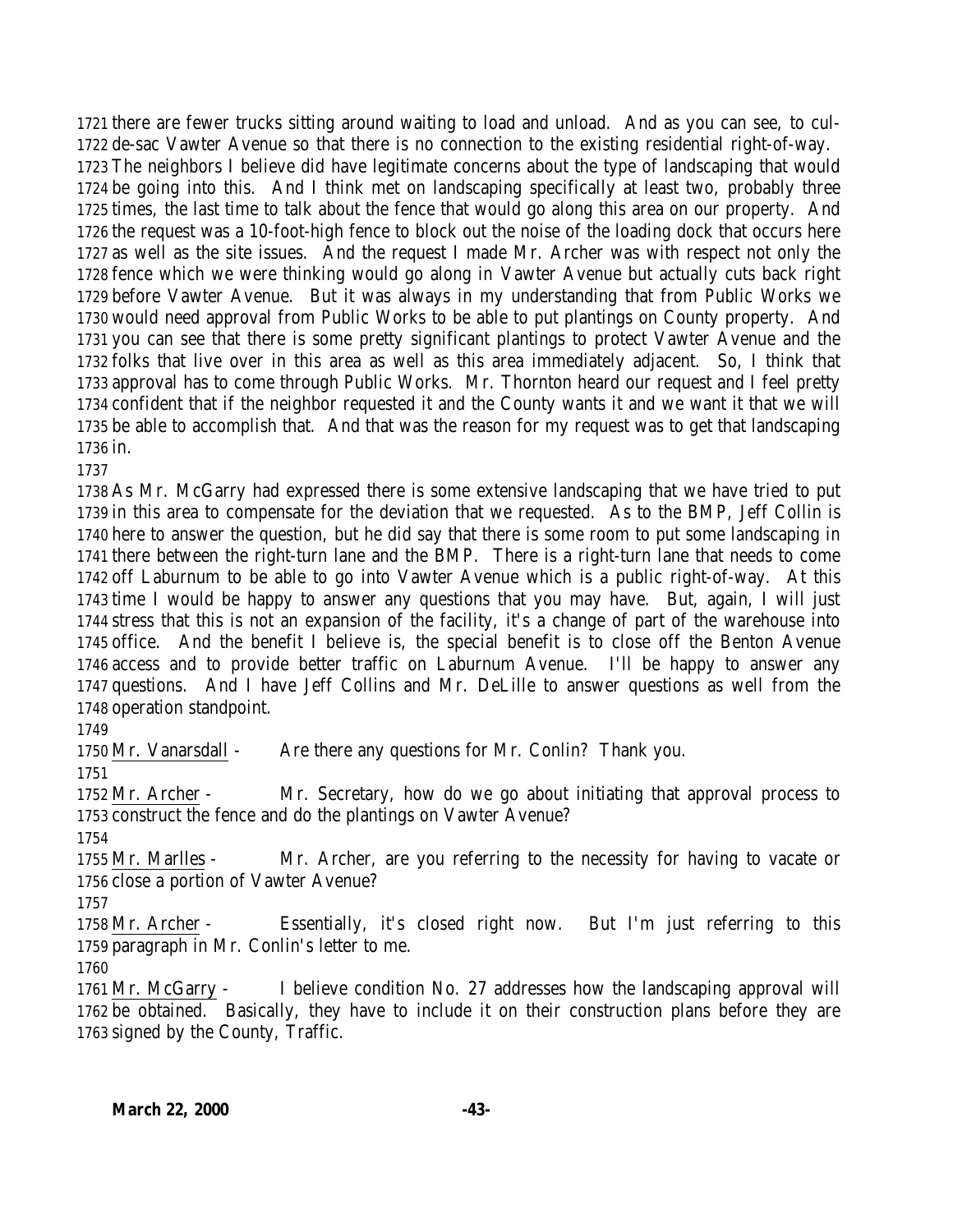Mr. Archer - Oh, okay, then we are protected then. Then you don't need to answer the question. Mr. Taylor - Can I ask one more question on Vawter Avenue, please? 1769 Mr. Vanarsdall - Help yourself. Mr. Taylor - Along the, where there would be the exit lane, there is a line which I think is the old right-of-way line, perhaps. Is there landscaping along that side of Vawter also? Mr. McGarry - I'm lost to which route you are making reference to. Mr. Taylor - Where new Vawter Avenue is constructed and where the limit of the, if there was compass road here it would be easier, but I guess it was on the right side as we look at it. There is another line, which I think is the old right-of-way for Vawter Avenue. Mr. McGarry - Okay. There is an existing right-of-way of 60 feet in width, and what you see here is a smaller cross section and it's normal for 60 feet being constructed within this right-of-way. Mr. Taylor - So, it's Vawter Avenue as we see it is in the right-of-way of the old Vawter Avenue. Mr. McGarry - That's correct. Mr. Taylor - Now, as I look at it between the old Vawter Avenue and the new Vawter Avenue, on the right side, as we look at this screen, there is that line. That's the old right-of- way. Is that landscaped along there, or treed along there? Mr. McGarry - It's existing trees and it will be supplemented with the landscaping you see before you, as part of the transitional buffer. Mr. Taylor - The landscaping that I see, Ted, doesn't go all the way up to Laburnum, but there are trees in there, is what I'm asking. 1800 Mr. McGarry - Yes, but I suspect when they construct the road, they will have to remove some of those trees within the right-of-way. The engineer can address that. Mr. Collins - I'm Jeff Collins from Charles Townes & Associates. Do you see this in front of you (referring to map on screen)? 1806 Mr. Taylor - Yes, I have that. Mr. Collins - Is this the area you are referring too?

**March 22, 2000 -44-**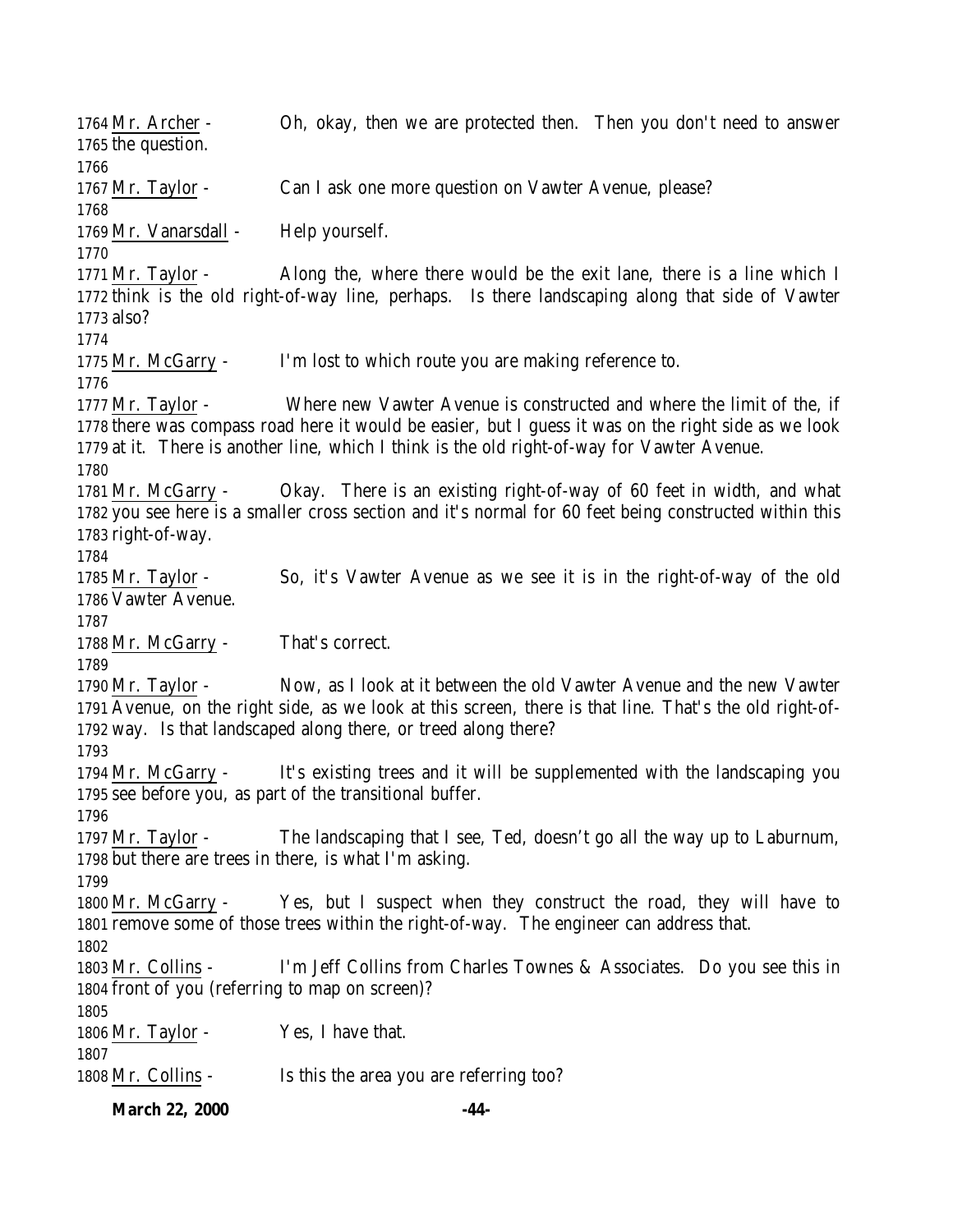1809 Mr. Taylor - That's the area I am referring to, yes, sir. 

 Mr. Collins - This is presently a wooded lot, on this side. When this roadway is cut in there will be approximately 10 feet between this, which is the existing right-of-way line, and this which would be the proposed curb being put in for Vawter. So, there will be a strip in there. Now, during construction that strip will probably be cleared. Okay. This site here will remain untouched. As far as replanting anything in this area, I don't think we have a requirement to do that at this point. And there really isn't anything over here to be screening from our site. This is an undeveloped tract over here on this side. So, when this tract ultimately develops into whatever then that can be addressed at that point in time. But, right now we don't anticipate putting anything through this area. 

 Mr. Taylor - That wasn't part of my question, but looking at that there being nothing planted there and recognizing that there are residencies to the south, would it be advantageous, sir, to put in a sidewalk there so that those people would get access to Laburnum? When I first looked at that I was wondering if that was a sidewalk and obviously it isn't. So, I'm not quite correct but I wonder if a sidewalk might be there.

 Mr. Collins - We haven't discussed the issue of a sidewalk but there is really nowhere to go out onto Laburnum for those folks.

| 1829                  |                                                                                                    |
|-----------------------|----------------------------------------------------------------------------------------------------|
| $1830$ Mr. Taylor -   | Thank you for answering my question.                                                               |
| 1831                  |                                                                                                    |
| 1832 Mr. Collins -    | Sure.                                                                                              |
| 1833                  |                                                                                                    |
| 1834 Mr. Vanarsdall - | All right, where are we?                                                                           |
| 1835                  |                                                                                                    |
| 1836 Mr. Archer -     | That's all I have.                                                                                 |
| 1837                  |                                                                                                    |
| 1838 Mr. McGarry -    | Are there any further questions of us?                                                             |
| 1839                  |                                                                                                    |
| 1840 Mr. Vanarsdall - | Well, we are finished then. We will have to waive the time limit.                                  |
| 1841                  |                                                                                                    |
| 1842 Mr. Archer -     | Yes. And before I do that, Mr. Chairman, let me just briefly bring                                 |
|                       | 1843 everybody up-to-date. We had at least three meetings with the neighbors, I attended the first |
|                       | 1844 one, Mr. Thornton attended the last one. When this POD was proposed, it was good in that it   |

 one, Mr. Thornton attended the last one. When this POD was proposed, it was good in that it revealed some significant things that were going on adjacent to the neighborhood that we didn't know about. If you notice, looking at the map, there is a lot of unconditional M-1 properties right adjacent to a residential neighborhood and there were all kinds of things going on in there. And to the credit to Creative Office, they had a meeting, I probably shouldn't publicize this, but they had pizza and beverages of choice.

Mr. McGarry - They know how to run a meeting.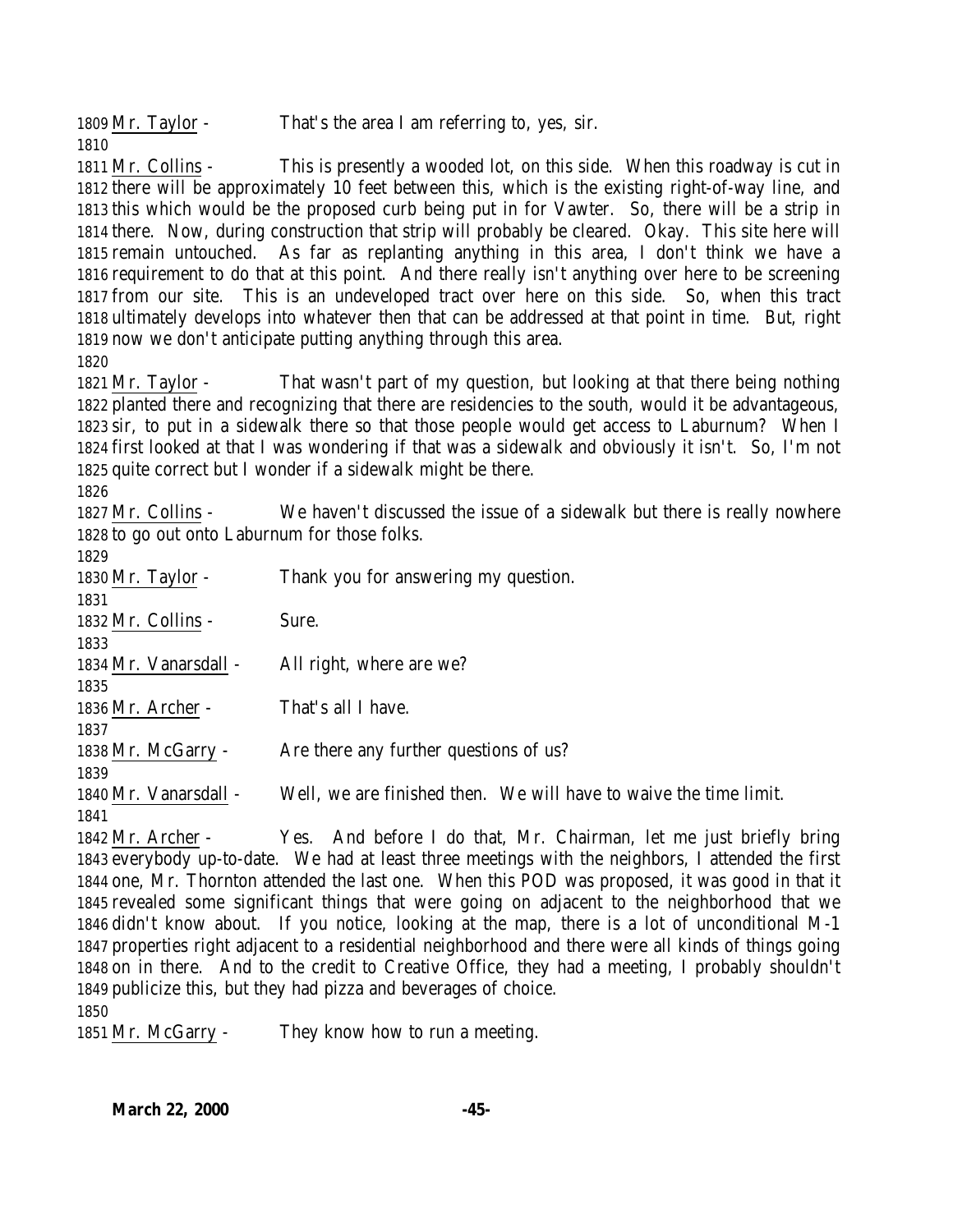Mr. Archer - I just thought I would throw that out for the rest of the development community. And so doing, they addressed a lot of the concerns that were there that would not have surfaced had this POD not come up. And I think they did exhibit an intention to try and be a good neighbor. The only concern that we have had since this new plan was created was to try and provide as much screening as we can for Mr. and Mrs. Giles who are not here today. But, I think we have addressed most of those things and in addition to being able to have a left-turn lane in and off of Laburnum and do away with that unsafe traffic condition that does exist. With the bufferring and the screening and a fence that's going to go in, I think overall this plan will come out better for everybody that's involved. I hope the neighbors agree with that. They are nodding in approval. There will be no more meetings with pizza and beer. I think that's the end of it. So, first of all I need to move to waive the time limit on the submitted plan. So move. Mrs. Quesinberry - Second. Mr. Vanarsdall - The motion was made by Mr. Archer and seconded by Mrs. Quesinberry. All in favor say aye…all opposed say nay. The motion carries. The Planning Commission approved the waiver of the time limit for the revised plan on this case. Mrs. O'Bannon was absent. Mr. Archer - And then my motion is for approval of POD-10-00, Creative Office Environments, subject to the new revised plan, the annotations on the plans, the standard and added conditions Nos. 23 through 28 and the additional condition No. 29 which was added by the addendum. Mrs. Quesinberry - Second. Mr. Vanarsdall - The motion was made by Mr. Archer and seconded by Mrs. Quesinberry. All in favor say aye…all opposed say nay. The motion carries. Mr. McGarry - Don't forget the transitional buffer deviation. Mr. Archer - Do we need a separate motion for that? Mr. McGarry - Yes, sir, I believe we do. Mr. Archer - Okay. Then I move to accept the plan for the transitional buffer deviation also. 1892 Mr. Taylor - Second. Mr. Vanarsdall - The motion was made by Mr. Archer and seconded by Mr. Taylor. All in favor say aye…all opposed say nay. The motion carries.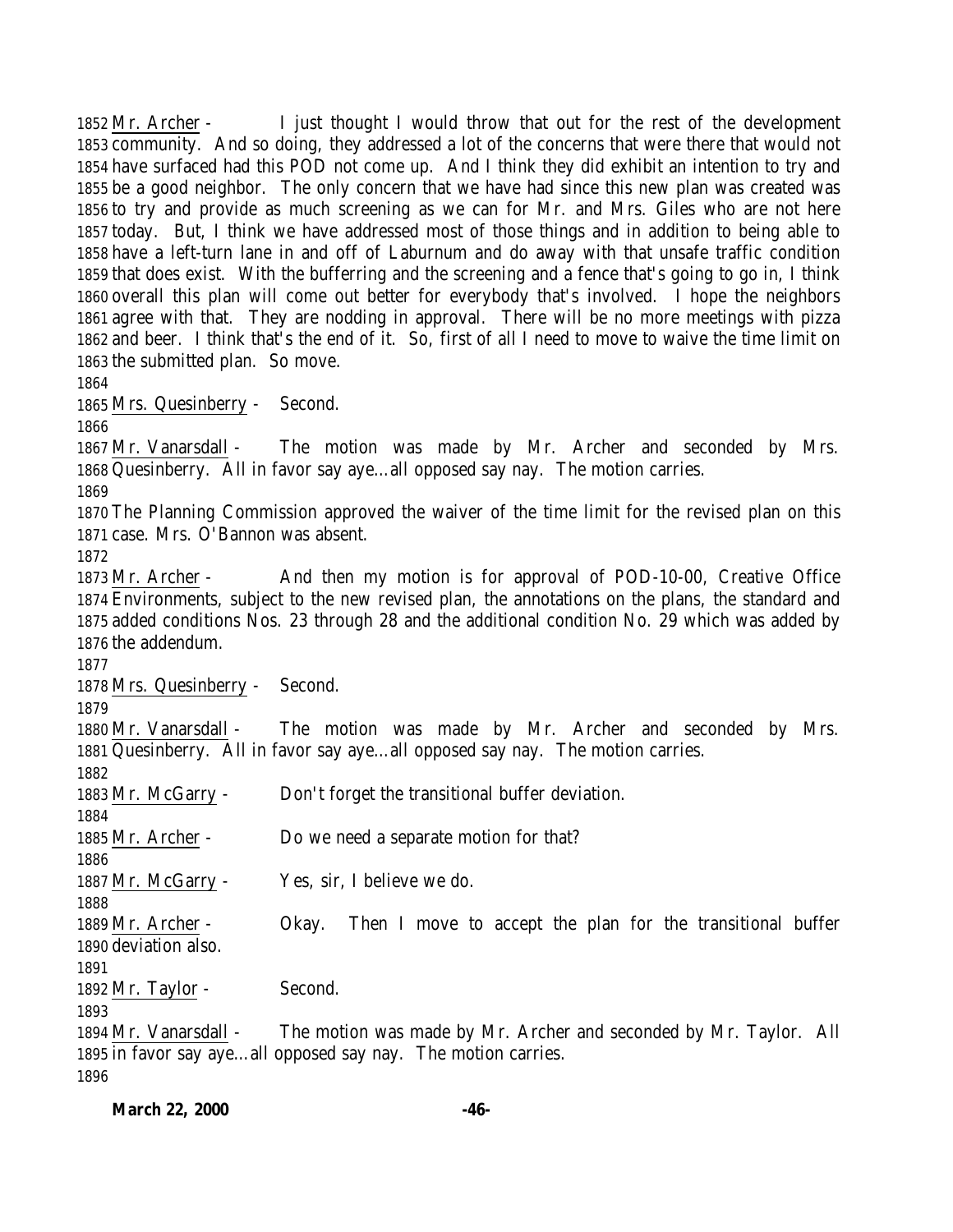The Planning Commission approved POD-10-00, Creative Office Environments, subject to the standard conditions attached to these minutes, the annotations on the plans and the following additional conditions. The Planning Commission also approved the transitional buffer deviation for POD-10-00, Creative Office Environments. Mrs. O'Bannon was absent.

 23. The developer shall provide fire hydrants as required by the Department of Public Utilities in its approval of the utility plans and contracts.

- 24. Any necessary off-site drainage easements must be obtained in a form acceptable to the County Attorney prior to final approval of the construction plans by the Department of Public Works.
- 25. Deviations from County standards for pavement, curb or curb and gutter design shall be approved by the County Engineer prior to final approval of the construction plans by the Department of Public Works.
- 26. Approval of the construction plans by the Department of Public Works does not establish the curb and gutter elevations along the Henrico County maintained right-of-way. The elevations will be set by Henrico County.
- 27. Details for landscaping of the area separating the two sections of Vawter Avenue shall be submitted with the construction plans for signature. Any barricade shall be approved by the Traffic Engineer.
- 28. The right-of-way for the cul-de-sac located at the southern terminus of Vawter Avenue as shown on approved plans shall be dedicated to the County prior to any occupancy permits being issued. The right-of-way dedication plat and any other required information shall be submitted to the County Real Property Agent at least 60 days prior to requesting occupancy permits.
- 29. The Benton Avenue entrance is for emergency ingress and egress. A break-away gate shall be constructed, the design of which shall be approved by the Fire Marshall, and shown on the construction plans and installed prior to an occupancy permit.

# **PLAN OF DEVELOPMENT**

POD-14-00 Health South Medical Center MRI Addition & Master Plan (POD-88-93 Revised) **TIMMONS for HealthSouth of Virginia and Health Care Realty Trust, Inc.:** Request for approval of a revised plan of development as required by Chapter 24, Section 24-106 of the Henrico County Code to construct a one-story, 6,500 square foot MRI addition, a master plan for future dining area, emergency room and lobby additions. The 23.35 acre site is located on the north line of Parham Road 1,100 feet east of Shrader Road on parcel 60-A-24 and 22. The zoning is O-3, Office District. County water and sewer. **(Brookland)**

 Mr. Vanarsdall - We don't need to go into much detail on this, Mr. Whitney. Did you say that they want a deferral?

 Mr. Whitney - The applicant has requested a deferral on this case for 30 days until the April 26, 2000 meeting.

**March 22, 2000 -47-**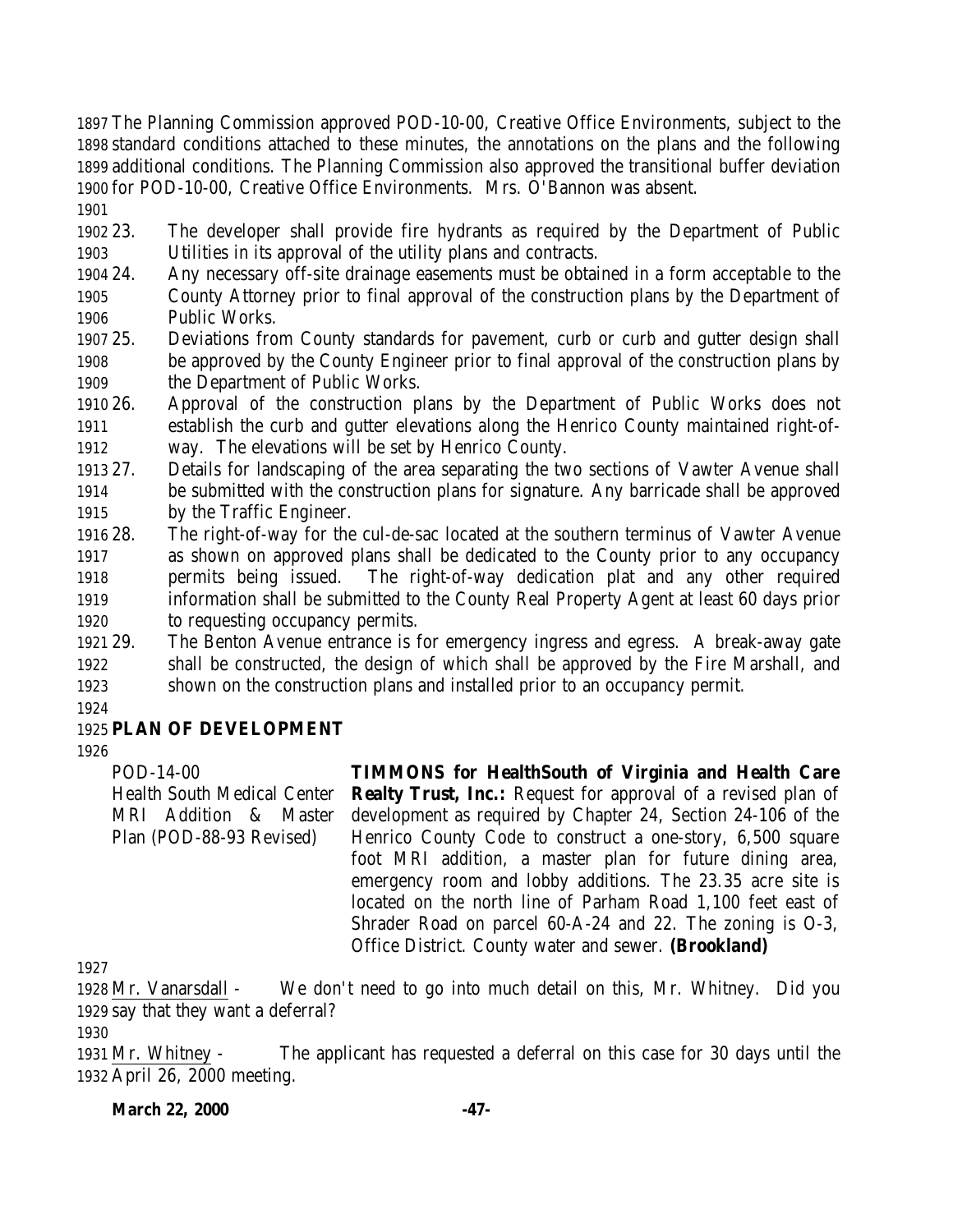Mr. Vanarsdall - April 26 for 30 days.

Mr. Whitney - Right.

1937 Mr. Vanarsdall - Now between now and the  $26<sup>th</sup>$ , can you and John Short, and I'll go with you if you want me too. We will all go over and point out all the things that need to be taken care of. All of the discrepancies that should have been taking care a long time ago.

 Mr. Whitney - I'd be happy to do that. Will there be pizza and beer involved? I was just kidding.

Mr. Archer - I think that ought to be a standard condition.

 Mr. Whitney - Also, the applicant, Mr. Vanarsdall, has brought up the idea of meeting with you, a representative from HealthSouth, myself, and anyone else we might want to attend, within the next 30 days to clear up the issues that have come up recently.

 Mr. Vanarsdall - Great. With that I move that we defer POD-14-00, HealthSouth Medical Center MRI Addition to April 26, 2000, at the applicant's request.

1953 Mr. Taylor - Second.

 Mr. Vanarsdall - The motion was made by Mr. Vanarsdall and seconded by Mr. Taylor. All in favor say aye…all opposed say nay. The motion carries.

 At the request of the applicant, the Planning Commission deferred POD-14-00, Health South Medical Center MRI Addition & Master Plan (POD-88-93 Revised) to its meeting on April 26, 2000. Mrs. O'Bannon was absent.

## **PLAN OF DEVELOPMENT & SPECIAL EXCEPTION**

POD-18-00 Overlook at Brook Run Apartments - Brook Road **Koontz-Bryant, P.C. for Petula Associates, Ltd. and Varina Station Associates, LLC:** Request for approval of a plan of development and a special exception for height as required by Chapter 24, Sections 24-106 and 24-94(b) of the Henrico County Code to construct seven (7), two-story buildings and twenty (20), three-story buildings for a total of 282 multi-family dwelling units. The 53.42 acre site is located on land lying on the west line of Wilmer Avenue (relocated) on part of parcel 84-A-5E, 84-A-5NR and 95-A-2E. The zoning is R-6, One-Family Residence District. County water and sewer. **(Fairfield)**

 Mr. Vanarsdall - Is there anyone in the audience in opposition to POD-18-00, Overlook at Brook Run Apartments? I believe we have someone who wants to speak in favor. Mr. Strauss.

**March 22, 2000 -48-**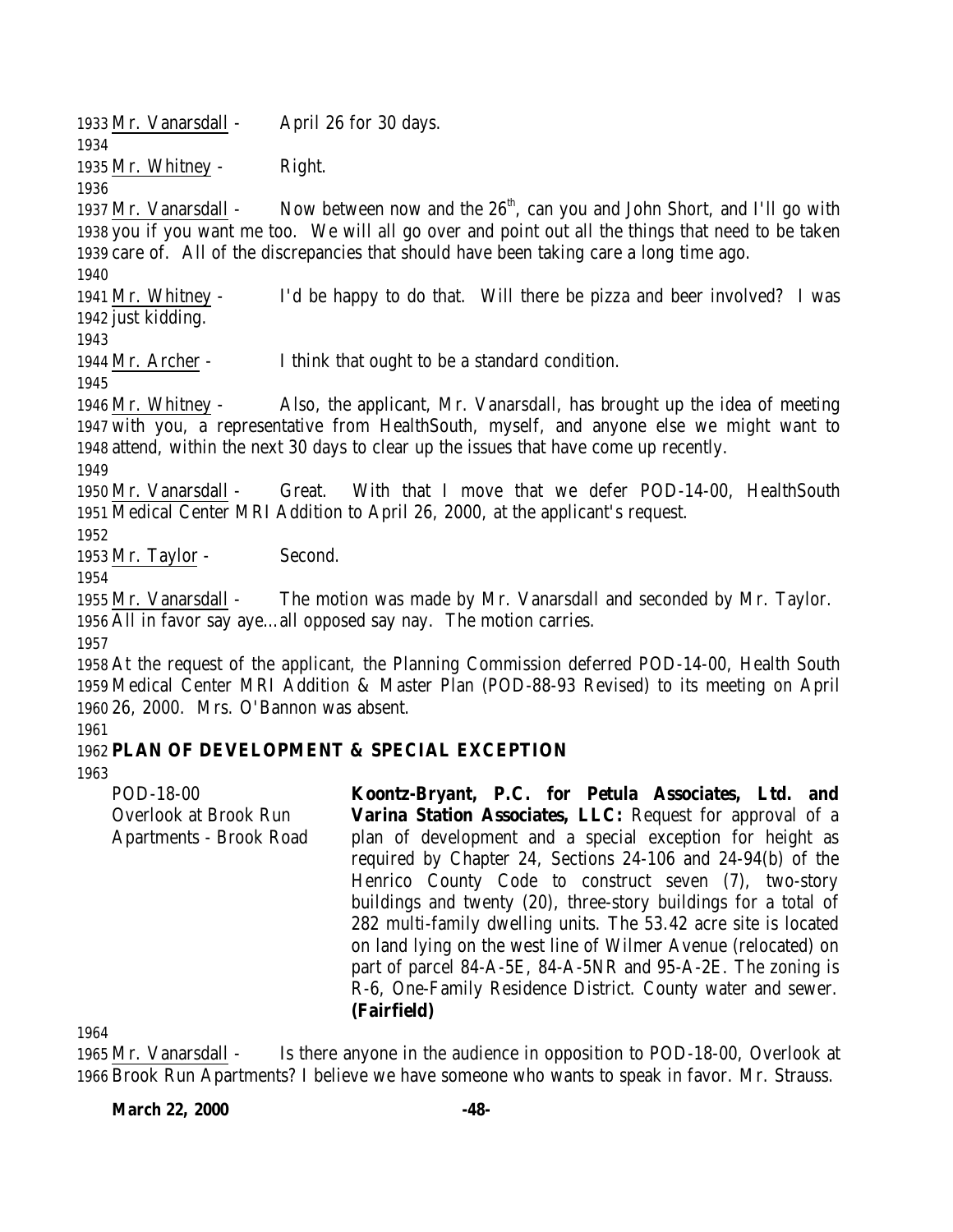Mr. Strauss - Thank you, Mr. Chairman. The applicant is proposing 282 multi-family apartment units as the Secretary said in 27 buildings. The buildings are a combination of two- story, three-story, and a split two and three story type of building. In the R-6 district, which this is, the ordinance requires a special exception for buildings of three stories or greater. The applicant is prepared to make a case for the approval of the special exception for the three story buildings. The applicant has worked extensively with the adjacent property owners, in particular, the Emanuel Episcopal Church which is located directly to the south of the property, which is this property right here (referring to map on screen). Staff has reviewed the application and can recommend approval of the plans as annotated. Staff also recommends No. 9 amended as there are a number of landscape and fencing commitments that the applicant is willing to make in exchange for approval of the special exception. The applicant has worked out these landscape commitments quite thoroughly with the adjacent property owner. And I imagine he would be more thorough in going through all of those. He has a rendered site plan which I might suggest he might want to put on the document table to discuss the site layout or any landscaping provisions he would like to discuss. I would note the applicant has done a pretty good job in locating the two-story buildings adjacent to the church property. There are all two-story buildings along here, and the three story and the two, three-story split story buildings are further to the north and the west. I'll be happy to answer any other questions you may have. The applicant's architect and engineer are also here this morning and I believe Mr. Hank Wilton is also here. Mr. Vanarsdall - Are there any questions of Mr. Strauss by Commission members? Ms. Dwyer - Mr. Strauss, where is the recreational area provided for these apartments? Mr. Strauss - Once we get the document table up I can show you, but there is a pool, and if you can see on the screen, on the north side of the project there is a club house, community center and a pool, right here (referring to map). Ms. Dwyer - Anything else? Are there any other open space tot lots etc.? Mr. Strauss - I would rather refer that question to the applicant. They do have jogging trails and things of that nature planned for the area further west. The applicant can enumerate on that a little bit further. Ms. Dwyer - Okay. Mr. Vanarsdall - All right. Good morning, Mr. Asxelle. Mr. Asxelle - Good morning, Mr. Chairman and members of the Commission. My name is Bill Asxelle. Mr. Vanarsdall - We can tell when the General Assembly is over when we see you again.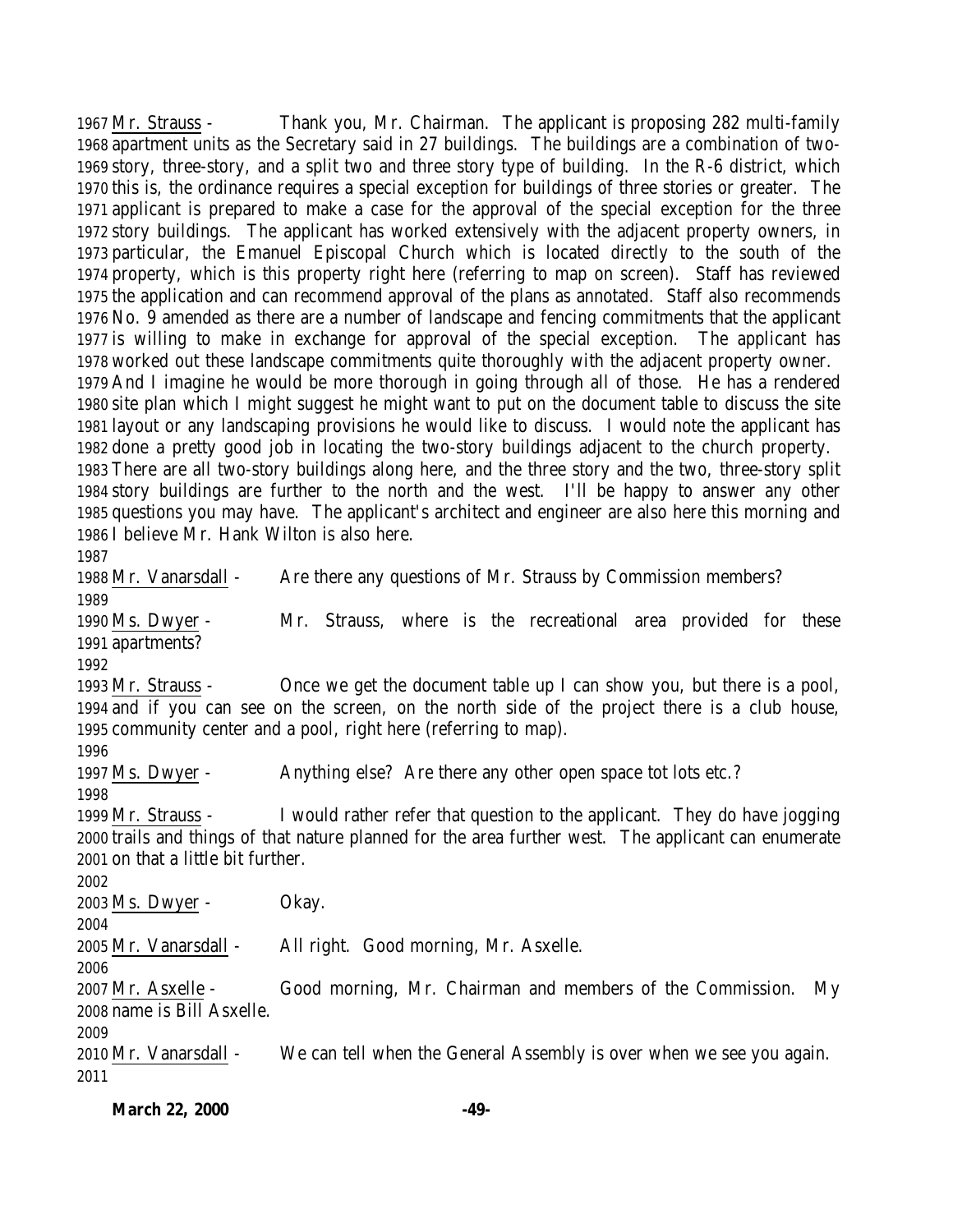Mr. Asxelle - I know and I'm looking happy too, to get away from there. I'm here on behalf of the applicant, we'll be fairly brief, but we do want you to know that we have with us Hank Wilton who with Byan Kornbleu are the partners in this endeavor. Paul Hinson, the engineer. Joyce Hart who's one of the development coordinators. A representative of the architect, Mr. Bates is here from the church. You've heard that expression what a difference a day makes. And for those of you who were here two or three years ago when a case on this same property came up, you would be aware that a different factual situation, attitude and approach makes here because there was a lot of controversy, ill will. Today we are standing here before you I believe with a very good case that's supported by the same folks who were opposed to it four years ago. That's primarily because of the change in the application. The applicant is different and the applicant's attitude is different and the neighbors, whether it be the church or the Jefferson's Garden folks, have been very responsive. I will tell you that Emanuel Episcopal Church, we have worked with them. They have by letter advised the County of their support of the request for a special exception. And the Jefferson Garden folks have authorized us to say that they are agreeable with the request also. And so I will tell you that we were able to pull this off primarily because Hank Wilton and Bryan Kornbleu came in with a very good proposal, which we then enhanced and built upon with the discussions with the church.

#### 

 Let me tell you what we are requesting, just so that we can orient you. The church, on the far right of your screen is Wilmer Avenue and you come off of Route 1, down Wilmer Avenue and then you come into the church. So, the church is in the lower portion. This is generally the church area here and it runs all the way, in both ends and so forth. They are our primary neighbor. So, the church as that neighbor is supported on the other side, is the owner of the property which is supportive and the Jefferson Garden folks, if you will, is a small residential area that's pretty much back in this area, somewhere back here. They are behind the church or south of the church and so they are further away. But, we have been able to do is a couple of things. One. The southern buildings that are adjacent to the church will be two-story in height. There is one additional building that's three stories on one side and two stories on the other and so there are eight that would qualify for the exception. So, we hope you will approve the special exception. We would also ask that you approve the special exception per the plans because the special exception for the three-story does not apply to the buildings that we have designated will still be two-story. So, this property goes from a fairly flat with the church and then it goes to the north, it goes downhill and to the west it goes, you know, down hill, actually through a revene and so topography works in favor of the property and the proposal. The three-story buildings are below grade. We do not think the three-stories buildings will be visible from the church for a number reasons. One, is that topography. 2. There's substantial plantings there and then three, the additional plantings that we have provided. We have also, in working with the church, we have provided for a 50-foot building setback. We provided in that 50-foot building setback there will be supplemental plantings. There will be no uses, no improvements and no area of that will be used so it's not just a setback it will be a landscaped area.

 And then we have worked with the church, and I won't show you the plan, but we have filed it with the case, and it is a very extensive landscaping plan. The existing fence that goes around

#### **March 22, 2000 -50-**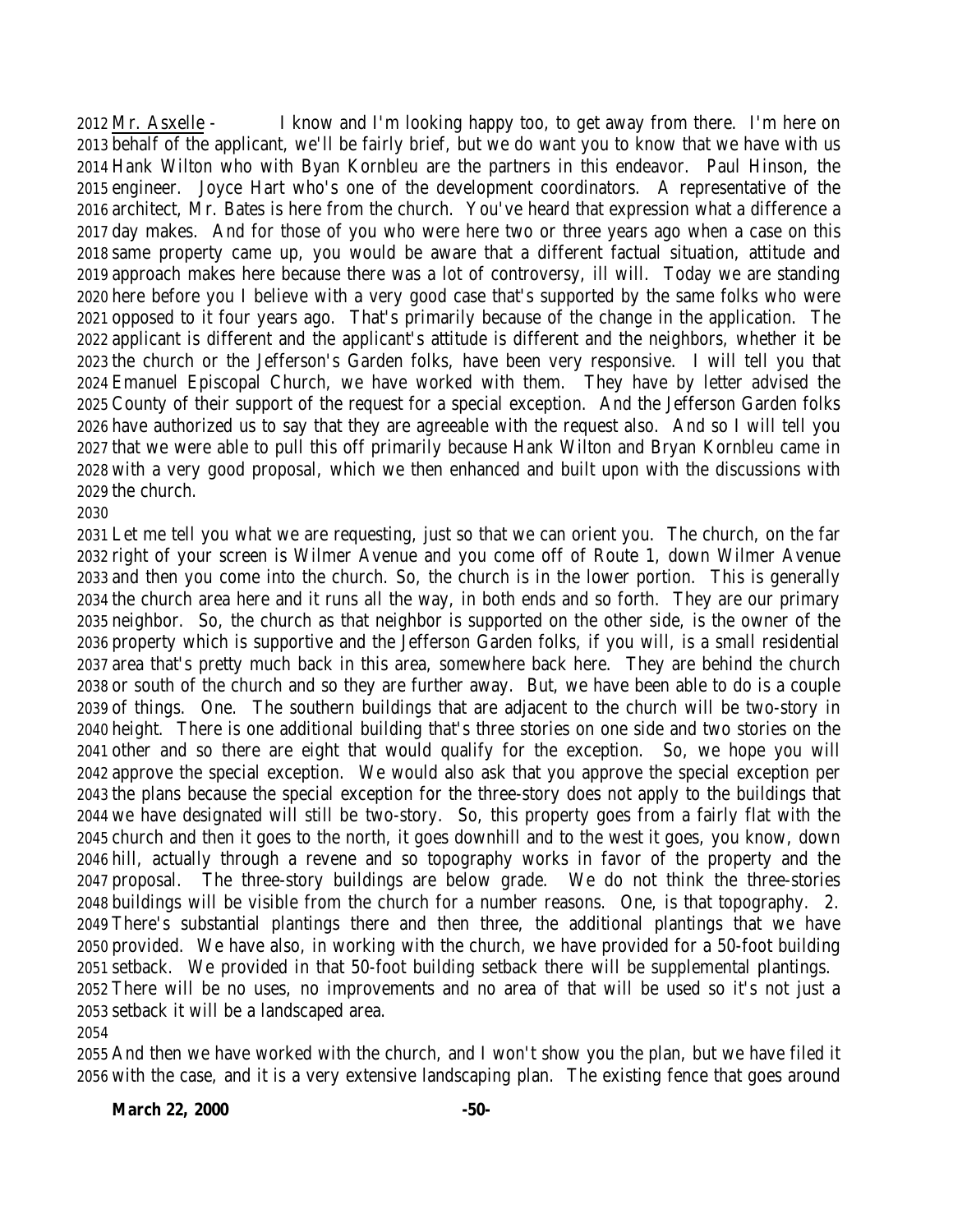the property will stay in place. There will be an additional black vinyl fence, seven feet tall that would go around and be in place. Ivy will be placed on the new fence and ivy will be placed on parts of the old fence as agreed to try to provide an even greater shield. There will be prickly plantings between the two fences. Just basically trying to provide an aesthetic shield and also to make sure that folks don't come over from the apartments into the church. We think that all of this would be very helpful. And then we have provided, with an agreement with the church, that we will be tremendously additional supplemental plantings on the church property, off our site, but on the church property. The church benefits from having a lot of good plantings but there are areas that needs some supplementing. Then we have provided, there will be ornamental plantings such as azaleas at the end of the fence near up where Wilmer Avenue is. I would also tell you a major difference in this case, from previous, is that there will be no access off of Wilmer Avenue. The Okays had the apartments accessing on Wilmer Avenue, that is prohibited by our conditions. There is also a berm along Wilmer Avenue three to four feet tall with landscaping, and the buildings along Wilmer Avenue will be two-stories also. So, it, again, will keep the reduce height. The architectural style has changed dramatically. It's a much more attractive type building. A lot of windows with shutters, just a better aesthetic look, and also brick around the first floor. A beige/gray type of subdued colors. Recreational amenities have been placed in the back, closer towards the shopping center area. In then there have just been some things that have just developed by virtue of the church and Mr. Wilton and Mr. Kornbleu being good neighbors, there is an access road that goes from the church to Brook Run Place in the back, that road is going to be maintained by the applicant for the church on the same terms and conditions they've maintained on Brook Run Drive. They wanted a guardrail installed. There's an area where Va. Power easement that needs a guardrail for safety. That's being placed in there. We met, I did not personally, but the client met with the Jefferson Garden folks who had opposed this case before and their objection has been met because of the changes that have been made. 

 Going to the three story, overall, other than the ones we have not allowed the three stories, it does allow for a less of a footprint and more open space. I will tell you that it would appear that we are in compliance with most, not all, but most of the new multi-family ordinance that you have in consideration, we will already be in compliance with the bulk of that. In consistent with the ordinance, I do not think there's anything that would adversely affect the public health, safety and welfare or cause congestion, the supply of light in the area and the other factors that are set forth in the ordinance. And with that, I'll just close. We've got folks here who can respond to questions but would not be prepared to speak unless you have some specific inquiry.

 Mr. Vanarsdall - I just want to mention, for the record, this is almost like it's not even the same case that I saw before. It is tremendously done and I want to thank Hank and Byan Kornbleu because you are right, we didn't get very far the first time. And I know we had the pastor of the church and half of the congregation. We couldn't work out anything, could we? 

 Mr. Asxelle - I was not involved in that part of the case, but I am familiar with it. And the difference is, quite frankly, it's just the attitude of the developer and the church was very responsive and they asked for things that were reasonable. It's just been very nice.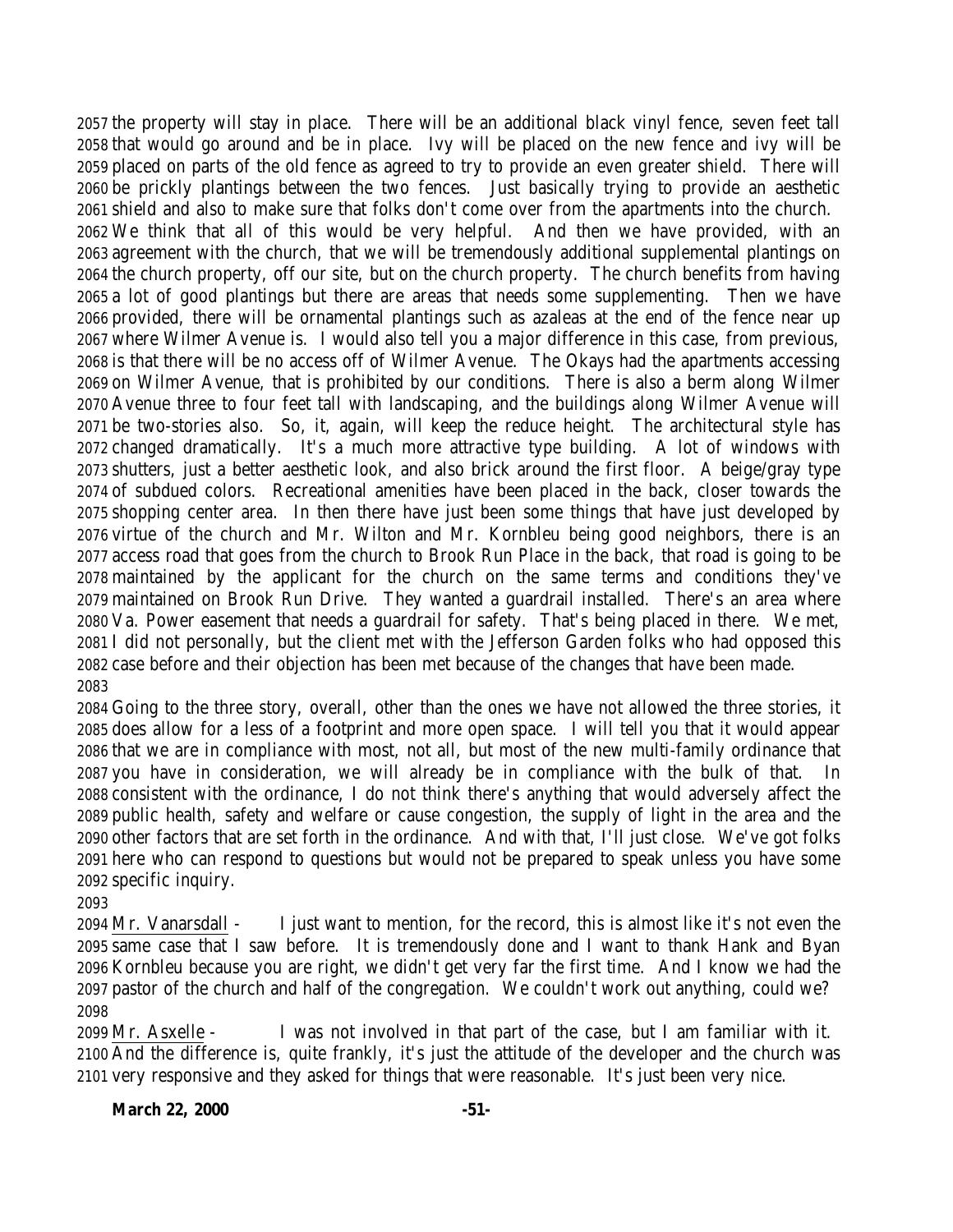Mr. Vanarsdall - Wilmer Avenue was one of the reasonable things, and a lady almost craved to get that taking care of like you have now. Thank you. Are there any questions of Mr. Asxelle by Commission members?

 Ms. Dwyer- Mr. Asxelle, what is planned, if anything, for the floodplain area to the west? Will that be rezoned C-1 or trails or anything.

 Mr. Wilton - Yes. For the record my name is Henry Wilton. And, Mrs. Dwyer, you had asked about tot lots and/or playgrounds. There will be two in the community. This will be developed in sections. There's one in the first section and there's one in the second section. And to the far left of the screen, the lower parts that's C-1, we plan a jogging trail, walking trail down there by an existing pond and we plan to put a gazebo next to the pond also. That's an existing pond right now, and we plan to make that an amenity also.

Ms. Dwyer - Where it says wetland boundary?

 Mr. Wilton - Part of it is wetlands but obviously the area that we are going to improve I don't think is wetland, we can put the engineers here for that. But, we will have a jogging trail down there for the residents. And, again, we have quite a bit of acreage down there. Some of it is wetland but some it is not wetland.

 Ms. Dwyer - So, we will be rezoning it C-1, is that what you are saying? Mr. Wilton - It already is C-1, I believe. Ms. Dwyer - It doesn't show up as C-1 on my map. 

 Mr. Wilton - I'll look into that and if it needs to be C-1 I would come back like I do on a lot of cases and zone it C-1. But, I will do that later on, if that's okay.

 Mr. Vanarsdall - Are there any other questions of Mr. Wilton or Mr. Asxelle? I have one, just for curiosity, we have in the condition No. 9 amended but we don't have No. 11 amended, is there any particular reason why we don't have the lighting addressed? If you don't think we don't need it then tell us.

 Mr. Strauss - Well, projects of this type generally have a lower light pole. I've seen some as low as eight feet and because there were not a lot of parking areas, we didn't think we needed to do No. 11 amended. They've worked so extensively with the adjacent property owners, we weren't aware of any concerns about the lighting. I would like to, since you have given me the opportunity to come back up again, I've been advised by the applicant, I may be in error on one of the standard conditions, which I thought I had fixed last week. Condition No. 23 has no bearing on this case. I'll read it for you. A notice of completion form, certifying that the requirements of the Virginia Department of Transportation entrances permit have been completed, shall be submitted to the Planning Office prior to any occupancy permits being issued. This is a private road, which serves this property. Therefore, that standard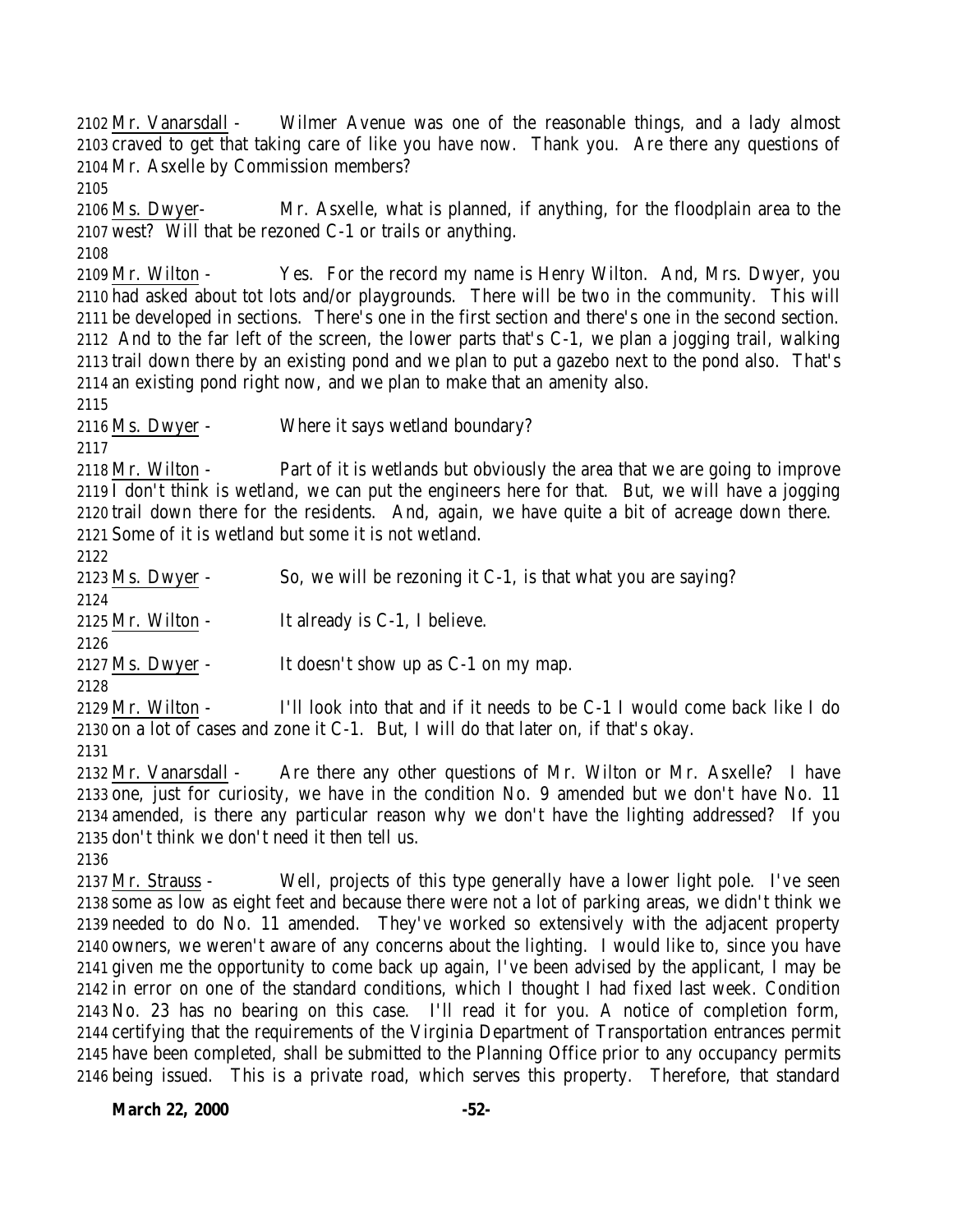doesn't really apply to this project. So, I would motion that we strike that or delete it. Mr. Archer - Mr. Chairman, is it proper to make a condition that Mr. Wilton indicated his willingness to rezone the property C-1 that may not be rezoned? Is it proper to make that a condition of the case? Is it necessary? If you don't have any objection to it. Mr. Vanarsdall - Mr. Marlles. Mr. Wilton - After we go through the approval process, the property (unintelligible) will rezone to C-1, certainly. That's fine. 2158 Mr. Vanarsdall - It's similar to the one you had on Parham and similar to the one before that. Mr. Archer - I was just wondering if we need the condition, is what I'm saying. Mr. Wilton - I'll come back and do it if you want to make it a condition. Mr. Vanarsdall - There was a condition on the other one we had, to say that you would do it. Mr. Wilton - I'm here every month, but I'll be happy to make it a condition. Mr. Archer - Okay. Well, we will leave it. That's all right. Mr. Vanarsdall - If you want to make that No. 34 we can. We can get Mr. Marlles to word it. Mr. Hinson - Excuse me. Could I ask for a clarification? Our BMP is in the lower area of the site…. Mr. Vanarsdall - We need to get what you are saying on the tape, if you don't mind. Mr. Wilton - The question of the engineer is can we put, the BMP is in the C-1. Again, we want to make sure that if we, and again that's why I said after we have completion of the plans we would zone the net property that we wouldn't be using for the BMP or whatever. We would rezone that to a C-1. So, I think I covered that when discussed it. After we get the final plans approved we will come back and isolate the C-1 area we do not need for any regulations. So, I think we have already clarified that. Mr. Vanarsdall - Whatever you want to do, Mr. Archer. Mr. Wilton - That's why we will go through the approval process. Get these plans approved and whatever we don't need we will come back before this body and we will go ahead and request a rezoning to C-1.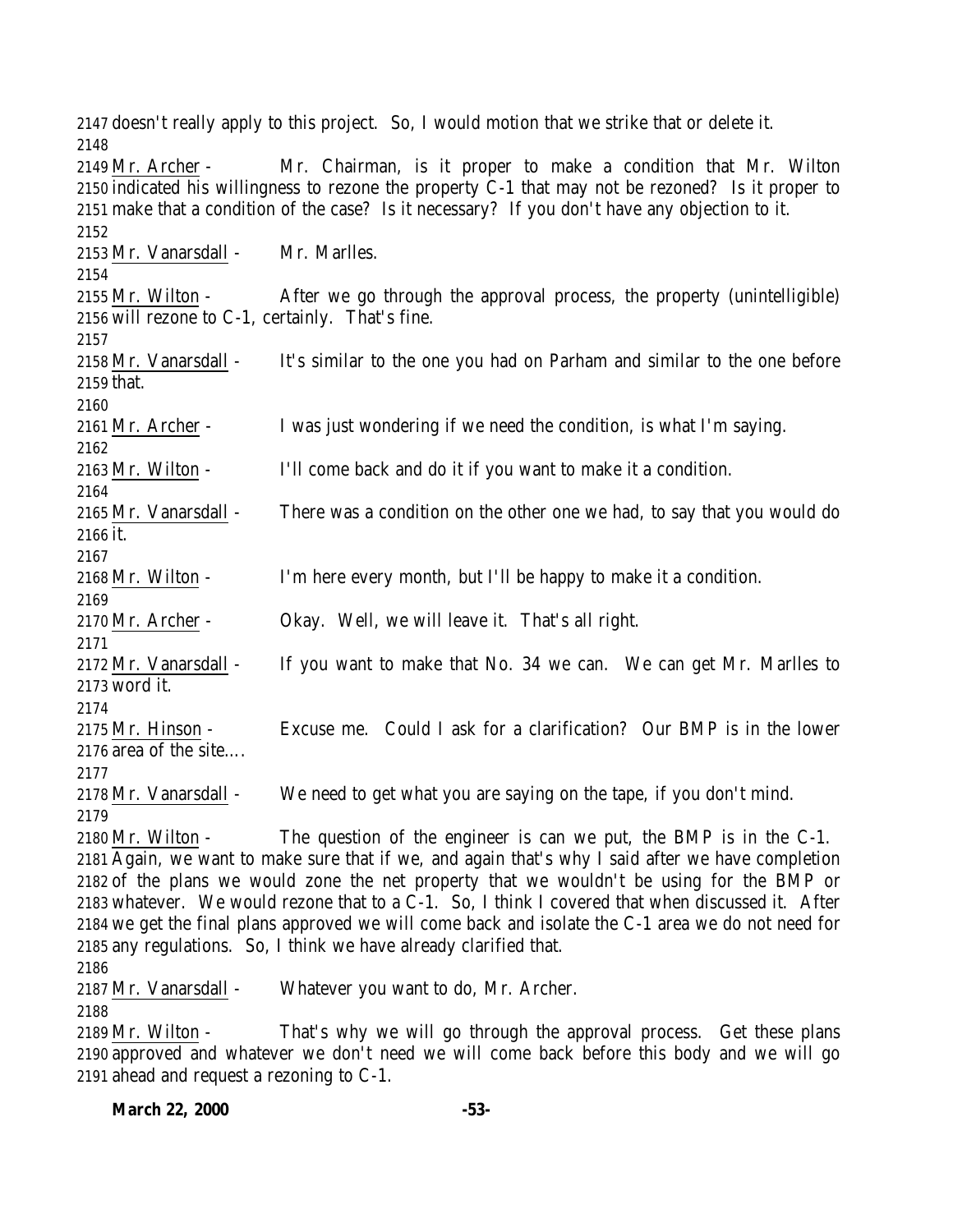Mr. Archer - I'll leave it. It's on the record, Mr. Chairman. 

 Mr. Strauss - For the record, I've just been advised by the principal planner that the road should remain in the R-6 district. And with the Director's concurrence, we are going to have a BMP in a C-1 district, which is what the engineer was asking him. 

 Mr. Marlles - And also, Mr. Strauss, drainage structures are permitted in C-1 district under the zoning ordinance.

 Mr. Vanarsdall - All right. We need a motion for the special exception first, Mr. Archer. 

 Mr. Archer - All right, Mr. Chairman, I think I'm ready. As was stated by Mr. Asxelle, this case, we have met and discussed it several times with the Planning staff. And this case is a significant tremendous improvement over the case that was submitted prior to, I think it was in 1996. In this case the applicant has included several amenities and improved the sight lines and the configuration of the project to the point that I would believe that the three-story exception is in order. And, also, we have got letters of support from the church, where before the letters were of opposition and in this particular case, even though we had quite a few on the last one, I've had no calls of complaint from any of the adjacent property owners. So with that in mind, I move to allow the three-story exception as shown on the plan. I think that's the way Mr. Asxelle wanted it worded.

Ms. Dwyer - Second.

2216 Mr. Vanarsdall - The motion was made by Mr. Archer and seconded by Ms. Dwyer. All in favor say aye…all opposed say nay. The motion carries.

 The Planning Commission approved the three-story special exception for POD-18-00 Overlook at Brook Run Apartments - Brook Road. Mrs. O'Bannon was absent.

 Mr. Archer - And as far as the case itself is concern, this is an unconditional R-6 case and I think it has been worked to the point that it would be quite acceptable. And with that, I move for approval of POD-18-00, Overlook at Brook Run Apartments, on Brook Road subject to the annotations on the plans, the standard conditions for developments of this type and additional conditions No. 9 amended, and Nos. 23 through 33. And I believe with the deletion of condition No. 23 as Mr. Strauss indicated.

Ms. Dwyer - Second.

 Mr. Vanarsdall - The motion was made by Mr. Archer and seconded by Ms. Dwyer. All in favor say aye…all opposed say nay. The motion carries.

 The Planning Commission approved POD-18-00, Overlook at Brook Run Apartments subject to the standard conditions for develop of this type attached to these minutes, the annotations on the plans and the following additional conditions. Mrs. O'Bannon was absent.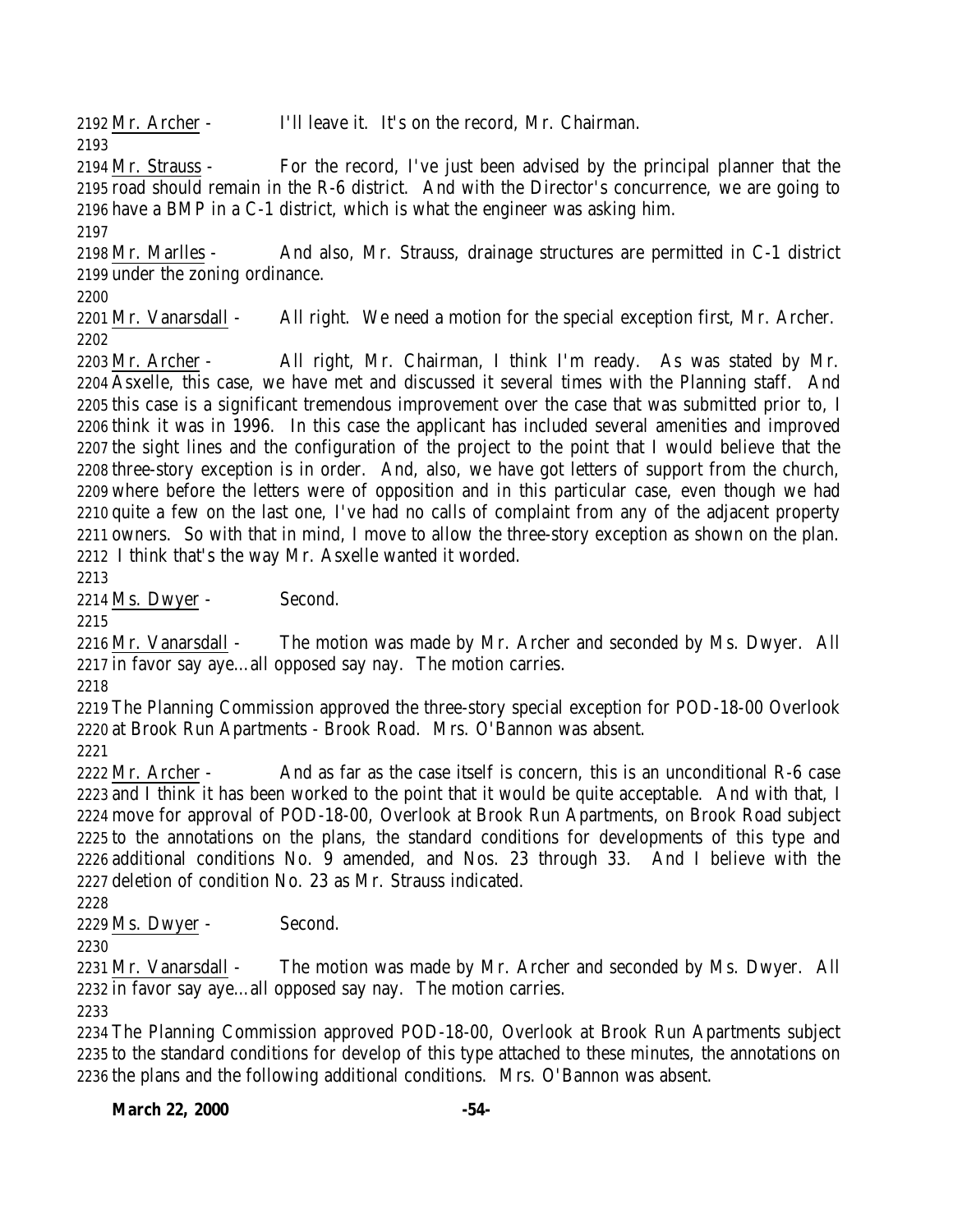- 9. **AMENDED** A detailed landscaping plan shall be submitted to the Planning Office for review and Planning Commission approval prior to the issuance of any occupancy permits.
- 2241 23. A notice of completion form, certifying that the requirements of the Virginia Department of Transportation entrances permit have been completed, shall be submitted 2243 to the Planning Office prior to any occupancy permits being issued.
- 24. The easements for drainage and utilities as shown on approved plans shall be granted to the County in a form acceptable to the County Attorney prior to any occupancy permits being issued. The easement plats and any other required information shall be submitted to the County Real Property Agent at least sixty (60) days prior to requesting occupancy permits.
- 25. The limits and elevations of the 100-year frequency flood shall be conspicuously noted on the plan "Limits of 100 Year Floodplain." In addition, the delineated 100-year floodplain must be labeled "Variable Width Drainage and Utility Easement." The easement shall be granted to the County prior to the issuance of any occupancy permits.
- 26. The required building setback shall be measured from the proposed right-of-way line and the parking shall be located behind the proposed right-of-way line.
- 27. The developer shall provide fire hydrants as required by the Department of Public Utilities in its approval of the utility plans and contracts.
- 28. All exterior lighting fixtures shall be designed and arranged so the source of light is not visible from the roadways or adjacent residential properties. The lighting shall be low intensity, residential in character, and the height or standards shall not exceed 15 feet.
- 29. Any necessary off-site drainage easements must be obtained in a form acceptable to the County Attorney prior to final approval of the construction plans by the Department of Public Works.
- 30. Deviations from County standards for pavement, curb or curb and gutter design shall be approved by the County Engineer prior to final approval of the construction plans by the Department of Public Works.
- 31. The pavement shall be of an SM-2A type and meet the design requirements of the Department of Public Works at the time of construction and shall be constructed in accordance with County standard and specifications. The developer shall post a defect bond for all pavement with the Planning Office - the exact type, amount and implementation shall be determined by the Director of Planning, to protect the interest of the members of the Homeowners Association. The bond shall become effective as of the date that the Homeowners Association assumes responsibility for the common areas.
- 32. Storm water retention, based on the 50-10 concept, shall be incorporated into the drainage plans.
- 33. Insurance Services Office (ISO) calculations must be included with the utilities plans and contracts and must be approved by the Department of Public Utilities prior to the issuance of a building permit.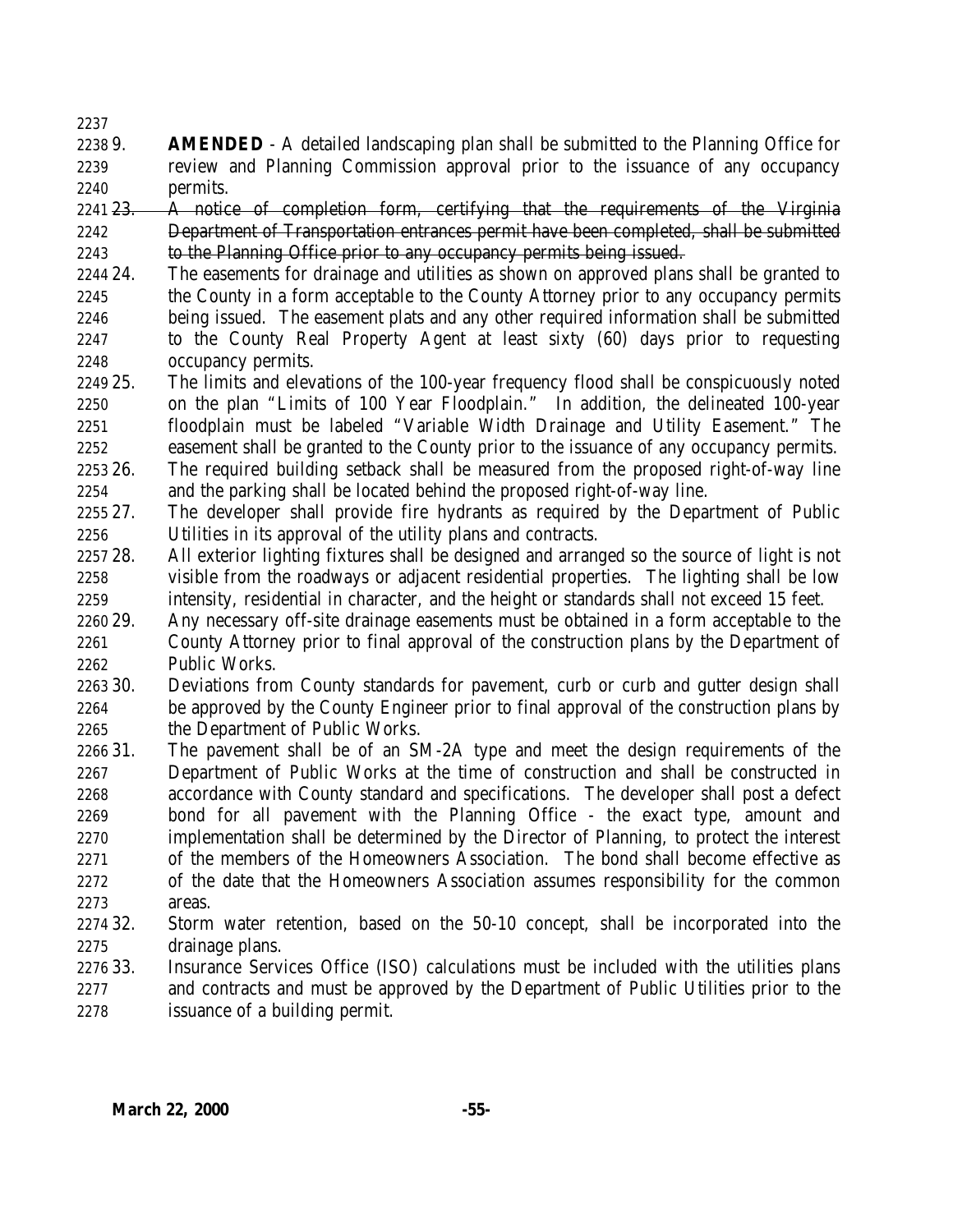#### **PLAN OF DEVELOPMENT**

POD-19-00 Bell Atlantic of Virginia - N. Gayton Road (POD-119-87 Revised)

**Bay Design Group For Bell Atlantic of Virginia:** Request for approval of a revised plan of development and special exception as required by Chapter 24, Sections 24-106 and 24- 12 (c) of the Henrico County Code to construct a 4,069 square foot addition to an unoccupied equipment building. The 1.01 acre site is located along the east line of N. Gayton Road, approximately 190 feet south of Glastonbury Drive, on parcel 35-A-28B. The zoning is A-1, Agricultural District and WBSO, West Broad Street Overlay District. County water and sewer. **(Three Chopt)**

 Mr. Vanarsdall - Is there anyone in the audience in opposition to POD-19-00, Bell Atlantic of Virginia? No opposition. Mr. Wilhite.

 Mr. Wilhite - When the staff report was written, there were still a few remaining issues that had yet to be worked out. We have come to a conclusion on a few of those and a few are still being looked at. First of all, staff had recommended that the addition be of brick construction on all sides to match the existing building. The applicant has agreed to provide a brick structure. We have been submitted revised floor plans and elevations. They were received yesterday afternoon so the Planning Commission would have to waive the time limit in order to accept them. The problem that we have is that these elevations and these floor plans show the addition of a mechanical yard to hide the HVAC equipment for this building, and which did not appear on the site plan. The problem with this yard and the screening is because of the height of the screen. It is going to be in violation of the setback requirements for this district. In talking to the applicant this morning, they are willing to remove the screen yard from this approval. The only question would remain is how are they going to treat the location of the HVAC equipment. And if it is visible, how is it going to be screened. 

 There was another issue about fire protection for this building because this building did not show any windows. Building Inspections was going to require that the entire building be sprinkled. However, they have worked out an agreement to provide windows in certain locations and Building Inspections is now satisfied with the Plan. Staff also requested that the applicant provide some information on the generation of noise for the generators for this unit. We did receive some information yesterday afternoon. The architect of the structure is here and can answer any questions that you may have on that. The staff has not had a chance to

 look at these figures that have been provided to us. 

 Also, due to the design of the BMP, they need to request a waiver from the Director of Public Works because of the slopes being proposed in this. Public Works is not in a position to grant approval of this at this time. I would suggest that, if it's possible, and that, if you feel comfortable, that staff can work this out prior to signing the construction plans. However, those are the issues that remain to be resolved. If you have any questions, I'll be happy to answer them.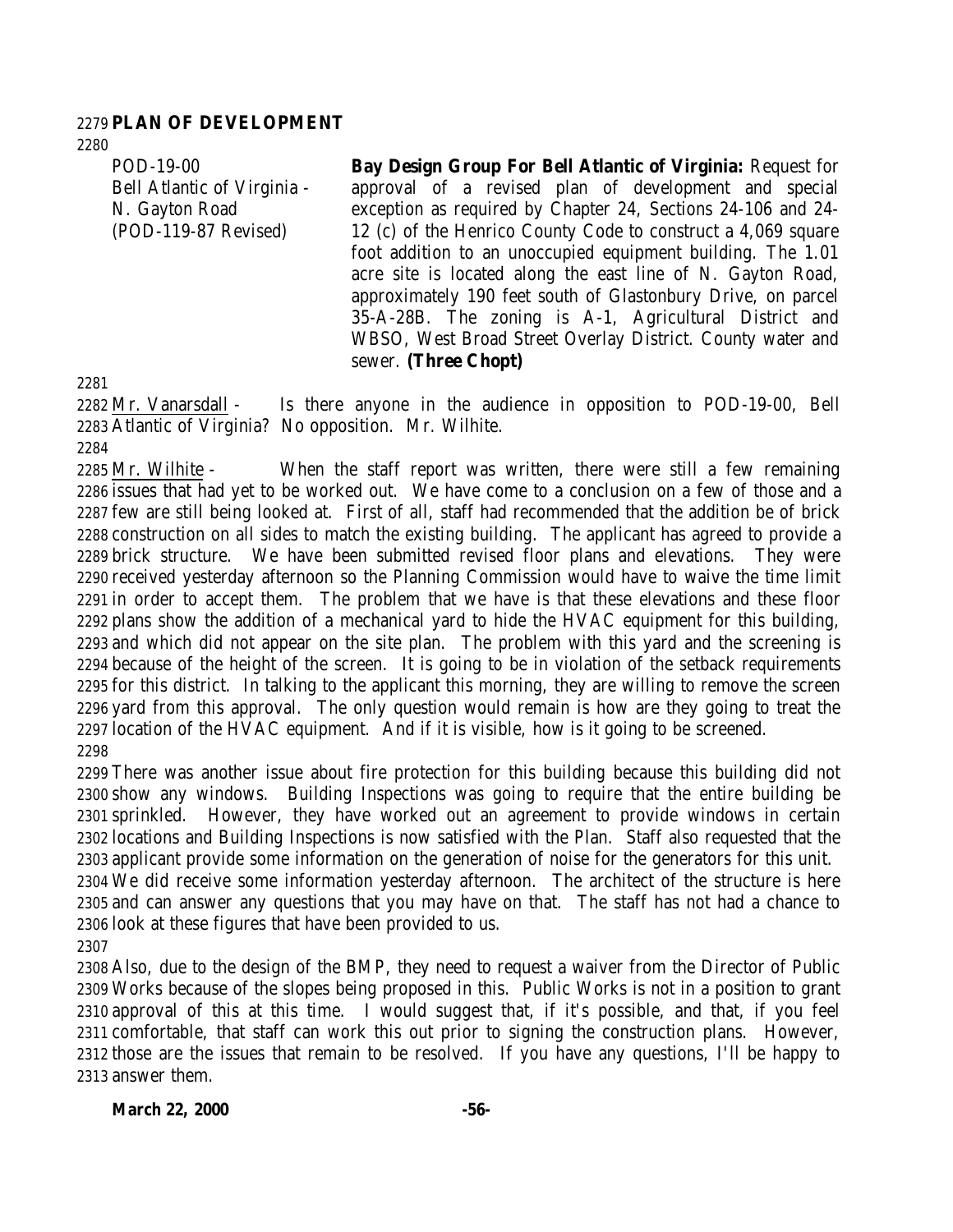Mrs. Quesinberry - Are there any questions for Mr. Wilhite? Mr. Taylor - Kevin, on sound, we have no figures or is the architect engineer here for that? Mr. Wilhite - We were provided some figures but staff has not had a chance to analyze that. The architect is here if you have any particular questions of him. Mr. Marlles - Mr. Wilhite, do we know what the decibel level will be at the property line? Mr. Wilhite - From the information given, the decibel levels will be 67.7 within one meter of the sound source. At the property line, we don't have that information. Mr. Taylor - We will enjoy discussing this with the architect. Mrs. Quesinberry - Are you ready for the applicant, Mr. Taylor. Mr. Taylor - Yes, ma'am. Mrs. Quesinberry - Would the applicant come forward? 

 Mr. Chakraborty - My name is Dilip Chakraborty and I'm working with Baskerville & Sons Architects. I have received the information on the generator the day before yesterday from the owner. And it said that at the source level, or one meter off, from the source level it will be 102 db and with the hospital grade silence they are going to put it on that, it will reduce down to 35 db, which will be 67.7 db one meter away from the source. So, we really do not know at this point that 40 feet, which is off from the building, is the property line. I'm sure it's much less than 67.7, but we do not have any (unintelligible) from that point. At the same time, when the engineer is looking for what the County's minimum requirement, I tried to find out by going through the internet, I really had no basis that what is the minimum db level that you are looking for. Is that 65 or that's what their guess is. If it is 65 I'm sure, from an educated guess, that it will be much less than that.

Mr. Taylor - Sir, do you have any idea what size diesel you are running?

 Mr. Chakraborty - Yes. It says 230 horsepower and that's 60 hertz. And I have a copy, which I can give it to you.

 Mr. Taylor - That sounds good. Two hundred and thirty horsepower would that compare to a diesel engine that might be powering a truck.

 Mr. Chakraborty - I'm not sure, I really can't answer that. All I know is that this was similar size of generator that was used in the Bell Atlantic-Pemberton facility. It is the same size we are using on the Gayton.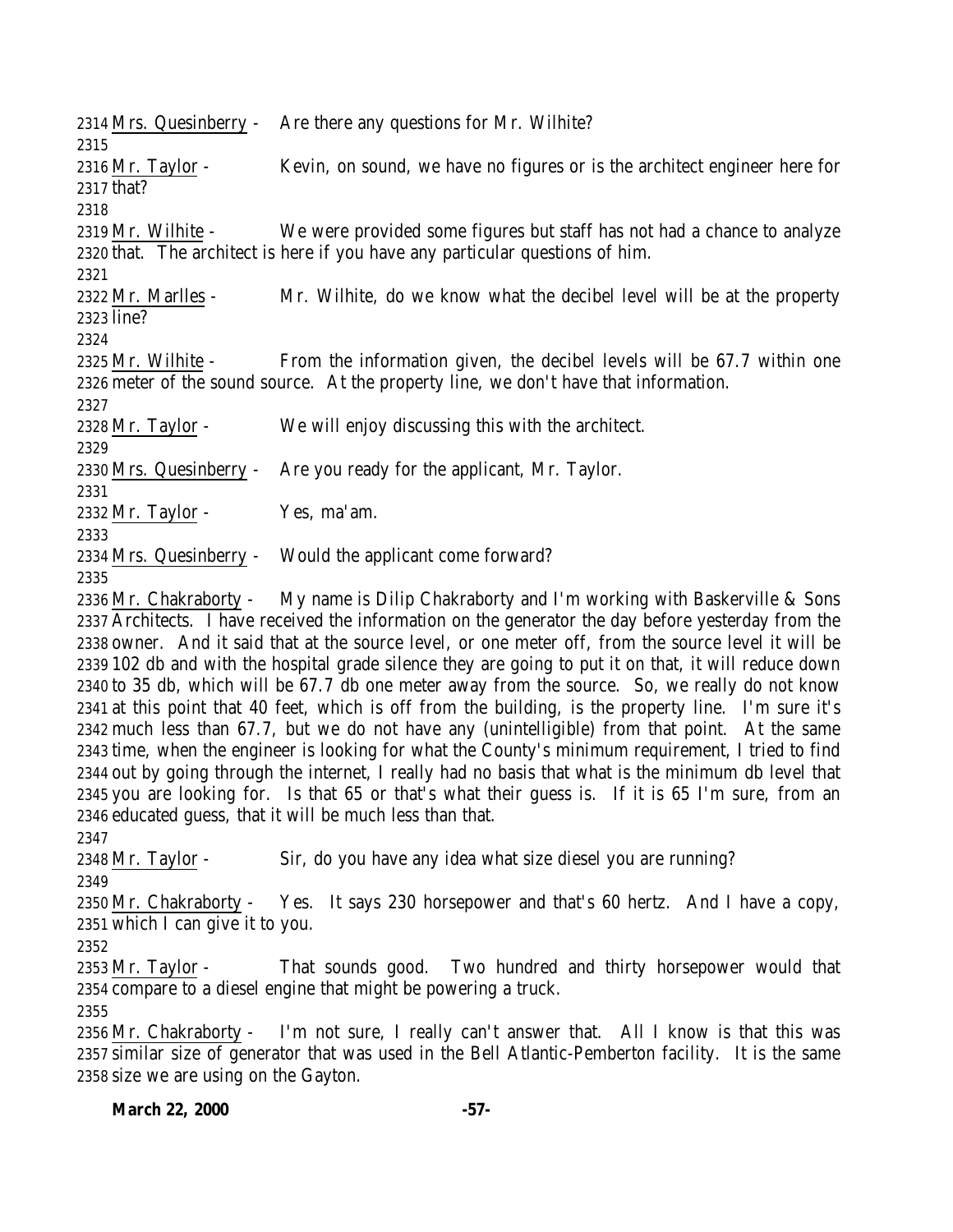Mr. Taylor - Same muffling? Mr. Chakraborty - Yes. Mr. Taylor - Have there been any complaints, sir, by the neighbors of that generator? At 67db that's about…. Mr. Chakraborty - Sixity Five. I did one job in Petersburg, a hospital area…. Mr. Taylor - What is 65 compared to? 2370 Mr. Chakraborty - Sound db level? Sound source minimum, the people can hear good as 40, I would say is a comfortable level. Sixty five at the property level is fine. It is inside the building and the wall is a 18 thick CMU wall. It goes all the way to the other side of the deck. And there is a louver, an open type louver, it opens only when the generator kicks on. And if needed, I can tell you that we can use a sound (unintelligible) type of louver that would also deaden some sound intensity. 2377 Mr. Taylor - That's adequate. Mr. Chakraborty - Thank you. Mrs. Quesinberry - Before you sit down, could you spell your last name for our record? Mr. Chakraborty - Okay. C H A K R A B O R T Y. Mrs. Quesinberry - Thank you. I'm not going to try to say it. Ms. Dwyer - Where is the generator located that we have been talking about on the site? Mr. Chakraborty - That's inside the building. 2392 Ms. Dwyer - And outside of the building it would be making that much noise? Mr. Chakraborty - At the source (unintelligible) right, here (referring to map on screen) it says 67 inside. Ms. Dwyer - Inside. Mr. Chakraborty - Right. Ms. Dwyer - What's the noise level outside?

**March 22, 2000 -58-**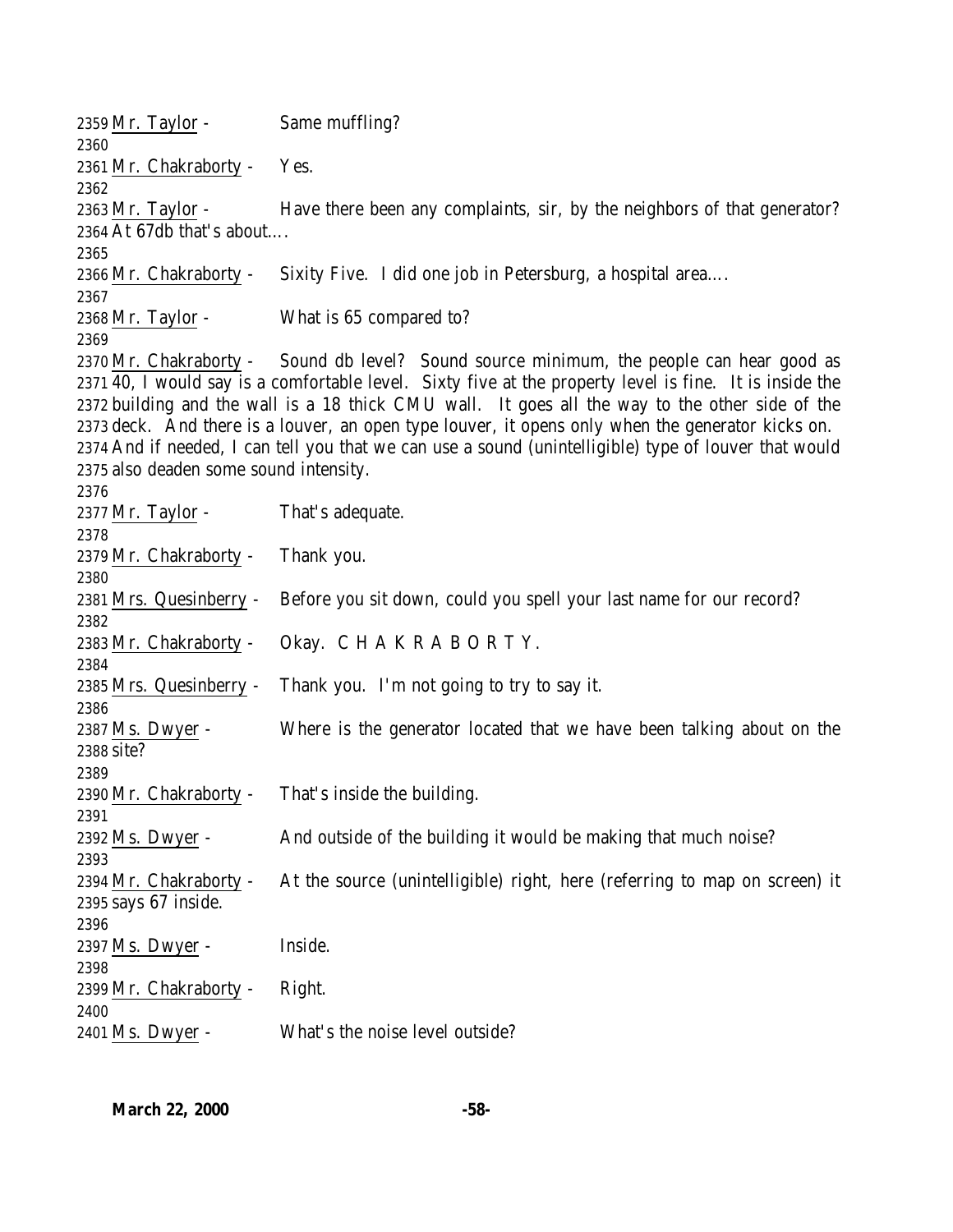Mr. Chakraborty - Outside, we do not know, but I'm sure it's much less than 65. And there is, right here (referring to map), there is a louver that opens, when it is required, and that can also, we can put sound (unintelligible) system or sound (unintelligible) louver. 

| 64 U J                 |                                                                   |
|------------------------|-------------------------------------------------------------------|
| 2406 Ms. Dwyer -       | Is that facing the Gayton Church or N. Gayton Road?               |
| 2407                   |                                                                   |
| 2408 Mr. Chakraborty - | Yes. And (unintelligible) 150 feet, something like that.          |
| 2409                   |                                                                   |
| 2410 Ms. Dwyer -       | So, it's not facing the neighborhood, Sedgemoore?                 |
| 2411                   |                                                                   |
| 2412 Mr. Chakraborty - | No, the neighborhood is totally opposite. It's on the other side. |
| 2413                   |                                                                   |
| 2414 Ms. Dwyer -       | Thank you.                                                        |
|                        |                                                                   |

 Mr. Taylor - Mr. Chakraborty, do you have experience with similar diesel installations in similar buildings in similar residential areas?

 Mr. Chakraborty - No. But, I have a bigger experience so it is, when I used to work for another company, we had provided a generator for the Southside Regional Medical Hospital over in Petersburg which is about 100 yards from the residential buildings that are there. At that time, we had gone through vigorous, my calculations, that was because of the three or four bigger size generator used inside the building. So, we were a little bit concerned, at the time, it's not just of the residential but also the patients of what the sound intensity level is. So, yes, we have some kind of experience. But, that's what I was talking about, that if it is 67.7 inside the room than outside of the property level is much less. 

 Mr. Marlles - Mr. Taylor, I was just going to remark, I don't know if this helps or not, but I know that the Board of Zoning Appeals has heard a number of case involving various types of switching stations. One of their standard conditions is that the noise level shall not exceed 65 decibels at the property line. That seems to work pretty well in terms of protecting the adjacent residential neighborhoods. And I think what we are being told is that the decibel level inside the building is going to be 67.7 so just based on experience with those cases, I would think that we would not exceed 65 decibels at the property line.

Mr. Chakraborty - Definitely not.

Mr. Taylor - I would agree. I don't believe sound is a problem.

Mrs. Quesinberry - Do you need to hear from anyone else, Mr. Taylor?

2442 Mr. Taylor - There was a question of planting. Did we resolve that, Mr. Wilhite? 

 Mr. Wilhite - Well, the planting, if you are referring to the West Broad Street Overlay District and the 35-foot streetscape buffer, they have committed to providing the plant material required of that section of the code. The landscaping will still have to be done later, either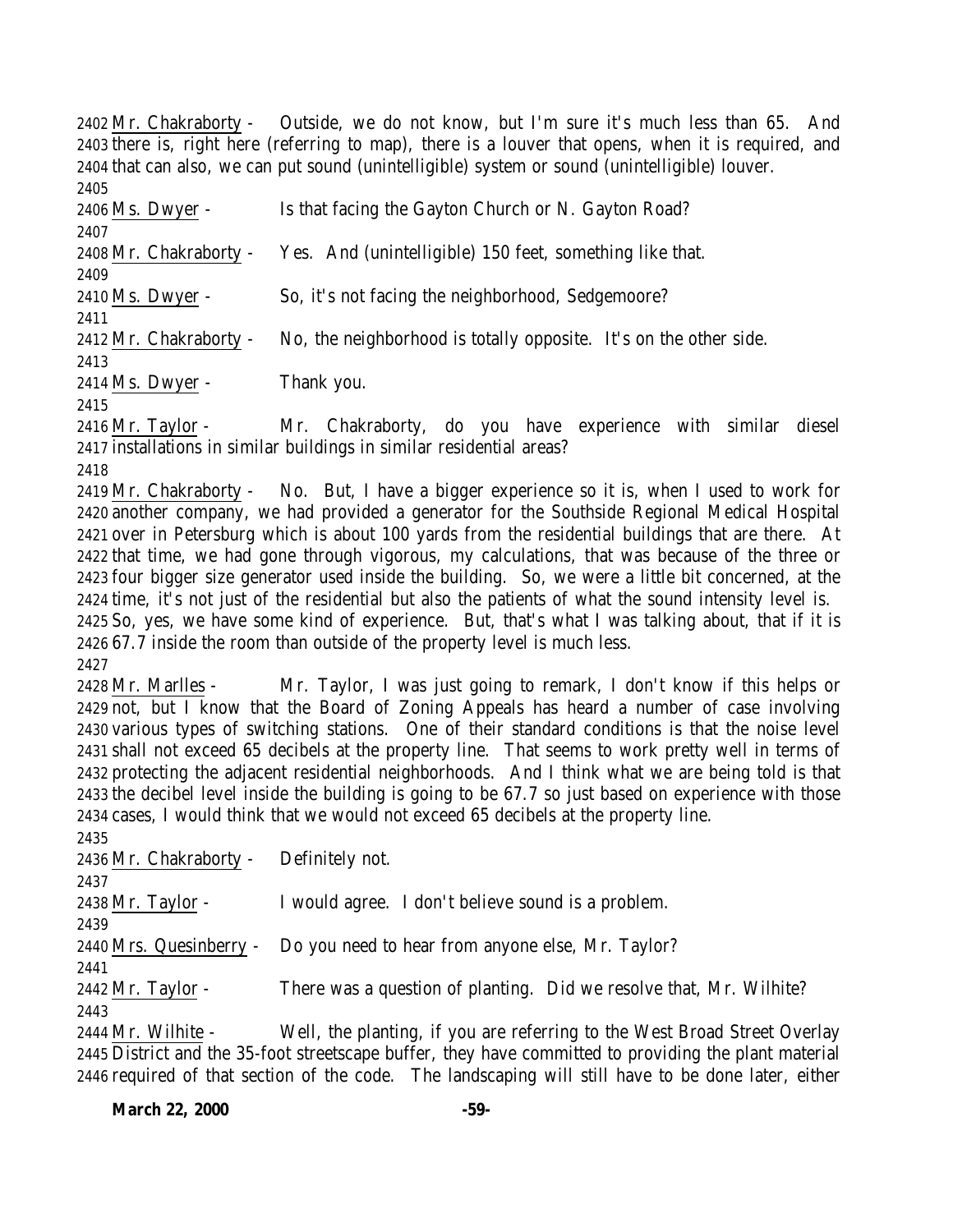administratively or if the Planning Commission wishes, for that plan to come back. 

 Mr. Taylor - This is going to be adjacent to that residential area, so we will enjoy the opportunity maybe to look at the landscaping plan and see if that's agreeable to the applicant. 

 Mr. Marlles - Mr. Wilhite, was there an outstanding issue as far as the screening of the HVAC equipment?

 Mr. Wilhite - Yes. And it just came to our attention this morning, because of the location of the screen yard, it's in this area right here (referring to map) this area did not show up on the site plan. And this area will be in violation of the 40-foot side yard setback requirements. And because of the height necessary to screen the equipment on the side of the building, they have said that that can be eliminated from the plan. In order to approve this today, that area would have to be eliminated. But, that still doesn't answer the question of where the equipment is going to go eventually.

 Mr. Marlles - Does staff have a recommendation at this point or does it depend on where the equipment goes?

 Mr. Wilhite - Well, we would have to see how they want to handle the equipment. They still have some area to meet the 40-foot requirement in this area here, but whether or not they can get all of the equipment within that area, that I can't answer. But, there is some room for a screen yard but whether or not it's going to meet their needs I can't answer that. 

 Mr. Marlles - Is there a commitment on the applicant's part to make sure that wherever that equipment ends up it will be screened?

| 2473                                                                                     |                                                                           |  |
|------------------------------------------------------------------------------------------|---------------------------------------------------------------------------|--|
| 2474 Man in Aud. -                                                                       | Sure.                                                                     |  |
| 2475                                                                                     |                                                                           |  |
| 2476 Mr. Marlles -                                                                       | Okay.                                                                     |  |
| 2477                                                                                     |                                                                           |  |
| $2478$ Mr. Taylor -                                                                      | Do we need to make that a part of the motion?                             |  |
| 2479                                                                                     |                                                                           |  |
| 2480 Mr. Marlles                                                                         | I think they are agreeable to that.                                       |  |
| 2481                                                                                     |                                                                           |  |
| $2482$ Mr. Taylor -                                                                      | Okay. Thank you.                                                          |  |
| 2483                                                                                     |                                                                           |  |
| 2484 Mr. Wilhite -                                                                       | If you do agree to waive the time limits to accept these plans then staff |  |
| 2485 would annotate the plan that they have to meet the 40-foot setback that's required. |                                                                           |  |
| 2486                                                                                     |                                                                           |  |
| $2487$ Mr. Taylor -                                                                      | Thank you.                                                                |  |
| 2488                                                                                     |                                                                           |  |
| 2489 Mrs. Quesinberry -                                                                  | Are you ready to make a motion to waive the time limit?                   |  |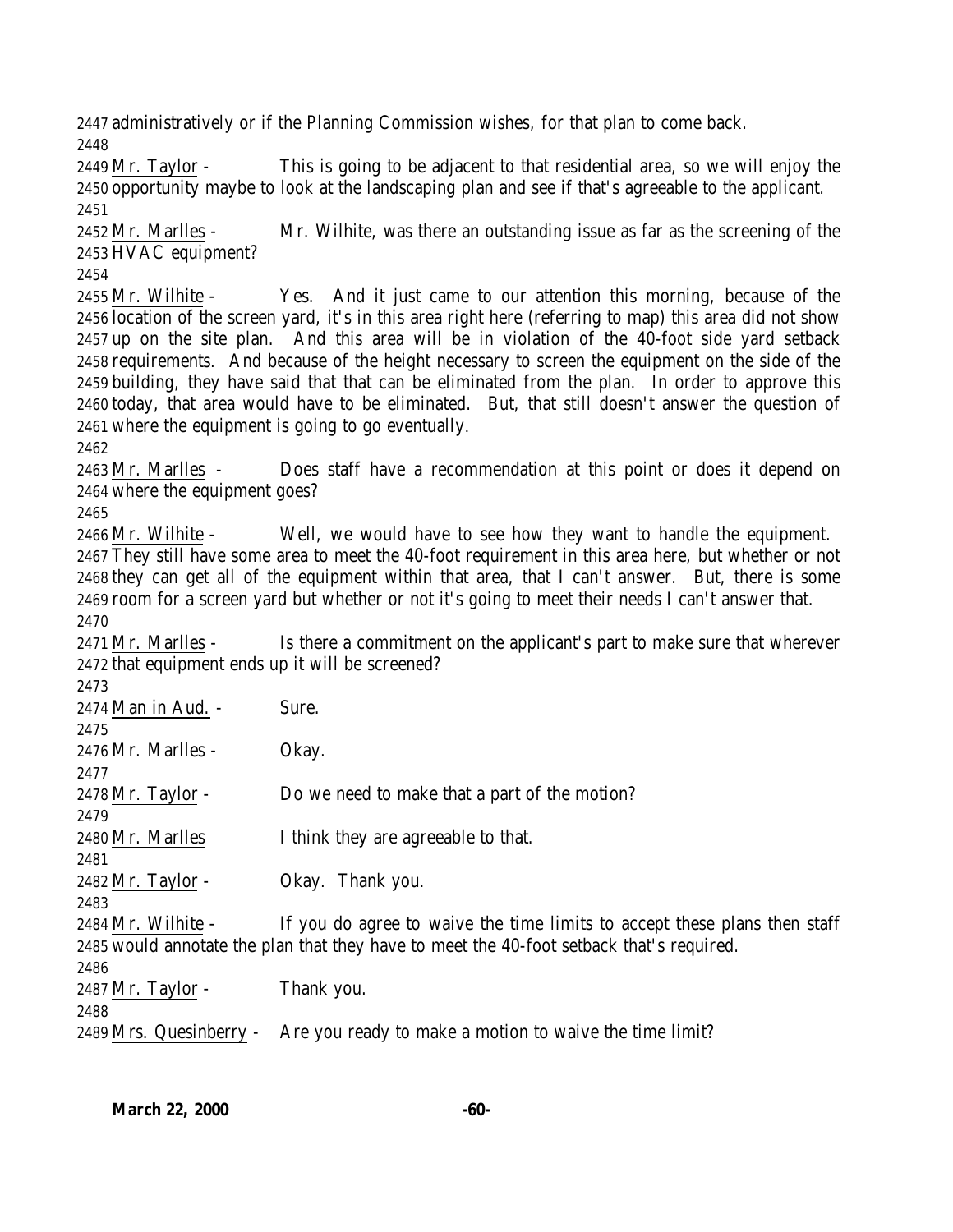Mr. Taylor - Yes. Madam Chairman, I would move that we waive the time limits for POD-19-00, Bell Atlantic of Virginia and POD-119-87 revised.

Mr. Archer - I'll second that motion, Madam Chairman.

 Mrs. Quesinberry - Okay. The motion is to waive the time limits. We have a second, Mr. Archer. All in favor say aye…all opposed say nay. Waiving the time limits carries.

 The Planning Commission approved to waive the time limits for POD-19-00, Bell Atlantic of Virginia - N. Gayton Road (POD-119-87 Revised). Mr. Vanarsdall was absent for this case only. Mrs. O'Bannon was absent.

 Mr. Taylor - Now, for the motion on the case, Madam Chairman. I move that POD- 19-00, Bell Atlantic of Virginia, be approved subject to the standard conditions for developments of this type, and additional conditions Nos. 23, 24, 25, 26, an3 27. 

Mr. Wilhite - And Nos. 9 and 11 amended.

Mr. Taylor - And Nos. 9 and 11 amended.

Ms. Dwyer - Second.

 Mrs. Quesinberry - We have a motion and a second, Mrs. Dwyer. All in favor say aye…all opposed say nay. The motion carries.

 The Planning Commission approved POD-19-00, Bell Atlantic of Virginia - N. Gayton Road (POD-119-87 Revised), subject to the standard conditions attached to these minutes for developments of this type, the annotations on the plan and the following additional conditions. 

- 9. **AMENDED** A detailed landscaping plan shall be submitted to the Planning Office for review and Planning Commission approval prior to the issuance of any occupancy permits.
- 11. **AMENDED** Prior to the installation of the site lighting equipment, a plan including depictions of light spread and intensity diagrams and fixture mounting height details shall be submitted for Planning Office review and Planning Commission approval.
- 23. The easements for drainage and utilities as shown on approved plans shall be granted to the County in a form acceptable to the County Attorney prior to any occupancy permits being issued. The easement plats and any other required information shall be submitted to the County Real Property Agent at least sixty (60) days prior to requesting occupancy permits.
- 24. The developer shall provide fire hydrants as required by the Department of Public Utilities in its approval of the utility plans and contracts.
- 25. Any necessary off-site drainage easements must be obtained in a form acceptable to the County Attorney prior to final approval of the construction plans by the Department of Public Works.

## March 22, 2000 -61-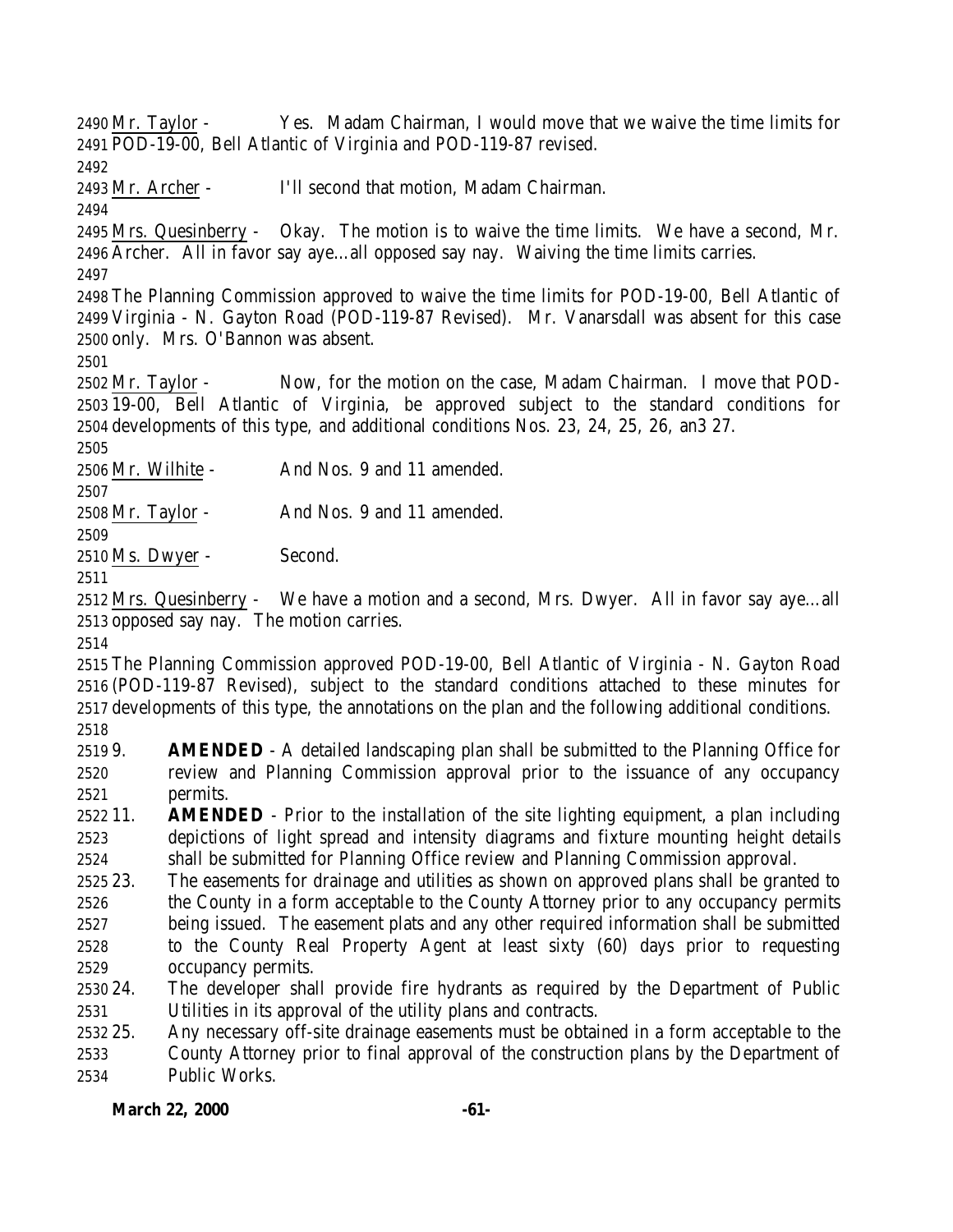26. Deviations from County standards for pavement, curb or curb and gutter design shall be approved by the County Engineer prior to final approval of the construction plans by the Department of Public Works.

 27. Insurance Services Office (ISO) calculations must be included with the utilities plans and contracts and must be approved by the Department of Public Utilities prior to the issuance of a building permit.

#### **SUBDIVISION**

Bewdley (December 1999 Plan) **E. D. Lewis & Associates, P.C. for Willbrook, L. L. C.:** The 22.0 acre site is located at the north end of Henry Ward Boulevard on parcels 216-A-55 and 100. The zoning is R-2C, One-Family Residential District (Conditional). County water and sewer. **(Varina) 20 Lots**

 Mr. Wilhite - You are being handed out a revised cover map and an annotated conditional plat. This plat had been included in your packet but staff had not had a chance to review this revised plat. The zoning of this property was recently approved by the Board. They had requested R-2AC, R-2C was approved, hence the need to revise the layout of the subdivision. They ended up changing the boundaries and also they lost three lots from the original submittal. Twenty lots are what they are asking to be approved. The revised plat also shows the stub street to the adjacent property to the west as staff had requested. Also the Henry Ward Boulevard extension is now shown as a 50-foot right-of-way instead of the 105 that was constructed with the school. This is acceptable to the traffic engineer. The proffered buffers are shown along the boundaries of the subdivision. There is also a proffer requiring a tree preservation area. These areas will be shown as easements on the subdivision plat. Reserved portions that are shown on this plan may be conveyed to the adjacent property owner prior to recordation. Staff is okay with that. There is an addendum included. The original condition No. 14 has been eliminated that was to request a sidewalk be constructed. Because of the change in the zoning of the subdivision, curb and gutter will not be constructed within this subdivision and staff would also remove the recommendation that a sidewalk be constructed. There is a new condition No. 14 that appears on the addendum and this addresses the recent change to the subdivision ordinance dealing with stub streets. It requires that signage be placed on the stub streets as acceptable to the Director of Public Works, and as far as location being acceptable as well. That addresses the possible extension of this stub street in the future. With that, staff can recommend approval of this revised conditional plat with the annotations on the plan, the standard conditions and the condition shown on the addendum. 

2568 Mr. Vanarsdall - Are there any questions?

 Mrs. Quesinberry - I just have a question, Mr. Wilhite, on the reserved areas to be conveyed to the adjacent landowners. Is that a for sure thing or…. what do we know about that? 

 Mr. Wilhite - That is what's been indicated to us at this time. It is my understanding from the engineer that they are working on drawing up the deed for conveyance at this time

March 22, 2000 -62-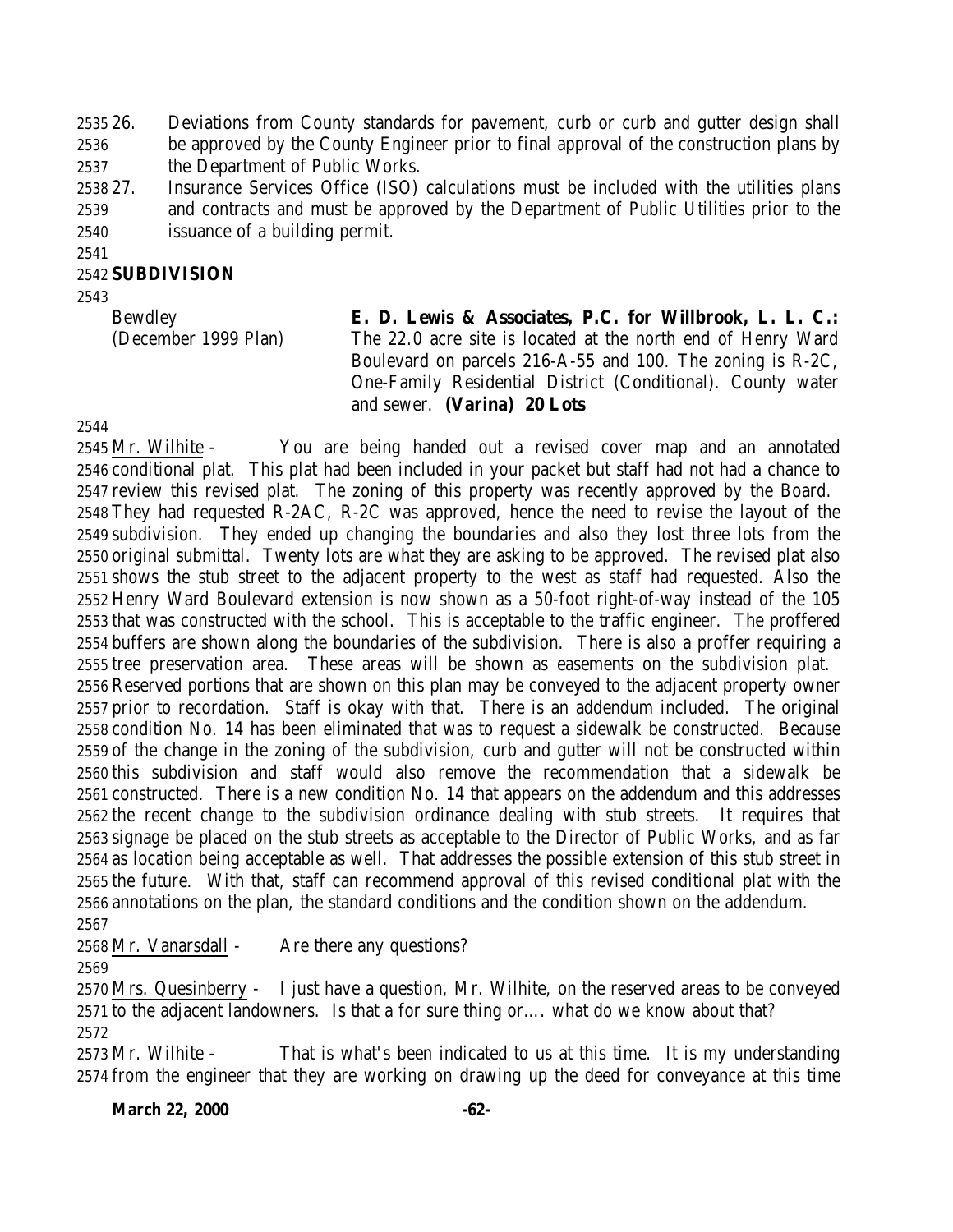and they hope to have that accomplish prior to the subdivision plat being recorded. If it is not recorded then they do need to show these areas as reserved on the subdivision plat and we ask that it be shown either as reserved for future development or reserved for conveyance to adjacent property owners. They have to identify what the purpose of the reserved area is for. 

Mrs. Quesinberry - Okay.

 Mr. Marlles - Mrs. Quesinberry, I'm certain that was a part of the agreement for the rezoning between the applicant and the adjacent property owners that was worked out.

Mrs. Quesinberry - Okay. Thank you. That's all I have.

 Mr. Vanarsdall - Are there any more questions by Commission members? I'll entertain a motion, Mrs. Quesinberry.

 Mrs. Quesinberry - This plan, some of the Commission members might recognize, we just saw a couple, I think last month or two months ago, and denied this at the Commission level but when it went to the Board there were substantial changes. You might also recall, that we had a lot of citizen input both in meetings before the Commission and a lot of citizens that showed up for the meeting concerning this particular parcel and how it was developing, and I don't see any of them here today so that kind of speaks for itself. But, a lot of the issues got worked out before this plan got to the Board and got approved. So, I feel pretty good about the way it's turned out at this point. And, my first motion to waive the time limit, Mr. Wilhite.

 Mr. Wilhite - That will not be necessary. We received the revised plat in plenty of time.

 Mrs. Quesinberry - Then I'd like to make a motion to for approval of the POD here for Bewdley subject to the standard conditions for subdivisions served by public utilities and with the additional conditions Nos. 12, 13, and 15 on our agenda and the addition of condition No. 14 on the addendum and the annotations on the plan.

Ms. Dwyer - Second.

 Mr. Vanarsdall - The motion was made by Mrs. Quesinberry and seconded by Ms. Dwyer. All in favor say aye…all opposed say nay. The motion carries. And, just for the record, I didn't ask for any opposition because the only one out there was Mr. Lewis and he's presenting the case, but anyway, if anyone should search for year from now, there was no opposition to Bewdley.

 The Planning Commission granted conditional approval to subdivision Bewdley (December 1999 Plan) subject to the standard conditions for subdivisions served by public utilities, the annotations on the plan and the following additional conditions. Mrs. O'Bannon was absent.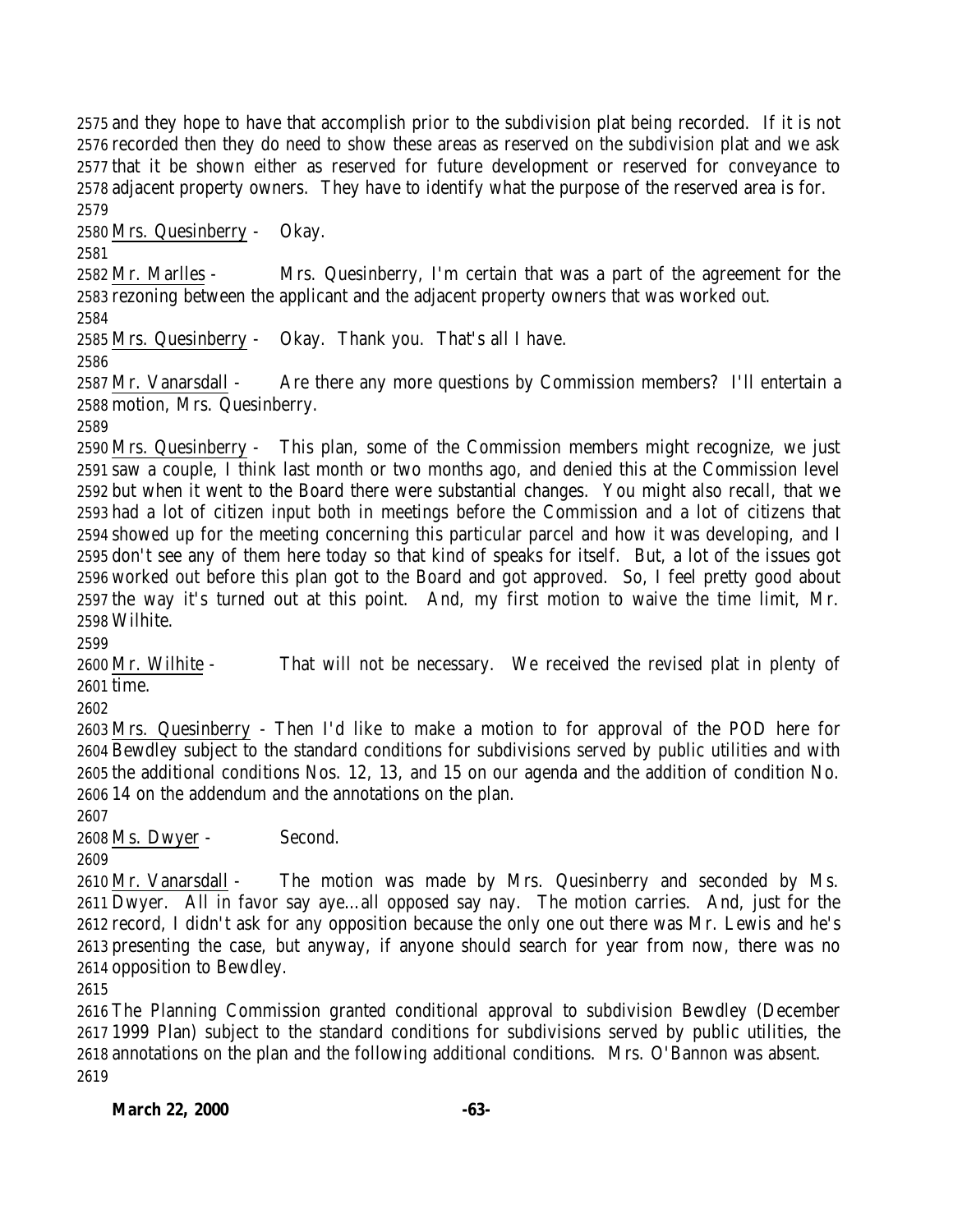| 2620 12.                  | Prior to final approval, the engineer shall furnish the Planning Staff a plan showing a        |
|---------------------------|------------------------------------------------------------------------------------------------|
| 2621                      | dwelling situated on Lot 15, Block A to determine if the lot design is adequate to meet        |
| 2622                      | the requirements of Chapter 24, of the Henrico County Code.                                    |
| 2623 13.                  | The limits and elevation of the 100-year frequency flood shall be conspicuously noted on       |
| 2624                      | the plat and construction plans and labeled "Limits of 100-Year Floodplain." Dedicate          |
| 2625                      | floodplain as a "Variable Width Drainage & Utility Easement."                                  |
| 2626 14.                  | The developer shall provide signage, the wording and location as deemed appropriate by         |
| 2627                      | the Director of Public Works, which addresses the possible future extension of the stub        |
| 2628<br>street.           |                                                                                                |
| 2629 15.                  | Prior to final approval, a draft of the covenants and deed restrictions for the                |
| 2630                      | maintenance of the common area by a homeowners association shall be submitted to the           |
| 2631                      | Planning Office for review. Such covenants and restrictions shall be in form and               |
| 2632                      | substance satisfactory to the County Attorney and shall be recorded prior to recordation       |
| 2633                      | of the subdivision plat.                                                                       |
| 2634                      |                                                                                                |
| 2635 Mrs. Quesinberry -   | Make Mr. Lewis tell us why he named this thing Bewdley?                                        |
| 2636                      |                                                                                                |
| 2637 Mr. Lewis -          | Mrs. Quesinberry, I did not name the subdivision.                                              |
| 2638                      |                                                                                                |
| 2639 Mrs. Quesinberry -   | You are denying that now but I think you were involved in that.                                |
| 2640                      |                                                                                                |
| 2641 Mr. Vanarsdall -     | Somebody told me it was the name of one of your cows.                                          |
| 2642                      |                                                                                                |
| 2643 Mrs. Quesinberry -   | It's your mother's maiden name, isn't it, go on, tell us?                                      |
| 2644                      |                                                                                                |
| 2645 Mr. Lewis -          | Mr. Chairman, I thought the last person on the agenda got pizza.                               |
| 2646                      |                                                                                                |
| 2647 Ms. Dwyer -          | That is a rumor.                                                                               |
| 2648<br>2649 Mr. Archer - | The last person on the agenda buys pizza.                                                      |
| 2650                      |                                                                                                |
| 2651 Mr. Lewis -          | Let me say this, good bye.                                                                     |
| 2652                      |                                                                                                |
|                           | 2653 APPROVAL OF MINTUES: February 2, 2000 and February 23, 2000                               |
| 2654                      |                                                                                                |
| 2655 Mr. Vanarsdall -     | Does anyone wants to approve the minutes of February 2 and February                            |
|                           | 2656 23. I see that Mr. Archer and Mrs. Dwyer sent in their comments. Can I get a motion?      |
| 2657                      |                                                                                                |
| 2658 Ms. Dwyer -          | I move the minutes be approved as amended.                                                     |
| 2659                      |                                                                                                |
| 2660 Mr. Archer -         | Second.                                                                                        |
| 2661                      |                                                                                                |
| 2662 Mr. Vanarsall -      | The motion was made by Mrs. Dwyer and seconded by Mr. Archer. All                              |
|                           | 2663 in favor say ayeall opposed say nay. The motion carries. Is that for both set of minutes, |
| 2664 Mrs. Dwyer?          |                                                                                                |
|                           |                                                                                                |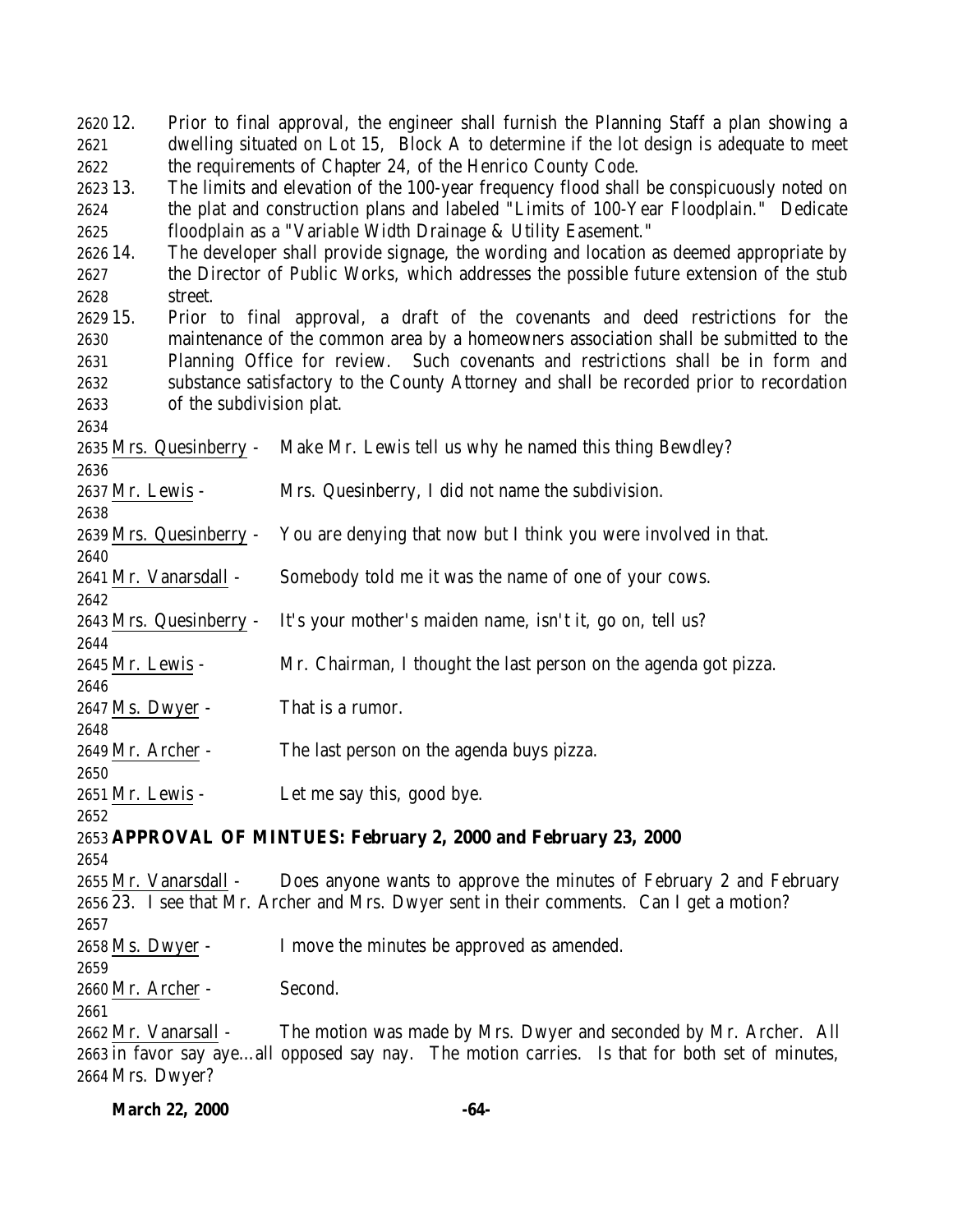Ms. Dwyer - Yes. 

 Mr. Vanarsdall - Good. Now the last item we have Mr. Marlles will explain it to us. 

 Mr. Marlles - Thank you, Mr. Chairman. Hopefully everybody received a copy of a letter dated March 21, 2000 to the Planning Commission with an attached resolution to initiate a zoning ordinance amendment in respective Section 24-2 of the County Code. This is a section of the ordinance that came up over discussion regarding the State Fairground with the County's Attorneys Office. There was, I think, consensus on the part of the Board and the administration that this section does need to be amended. So the staff is respecting that the Planning Commission act on the resolution which would allow us to initiate a zoning ordinance amendment and also to schedule a work session on April 26, 2000. That is staff's recommendation.

 Mrs. Quesinberry - I'd like to make a motion that we approve the resolution to initiate the amendment and work session for 24-2.

Mr. Vanarsdall - All right. We need a second.

 

Mr. Taylor - Second.

 Mr. Vanarsdall - The motion was made by Mrs. Quesinberry and seconded by Mr. Taylor. All in favor say aye…all opposed say nay. The motion carries.

 The Planning Commission acted on the resolution to allow Planning to initiate a zoning ordinance amendment and scheduled a work session for April 26, 2000. Mrs. O'Bannon was absent.

 Mr. Marlles - Mr. Chairman, we do have arrangements for the Commission to have lunch. We will be going through the cafeteria line as a group and if there is no other business we probably need to go upstairs and get in line. Our public hearing will start at 1:00 p.m. 

 Mr. Vanarsdall - Thank you, Mr. Secretary, for that information. So we will reconvene somewhere near one o'clock back here.

## **At this time the Planning Commission broke for lunch.**

 Mr. Vanarsdall - I see Mrs. Wade in the back. She just couldn't stay away. After 20 years up here she's got to spend some time down there now. It's nice to have you, Mary. Now the Planning Commission will now reconvene and we have three different public hearings before we are through. I'll now turn it over to Mr. Marlles, our secretary. 

 Mr. Marlles - Thank you, very much, Mr. Chairman. The first item on the public hearing agenda is the Nine Mile Road Corridor Special Strategy Area. This is an amendment to the County's 2010 Land Use Plan. And the staff presentation will be given by Mr. Bittner.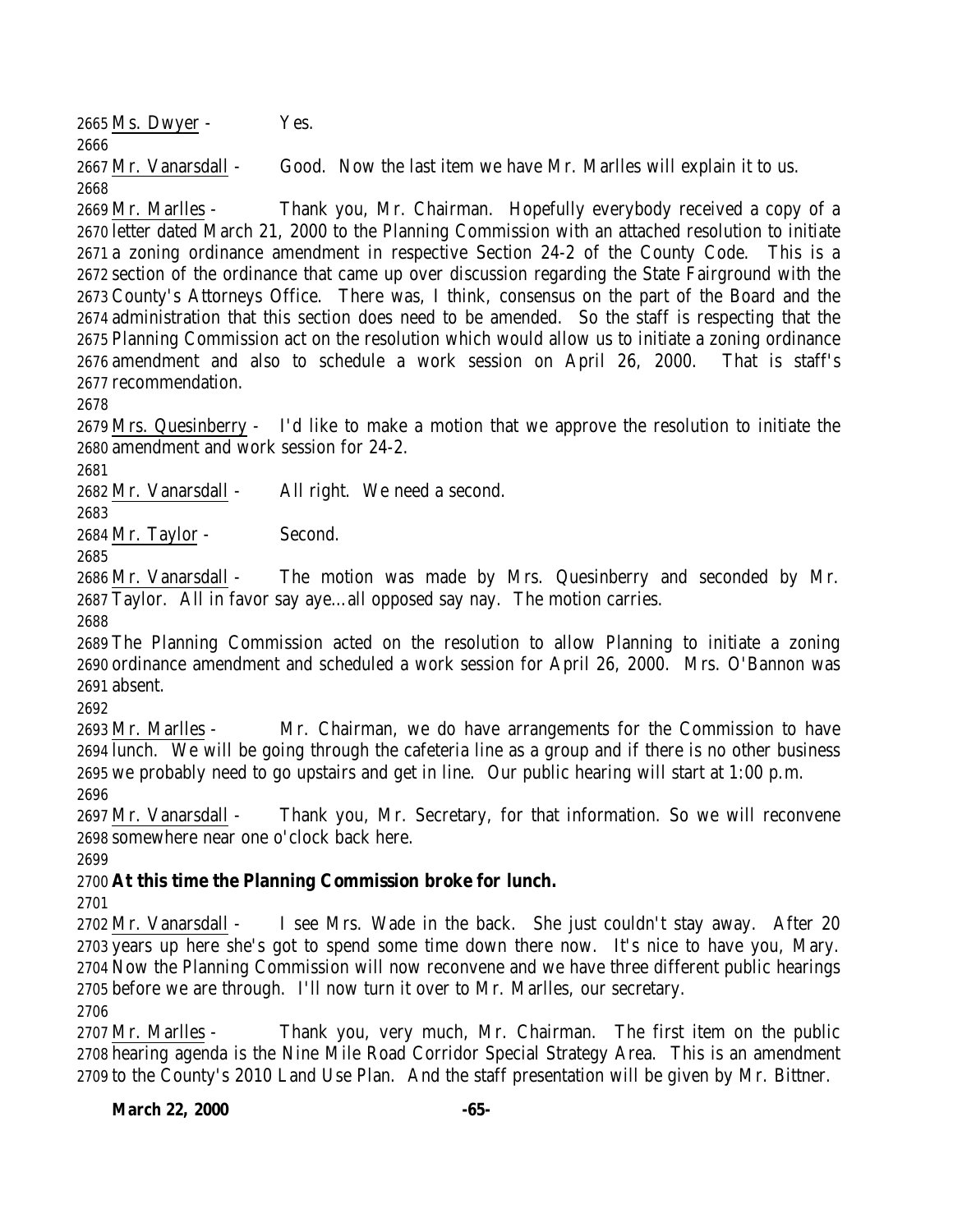**PUBLIC HEARINGS**

# **BEGINNING AT 1:00 P.M.**

# **Nine Mile Road Corridor Special Strategy Area (2010 Plan Amendment)**

Mr. Vanarsdall - Good afternoon, Mr. Bittner.

 Mr. Bittner - Good afternoon, Mr. Vanarsdall. Again, we are here for the Nine Mile Road Comprehensive Plan Amendment. The purpose of it is to amend the 2010 plan by designating Nine Mile Road a special strategy area. This designation would reflect the recommendation of the Nine Mile Road economic analysis and revitalization plan. Some background of the Nine Mile Road Study, as you are aware, it was a joint effort between the County and local business leaders. The impetus of it was concern over the economic conditions of the corridor, the quality of the businesses there and the fact that some of them were shutting down and so forth. The final report was prepared on March 9, 1998, and it was endorsed by both Planning Commission and also endorsed by the Board of Supervisors in April 1998. The amendments we are talking about today would replace the RC10 Special Strategy Area in the 2010 Plan with the NMR or Nine Mile Road Special Strategy Area. The amendment would also adopt the recommendations of the Nine Mile Study as strategies for the NMR Special Strategy Area. The RC10 Special Strategy Area is a redevelopment corridor and it is comprised of Nine Mile Road between New Bridge Road and I-64. The focus of this special strategy area is improvement to the appearance of the corridor. 

 This shows how the land development guide would be amended. Again, the left is the existing RC10 Corridor, which would be removed and replaced with the NMR. Although, I would like to point out, in effect, the plan really isn't losing anything because the NMR Corridor comprises what was the RC10 Corridor. And the studies for the Nine Mile Road Study also recommend improvement of the appearance, which was the rationale for the RC10. So, we are just adding to what the plan already says, or we are just changing a bit. 

 The strategies outline in the Nine Mile Road Study falls in two categories. The first category is designed to address the entire corridor. And also the study recommends or points out or defines five sub areas of Nine Mile Road each with its own character, issues and recommendations. I'll first get into the strategies that are designed to address the entire corridor. Those include an increase in the number of jobs in the corridor, revitalizing the entertainment role, bringing in movie theatres, restaurants and other similar uses, expansion of the retail and service operations in the corridor, expansion of the customer potential, mainly by increasing the number of houses in the area. And, also, providing suitable infrastructure, especially in those areas that don't have any infrastructure at the moment. 

**March 22, 2000 -66-**Getting to the sub areas identified in the study, starting on the western side of the corridor, at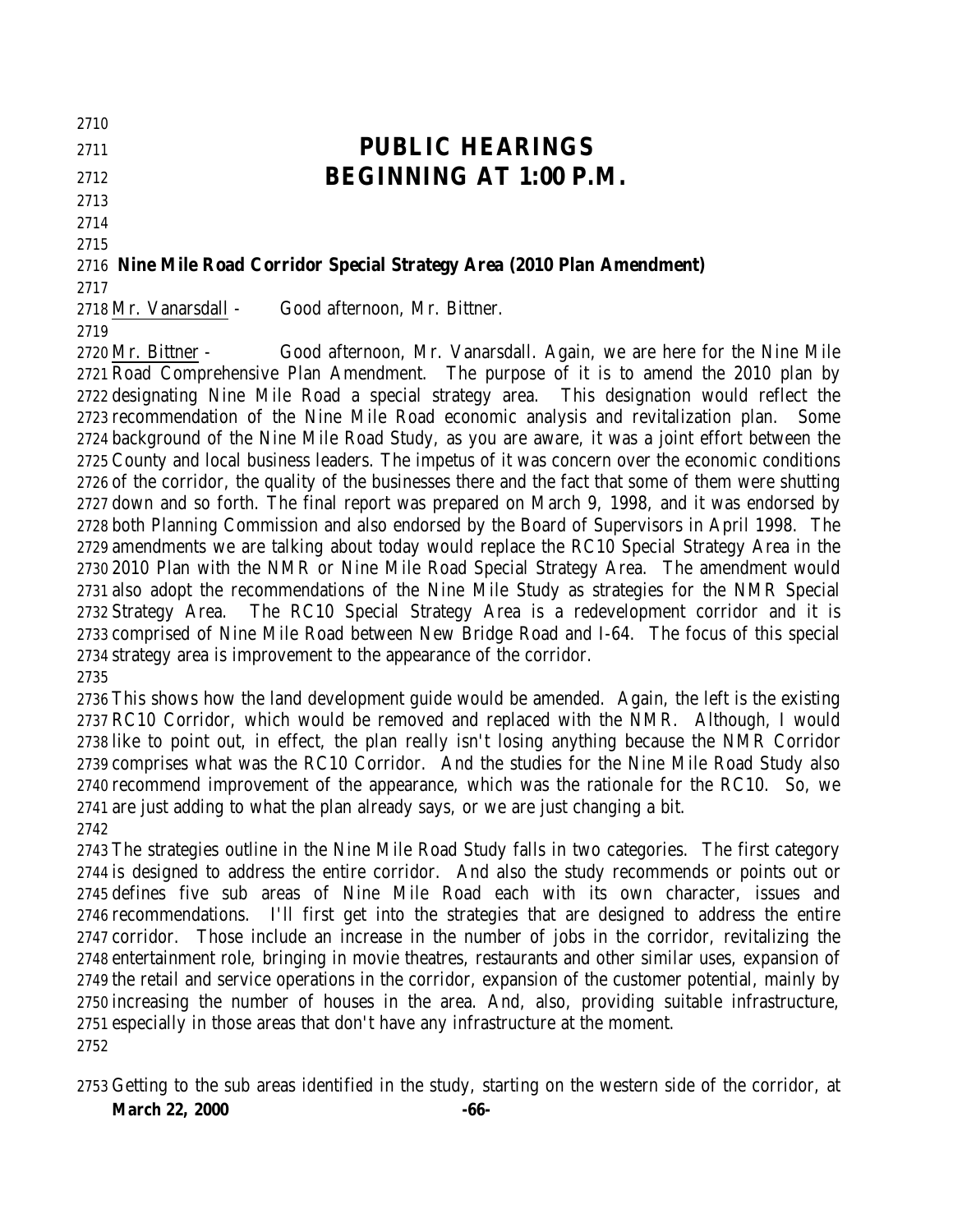Nine Mile Road and I-64, the study identifies the Eastern Government Center, which here you can see on the top picture (referring to screen) is a picture of the Government Center. The bottom picture is some scattered housing on the north side of Nine Mile Road also in the vicinity of the Government Center. The strategy for this sub area, outlined on the plan, includes encouraging campus style office parks, limited retail uses, monument signage, screening of parking areas and also more residential development on the north side of Nine Mile Road. And the study has a development scenario, which is shown here. The Eastern Government Center is in the middle of the picture. Some office development located to the southeast, across Nine Mile Road, and then, of course, increased housing in the area along Dabbs House Road. Moving east in the corridor, we come to the next sub area, which is the Fairfield Commons Mall area. The Study identifies this as the cornerstone of the corridor. It's at the intersection of Nine Mile Road and Laburnum Avenue. In the top picture, here is that intersection. In the bottom picture is the actual Fairfield Commons Mall structure itself. The strategies outline include making this a designation retail and high-quality entertainment area. Putting employment uses behind the retail uses and encouraging flex space and office/warehouse uses. Those would be the uses recommended in the mall building, but behind the retail portion of the building. And there are actually two development scenarios in the study. The first of, which is here. The large building in the center is the Fairfield Commons Mall. Red areas represent suggested retail commercial type uses and the blue areas represent flex space, office/warehouse and other uses. As you can see, they will be located in behind the front of building and away from the Nine Mile Road frontage of the site.

 The second development scenario is basically the same except that it has less free standing retail. Most of it would be contained within the mall structure itself. Further down the corridor we come to the New Bridge sub area. That's the New Bridge Baptist Church in the top picture on Nine Mile Road and the bottom picture show property on the north side of Nine Mile Road right across from the New Bridge Church. This area generally serves as a separation between the two retail centers Fairfield Commons and Highland Springs. Strategies for the New Bridge area include encouraging continued residential development, limiting retail, to small scale of convenience and service uses designed to serve the residents in the immediate area. Encouraging a grid street pattern similar to the Highland Springs street pattern. We are also encouraging sidewalks to facilitate pedestrian movement in the area. The development scenario for this sub area is shown here. The New Bridge Baptist Church is in the bottom right corner of the picture. And you can see a grid street pattern housing development proposed on the northwest side of Nine Mile Road.

 We next come to the Highland Spring sub area and this is a picture of the intersection of Nine Mile Road and Holley Avenue. The Study identifies this as the town center of the Nine Mile Road corridor. The strategies outlined in the study include having it to continue to function as the town corridor, continued pedestrian scale development, smaller buildings close to the road, sidewalks. A combination of retail, residential and office uses are encouraged. And, also the County is to investigate the possibility of providing a public parking lot. The idea being, to make it easier for people to come to Highland Springs and spend the afternoon shopping, going to a dentist appointment etc. The development scenario is shown, here, and right in the middle of the dash line, outlined box, is the corner of Nine Mile Road and Holley Avenue. A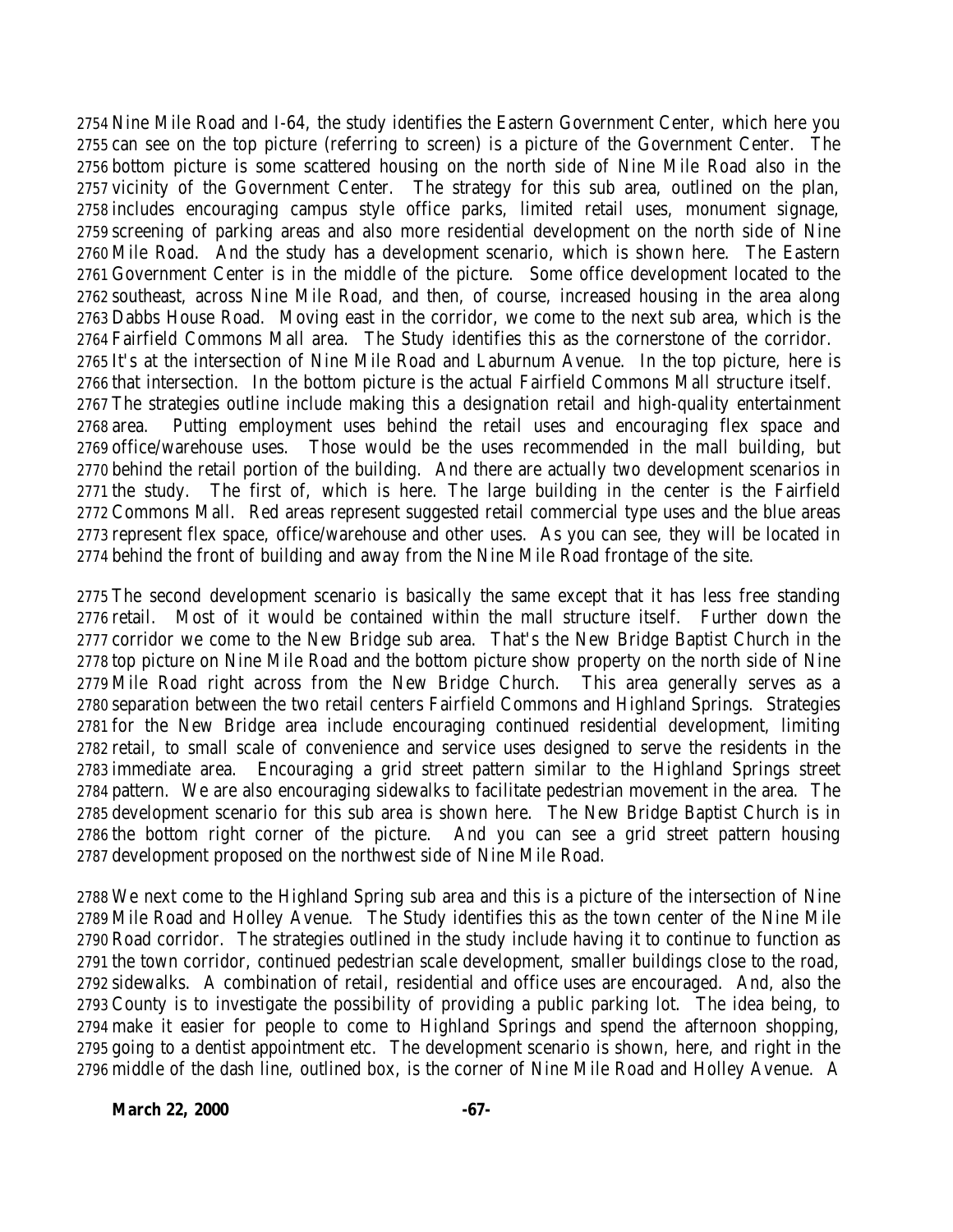little bit further to the east you can see a proposed parking lot and that's not necessarily the exact location but it's an idea or development scenario for a parking lot designed to serve the Highland Springs area. And you can see that it will be well landscaped, aesthetically pleasing, etc.

 The last sub area identified by the plan is the Airport Drive area, which is at the intersection of Nine Mile Road and Airport Drive and these are the pictures that you are looking at right now. As you can see, it's a commercial center, gas station, fast food, etc. The Study actually recommends no new strategies for this area because it's seen as the most healthy and active in the Nine Mile Road corridor.

 The next step for this comprehensive amendment we are discussing today includes any discussion or concerns that the Commission may have. Any citizen comments that might be forthcoming, and then of course we move on to the Board of Supervisors level where we would have a work session and a public hearing. We would notify citizens and landowners at the time of a Board public hearing, when and if it is scheduled. However, the amendment we are talking about today is pretty much only the first step in a process outlined by the Nine Mile Road Study. Some of the other steps recommended by the Study include a second comprehensive plan amendment to revise the land uses in the corridor. Make them consistent with the recommendations in the Study. It also recommends a potential rezoning in the Fairfield Commons Mall. Again, to facilitate more and different kinds of business to move in there. Perhaps adopting an overlay zoning district or modifying parts of the zoning ordinance. Again, designed to increase business activity. And also utilizing business development programs similar to the state enterprise zone program. And as a matter of fact, the administration is preparing an application for a state enterprise zone for part of the Nine Mile Road Corridor. And Mr. Marlles can speak more to that if you have any questions on that. So, with that, I'll end my presentation and I'll be happy to answer any questions you may have.

 Mr. Vanarsdall Are there any questions of Mr. Bittner by Commission members? I have one, Mr. Bittner. If you would go back up to where you had the rendering of the New Bridge Baptist Church. The church is in the right-hand corner, the lower corner. Where that development is now, what's there now?

Mr. Bittner - Are you talking about the housing proposed there?

Mr. Archer - Nothing.

Mr. Vanarsdall - Yes.

 Mr. Bittner - That property, you can actually see, in the bottom picture, where the wooded portion is, that's looking from the New Bridge Baptist Church parking lot, across the street to that property.

Mr. Vanarsdall - Do you know the zoning on it?

**March 22, 2000 -68-**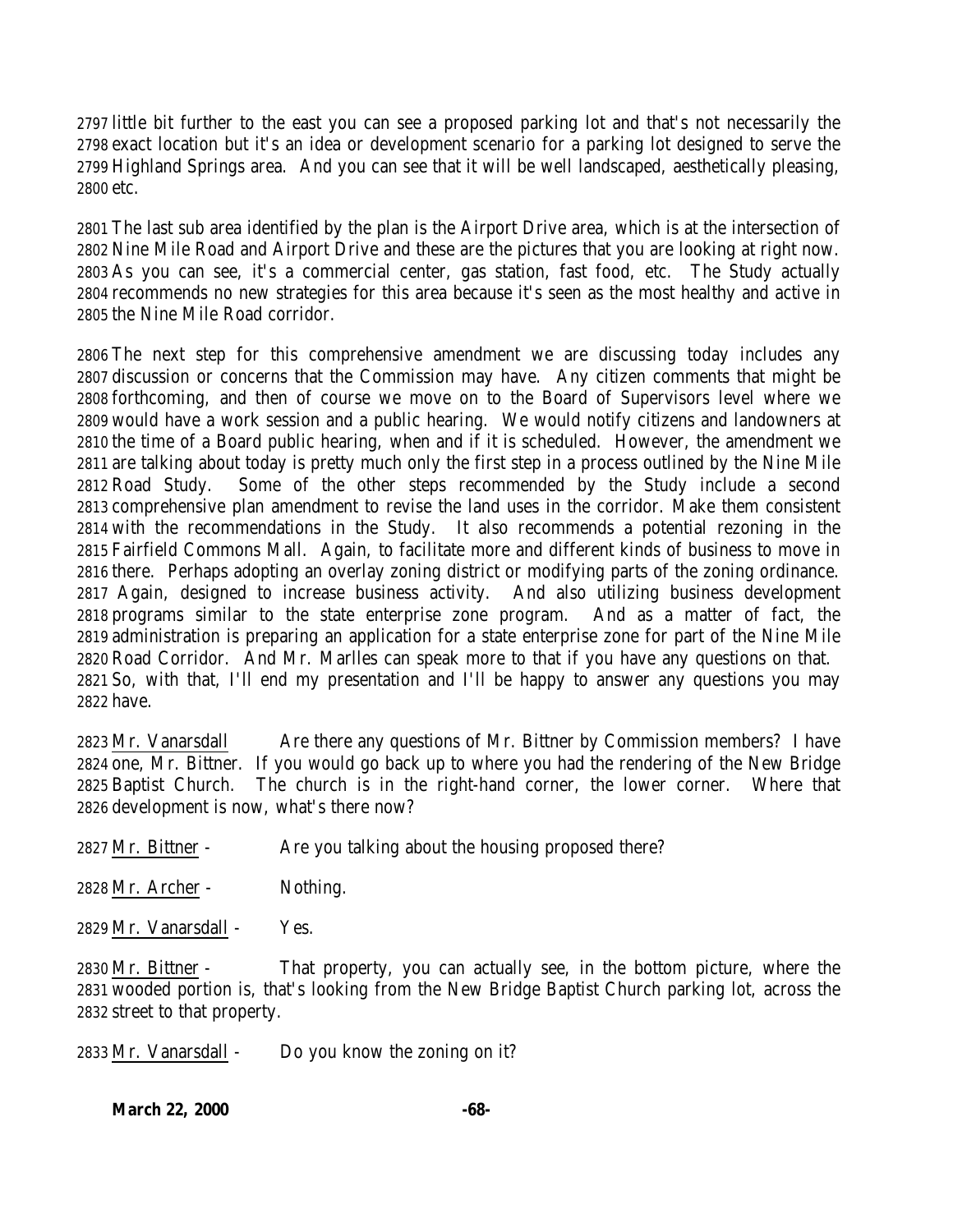2834 Mr. Bittner - No, not off the top of my head, no I don't. I believe it's residential because there are some scattered homes on it already.

2836 Mr. Vanarsdall - Thank you. That's all the questions I have. Anybody else have a question?

 Mr. Archer - Mr. Bittner, in that same area, that church has been designated for a school project hasn't it?

Mr. Bittner - I'm not certain, I'm not aware of it.

2841 Mr. Archer - I thought so. Would that have any effect on how we plan on proceeding with this plan?

 Mr. Bittner - At first reaction, I don't think so because New Bridge is recommended as a residential type area and oftentimes schools are in residential areas. The idea being, to make it easier for children to get to it.

Mr. Archer - That's all I got.

 Mr. Vanarsdall - Thank you, Mr. Bittner. This is a public hearing and we welcome any comments from the audience.

 Ms. Dwyer - Mr. Bittner, several of the recommendations that we have talked about would require some changes to our ordinance and I want to focus particularly on redevelopment, strategies and those are prominently represented in your work here. We talked about interim and partial improvements to non-conforming lots. You mentioned that we need to examine County regulations pertaining to the use of non-conforming lots. Then we talked about the flex space in Fairfield Commons and we really don't have any current zoning ordinance that would allow for the kind of uses that are being proposed here. It seems to me that if we are going to actually implement this, we need to start with some of the foundational requirements, which would be changing our ordinance to allow for these things to happen. I mean, posing things that can't be done at this point because Our own ordinance prevents that. Do we have some sort of a timetable or to begin working on our ordinance to allow for the suggestions that have been made here?

Mr. Bittner - Do you want to take that, Mr. Marlles?

 Mr. Malles - Yes. Mrs. Dwyer and members of the Commission, many of these strategies come out of the report that was prepared several years ago by the consultant and there are literally dozens of recommendations. Staff is going to go through the report and the strategies to try to prioritize those things that should be done first. The first two items that Mr. Bittner referenced, of course getting the Comp. Plan Amendment accomplished is what we felt was the first priority. But, staff has also been actively working over the past year on the enterprise zoned application for portions of the corridor. But, once we get those two items complete we are going to go back, again, and prioritize those strategies and recommendations that we feel will have the greatest impact.

March 22, 2000 - 69-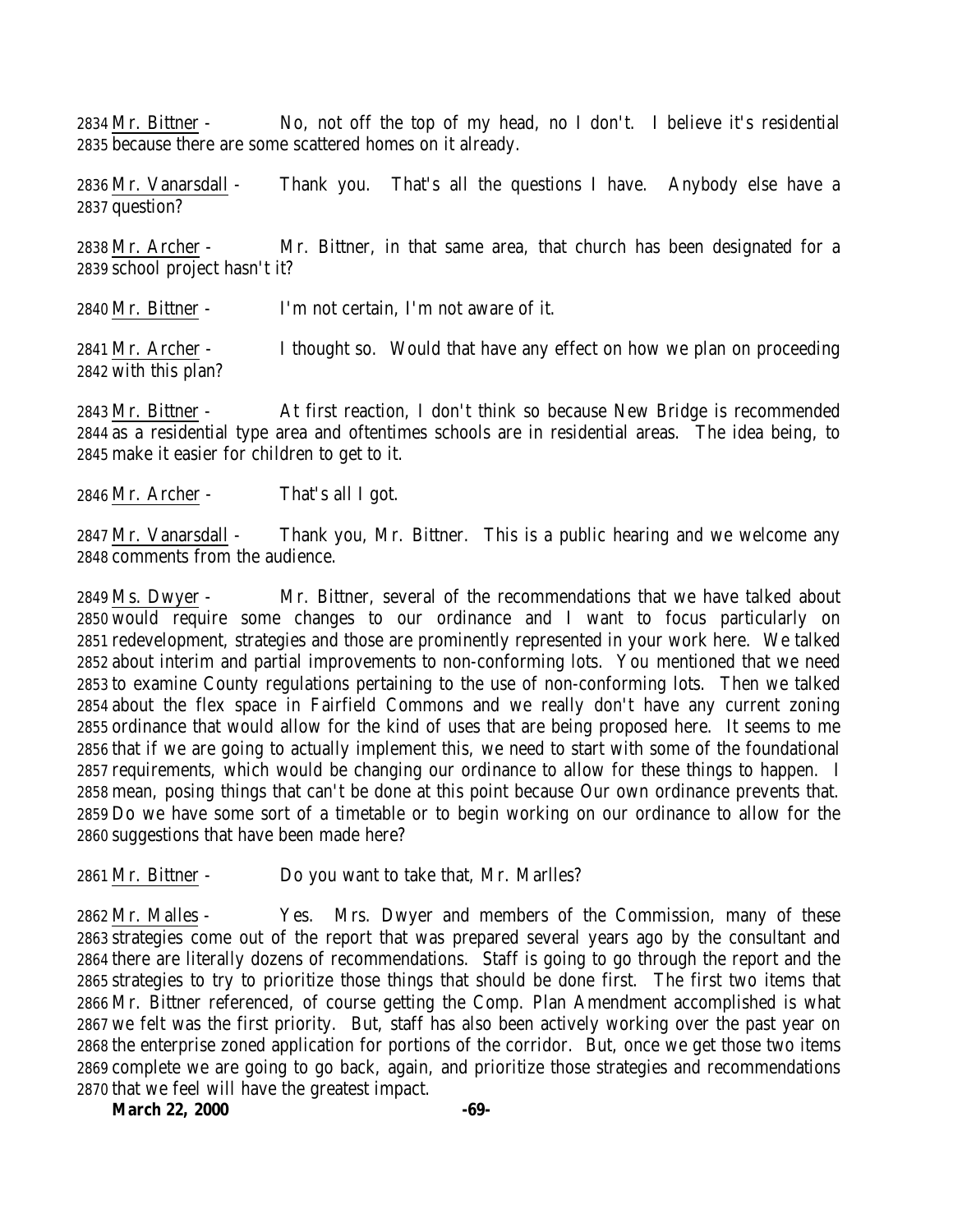Ms. Dwyer - Well, we talked I know, the meeting with the Board about having something in our zoning ordinance that would foster redevelopment of existing properties that are vacant or not in use or not used up to its full potential. It seems to me that that's fairly, it's a large project, and it could be a fairly complicated project and it seems to me we ought to be working on that now because that underlies so much of what is in here. I mean, if we get money for the enterprise zone but we can't implement what we are getting the money for because our own ordinance doesn't allow that then, you know, we are kind of stuck in the mud. So, I would just like to suggest that we move forward on an ordinance amendment that would allow these changes to occur, particular in the area of redevelopment of existing and underused property. I mean, I would hate for this to sit on the shelf for another two years because we actually can't do anything.

| 2882 Mr. Vanarsdall -<br>2883 hear. | All right. Thank you. So, future recommendation, now, is that what I |
|-------------------------------------|----------------------------------------------------------------------|
| 2884 Mr. Bittner -                  | I'm sorry. What was that, Mr. Vanarsdall?                            |
| 2885 Mr. Vanarsdall -               | Turn to the next page.                                               |
| 2886 Mr. Bittner -<br>2887 here.    | This if for this specify Comp. Plan amendment, these steps outlined  |
| - 9888 Mr. Vanarsdall               | Do you want us to make a motion to recommend this to the Board for a |

 Mr. Vanarsdall - Do you want us to make a motion to recommend this to the Board for a public hearing?

 Mr. Marlles - Yes, sir. That is staff's recommendation. In fact, tentative arrangements have been made to brief the Board of Supervisors on this plan amendment at a work session, I think it is the second week in April.

 Mr. Vanarsdall - Okay. If there is no one else to speak from the audience and if the Planning Commission have no more questions, I will entertain a motion to send this to the Board.

 Mrs. Quesinberry - I like to make a motion to recommend the Nine Mile Road Plan Amendment to the Board of Supervisors for a work session.

2898 Mr. Archer - A public hearing.

Mrs. Quesinberry - A public hearing.

 Mr. Marlles - You are recommending the plan amendment of the Comprehensive Plan to the Board of Supervisors.

 Mrs. Quesinberry - All right. So amendment of the Comprehensive Plan to the Board of Supervisors.

Mr. Archer - Second, Mr. Chairman.

**March 22, 2000 -70-**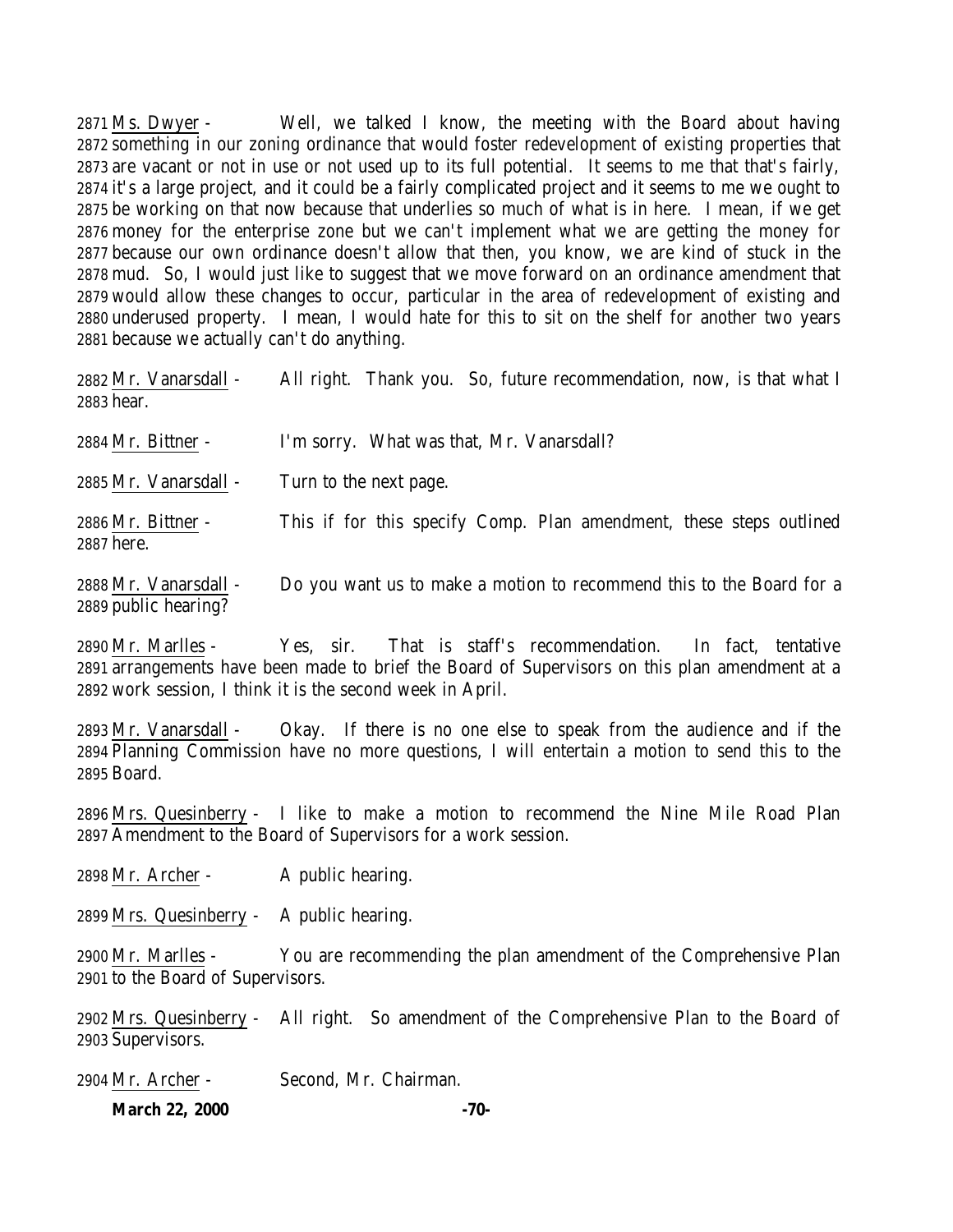Mr. Vanarsdall - The motion was made by Mrs. Quesinberry and seconded by Mr. Archer. All in favor say aye…all opposed say nay. The motion carries.

 The Planning Commission granted approval for the plan amendment for the Comprehensive Plan be forward to the Board of Supervisors for a public hearing.

 Mr. Vanarsdall - Thank you very much, Mr. Bittner. Now we have our second public hearing and we can't start until 1:30 p.m. So, we will just sit here for eight minutes and look at each other. And then we have Multi-Family next on the agenda. 

 Mr. Vanarsdall - Ladies and gentlemen, the Planning Commission will now reconvene. We have finished with the 1:00 p.m. and now we go to the 1:30 subject. Mr. Marlles.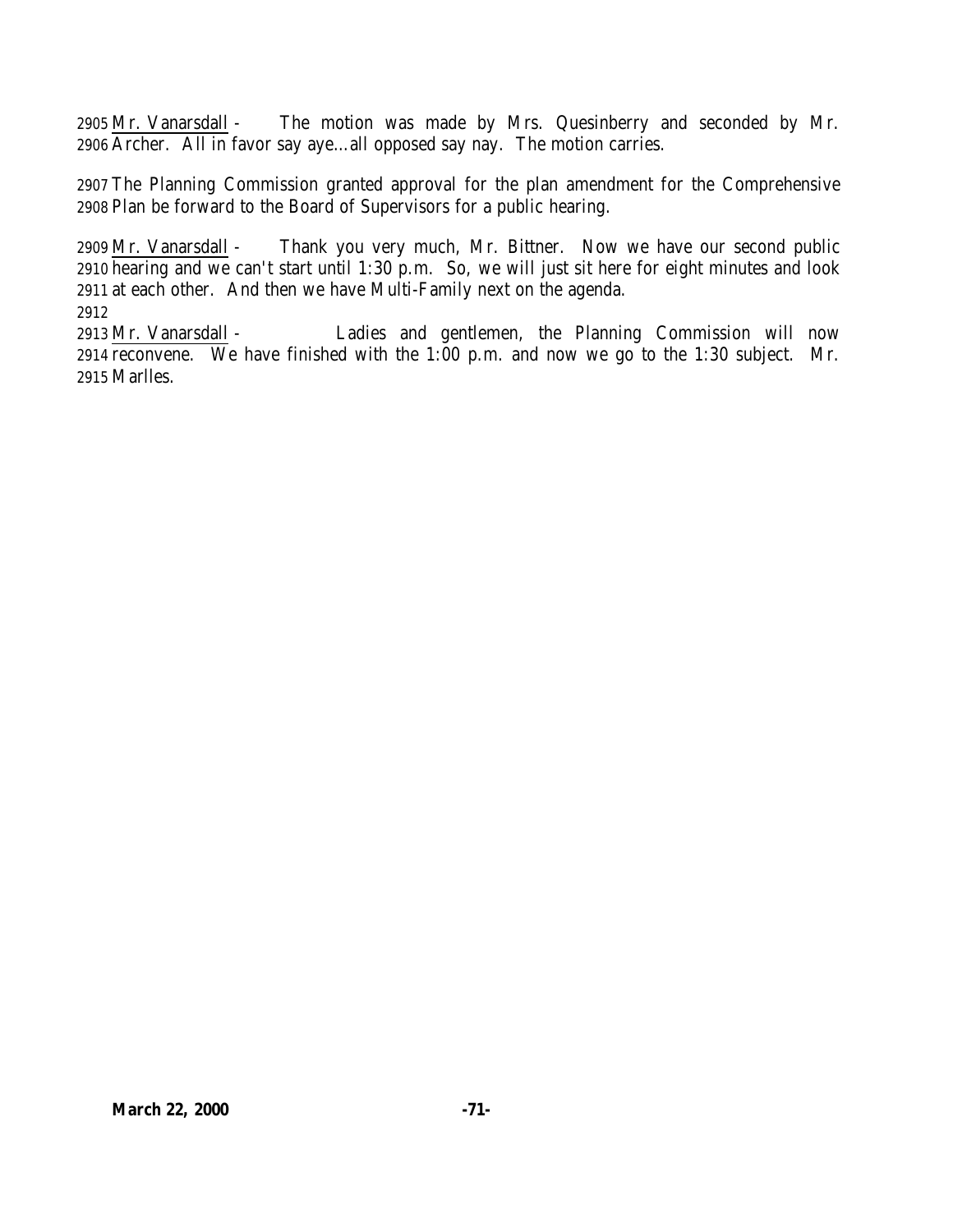# **BEGINNING AT 1:30 P.M.**

 

#### **Proposed Ordinance Amendments:**

**a. Multi-Family Development Standards**

### b. **Single-Family Residential Buffer Requirements**

 Mr. Marlles - Thank you, Mr. Chairman. Our 1:30 public hearing has to do with proposed ordinance amendments dealing with multi-family standards as well as single-family residential requirements. This has been the subject of several work sessions with the Commission. Ms. JoAnn Hunter is prepared to give the staff report.

Mr. Vanarsdall - Ms. Hunter. Good afternoon.

 Ms. Hunter - Thank you, Mr. Chairman. Good afternoon, members of the Commission. We have been talking about this for the last several months but I want to go back to the beginning and remind everybody why we are here with some background information. These two ordinance amendments originally came out of what we were calling our residential strategies project, which originally began back in August of 1998 with the Board of Supervisors. Some of the Phase I recommendations included addressing the multi- family projects and residential setbacks. It also included flag lots which the Commission and Board addressed last year. In July 1999, the Commission asked staff to bring these two ordinance amendments forward and we have had three work sessions since the July meeting on the ordinance language. We have sent notification to all of the interested parties. Every citizen organization in the County has received notification and all of the developers and builders in our databases have also received this information.

 The reason why we have been working on this multi-family ordinance is because we felt that the County's is absorbing more than its regional fair share of residential development on small lots and multi-family development. Surrounding jurisdictions have taken measures to discourage multi-family development and we have over 500 acres of land that are currently zoned for multi-family and is still vacant. The housing mix in the County is 65% single- family and 35% multi-family, which is considerably higher than our surrounding jurisdictions. We have three multi-family districts, other surrounding jurisdictions only have one. In the County we have 30,000 apartment units, compared to 10,000 in Chesterfield and 2,000 in Hanover County. Right now, our only requirement for multi-family districts are that they have to meet density, setback requirements, parking and landscaping requirements, and the landscaping requirements only kick in as far as the transitional buffer. I have handed out to you a revised ordinance tonight. It is dated March 22, but there are really no substantive changes or content changes. The County Attorney's office has reviewed the ordinance amendment and it is a very complicated ordinance amendment, because we are making the changes to three different sections, one dealing with townhouses, one with condominiums and one with multi-family standards. When the County Attorney first did the formatting, he felt that the changes should be put into the section, which made it a very long ordinance. What we have done is we have gone back and taken a look at it, and we have put the standards only in

**March 22, 2000 -72-**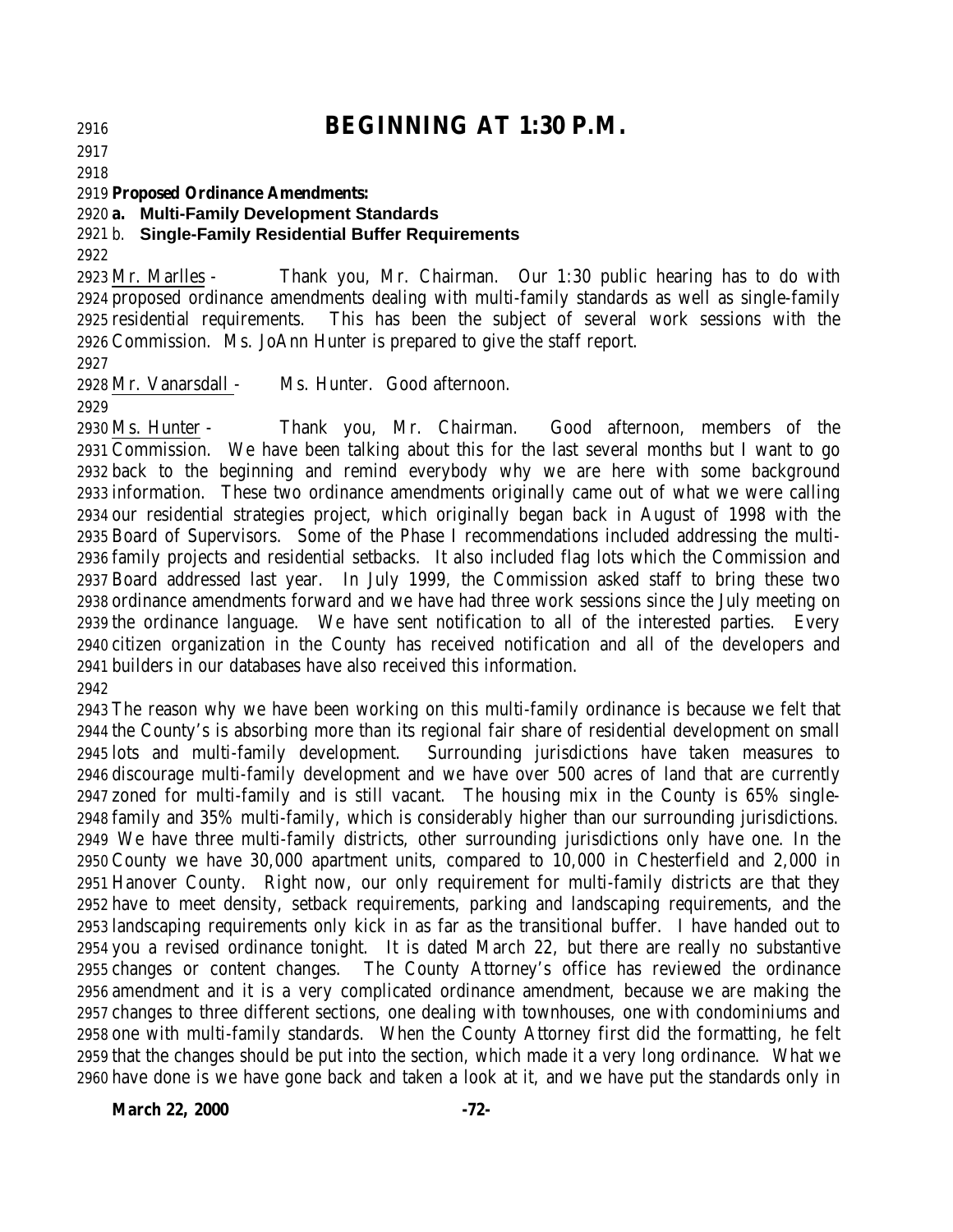the first section, which is on page 3 of the ordinance. It is under the development standards for townhouses, and then in other sections of the ordinance, it refers you back to that section so that you don't have it listed in three different places. The only other change is the grandfathering. We originally had the applicability statement at the end. The County Attorney's office felt that it needed to be in each section so that when it was put into a codified form that it would read properly, and we have also done that. The only final change is minor language clarification to the private road standards following review by Public Works and I think we have talked about that before, and I will review that in detail later in the presentation. Some of the elements that we are looking at in this ordinance amendment deal with refuse containers, HVAC screening, perimeter buffers, setbacks for driveways and parking areas, increasing the building height, road standards, sidewalks, recreational areas, open space and density.

## 

 The first few issues here, I think we have come to a general agreement with all parties and there are not a lot of outstanding issues, so I am going to run through these issues very quickly. If you have any questions, please go ahead and stop me. The first concern was with refuse containers not being screened, and you can see what happens when we don't have that requirement (referring to slide). What the proposed ordinance would require is "that refuse containers shall be provided and be conveniently accessible to all residents. They shall be in an enclosed area with masonry materials except for gates and doors, and the gates and doors shall be opaque and oriented to minimize the enclosure from the rights of way." These would be examples of things that would meet what we are currently proposing in our ordinance (referring to slide). It is much improved. Another concern was that we had no requirement to screen HVAC units. This is what occurs (referring to slide). What we are proposing is that all equipment be screened from view at the property line, and we are leaving them the option of either using landscaping to screen it, as shown in this picture (referring to slide), or with materials that are compatible with the building.

## 

 There has been a concern that is no requirement for perimeter landscaping and the need for adequate buffering between neighboring uses. Right now, again, as I said before, it only kicks in if there is a transitional buffer requirement. There has also been a concern that the setback driveways and parking areas are too close to roadways and adjacent uses in the multi-family structure. They are usually large three-story buildings and they are close to the road, and the parking areas are not being screened. This is what happens (referring to slide). What we are proposing is that there will be a perimeter buffer that will meet the Transitional Buffer 25 requirement, which would require a 25 foot space, and within that space, for every 100 feet, you would have four evergreen trees, two small shrubs, two small trees, and 16 shrubs. We did put a provision in there that if there was existing landscaping that could be credited towards the landscaping requirement. We have also requested in the ordinance that structures be a minimum of 50 feet from the property line and 75 feet when it is adjacent to single-family residential, and that parking areas would be 25 feet from the road. These are examples of some of our existing structures that meet these standards.

 There has been a concern, especially in owner-occupied developments, of private road standards. These roads often deteriorate more quickly because they are not inspected by the

## **March 22, 2000 -73-**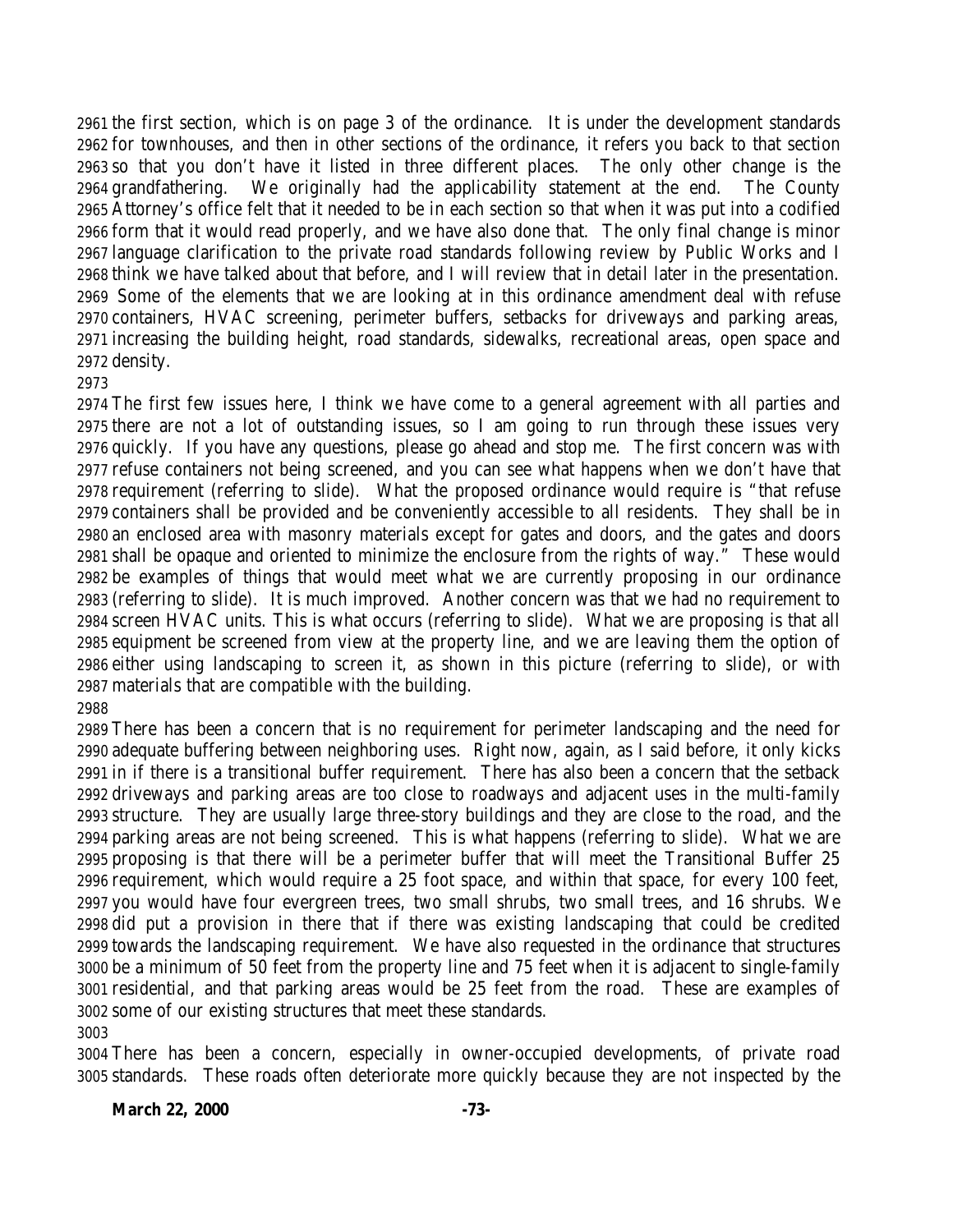County. They don't have to be built to any specific standard, and it is the responsibility of the homeowner's associations to go in and maintain the road, which is often very costly. You have seen examples all over the County where private roads are failing. What the road language states is that, and this is language that is a little bit different from you saw last month, but the intent is still the same. This is based on Public Works' standards, the final pavement design shall be based on the California bearing ratio of the subgrade material, that is the CBR test which analyzes the soil conditions and that seems to be the critical element of how you design a road, depending on what the soil is. The minimum pavement would be six inch aggregate base material and two inch SM2A asphalt. It could be higher depending on what your CBR test says, but that is the minimum. 

 All materials and construction methods would be in accordance with VDOT standards. A geotechnical engineer shall certify each phase of the construction and a defect bond would be posted only for owner-occupied development, and the bond would be held for three years. Public Works has indicated that they feel that this is critical. We have talked about "is the bond necessary" if we do the geotechnical certification and they felt it was very important and that three years was the absolute minimum of what they could use to determine if the road was going to fail.

 Another concern has been the inadequate parking requirements and limited sidewalk connection. Currently, our standards are two spaces for town houses, one and half spaces for multi-family units. What happens is people with recreational vehicles take up parking spaces and with the one and a half spaces or two spaces per unit, if you have two people living there, it just doesn't provide enough visitor parking. What the ordinance is proposing is to increase the number of spaces to two and a quarter per dwelling unit and for age-restricted units, it would only be required to go to two units per acre. This is an example of someone who had extra parking spaces and they put it off to the side, which is a great location for recreational vehicles. We are not proposing that (referring to slide). We are just proposing the increase in the number of spaces.

 Another issue has been with the density. There was a concern when we first started this ordinance that if were proposing all of these requirements, how were they going to fit everything in on site. After some further research, we found that they actually were not building to the maximum density anyway, but the Commission at the last meeting felt that they wanted to include the density requirements in there. Right now it is 12 units for townhouses. The ordinance proposes eight. It is 14.5 units in the R-5 District. The ordinance proposes 12, and 19.8 units in the R-6 District and the ordinance proposes 16. One thing we are proposing though, that will help the development community, considering all of these other requirements that are being included, right now the height requirement is 2-1/2 stories. If they want to go to three stories they have to go through a special exception process. It is another

 by right. 

 Mr. Marlles - Ms. Hunter, at the last work session, I think, with the Planning Commission, you had the average densities that had been approved for those three zoning

administrative program they must meet. We are taking that out and would allow three stories

**March 22, 2000 -74-**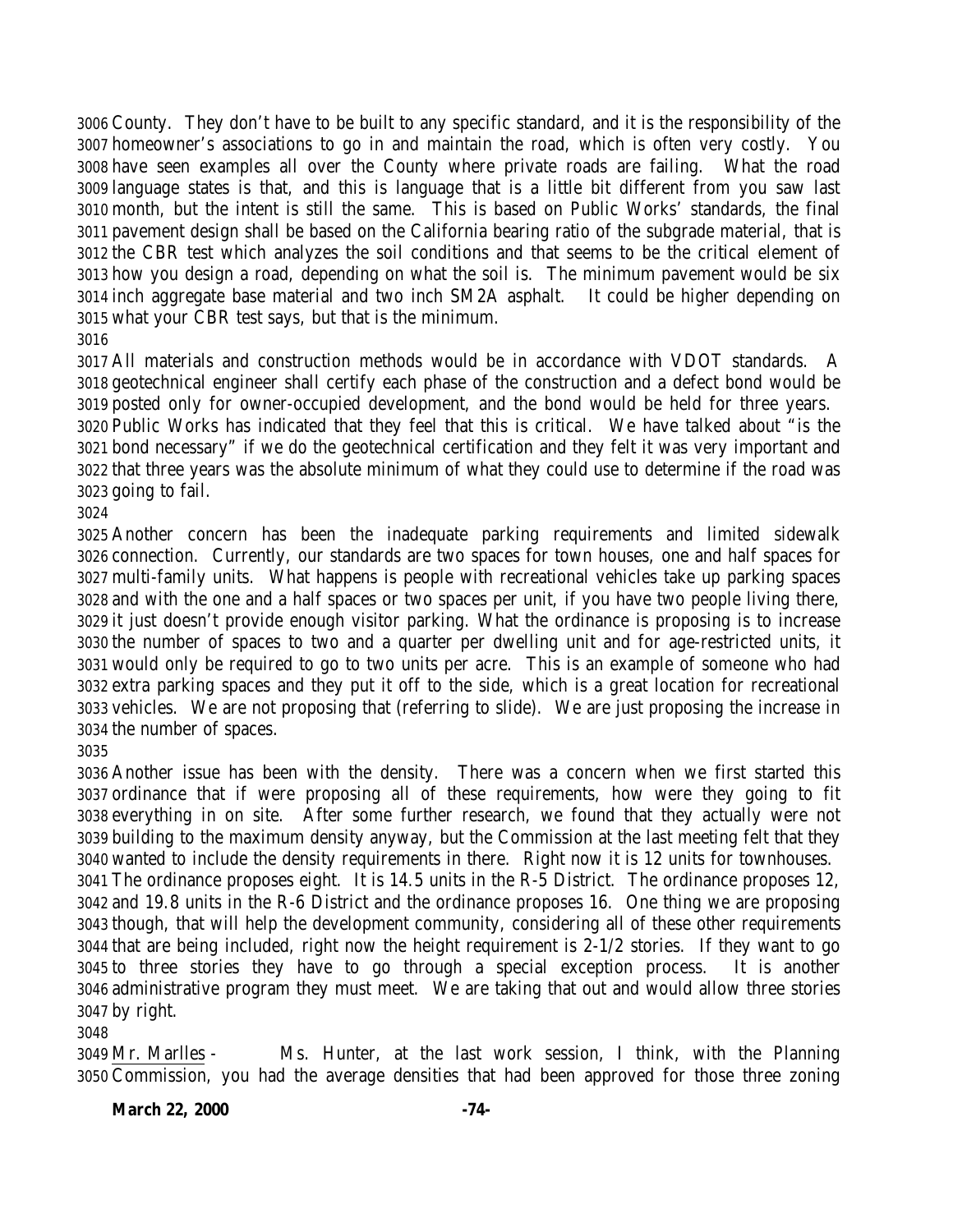categories. Do you have that information with you? Ms. Hunter - I have them with me. I don't have copies of that. Mr. Marlles - That is fine. I can bring that up later.

 Ms. Hunter - Another big concern has been with the recreational amenities and open space and the lack thereof that we are getting in some of our apartment complexes. Currently, our Code does not require either of these items to be addressed and often if we do get recreational amenities, they are on small, un-developable pieces of land at the perimeter of the project. Here are some examples of our recreational amenities in our apartment complexes (referring to slide). This is an example of one that is at the back of a complex where the police have had considerable concerns about it due to crime because it is not in an area where the eyes of the community can be on it (referring to slide). Here is one that is kind of squeezed in between a parking area and not a very efficient use of impacting the design of the community (referring to slide).

 Our proposed ordinance amendment right now states that recreational areas shall be provided and be at least the size of at least 10% of the gross acreage or a minimum of one acre The minimum acreage is in there because we are seeing some of the other localities have a minimum parcel size requirement. We did not put that in, but with this one acre minimum, that in effect does have the same impact as a minimum acre size, and the reason why you want a larger community is because you want it to be large enough so that it can withstand and keep the amenities provided and they can maintain them at a good level. The ordinance says that recreational structures must comprise at least 40%, and within planned communities of at least 300 acres, recreational amenities within one mile can be used to satisfy this requirement. We also have an open-space provision that says impervious cover shall not exceed 40% of the site. There has been a significant amount of concern of how this 40% recreational structures language, and staff has spent hours and hours looking at this issue, and that ordinance language. The intent is really to have some recreational open space within the community that provides some open space, some areas for both passive and active uses, and not to just have some space off in the corner but for it to be incorporated into the design. You can see, these are some positive recreational pictures. This is what we would want to encourage, and like this example (referring to slide). This is positive open space and recreational areas and there are not any structures in it, but it still has the positive impact on the community. We have come up with some language, that I have given a separate hand out to you for consideration by the Planning Commission, and what it would be is "Area shall be provided that is conveniently accessible and designed to serve a variety of active and passive uses." Again, it would still be a 10% grace acreage or a minimum of one acre, but instead of a 40% recreational structures, we say at least 40% of the total recreation area shall be consolidated into a single area and may not be located within a flood plain or on slopes exceeding four to one, and that is the same as the 25%. This would get us to our intent of having a continuous area of open space. What we wanted to avoid was having pockets that are between buildings that a developer is required to have anyway, and then just put them in, use the same layout, and connect them with walking trails. After speaking with the County Attorney's office about the

**March 22, 2000 -75-**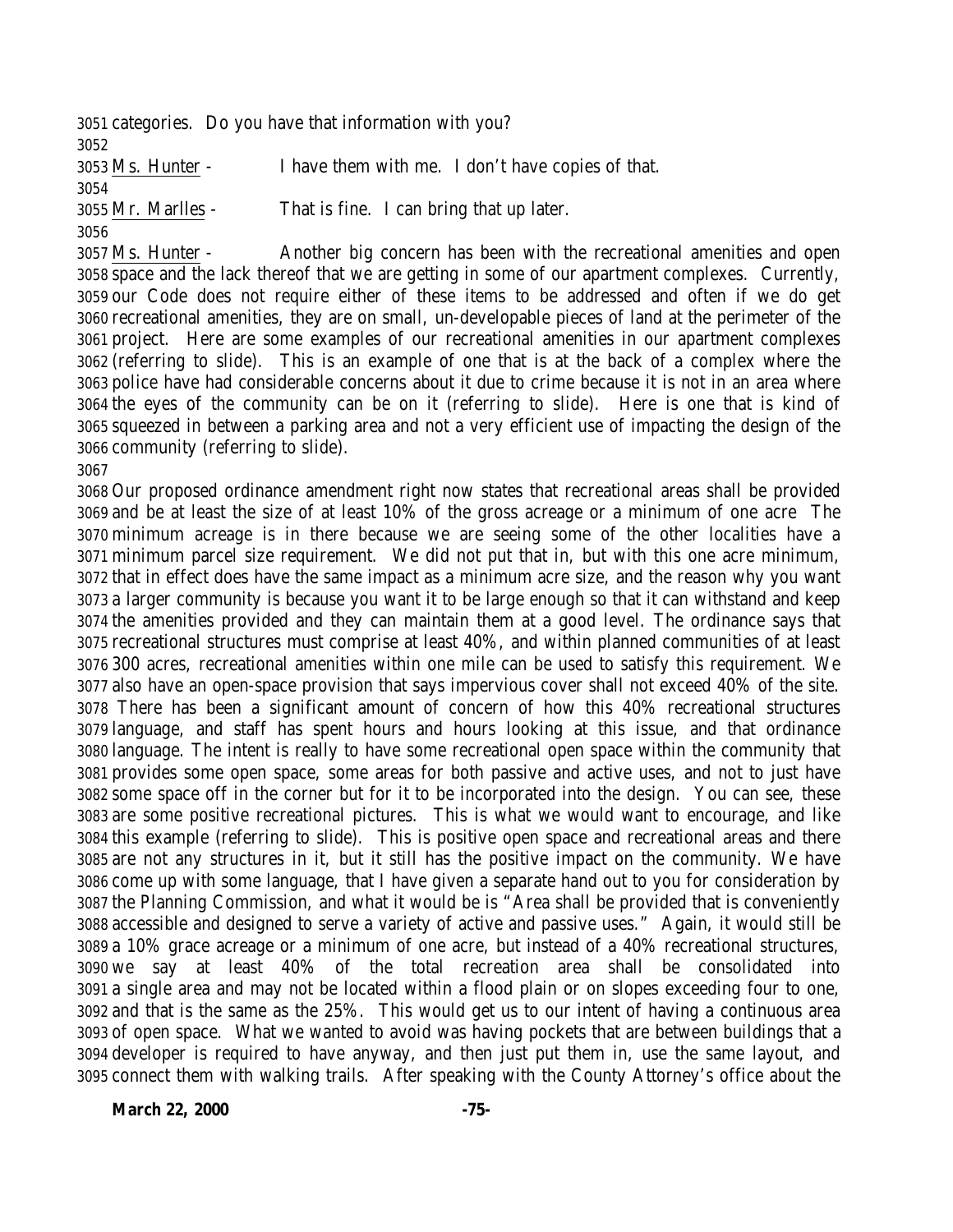language being consolidated, they could not do that. That would be connected and not consolidated. So, that is revised language the Commission may want to consider. 

 The grandfathering provision, currently what it states is that standards would apply to all projects that do not have an approved POD. There has been considerable discussion on this item, also, and there is some additional revised language for you to consider. This is drafted by the County Attorney's office. It says "Standards shall not apply if there was an approved plan of development or if compliance with a concept plan or a proffer approved with the zoning case would conflict with the development standards." This is considerably more permissive. To give you an example, if someone proffered a 15 foot buffer and our ordinance is saying the ordinance needs to be 25 feet, they would only need to meet the 15 foot buffer, so the Commission needs to look at this and consider if they want to be this permissive or not, and there may be an in-between between these two provisions. That is it for the multi-family standards. I can quickly run through the buffer requirement, unless there is any question for me?

 Mr. Vanarsdall - Any questions of Ms. Hunter by Commission members? Mr. Archer - Ms. Hunter, would you rather we wait until you do all of it, or do this partially? Ms. Hunter - It doesn't make a difference. Mr. Archer - I have a question mostly about grandfathering. When you were doing the study, did you determine how many multi-family acreages that are already zoned? What would be an example of some of the oldest zonings that still exist? Ms. Hunter - I see one for 1983, a couple in 1988, and a few in 1990, and the rest would be more recent, 1998 and 1999. Mr. Archer - But most of these older ones never had a POD filed? They are just setting here. Ms. Hunter - Just setting there. Mr. Vanarsdall - Don't we have some older than that in the Varina District? Ms. Hunter - We have them, but they wouldn't be conditionally rezoned. Mr. Vanarsdall - No, they would not. Ms. Hunter - They were not, and any that have no conditions on them, whatever ordinance is adopted, they would need to meet all of those standards.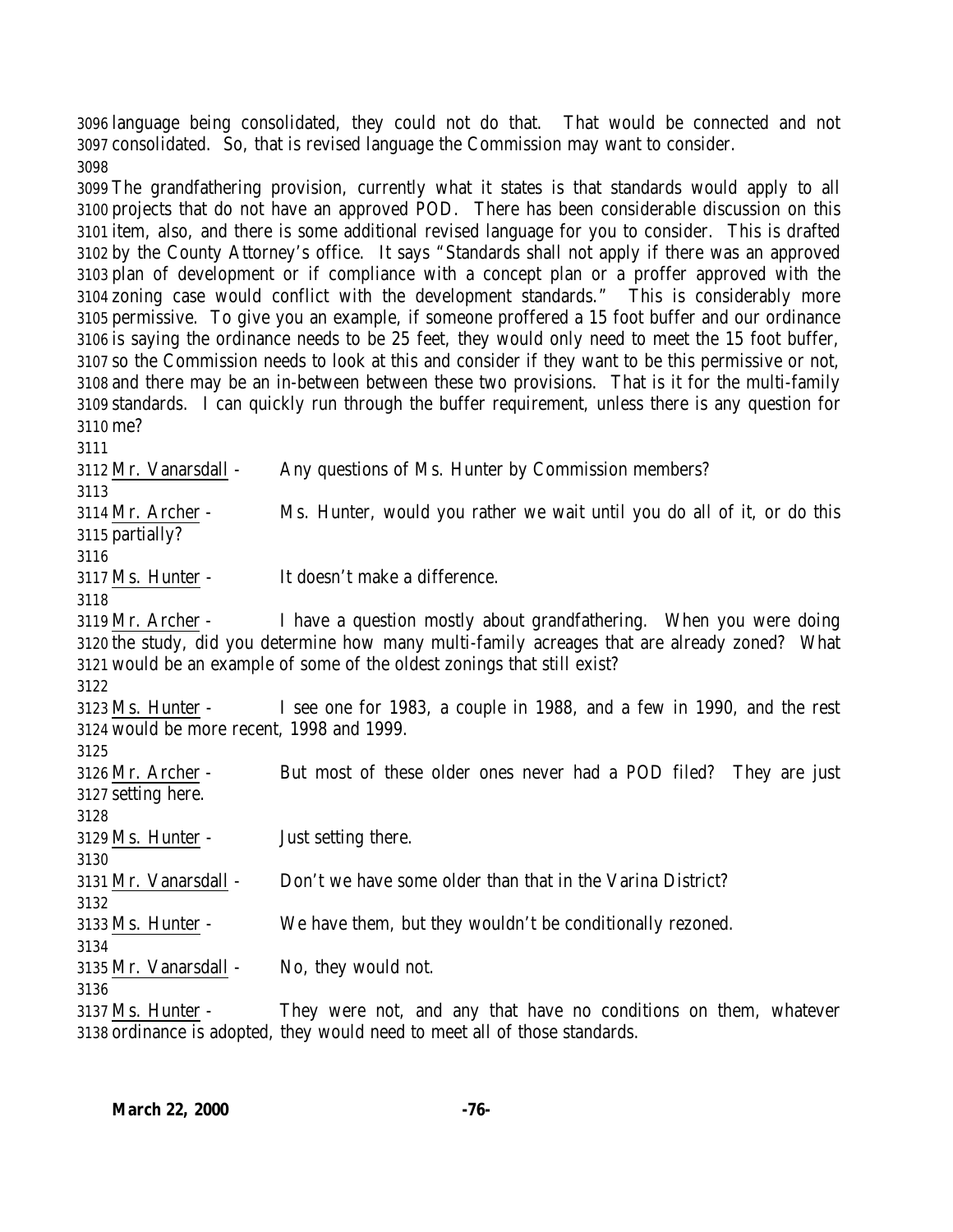Ms. Dwyer - This grandfather provision that you just handed to us. Is this from the County or is this submitted by the development community or what?

 Ms. Hunter - This was in response, the County Attorney did this in response to a letter that was received by the development community.

 Mr. Vanarsdall - Ms. Dwyer, I asked Tom Tokarz, Assistant County Attorney, for different wording, and he quickly told me that this was not a legal matter, this is a matter of politics. I asked if he would get something worded up for us. He did. He talked to Mr. Marlles and Mr. Silber before. What this simply means is, you remember that one of the attorneys, I believe Jim Theobald, suggested that everything proffered be grandfathered, and that would be all well and good, but there could be one proffer that says "All houses will have slate shingles" and that would be all, so we are back in the same boat, so he worded this to say, "All proffers approved with a rezoning case wouldn't conflict with the development", so that is the reason it is like that. Because the grandfathering is one of the big concerns of the community, from the community.

 Mr. Archer - Well, Mr. Chairman, that is one of the reasons I asked that question, because we've got zoning cases that are 17 years old. It concerns me about what may have been built near them or adjacent to them, and somebody could just come in with a 17-year old zoning case and build.

Mr. Vanarsdall - So we had to have something there to catch that.

 Ms. Dwyer - Well, but according to this, if a 17-year old zoning case had a proffer that conflicted with what is being proposed, then the proposals would not apply.

 Ms. Hunter - If it conflicted with whatever they proffered would apply. If they didn't have a proffer on density, then whatever the new standard said would apply. If they had a proffer saying that setback was 15 feet, then that would apply.

 Ms. Dwyer - We require a 25 foot perimeter buffer and the proffer said that there would be a five foot buffer, then the five foot would apply.

Ms. Hunter - That would apply, based on this language, yes.

 Mr. Vanarsdall - Any more questions from Ms. Hunter? All right, thank you, Ms. Hunter.

 Ms. Hunter - Do you want me to quickly run through the buffer ordinance? The second ordinance amendment was to look at residential buffer requirements along major roads and the intent was to push houses further back off of the roadway. You will see some of the problems (referring to slide), and also to get the fencing off of the roadway, here are some fences (referring to slide)…but then you also have examples like this with the house being right on the road, and it doesn't provide much protection for the homeowners in that house. This is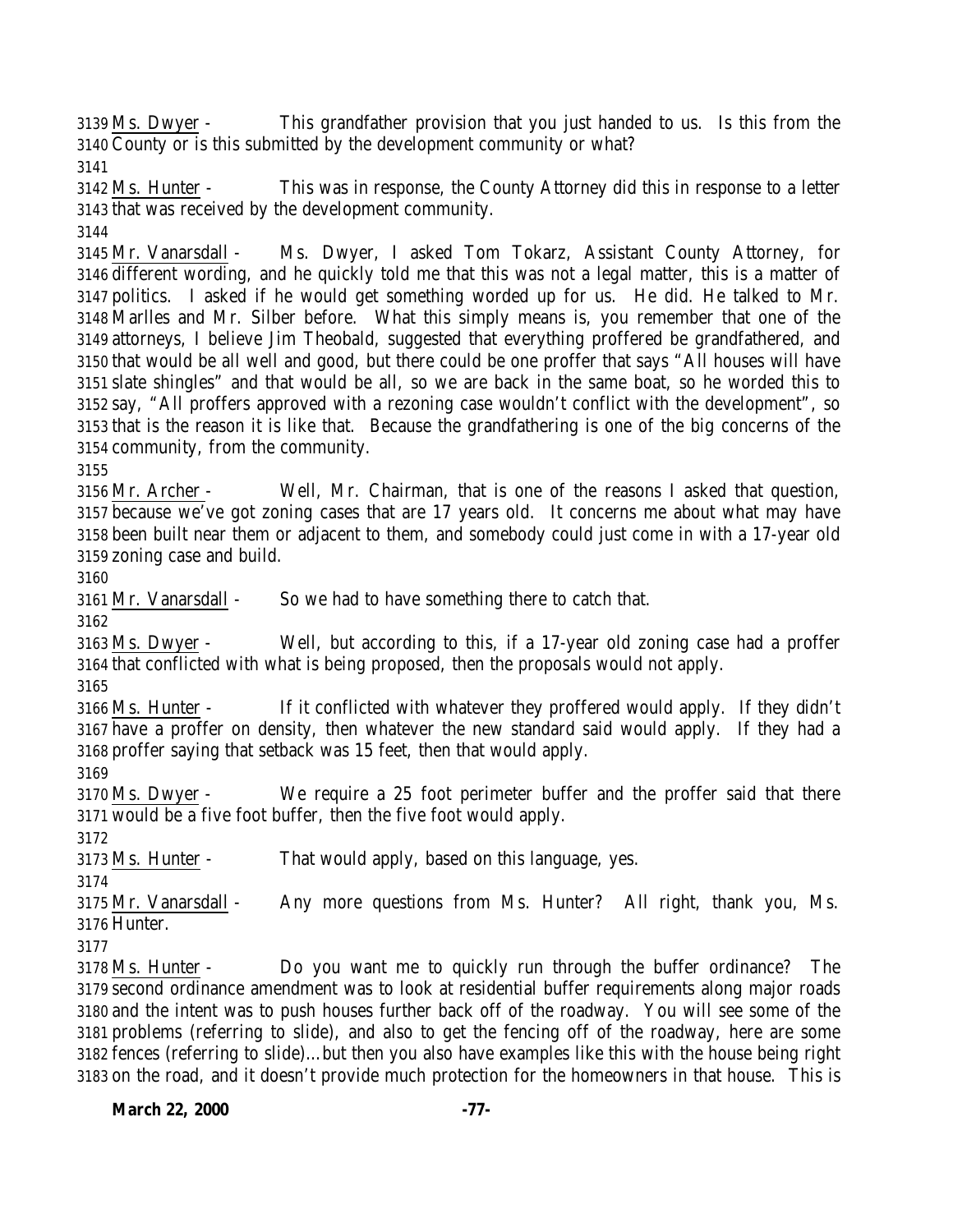another example (referring to slide). What the ordinance proposes is that rear and side lots adjacent to major arterials shall have a minimum 35-foot buffer and when adjacent to minor arterials and minor collectors, it would be 25 feet. The buffer shall satisfy the transitional buffer 25 requirement. These are the ones that I had reviewed with you earlier, the four large trees, two small trees, and 16 shrubs. Fencing may be placed within the buffer, but must be at least 15 feet from the right of way. It requires a 35-foot buffer adjacent to the interstate and this would apply to all properties that do not have conditional subdivision approval. Some of the examples that meet these requirements, this one here and that is it (referring to slide). Does anybody have any questions about the buffer ordinance?

Mr. Vanarsdall - Any questions?

 Ms. Dwyer - I have one question about 19 and 118. We talked about there is a 35 foot buffer requirement and a 25 foot buffer requirement initially, and then we said that the buffer shall satisfy the transitional buffer 25 requirements of 24-106. Is that a subtle conflict between saying that the transitional buffer 25 requirements apply to a 35-foot buffer when a transitional buffer 25 only requires 25 feet?

 Ms. Hunter - It will require 35 feet but it will be this planting standard of the transitional buffer 25.

 Ms. Dwyer - OK, so maybe we should just state that. The buffer shall satisfy the planting or the landscaping requirements of the transitional buffer 25.

Ms. Hunter - OK.

 Mr. Vanarsdall - All right. Any other questions? Thank you, Ms. Hunter.

Ms. Hunter - Thank you.

 Mr. Vanarsdall - That was very good. Now, this is a public hearing, and we would like to hear from anyone in the audience who would like to speak about this. We have heard from some of you before, but we don't mind hearing you again. We welcome it.

 Mr. Webb Tyler - My name is Webb Tyler and I am an engineer with Youngblood, Tyler and Associates. I don't want to belabor a subject and you've worked long and hard on this, but I do want to point out that at least 80% of it we started a long time ago. We were off. We have improved probably down to 20%, and I would like to point out just a couple of things where we still have not come to, at least in my mind, a common ground, or we are in dangerous areas. The recreational area talks about it being 10% of the growth area. I recently filed a POD because of a scared client on a multi-family, and that had approximately 10 to 11 acres of flood plain in it, but the density is only calculated based upon the net area out of flood plain, so what we are doing is, I've got a project that is about 25 acres of multi-family, but about 40 acres of actual property, so under that scenario, my recreational requirements would be based upon the gross acreage, meaning the 40 acres versus my density is actually calculated

March 22, 2000 -78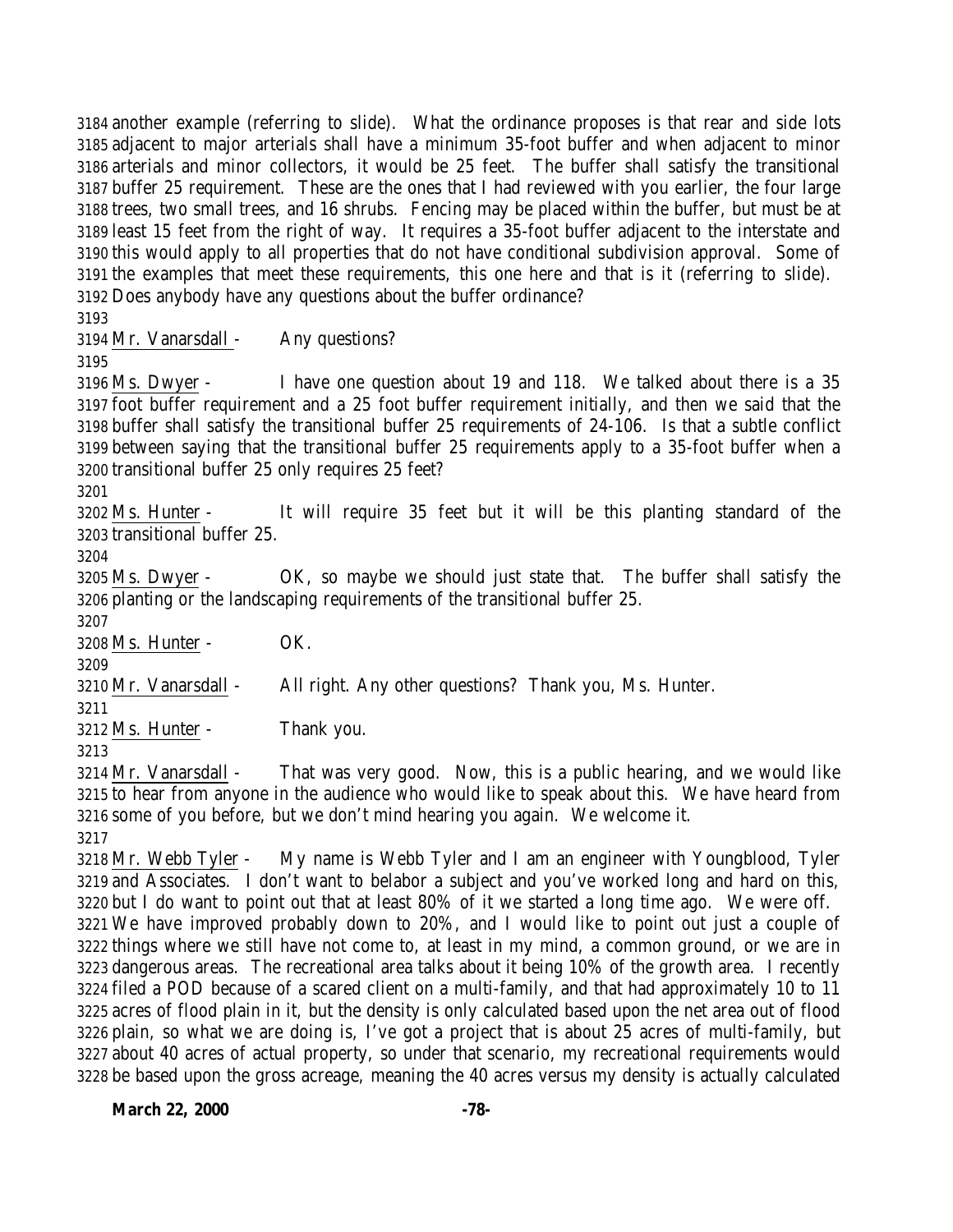on the net acres. So, if we do this theory, if I exclude the flood plain from my boundary, which would be the best way for me to do it to work your ordinance, then I would have only 25 acres net. And, I would end up with 10% and that would be 2.5, but if I included the floodplain, as I should from a land planning perspective, because that is part of the parcel, then it is going to be 40 acres and it is going to be 4.0 acres recreation, so what your ordinance, your proposal on this particular aspect was encouraging me to exclude flood plain from a parcel that is zoned C-1 that I can't develop it. So, I am going to pay to do the most efficient layout, and I am going to do a 25-acre parcel with no floodplain in there, and because your ordinance is tied to the growth versus the net on your recreational requirement. I suggest to you that it should be tied to the net acreage just as your density is tied to the net acreage to encourage me to include the floodplain in the parcel so it is part of an ownership and can be maintained properly. That is only my personal thoughts and does have to go to the Board of Supervisors on that issue.

#### 

 Secondly, on the impervious cover, the 40% impervious cover with the increased parking, it is true that you all gave us the 3-story buildings versus 2-1/2, so for all practical purposes we were getting a 3 story to begin with. I can't remember the last time you all turned down a special exception and you did not grant a 3-story on a multi-family development. That is very true that that was a gift from the Planning Department and we are very grateful for it. It was a hassle to go get that, however, the reality of it is we are increasing impervious cover from, because of the additional parking requirement and, I believe, that we cannot meet the 40% impervious cover. I believe it is more like 45. I was comfortable with 50%, but somehow I seem to have lost, and it started out at 50, then it surprisingly went down to 40. I argued and it didn't move up any, and I believe it needs to be at 50% and I could probably squeeze it at 45%, but it can't be worked at 40%. But, again, it goes before the Board of Supervisors, and I am sure we will continue this discussion. In the interest of time, the market place is saying to us that 1.9 to 2.0 spaces per unit is satisfactory. The market place, I believe, greatly in the marketplace because people won't rent the units. The ordinance says 1.5, but my multi-family developers say, I don't care what the ordinance says, I want 1.9 to 2.0. All right. So most of the projects that we have done in the past five years have been 2.0 spaces per unit and to the best of my knowledge we have not had a problem. They do not allow recreational parking in there. The original proposal from staff was 2.5 spaces per unit and we disagreed with that and we did compromise down to 2.25, but yet again, we believe it is still excessive design and 2.2, we believe, is more than satisfactory. Again, we will talk to the Supervisors when it goes to that level and I don't want to belabor that subject because I know that the group does not want to move it on.

 Last, and certainly not least, I would like to thank you for at least considering the grandfathering issue. It is the first time we have actually seen some movement on you all's side, although it is less than what we would find as acceptable, it is some movement, and I encourage you to believe, to understand that many of these people have, in fact, bought large tracts of land, have borrowed money, have been loaned large sums of money, tens of millions of dollars on the development, and the reduced value of those by the change of this ordinance has a major impact on their financial well being, and the bank's ability to keep that loan in a stable format. I encourage you to strongly consider allowing those projects that are already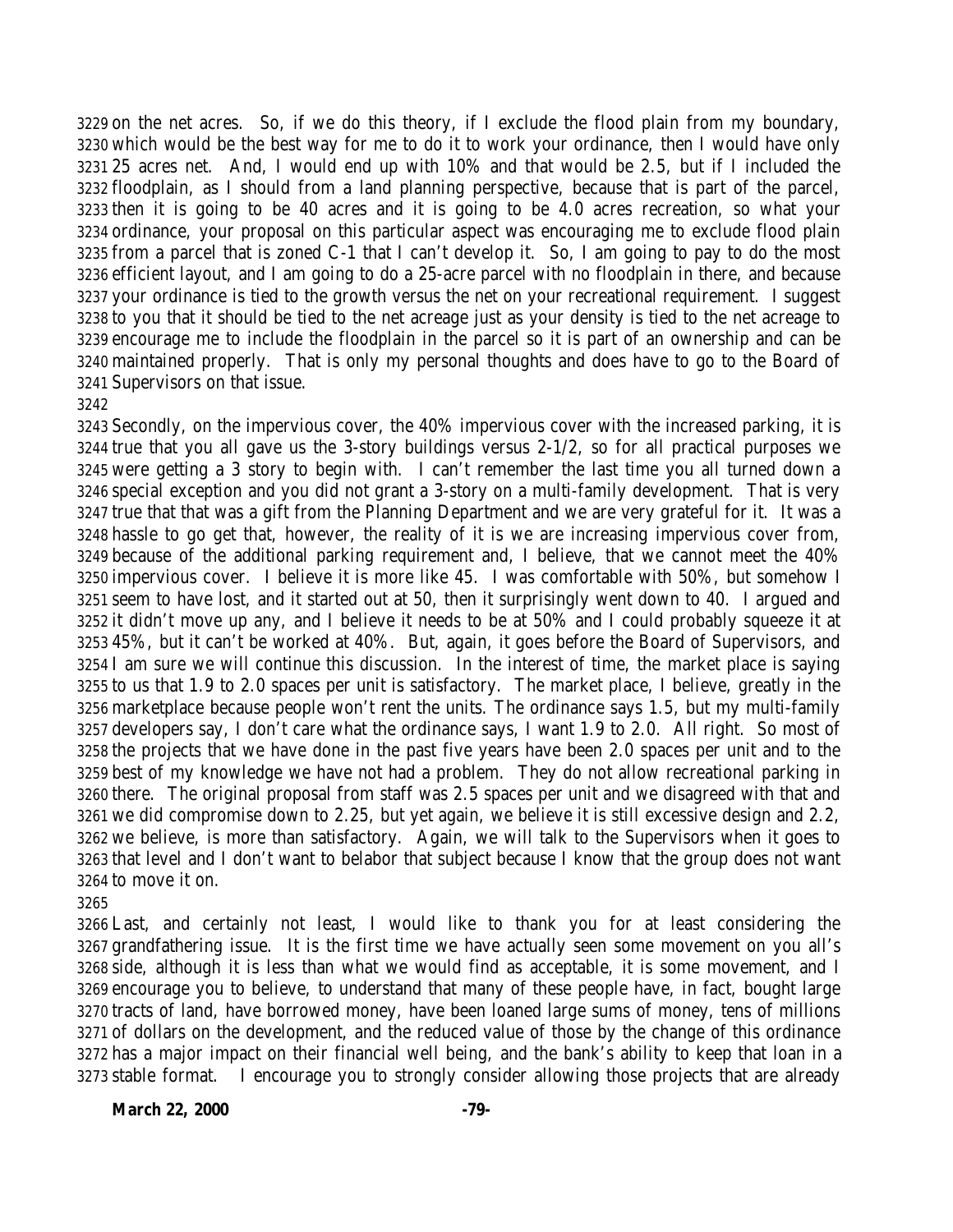zoned in their entirety to go forward under the old ordinance so that there is not an adverse financial impact on the developers and inequity caused by the banks to the developers, which is obviously when they have to put more cash into the deal. Thank you very much. I will be glad to answer any questions. We have made major progress and for that I am thankful. I am thankful.

 Mr. Vanarsdall - Any questions for Mr. Tyler by Commission members? 

 Ms. Dwyer - Mr. Tyler, I just wanted to note that Chesterfield requires 20% of their gross area to be in common area and in addition, I understand that an additional 10% of the gross area to be in recreational space, so I am just using that as a comparison to our requirement of merely 10% to recreational area.

 Mr. Tyler - There are no two ways, I don't disagree with you as far as the comparison to Chesterfield. There are some communities that believe in lower densities and greater sprawl. There are others of us that believe in higher densities with less sprawl, and that is a philosophical chain or philosophical belief; contrasting, I would rather have more open spaces that are truly open spaces rather than spreading everybody out. I reserve my further discussion on small lots for later today on that subject.

 Ms. Dwyer - Sprawl is an issue, and also overcrowding of parcels, which is another issue which is one of the questions we are trying to address here.

 Mr. Tyler - I understand that and I recognize your concern. That is a philosophical difference that I would respectfully say I believe in higher densities and then open areas. 

 Ms. Dwyer - I just want to point out another comparison, and I make these comparisons, because I think it is relevant to what we are doing in Henrico County, and other jurisdictions near us are doing similar things or different things, I think that is relevant to our discussion, and Hanover has 30% impervious cover, compared to our 40%, so I just mention that because I think it is important when we are trying to access the reasonableness of what we are considering here.

 Mr. Tyler - I agree with you wholeheartedly. That is one aspect of Hanover's ordinance, but Hanover also awards increased density for good design, which I have advocated since the very beginning, but I was told no, no. We don't want to do that. So, I am a great believer in brick. I believe a developer should be awarded added density for all brick structures, but again, unfortunately, my argument fell on deaf ears at this point in time. 

 Ms. Dwyer - Well, actually, it has not, and that is one of the things I have been thinking about since you supported that several work sessions ago.

 Mr. Tyler - Some of my peers may want to be chopping my legs off for saying this, but I do believe that a developer should be awarded density for brick or higher cost building materials, and not just like a chocolate cone dipped in chocolate, or a vanilla cone dipped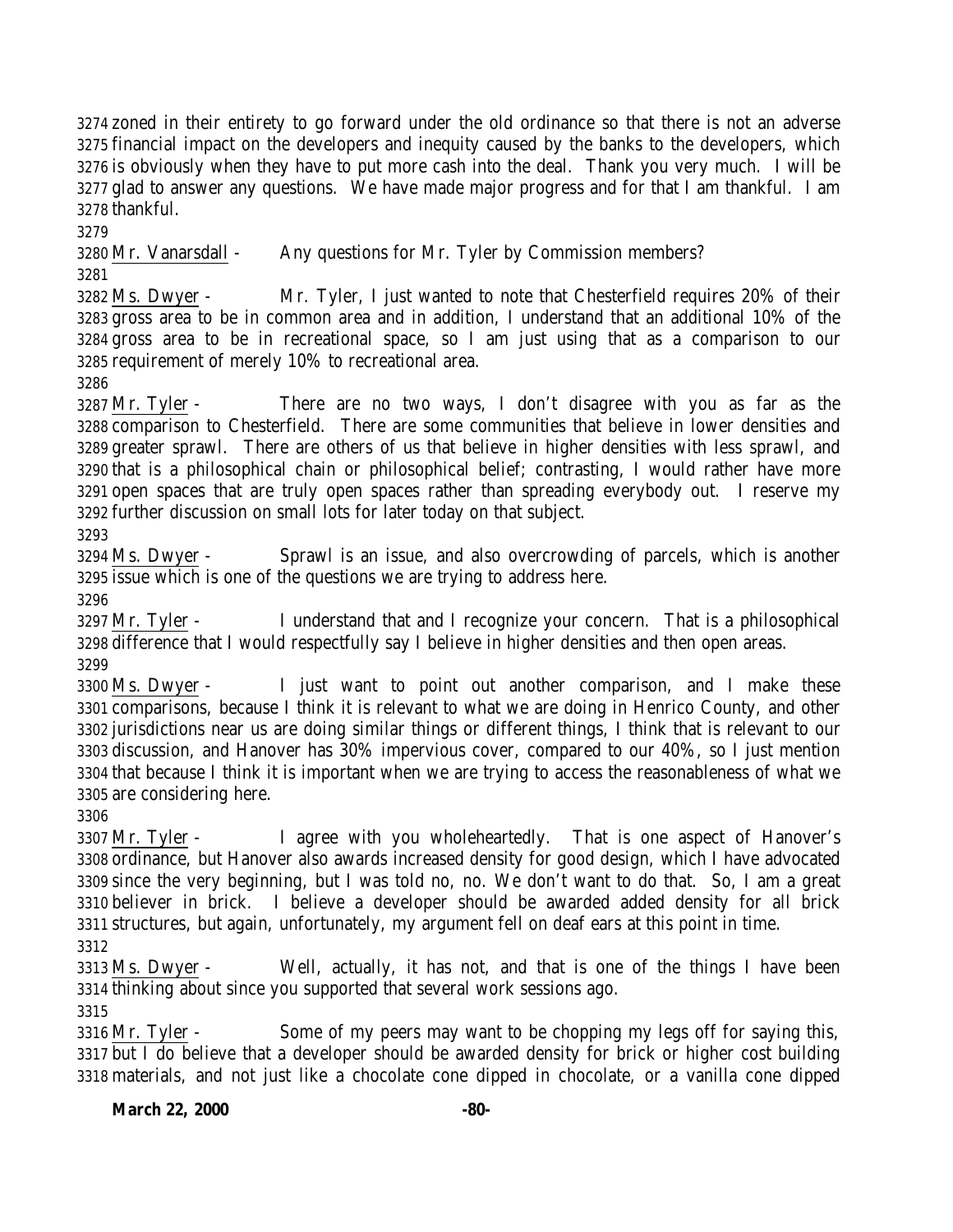where the architect didn't use it aesthetically but I am talking about vertical 3-story brick panels that are blended with maybe a certain types of siding, such as a hardy plank, which is a concrete-type of siding. It looks like wood and architecturally stylish, not just crudely done. 

 Ms. Dwyer - As I look at the Hanover ordinance, they talk about excellence in use of topography, excellence in siting the building, use terms like that, which I think you are referring to in your remarks.

 Mr. Tyler - That is correct. It gives greater flexibility to the staff to award bonus points for a good plan, and having done multi-family projects in Hanover, you are awarded additional points for a house overlooking a lake, you are awarded additional points for using what is essentially a dam break or a surge if the dam ever broke for recreational areas, preservation of trees, preservation of buffers, a little buffering abutting the Interstate, and you can, in fact, if memory serves me correctly, win as much as, I believe it is as much as 20 to 25% increase in density for good design, and it is like, it is a bonus essentially. 

Ms. Dwyer - Thank you.

 Mr. Archer - Mr. Tyler, may I ask one question before you leave. You said that if we reinventing the grandfathering clause for just a second. I understand the situation you mentioned in which loans have been made and commitments have been made for loans, but can you find some way you think that some kind of time limit can be placed on how far the grandfathering clause goes back, when you talk about 17 years?

 Mr. Tyler - I would agree with you. I think it is not unreasonable to do time. But, for example, to give you an example, or to answer your question, I think a two-year time frame is reasonable. All right? But what has been created by – you are proposing right here, is a premature surge on multi-family submissions that are now coming before you. For example, my firm has a 378 apartment unit coming to you, to Mr. Taylor, next month, which was brought on slightly prematurely by this particular project, and I don't see why it should be. It is for H.H.Hunt. The Gumenicks own some property at Patterson and Gaskins. They ought not to be developing it now, because we still haven't completed the development of The Madison at Spring Oaks on Broad Street north of Three Chopt, a 500-unit development where the infrastructure is in at the north end of Wellesley, but the market has said we can't afford to build the buildings, but we've got all of this infrastructure in. So, it is totally illogical that somebody wants to go out and build apartments but what they are doing is, they are getting their POD approved, or trying to get their POD approved, using the 14.5 units to the acre. They ought not to be building it because the market place has said you've still got more places to build that has got infrastructure in, so they ought not to be breaking the ground, but yet they are scared to death, so what they are going to do is they are going to get their PODs approved, try to get the PODs approved with the ordinance as it presently exists, and then they are going to wait probably, and the POD has a validity of five years, based upon the State government regulations, and the County's position you can get it renewed, and then a continued renewal for a five-year period, so that project is going to get a POD approved and then it is going to sit for a while, and they are going to keep the renewals alive on it until the market has said we are

**March 22, 2000 -81-**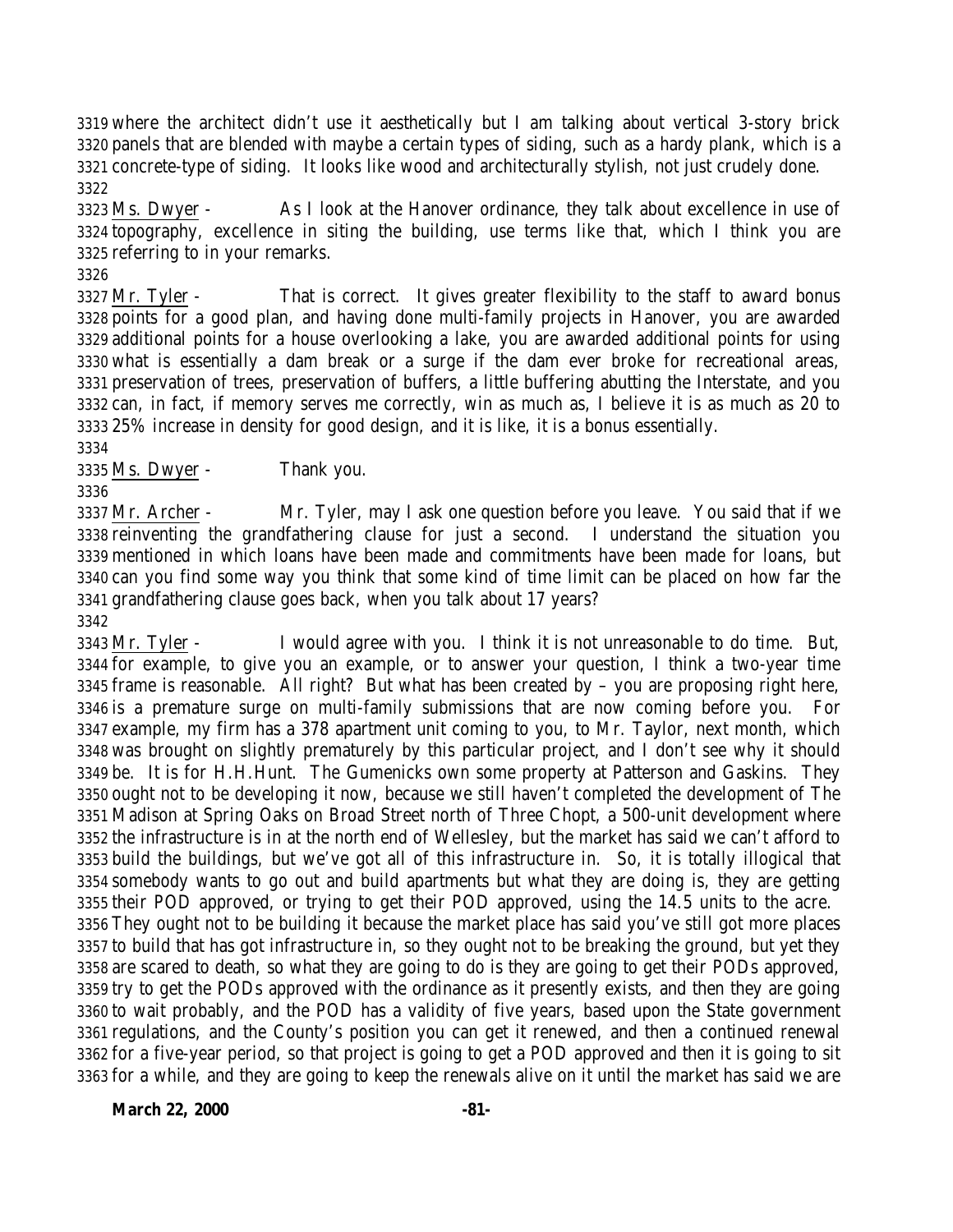ready, we actually need more multi-family, we're going to actually build the vertical buildings on The Madison at Spring Oaks, which has all of the infrastructure in, and its POD is still alive, so this surge brought on by these ordinance changes is causing all kinds of inordinate abnormal activity in the poor engineering community. There is one engineering firm, thankfully it is not mine, that literally had its entire company working on one project practically 24 hours a day trying to beat the deadline because we didn't know where the grandfathering was. That is totally illogical. What is logical is you give us a couple of years to work through the process. Then, it is a function of the developer has not bought this land and a loan with a understanding that he is actually going to develop it. It is more of a property owner that owns the land and they are looking at a long-term gain, or a developer who really isn't a developer and not developing a multi-family, he is more of a speculator. But, if you don't give us any time frame whatsoever, then it causes havoc with the banks and those developers that truly do develop the land and take the risks, and ought to reap the rewards, not the speculators. The speculators are probably stabbing me in the back right now, but anyway…

 Mr. Archer - Well, you agree then that there ought to be a time frame somewhere else where we can work out…

 Mr. Tyler - I don't disagree with you. Once again, I am speaking as Webb Tyler. I am not representing the homebuilders, because they may be shooting me in the back now, too. The reality of it is you don't want to reward the speculators, but you don't want to punish the developers who are actually taking a risk, getting out there and building the stuff, and who have borrowed lots of money from the friendly bankers and the bankers simply say, "I am sorry." Density has gone down from 14.52 to 12. You just lost 70 units on your apartment project. You just last a million and a half dollars worth of value off of a loan. Please send your check payable to Big Bank for a million and a half, and I expect it in here in five days." And, then, at the other end of the line, you hear this, cough, cough, cough, because you've got to put up the cash. That is tough. Or he has got to go get a financial partner. Thank you. 

Mr. Archer - You are welcome.

 Mr. Vanarsdall - Thank you, Mr. Tyler. Ms. Hunter, did you want to respond? 

 Ms. Hunter - There was discussion at the last work session that we pick a date of properties that were zoned in say the last five years, that could they be grandfathered. We double checked with the County Attorney's office and they said that we could not do anything like that. That is picking a date, whether it was 3 years, 5 years, 10 years, would be completely arbitrary. Whatever we decide would need to be applicable to all properties in the same manner. One way to address what Mr. Tyler was saying, though, is we could say that this ordinance becomes effective, not at the date of adoption, but you can pick a date. That is another way.

 Mr. Vanarsdall - To give them time to honor their prior commitments. 

**March 22, 2000 -82-**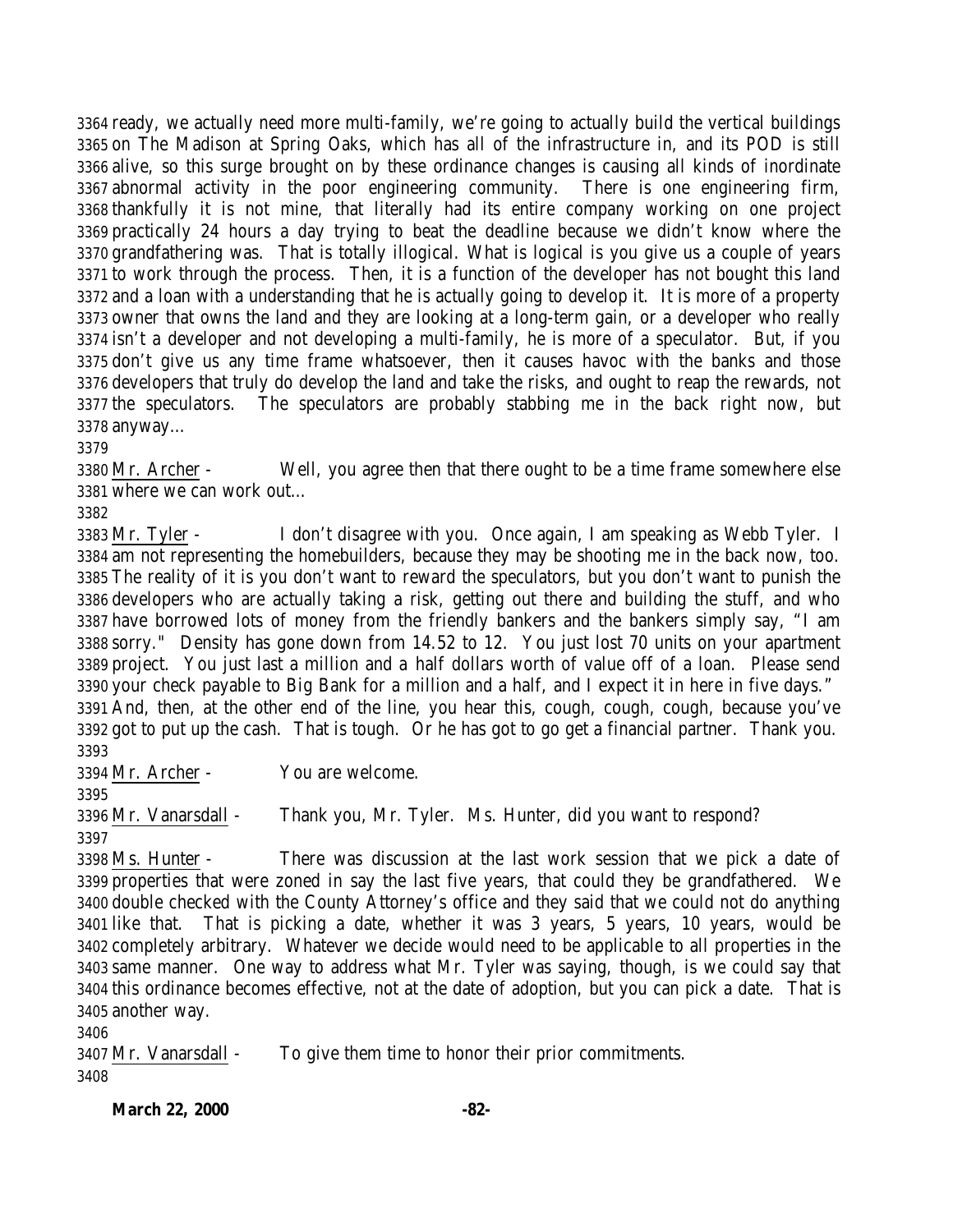Mr. Archer - OK. Well, thank you, too, Mr. Chairman, and thank you, too, Ms. Hunter. I just kind of have a problem with something that has been sitting around for that amount of time, and I certainly agree with what Mr. Tyler says about long-range loan commitments. We need to work on that a little bit. Mr. Vanarsdall - My question would also be, "What does staff recommend other than what we have for plan adoption? Do we have an alternative? Do you see what I am saying, Mr. Secretary? Mr. Silber - Mr. Chairman, I think one thing the staff believes they can recommend to the Commission is that for those zoning cases that were conditionally rezoned or had proffered layouts for those properties, that would be a reasonable compromise, to be able to draw a line there saying, if you have a proffered condition that had a layout that was accepted with that zoning case, but I don't think we are in a position today to recommend. What Mr. Tokarz has come up with, we believe that has taken it a step too far. Mr. Vanarsdall - We are not in a position, you are saying, to recommend to you two years from now, a year and a half, October 14? Ms. Dwyer - Ms. Hunter said we are not permitted to do that according to the County Attorney's Office. Mr. Vanarsdall - OK. I knew this would be a concern and I understand it. All right. Who would like to be the next speaker? Come right down. Good afternoon. Ms. Nelda Snyder - Good afternoon, Mr. Chairman, and members of the Commission. I am Nelda Snyder from the Varina Beautification Committee, and fortunately for you we have much more general comments. On behalf of the Committee, we commend the staff and in particular, Jo Ann Hunter. It is definitely an improvement in multi-family housing. We would have liked to have seen the whole set of original proposals put into ordinances, but we certainly support what remains of those proposals, and we feel that quality of life for Henrico citizens is as important, if not more important, than the development community's desire to fill every inch of Henrico earth. We would also like to reiterate our philosophy of no density without commensurate amenities. Whenever zoning is sought for more than several single- family homes, we hope the County will require amenities, such as open space, recreation areas, heavy landscaping, and more quality of life detail, such as architectural detail. The denser the category of the zoning that is requested then the more amenities should be required. These proposals are a good first step in that direction, and also noting Ms. Dwyer's comments on Hanover's point system or points granted, that could be considered an amenities-density kind of set-up, and we think that that is a great idea. Thank you. Mr. Vanarsdall - Thank you. Any questions? Who would like to be the next speaker? Come on down.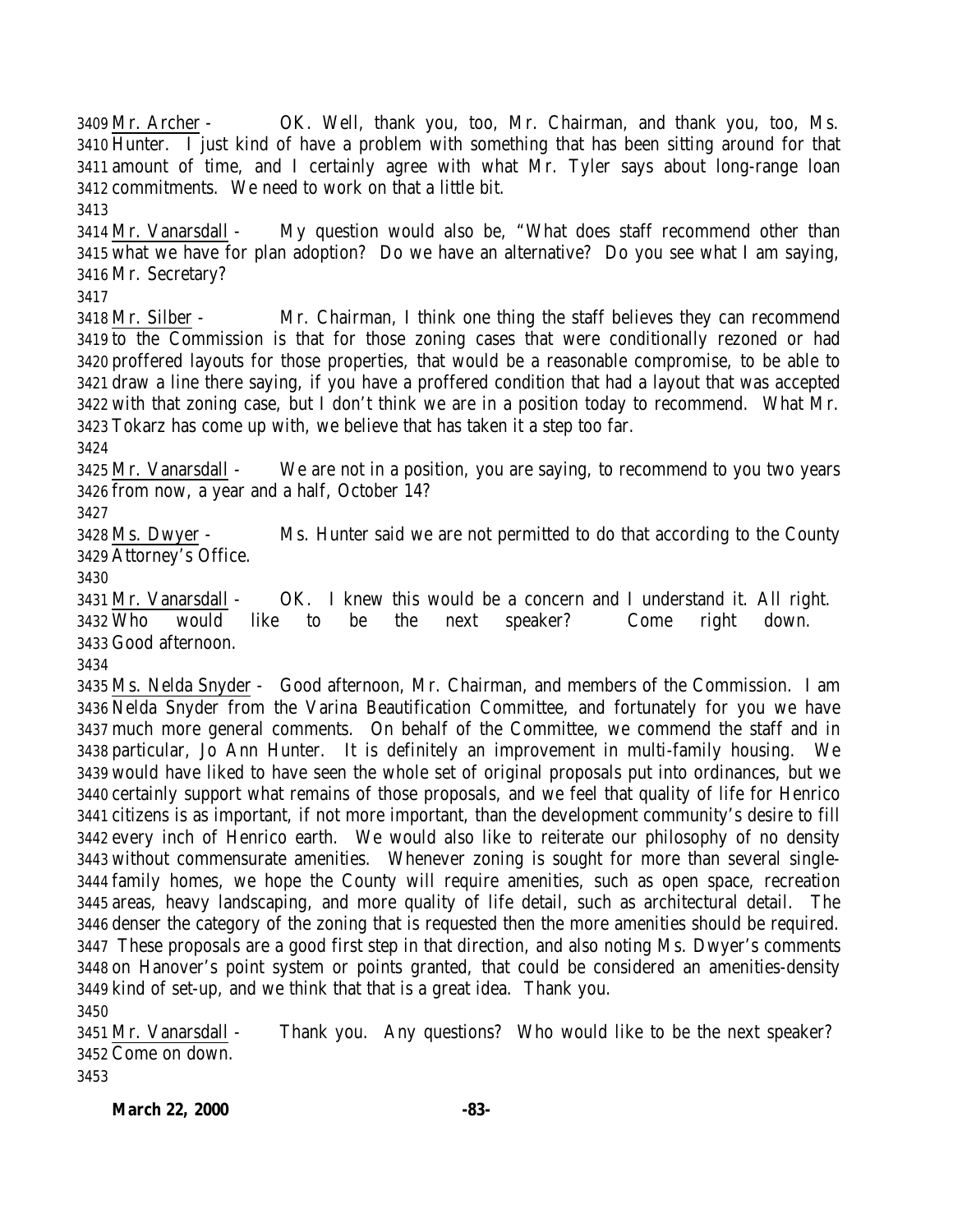Ms. Rose - Good afternoon. I am Barbara Rose. As a citizen of Henrico I want to compliment Henrico and for years I think they have done an excellent job and it has made this a desirable, good quality of life community. However, I am concerned with these changes, and I am concerned with what I am hearing "is it tit for tat?" You are looking at Chesterfield. You are looking at Hanover. I don't know if you are looking at Richmond, and I am concerned over the one-third decrease in townhouse density from the 12 to 8 figures and why. The first concern relates to the development increase and the cost and effect on affordable housing. With an increasing elderly population and others who need such housing, need rentals, smaller affordable units, the change is a concern. My second concern has already been brought up and that relates to flexibility. I have not examined the whole Code but from comments made, I think that it is apparent there is no flexibility in this ordinance for increased density where warranted due to the special character and amenities offered in a development, and so I would invite you to defer this measure and study the impacts on costs in light of changing, and it is not, I invite you, at a minimum to consider amendments to add flexibility in the density where the development amenities and characteristics warrant it. Thank you. 

Mr. Vanarsdall - Thank you very much. Mr. Moore.

 Mr. Glenn Moore - Mr. Chairman and members of the Commission, I am Glenn Moore and  $3473 \overline{1}$  am an attorney. I am here this afternoon, not representing a client, but I am basically speaking from my years of experience I have had in land use work, and also members of our firm, Jim Theobald and I particularly have been working with the Home Builders Association of Richmond and some of my comments reflect things that have been discussed among the Home Builders which shouldn't be considered the official position of the Home Builders. I have gone over some of my comments with Mr. Jones, the Chairman of the Legislative Committee, at Home Builders, and hopefully this will reflect some of their thoughts. I'd like to start with a few general comments concerning the, all of my comments really relate to the multi-family phase of this, and townhouse, as opposed to the setback issues. 

 My first general comment would be that some sort of grandfathering ought to be included. I think that the proposal that has been made is a big improvement. I think it is an acknowledgement that something should be done, and I am not sure that it is sufficient, and I will give you an example why, because as I understand the language, I haven't seen it, but as I understand the language, if you proffered a certain number; let's say you proffered 14 units per acre and now the maximum is going to be 12 in an R-5, you could still do 14 units per acre, and that is good as far as it goes. What happens a lot of times in proffered zoning cases is you will have, particularly with larger scale developments, you will have things that are offered or conceded or agreed to be done in one area, for example, dedication of a school site or extension of utilities through an area that may not have been served otherwise, maybe was bigger or more capacity than a developer needed, so that that other developers or the County itself could benefit from that in the future, and in exchange for that, the developer got his zoning and is about, when he can get to it, do the development, so the point I am making is, sometimes the proffers that exist, and they may not relate to the density, and yet the things that have been given through the proffer process have caused the project to increase and it is tantamount to changing the rules in the middle of the game or could be. However, I do think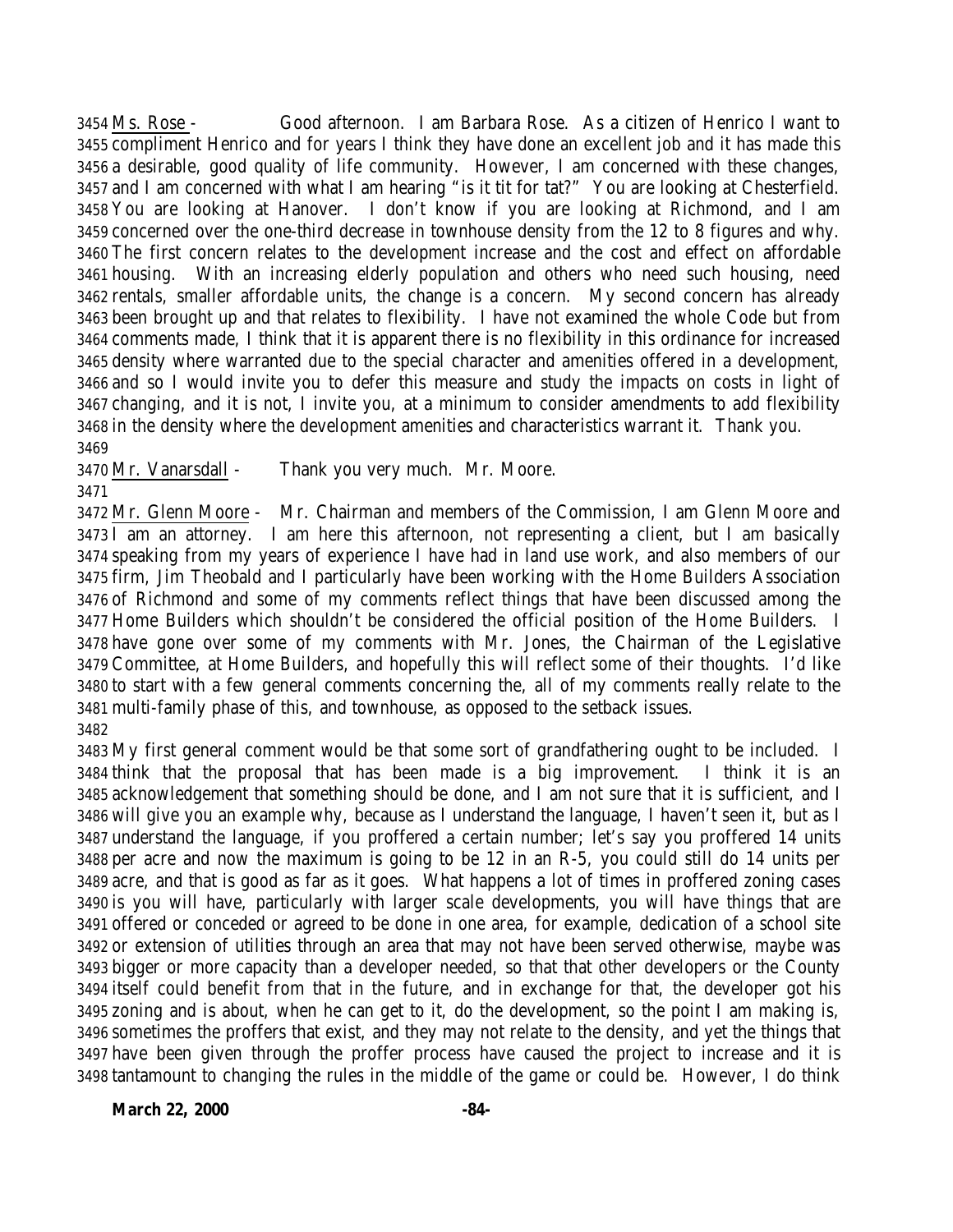that the suggestion is an improvement, and just adding on to that, I know that there is a State law provision that specifies, and I don't know exactly what it says, unfortunately, but there is a State law provision, maybe Mr. Silber or Mr. Marlles knows, but it basically says something to the effect that if you have a proffered zoning case, you can't lose the benefit of those proffers. That is probably an over-generalization of it, but I would hate to see, I think what would be one approach to this would be to check and see what that State law says, and make sure that the ordinance at least follows that State law. I guess one thing you could say to me is, "Mr. Moore, if you have State law protection, why do you worry about having it in our ordinance?" I guess the answer to that is, "It is great to have it in the State law, but that means that you have to go to court to enforce it." So, I don't think we want to be in that position. I would much rather see the ordinance itself carry out what State law requires. Secondly, I think it would be appropriate, and I don't believe this has been done, to notify the 3511 affected property owners, that is, people that own  $R-5$  and undeveloped  $R-5$  and  $R-6$  and  $RTH$  land that are going to be impacted by these ordinance amendments. I don't think that has been done. I think it would be burdensome. I know when the West Broad Street Overlay District was adopted, all of the people that were affected by that, I believe, were notified by mail, and I think it would be just be fair play to carry forward with that process in this instance. 

 The third point I would like to make is, and this probably is the thing I feel the strongest about. I think there ought to be either a provisional use permit process or a conditional use process, or some mechanism in the zoning ordinance that allows the Planning Commission or the Board of Supervisors through the PUP process to allow deviations from some of these requirements, because there might be good ideas in the general proposition, there are certainly going to be instances where there are going to be greater imposed hardships and are going to require things that simply are not necessary, and costly, and therefore benefit no one. I will give you a couple of examples of those, particularly with respect to senior projects. With parking, now I recently had a project in Mr. Vanarsdall's district up on Parham Road, a senior project, where we had the parking requirement reduced from the current standard of two to one per acre. Now to do that, we had to go to the Board of Zoning Appeals. And we were successful in doing it, and it has worked fine, and that is because we were able to satisfy the Board that that is an appropriate number of spaces. Why can't we do the same sort of thing with the Planning Commission – maybe we could do it in the same way that you handle deviations to the transitional buffer requirement. Maybe it could be as simple as something like that, or alternatively, it could be through a conditional use permit or a provisional use permit. And also, recreational areas, again I don't know that these requirements are unreasonable as a general proposition, but with a small project, maybe a seven or eight acre project, saying that at least an acre has to be in recreational area may be burdensome. I just don't know, and I think that it is incumbent upon the developer to come before the Commission or the Board and satisfy whatever body it is that is going to approve that, that that is the case. Otherwise, they do have to comply with the standards, and Ms. Dwyer, I did want to make a comment. You were talking about Chesterfield with Mr. Tyler, they do have a process like that, and I think you will find that a lot of the development they have over there in non-single family residential developments, you will find that the people do go through a conditional use process to obtain deviations from some of those requirements.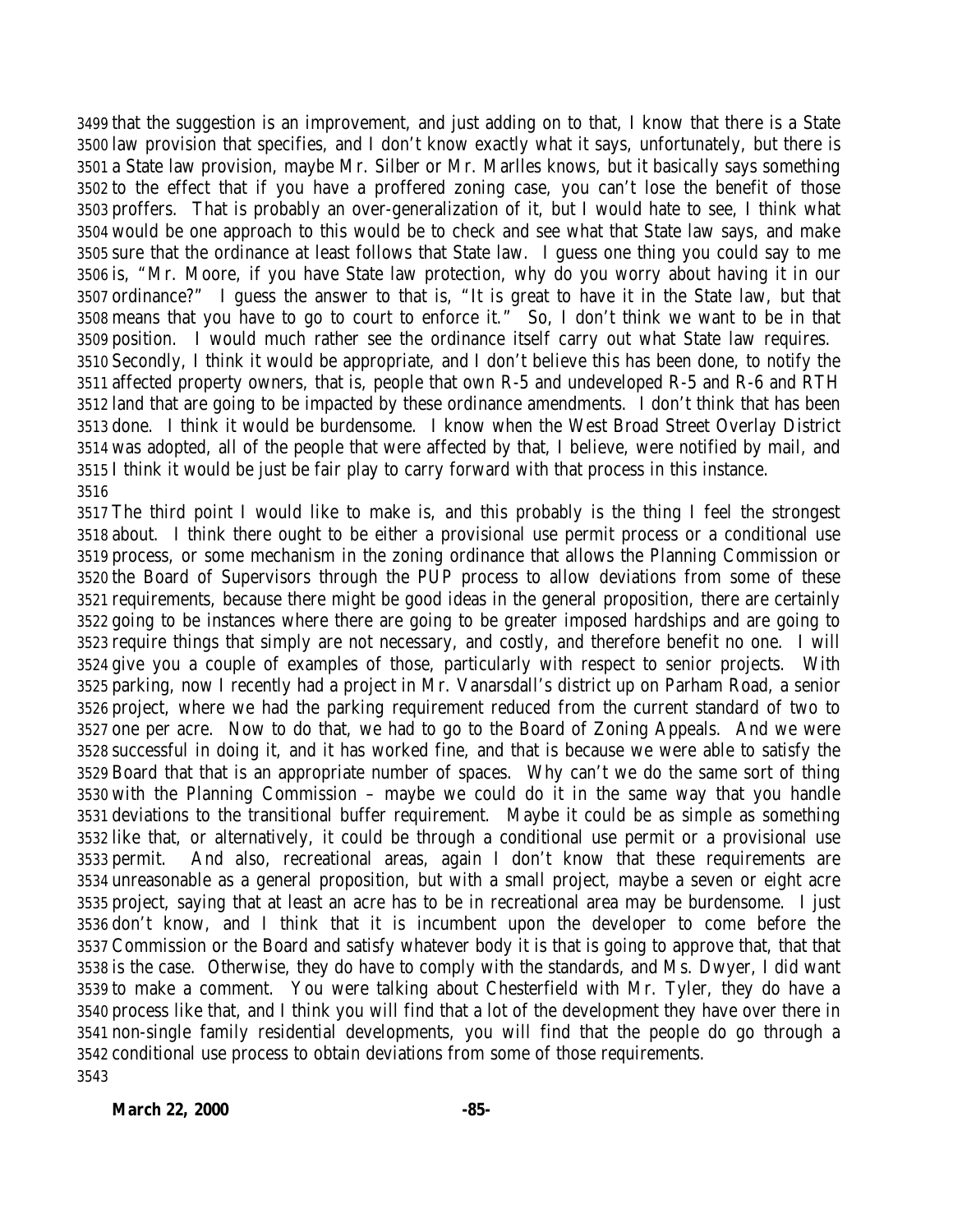Finally, as a general statement, I would like to say, and I think this is obvious. It follows along with what Ms. Rose just said. Many of these requirements, perhaps all of them are going to drive up the cost of housing, in this instance it is primarily; well, it is not primarily but to the extent it is apartments, rental housing, and condominiums and when you drive up the cost of housing, you are taking, you are removing, you are going to have an adverse impact on the availability of affordable housing. I think when you take the changes you are making in this ordinance, and you add them to the changes that are being proposed in the single-family residential district, it is, those changes together are going to have an adverse impact on the availability of affordable housing in Henrico County, and I think that is something that you need to be aware of. At least, I have that feeling that you need to be aware of. Getting to some specific comments, with respect to density, for condominiums in a RTH District, there are seven per acre, whereas I believe it is eight in the R-5 and R-6. It seems to me that they ought to be the same in both districts. We would agree with Mr. Tyler's comment about the impervious cover limitations. It should be raised to 45%. I am not an engineer, I don't know what is right, but the engineer's tell us that 40 is really pushing it, especially when you are going to go to the increased parking requirements which drive up the impervious cover. We would also agree that two spaces per unit is sufficient. We would say that the requirement for a defect bond, I am not sure that I understand why it shouldn't be one year in the same fashion that the defect bond for a public road is one year, rather than the three year requirement. This is, particularly since now we are going to specific standards that the developers have to follow for putting in the private roads, and so you know you are going to have some minimal level of quality in the road itself. It is an expense and again having an impact on the costs of housing, and also, I don't know, the language in the ordinance references the bond has to be posted prior to the "last certificate of occupancy." That could be a nightmare to administer, it seems to me. I don't know how, because you don't always have the road going in the same time that the units are being built. Suppose the road goes in and for some reason some section of the townhouses isn't built for a few years, and then he's got to post the bond. I just don't think that that has been, I don't know how that is going to be administered. Maybe in administration it will work itself out. It doesn't seem to me that the language, strictly speaking, is well conceived. What do you do about, one thing I will just mention and maybe this isn't an issue, the screening of air-conditioning units, above-ground units. I know on the project that we have up on Parham Road, we have that situation and I can give you some photographs where they show some units, and these are units in the wall. I think they are not unattractive, and yet they are not screened, and does that mean that you can't build units like that anymore (referring to slide)? I question whether that is precisely the way that issue ought to be handled. That would be all I have to say on this. I would be happy to answer any questions that you all have.

 Mr. Vanarsdall - Let me ask you a question, Mr. Moore. You didn't mention the height of the buildings. Is that a concern, whether they be two stories or three?

 Mr. Moore - I would agree with Mr. Tyler's comments. I can't remember when one has been denied. It is done at the same time you do the plan of development, and, yes, three is a good idea because that is going to help with your impervious cover.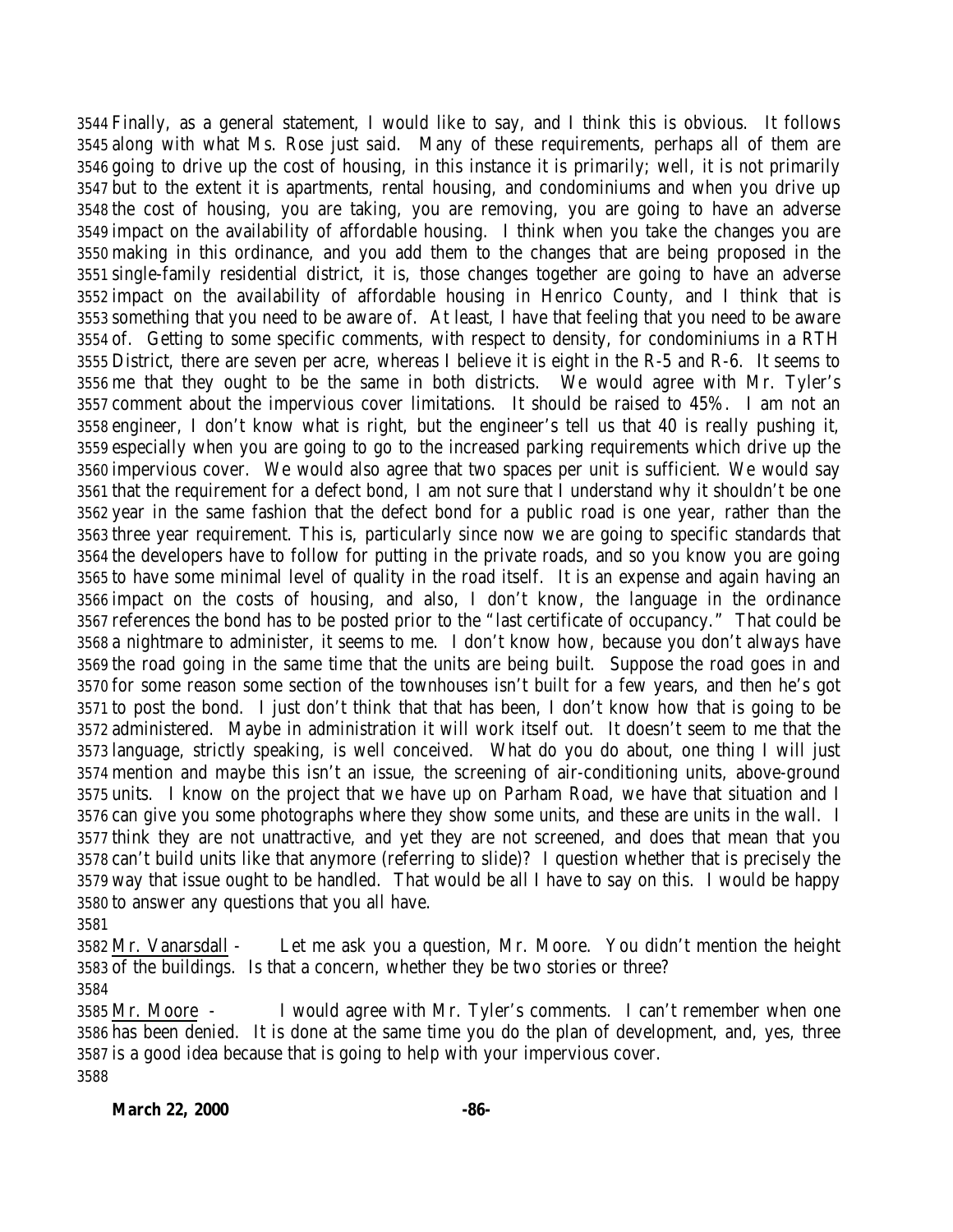Mr. Vanarsdall - Three stories would give more open space.

Mr. Moore - I think that is a good change.

 Mr. Silber - Mr. Moore, for your information, there was a special exception for a three-story apartment complex that was denied in 1996.

 Mr. Vanarsdall - Would that be something you would put under a PUP or that you would suggest be put under a PUP? Did I answer my own question?

 Mr. Moore - I don't see it as a problem, I wouldn't see that as a problem, frankly. If you go back to the 2-1/2, and then if somebody wants to deviate from that, you may continue with either the same procedure you have now, or some other alternative where you can ask for an exception. Personally, I am not an apartment developer, but personally I wouldn't have a lot of trouble with that.

 Mr. Vanarsdall - The other question that I have, or statement is, you mention that you have no problem with two parking spaces. We are proposing 2.25.

 Mr. Moore - I think it ought to be reduced. I agree with Mr. Tyler's comments that it should be reduced to two. It is now 1-1/2, at least for apartments, raising it to two…

 Mr. Vanarsdall - Parking is one of the biggest problems there is, particularly in today's world when you have a one bedroom apartment and two people usually occupy it, and it would be unheard of if they both worked at the same place, left home at the same time, came back and rode together.

 Mr. Moore - All right, suppose you left it at 2.25, but you put in a situation where you can come in and ask for a deviation from that for some good reason. 

 Mr. Silber - Along those lines, there is another amendment moving through. The Commission has already heard it and now it is before the Board of Supervisors, that addresses that, and would give flexibility to parking. The Planning Commission, when they see a POD could deviate from those requirements, as long as there is other land on the property where additional parking could be built, so we are working on that ordinance amendment, as well, that would deal with that.

 Mr. Moore - I don't believe that that, based on what you described it, Mr. Silber, that would totally address the concerns from my standpoint. It might help, but you would still have to have extra land. And I am suggesting that as an example with the senior project, it is simply if you have an age-restricted project, and you can satisfy some authority or some board that you only need one space per unit, then why would you have to build 2.25. You are just building unnecessary parking spaces.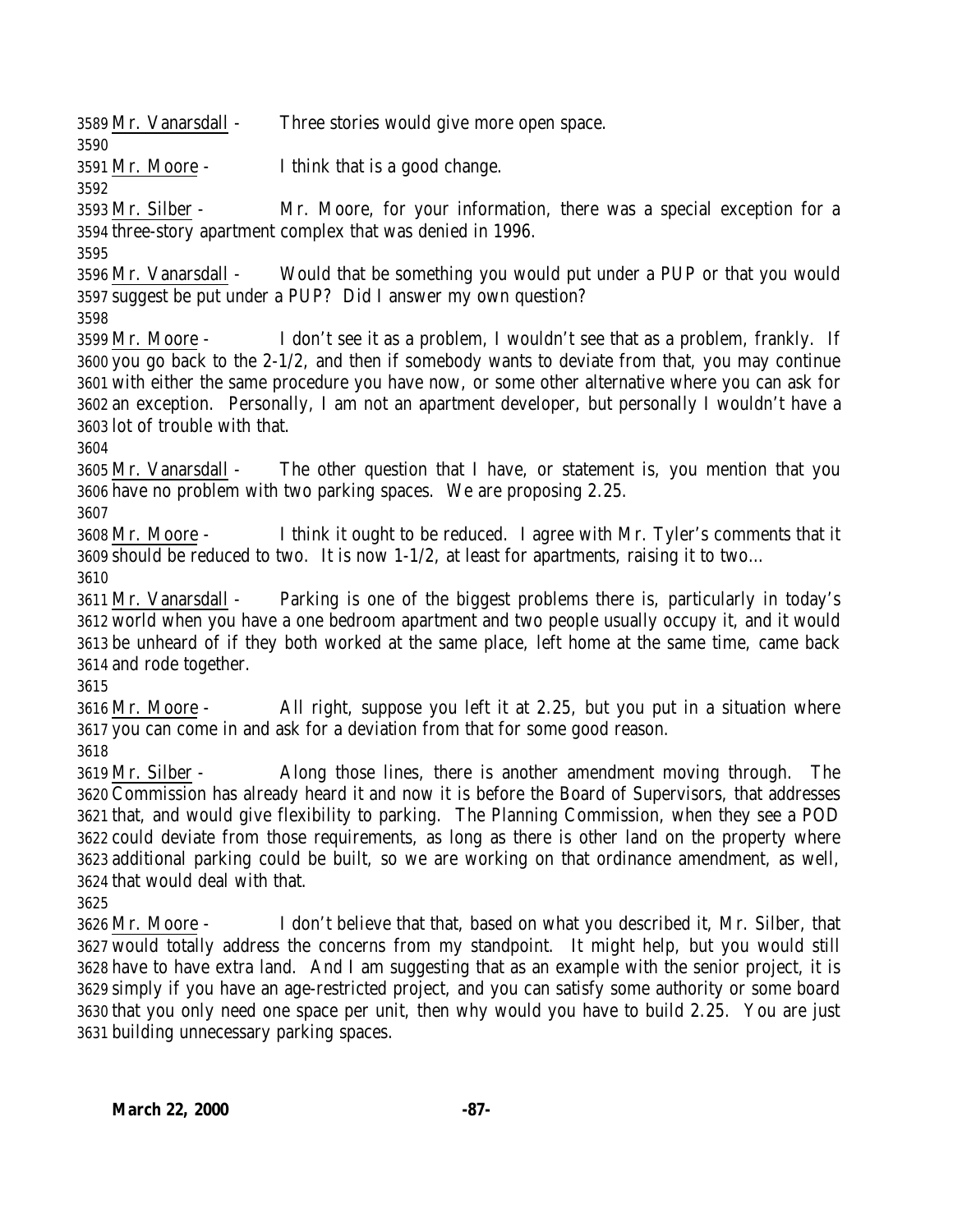Mr. Silber - It would depend on the use, obviously. Uses can change and parking demands can change and under certain circumstances, you would want to have additional land to put in the parking. I think in the circumstance such as a project such as this, in many cases I think the 2.25 is fairly accurate. You may need to keep the 2.25, but what we are saying is that would be reviewed on a case by case basis. I think there is some flexibility that is being built into the ordinance.

 Mr. Moore - All I can tell you, Mr. Silber, is the project we just built on Parham Road could not have been built if that would have been the requirement. It is age restricted by proffer and also by the way that it was financed.

 Mr. Vanarsdall - That is different. We are not saying two spaces for age restricted. Are we? 

 Mr. Moore - What are you saying? 

Mr. Vanarsdall - Yes, we are.

 Mr. Moore - I am saying that there could be instances where, well, one way to get into this is to drop the standard to two across the board. That is what we would like. Two and a quarter is what you would like, but if is two or 2.25, and I still have the opportunity to come in and ask for an exception of some sort, at least that opportunity exists. It is going to be my job to prove that it should be granted.

Mr. Vanarsdall - All right. We appreciate your comments, Mr. Moore.

 Mr. Archer - These pictures, did you have any specific comment to make about them? 

 Mr. Moore - The only thing I was intending to show by those pictures, and you can see the air-conditioning units in the wall, would those air-conditioning units comply with the requirements for, I don't know whether they would be considered to be screened with the same type of material as the building. It is, particularly the ones at ground level that you see in the lower right-hand corner, I can tell you (referring to slide). You can see these and they are not objectionable, and yet I am not sure they would comply with the ordinance, but the ones on the ground level would be easier to deal with. The ones up on the second and third level, I don't know how you deal with them with this language.

Mr. Vanarsdall - Is this Coppermill?

3671 Mr. Moore - No. This is not in Henrico County. However, there is one right up the street that has the same sort of arrangement.

 Ms. Dwyer - Mr. Moore, if you referenced ground-based HPAC and mechanical equipment or roof-top placed mechanical equipment, that would take care of your concerns.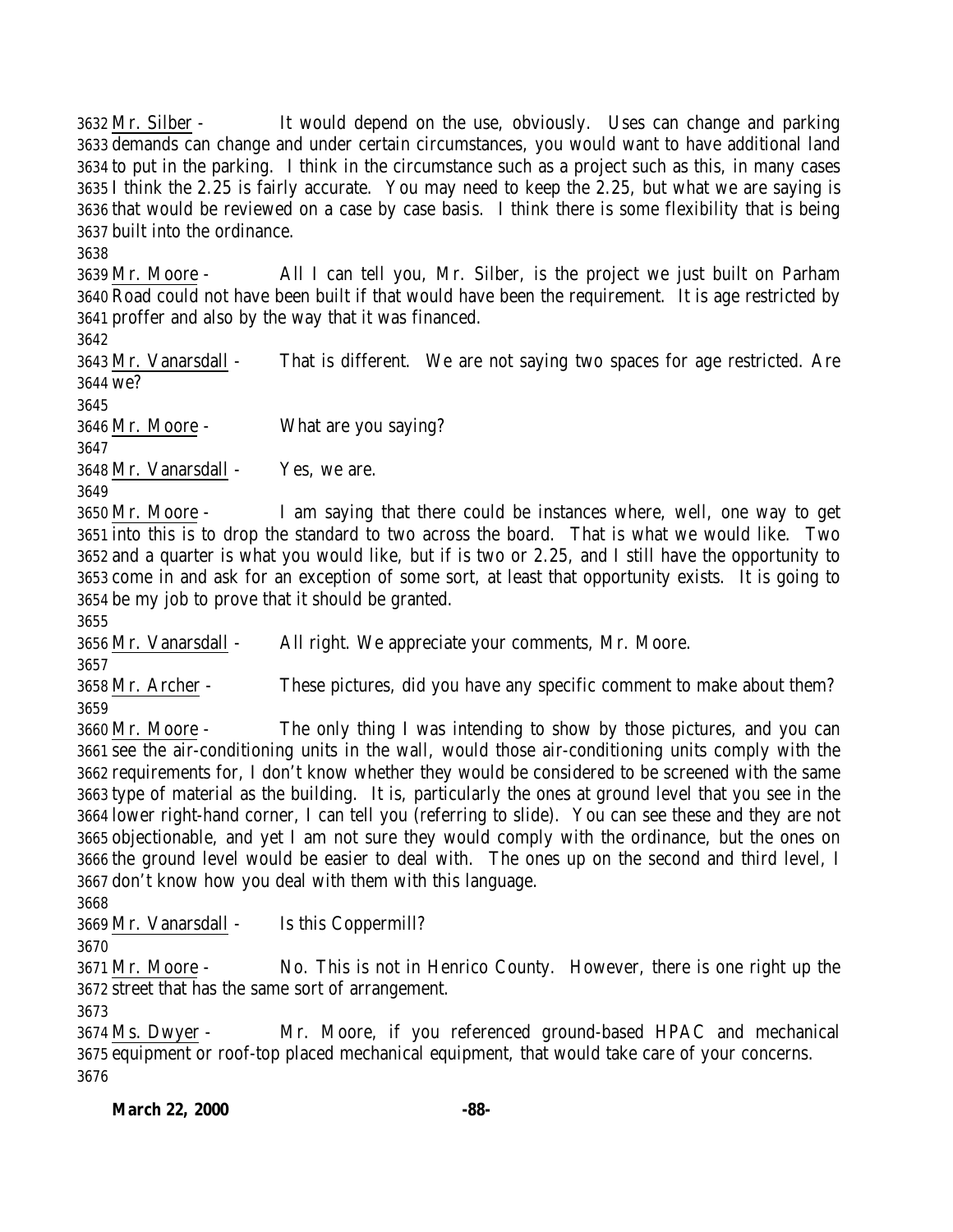| I think that it would, yes.                        |
|----------------------------------------------------|
|                                                    |
| These units which are built into the building.     |
|                                                    |
| Yes, I think there it would; if this were, it sore |
|                                                    |

t of depends on how this is administered. When you come in with a POD, there is a person who takes your POD, and the Planning people that review it, are they going to look at something like this and say, "OK, that is consistent with the ordinance." Or, are they going to make you come in and, I don't know, make you put vinyl around it or whatever. Some of this would be dependent upon how it was actually administered.

 Ms. Dwyer - I think if we referenced the ground location or the rear location, then that would be satisfactory.

Mr. Moore - I felt like that is what everybody had in mind in the first place.

 Ms. Dwyer - I think so. I don't think that there was an intention to prohibit what you depicted here.

 Mr. Vanarsdall - Thank you. Who would like to be next? Does anyone else want to speak? This is a public hearing. Mr. Lewis.

 Mr. Lewis - Mr. Chairman, my name is Delmonte Lewis. I just have a couple of questions really. I think, you know, I didn't realize that we would be shown a brand new ordinance this morning, but I think it has certainly helped. My concern is two things: 40% of hardscape, I had a question from the staff you know, exactly what does that mean, and I know it means gazebos, clubhouses, swimming pools, but does the parking facility come in with the 40%? Do pedestrian trails and things you put in as an amenity, does that come into that definition? If so, 40% may not be what we are looking for, but it may not be that bad, but if we are talking just about things that are relative to swimming pools, tennis courts, basketball courts, then that sort of hardscape and eliminating the parking, then we have a problem, because I don't think any facility, like 197 units could possibly afford to not only build that much hardscape, but they could not maintain it. And you know what happens when it is not maintained. It just goes, pardon the expression, to pot.

Mr. Vanarsdall - And your question was what is included?

 Mr. Lewis - Correct. That is one of my questions. The other one is relative to the grandfathering. I think great strides have been made there. My question is, with almost every zoning case you have a conceptual plan, and generally speaking, that conceptual plan is either proffered or it is made a part of the case. Now, if that conceptual plan shows setbacks, shows certain amenities, such as a swimming pool, tennis courts, or whatever, does that take precedent over what the new ordinance would be. That is my question on that. And, that is really, I don't want to go into all of the other things that Mr. Tyler and Mr. Moore have said, because those are the two things that are my concerns, and it depends upon what the answer is,

**March 22, 2000 -89-**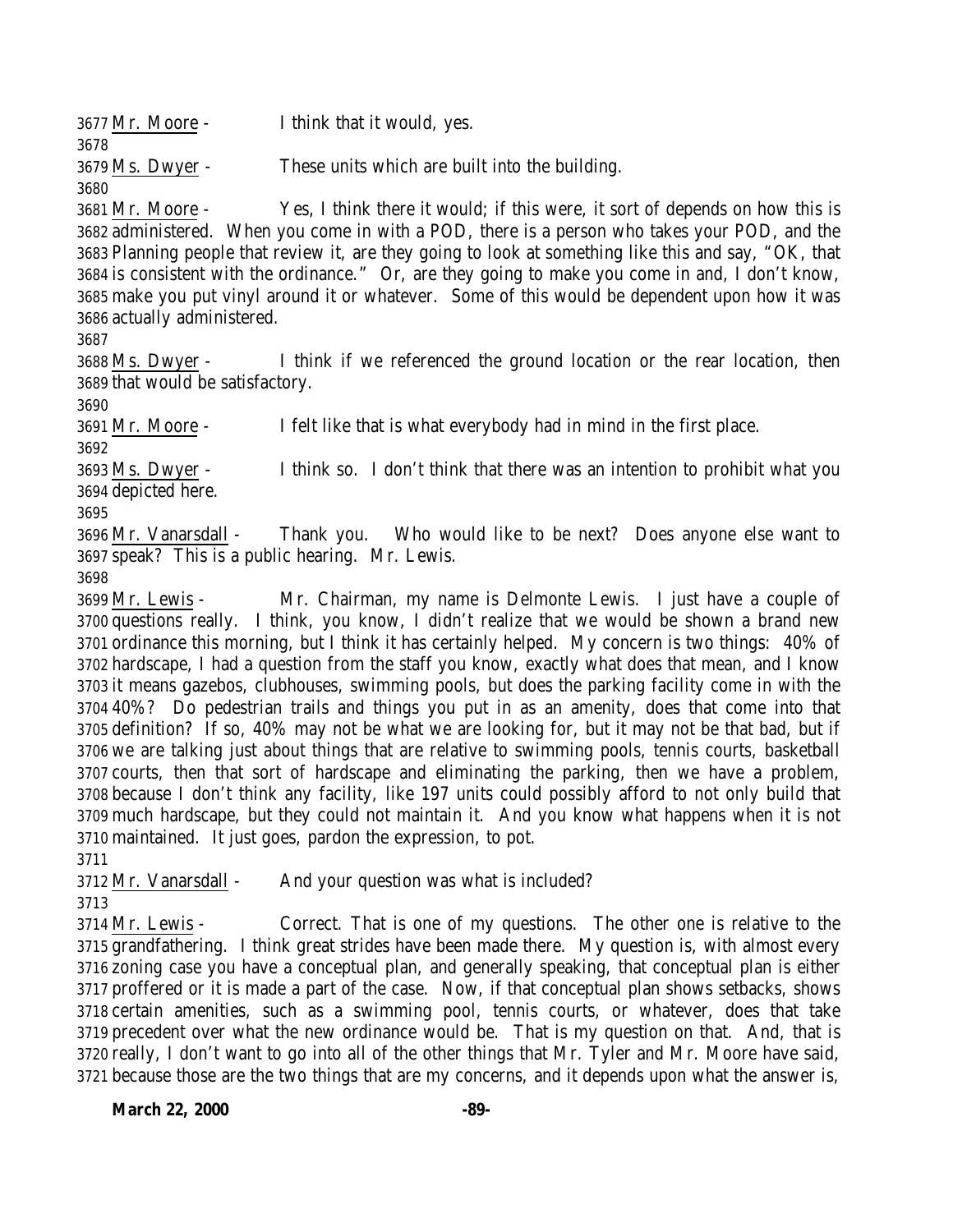I have some exhibits I would like to show you on that.

 Mr. Vanarsdall - Does someone want to attempt to answer that now? Mr. Marlles. Mr. Silber.

 Mr. Silber - I think we'd like to see the exhibits. I think maybe the answer I might try to give you, Mr. Lewis, on the parking and things that would be counted towards recreation, I think if it is a parking area that is affiliated with and serves just that clubhouse and pool and if it set off and it is designated as "recreation area" over there, I think we would count all of that recreation, the sidewalks, the parking areas. All of that would be considered part of your 40% of your 10%. If it is in an apartment complex, and you've got a pool and a clubhouse, I don't think we can just count the parking up and down the area. I think it has to be set aside and designated, so it may be reviewed on a case by case basis, but I would be interested in seeing what you have to share with us.

 Mr. Vanarsdall - Thank you. Mr. Lewis. All right, you go ahead and explain it to us. 

 Mr. Lewis - (Brings up exhibits and shows to Commission members) This is a project that we have zoning on. It is a proffered case, but if we look at the hardscape of the 40% being just clubhouse, swimming pools, basketball courts and this sort of thing, or gazebos, what I have shown here in the red is hardscape. We have 5,000 square foot clubhouse, an Olympic swimming pool, a tot swimming pool, and the only other thing we can think of, beside a gazebo or two would be tennis courts. We would have to have 10 tennis courts for this 197 units. That is, if we cannot allow the parking facility to be associated with that particular use, or we cannot use trails. Now, on the other hand, this is the same, let's call it generic plan, it is showing what we would intend to build on that project as far as an amenity for the recreation. The three ponds on that will be BMPs. What you see in green and blue really come to about 10% of the total gross area, but here we are allowed to use all of our property. We don't have flood plain. Then, the red is a gazebo at the top, down at the bottom we have a gazebo, next to that lake, the other red building is a clubhouse, then you see the swimming pool beside it; one tennis court, a parking facility that would be adjacent to the clubhouse, and it is hard to see, but throughout the development we have approximately four or five thousand linear feet of trails for jogging or walking or whatever. This would not come to 40%, but it would to somewhere close to 200 square feet per unit, because we have proffered a maximum number units of 197 for this particular project and we may consider that it would be more relevant to relate our recreation facilities to the number of units, simply because sometimes we proffer lesser units than we are allowed, even with the new ordinance. Those are the two exhibits you saw and I wanted you to see. Any questions?

 Mr. Silber - Mr. Lewis, what percent is this that you showing on this plan? 

 Mr. Lewis - The green and the blue, and all of the colored is approximately 10% of the gross area. The other, I don't have a percentage of that, but it comes out as far as per unit as approximately 198 sq. feet per unit, not including the parking. I did not include the parking, just the facility, just the clubhouse, swimming pool, tennis court and the gazebos, and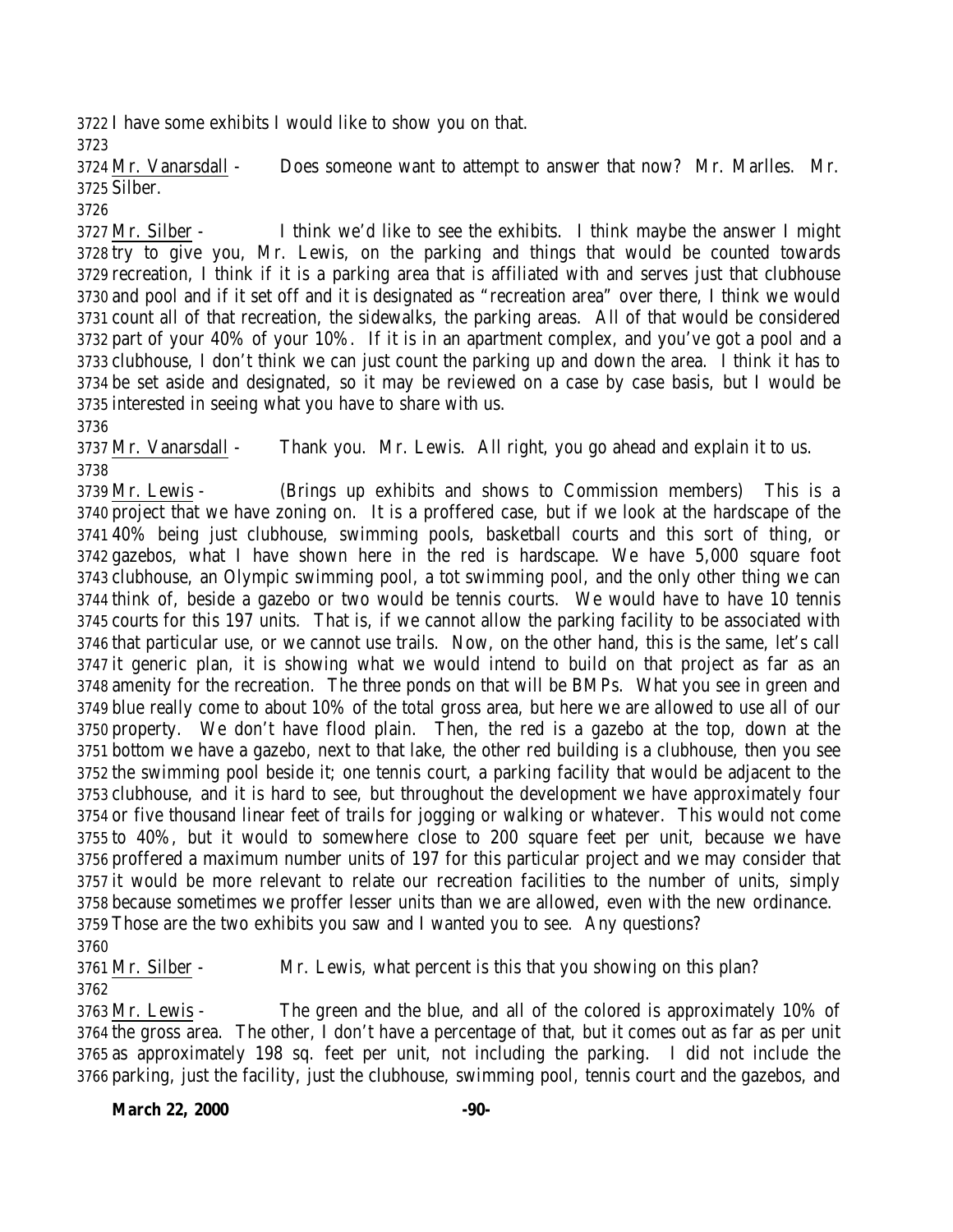the walking trails. Mr. Silber - What is the area that is north of that northernmost lake that wraps around Gaskins and runs around Patterson? The open space along the roadways. Mr. Lewis - That is a BMP with a green space around it. Mr. Silber - I mean the area that is not colored, that runs along Patterson and Gaskins. Mr. Lewis - Oh, that area over there is a separate zoning case. That is a high rise we had zoned some years ago. Mr. Silber - No. I am still talking about within your project; it looks as though there is a considerable amount of open space right in there (pointing). Mr. Lewis - That is just green open space and it is the buffer that we proffered along Gaskins Road. 3786 Mr. Silber - And some of that wouldn't be counted toward your 10%? Mr. Lewis - It could be. It is strictly open space. We don't have a problem with the 10% as open space, Randy. I think the problem we had was with the 40%. Mr. Vanarsdall - All right, anyone else? Would anyone else like to speak? I'd like to hear from you while we have a chance. Ms. Dwyer - Mr. Vanarsdall, I have a couple of comments to make and we have had a long list of speakers from the audience, but I'd like to address some comments made about our references to other jurisdictions. I'd like to say that examining what other jurisdictions do is very important. This is a matter of simply good research to find out what others similarly situated to you, what those other jurisdictions are doing, and that is what we have done by looking at what Hanover and Chesterfield have done. I think that is simply incumbent upon us to do that research and to determine what other jurisdictions are up to. Secondly, this is not a question of tit for tat, I am not sure it would be possible for Henrico's multi-family standards to be similar to those other jurisdictions, especially when we look at the statistics that show we already have three times the number of apartments in Henrico as Chesterfield has. We have 15 times the number of apartments when we compare ourselves to Hanover. Even the provisions that we are looking at today we do not rise to the quality of development standards that those two jurisdictions have in several instances. For example, we are proposing 40% impervious cover. Hanover has 30% and Chesterfield also has 20%. Common area 10%, recreational area – we are only proposing 10% for open space, 40% of that would be recreational area, so even with these, our standards are far below those of other jurisdictions, and it is useful to look at that to see where we are relative to other jurisdictions to gain

information and instruction from those jurisdictions and what their practices are. Secondly,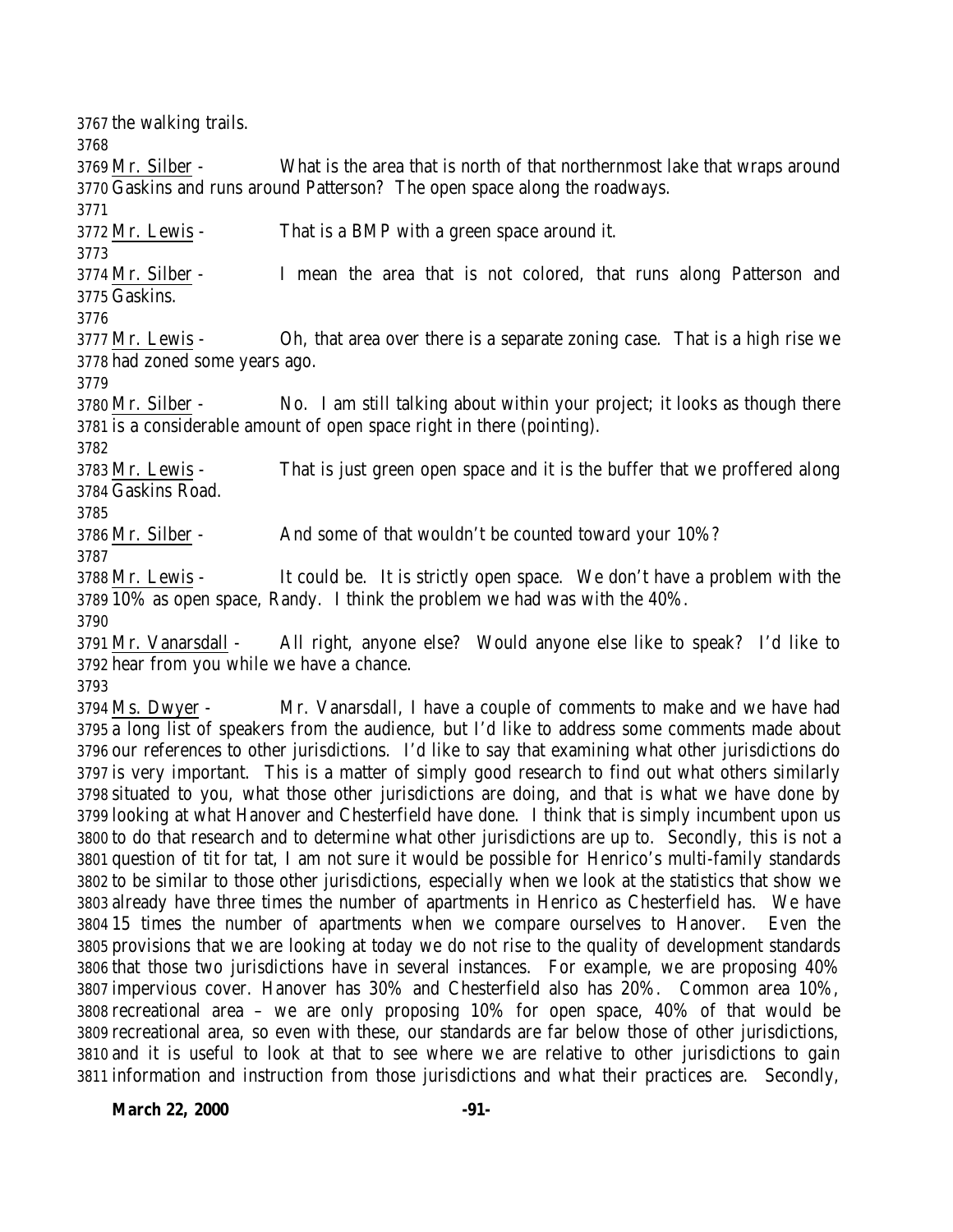relating to affordable housing, in my view, these standards will benefit those who live in affordable housing more than any other group of people. What we have, if we have, if the market determines that we have a high dollar rent renter, then we are going to have amenities, we are going to have recreational and usable recreational spaces and open spaces. Where we seem to have had the problems in the past, our experiences have been that when we have lots of unconditional multi-family zoning in the County, and sometimes that zoning, that development is, to the letter, what our ordinance requires and we have found that to be very minimal and to create environments that may not be livable or may not provide the quality of life that we think all Henrico should have, so the big emphasis for this is to raise the bar, raise the minimum standards under which all people will be living in multi-family housing in Henrico.

Mr. Vanarsdall - All right. Thank you for those comments, Ms. Dwyer.

 Mr. Marlles - Mr. Chairman, I'd also like to add to Ms. Dwyer's comments about affordable housing by pointing out that I think Henrico County, perhaps next to the City of Richmond, has the largest supply of affordable housing in the region, by far again.

 Mr. Vanarsdall - It does that. Thank you, kindly. Any other comments from the Commission?

 Ms. Dwyer - Mr. Chairman, I have a proposal to make in light of some of the comments that we have heard today, particularly with regard to the sliding scale. I think Mr. Tyler has mentioned that, and said that it has fallen on deaf ears, and I think that might be something for us to consider. I don't know how the rest of the Commission feels about that. When I look at issues, such as density, as well as some of the quality issues that we have discussed here today, it seems to me that that might be something that would be in our benefit to work into this ordinance, something along the lines of what Hanover has done. They have design elements that relate to use of topography, siting of the building, court yards, pedestrian treatments, trees and shrubs, water features, fountains and recreational facilities, and those are built into the ordinance so that a minimum density level is established in the ordinance and to the extent the Commission or the Board determines that these design elements have improved the quality of that development, then a corresponding increase in density is permitted. I believe that was also mentioned by one of our citizen who commented today. So, I am wondering if the Planning Commission might want to consider implementing something like that in this ordinance, possibly to start with a minimum density that would be equivalent to the lowest density that we had discussed, which is not representative in this document today, but the lowest one we have discussed in our work sessions, and allowed to increase to the density level that exists today depending on the implementation of those design elements and the determination by the Commission or the Board that those design elements have been appropriately introduced in the development.

 Mr. Vanarsdall - All right. Mr. Marlles, Mr. Silber, do you have anything to add to that? Mr. Marlles - Mr. Chairman, I think I tried to keep pretty exact notes of the concern,

**March 22, 2000 -92-**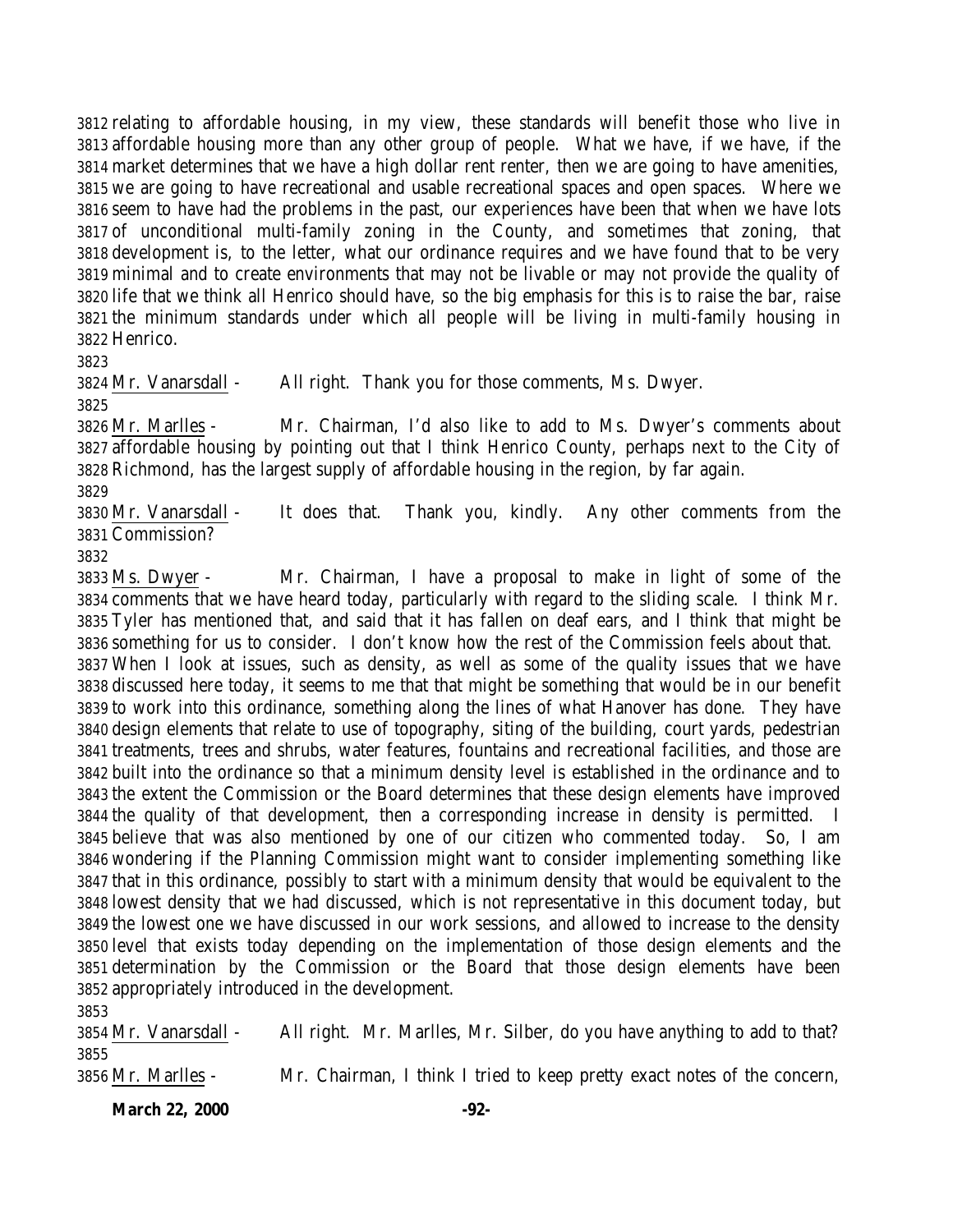and there are two other broad areas that I think we may need to take a look at or perhaps can improve upon. There is concern with the grandfathering provision as it is worded, and frankly, I do not believe at this point in time that staff can support the County Attorney's recommended wording, however, that does not mean that staff, given some additional time, could not come up with some acceptable wording that we could support on the grandfathering provision. The other area that I have heard repeatedly presented is, perhaps, the need to try to introduce some flexibility into some of these standards, given maybe unusual circumstances, and again, I think there is an opportunity, perhaps, to do that, but in addition, I think, to Ms. Dwyer's suggestions, that are the two other areas that I have consistently heard through these discussions.

 Mr. Vanarsdall - So the other suggestion would be amenities? Is that right? I mean sort of like awards or something?

 Mr. Marlles - Right, I think that is the idea of Ms. Dwyer's suggestion. Density bonuses or sliding scale zoning.

Mr. Vanarasdall - Encouragement to do something better.

 Mr. Marlles - It is a little bit different approach than what we've been doing. I think that it would take some additional time for staff to really fully consider those types of changes, those are major changes from what staff has presented. So, I would say if the Commission is agreeable to staff looking at those changes, I really don't believe I could recommend that we go forward with this ordinance to the Board at this time.

 Ms. Dwyer - Mr. Marlles, what flexibility are you talking about that would not be included in the density bonus concept?

 Mr. Marlles - I think I have heard the concern expressed that primarily has to do with parking for different types of – I think senior housing has been brought up – and recognizing what Mr. Silber said, we are working on an amendment which we feel at least partially addresses that issue, so maybe with some time to discuss that with representatives of the development community, that may not be an issue, but again, I consistently heard that need for flexibility in the parking requirement.

Ms. Dwyer - Anything else?

 Mr. Vanarsdall - Mr. Marlles, if we are not comfortable with this, then I don't think we should pass it on to the Board simply to let them work it out, or you all have to work with the Board further. I would not be in favor of unloading it on the Board. I'd be in favor of trying to do – take the comments that each person said and see what we can do with them. I am in agreement, I guess.

 Mr. Archer - I agree with that, too. Mr. Chairman, we have heard comments and concerns here today that we certainly have not had time to analyze, and certainly staff has not

**March 22, 2000 -93-**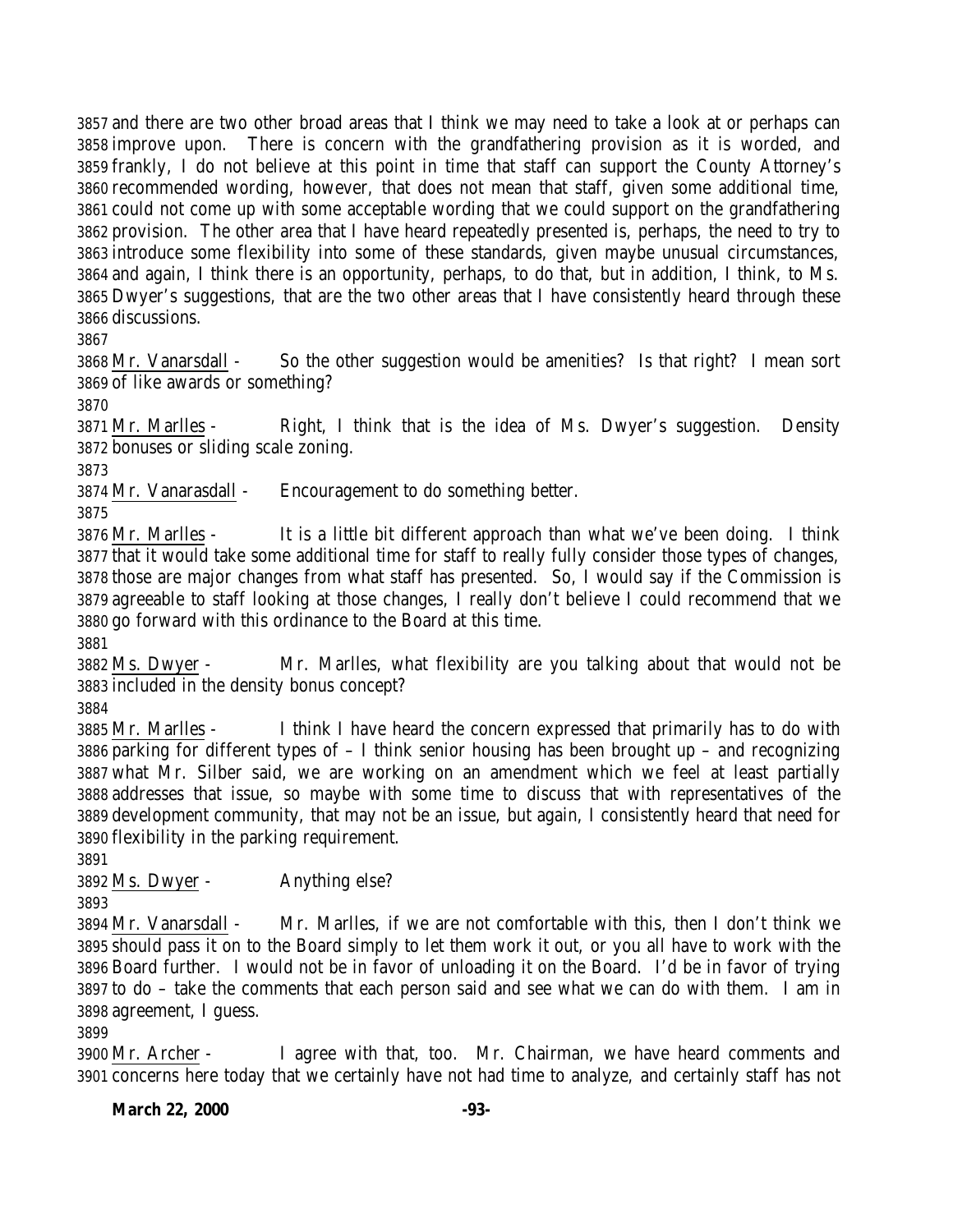had time to work with any of what we heard today. We have had to work with what was prepared for us, so I see no need to rush.

 Ms. Dwyer - What are the thoughts of the Commission on the density bonus concept? 

 Mrs. Quesinberry - I'd like to say that considering the density bonus concept probably, with some further study on it, would answer a lot of our questions. Just for example, thinking about the grandfathering clause, and maybe Mr. Tyler would want to comment on this again, but if you had a density bonus, assuming you were going to build a very high quality project, you would not lose any density.

Mr. Vanarsdall - You wouldn't what?

 Mrs. Quesinberry - You wouldn't lose any density in your project, and I am sure everybody wants to build a high quality project, so that seems to address that issue in my mind. The rest of this ordinance, I think, is really pretty close to ready. I think the only thing that I would really want to look at is the possibility of including somehow in it the idea of this density bonus where it could add something to the project and if the developer wanted to explore that, that we would be flexible enough to look at that.

 Mr. Taylor - OK. And, also what Mr. Moore mentioned was about the zoning he had didn't have enough parking spaces and he had to go to BZA and get that. What you are saying and what Mr. Moore said, if we had a way built into this that we could do it at the Commission, they wouldn't have to go to another body and get the same thing done. I think we should consider that, also. The same type of flexibility. So, 

 Mr. Silber - Mr. Chairman, depending on what the Commission wants to do, if you have interest in the density bonus concept, one option would be to send it on to the Board of Supervisors allowing the staff to work on it between now and the first work session with the Board, and we can present that concept to the Board, see how it is received and then prepare the detailed information as necessary. If not, we can work on it and bring it back to the Commission, but it is…

 Mr. Taylor - Well, I think that is a good suggestion, but that is not the only thing that Mr. Marlles mentioned: grandfathering, flexibility and environmental and encouragement to build a better mouse trap, so you are saying work on all of those things between now and Board time.

 Mrs. Quesinberry - Yes, but what I am saying is the density bonus really does answer a lot of those issues and that would be something we could consider just including in the ordinance that we are looking at right now without throwing it…I don't see that we are at a point to throw out the baby with the bathwater. We have come too far and worked too hard. What I am saying is that I am interested and willing to look at a density bonus, and I think that will answer a lot of questions, but I really don't think we need to stall this thing any longer than it is necessary to do that.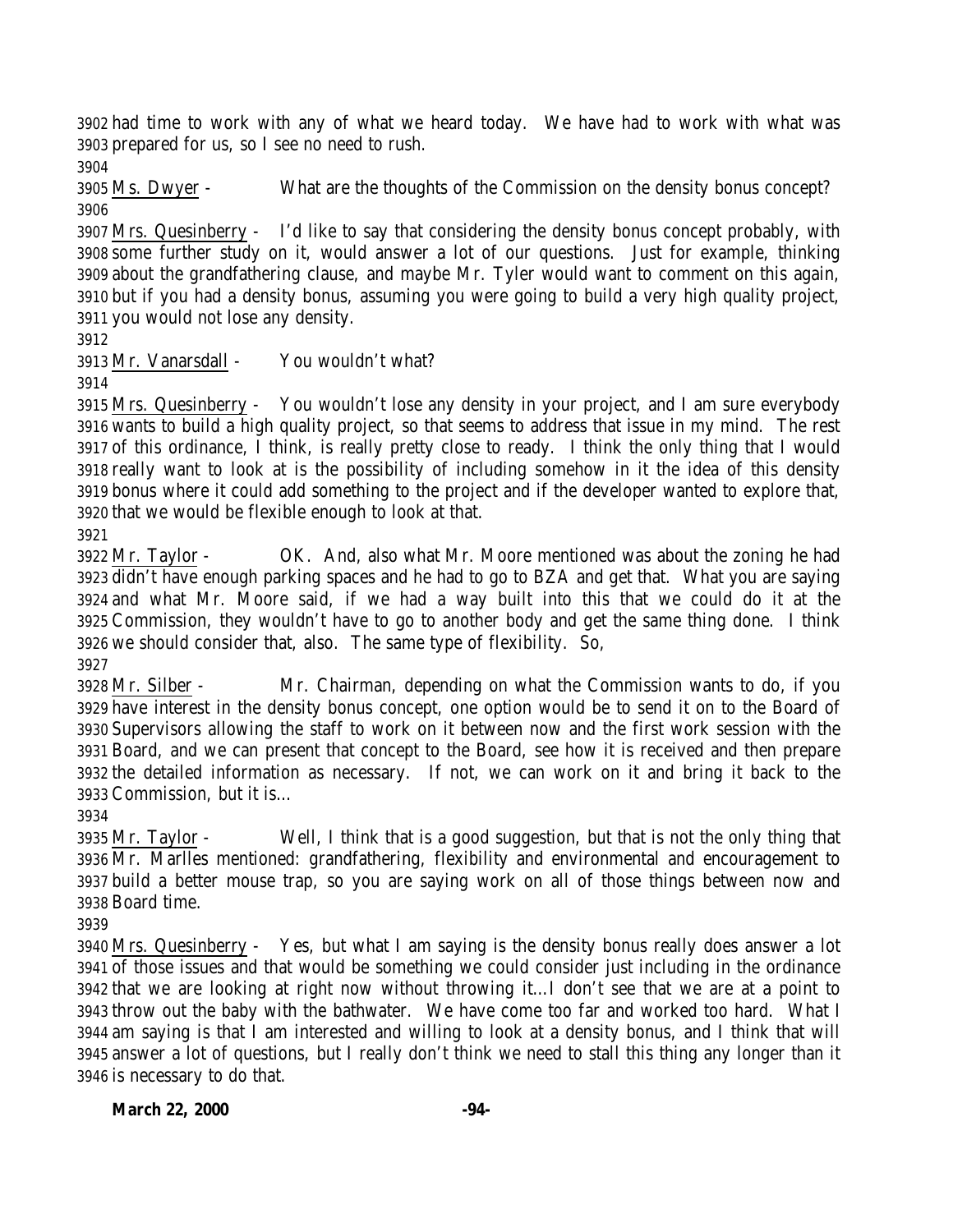Mr. Vanarsdall - OK. So you agree to send it on to the Board? Is that what you are saying? Mrs. Quesinberry - Yes, and work on the density bonus. Mr. Vanarsdall - And they will work it out. When is it supposed to be heard by the Board? Mr. Marlles - It is not scheduled. Mr. Vanarsdall - Oh, it is not scheduled. All right. Mr. Taylor - Mr. Chairman, in addition to density, we have also talked to different

 speakers about their quality of the development. We have talked about the imperviousness of the site. We have talked to amenity bonuses. We have also talked to some aspects of environmental additions that might enhance the quality of the project; different speakers handling different topics. I wonder if Mr. Tyler or Mr. Lewis could give us their thoughts on how fast the developers could form some kind of a task force with maybe one or two of the Commission or the staff sitting with them to address proposals in each of these areas that we could bring back to the Commission and leave the context of the proposal intact and take those areas where we could make progress and work on those, and bring those back as separate proposals in each of those categories for consideration by the staff and by the Board, and working together with the development community, who certainly have a lot of experience that we don't fully appreciate in terms of the economics and the sensitivity in dealing with bankers. I think this might be helpful to both sides, because we've got a lot of good ideas on this piece of paper, and we've got a lot of good ideas that are coming to us from the podium, and I think that it best that we try to maximize the potential from both sources, and see what we can do in the race against time to get this to the supervisors.

Mr. Vanarsdall - What do you all think of that?

 Ms. Dwyer - I think there has been a considerable amount of input, and I agree with Mrs. Quesinberry that the density bonus seems to address those quality issues that we have been hearing about and are, in fact, most interested in, and it also conceivably provides a means for flexibility regarding density so that the maximum density that is available now would continue to be available in developments, assuming that the density bonus standards are met.

 Mr. Taylor - I certainly agree with that, Ms. Dwyer, but if we pick up environmental or a couple of others, we might just find some nugget out there that is easily reachable that helps us, even as we talk about density.

 Mrs. Quesinberry- Can you expand on that? I frankly don't know what you are talking about. You've got to help me out here.

## **March 22, 2000 -95-**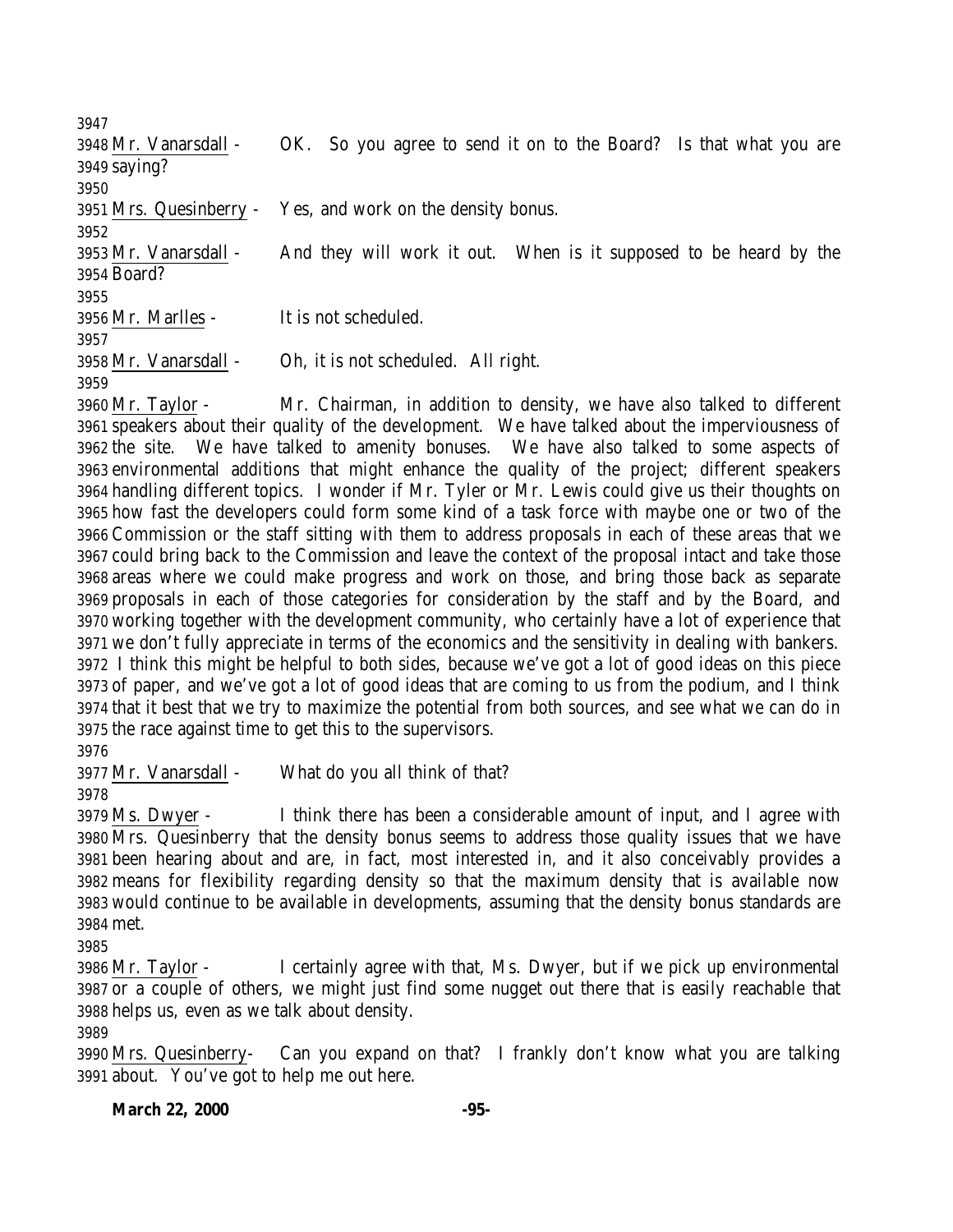Mr. Taylor - OK. One of the speakers was talking about it, I think it was Mr. Lewis, they've got some environmental features in their development that they are proud of, and they have got these nice features and those features perhaps are of such value that we can allow a little bit of density if they incorporate those features, then I would offset one for the other. 

 Mrs. Quesinberry - Well, wouldn't that be included in what we are talking about with looking at a density bonus?

Mr. Taylor - I would think it would do it to some extent, but not to a full extent.

 Mr. Vanarsdall - Mr. Tyler, do you want to say something else?

 Mr. Tyler - I just had a chance to confer with Mr. Lewis. He and I believe that working with the Homebuilders and the staff, if you could give us about 60 days to work out a density bonus arrangement that would be in addition to what the staff has proposed. In other words, we take the staff's proposal, all right, we don't change the staff's proposal, we just put on top of that a density bonus plan, all right, that would give us credit for good design. For example, more water features that would be in the open space. All right. The functioning of BMPs, wet pond BMPs rather than dry pond BMPs, good design, tougher to get approval by Corps, that is the environmental issue that Mr. Taylor was talking about. As far as those additional bonuses in density, it would solve the grandfathering because you get the higher quality. Don't talk to me about grandfathering. You give me good quality; I give you good density. All right. Thirdly, it also solves the ability of giving you some flexibility. I am doing an Alzheimer's Home for the elderly that are classified because they have got some type of unit arrangement as multi-family, though Alzheimer's people don't drive a lot, so why do they need two parking spaces and give Mr. Moore the flexibility with his proposals that this Commission could grant, so it is not 2.25 spaces, but actually one space rather than burdening the BZA with all of these things. The density bonus, a developer thinks in terms of density and quality, or lack thereof, because that effects his profits, and so, therefore, I am esthetic, elated to hear you all, that there might be some possibility of what I thought was a Chinaman's chance in blank, to that coming back.

Mrs. Quesinberry - You thought we were immovable, didn't you?

Mr. Tyler - Where there is life, there is hope.

 Mrs. Quesinberry - What I want to make clear before you walk away is what I am interested in is, I am interested in the staff proposal pretty much as is, but I am also very interested in a density bonus that starts out with our proposed density in this staff proposal but would allow you to elevate up to current density levels for quality.

 Mr. Tyler - I understand you, Mrs. Quesinberry. I guess I was under the impression from Ms. Dwyer that she wanted to start out at 10 units to the acre and you can go all the way to 14.52 units to the acre.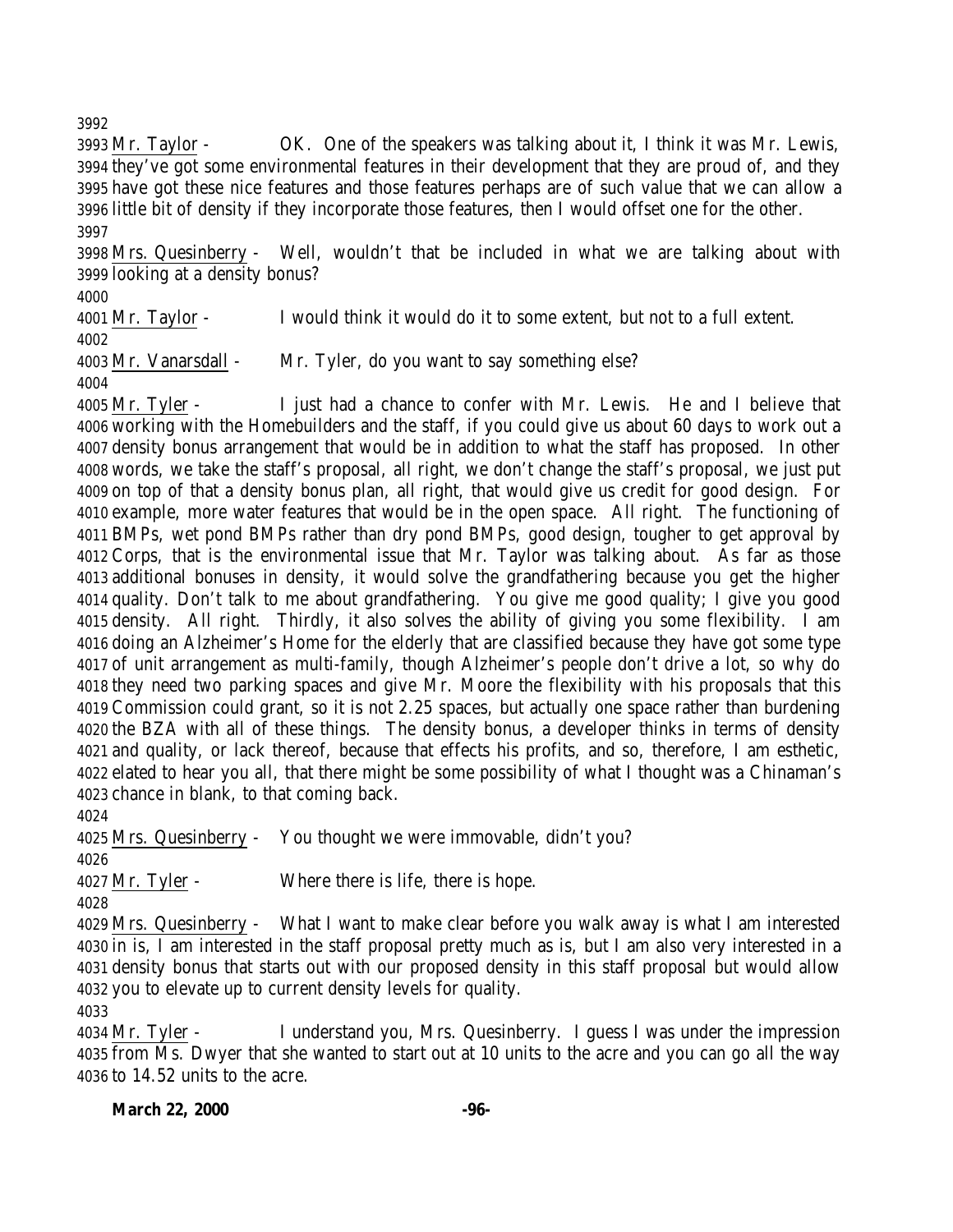Mrs. Quesinberry - No. It is the lowest that has been proposed. Mr. Tyler - The lowest that has been proposed is ten, and we got it back up to 12. All right. Ms. Dwyer - Up to 14. Mr. Tyler - Up to 14. So there is plus and there is minus. That is a lot of flexibility to you all. Mrs. Quesinberry - It kind of depends on the quality of the project then, doesn't it? Mr. Tyler - Yes, it does. Mr. Taylor - But my thought is there is quality in different segments. Mr. Tyler - Very much so. Mr. Taylor - We should pay attention, I feel, to those segments. It may not just be density. It may be quality. It may be some amenities. It may be environmental. It may be some other feature that one site favors while you couldn't consider it in another site. Mr. Tyler - No doubt about it, sir. Mr. Taylor - I just think that some joint effort might help us to get us where we want to go and the developers to help us get there. Mr. Tyler - I understand. You would feel that awarded density bonus points or percentage points for increasing from 10 to 14.52 for a variety of factors, such as more amenities, more open space, more physical amenities, a trail that works, wet pond BMPs versus dry pond BMPs, more brick, those types of quality enhancements maybe garages for, as an example, garages for recreational vehicles, which some people consider ugly. Those types of added bonus…. (at this point one tape ended while the other began and some comments were lost during the switch) This would increase you from 10 units to the acre to 14.52 units to the acre if you were a great designer and you were using high quality. That's how I envision it. But, if you had the lowest quality, you're trying to build the cheapest product, you had lower densities down to 10 units, but you still had to meet all the new ordinance requirements. In other words, the proposal by staff. Mr. Vanarsdall - Mr. Tyler, let's go over this. So, you're saying, leave it as it was presented today? Mr. Tyler - Yes sir.

**March 22, 2000 -97-**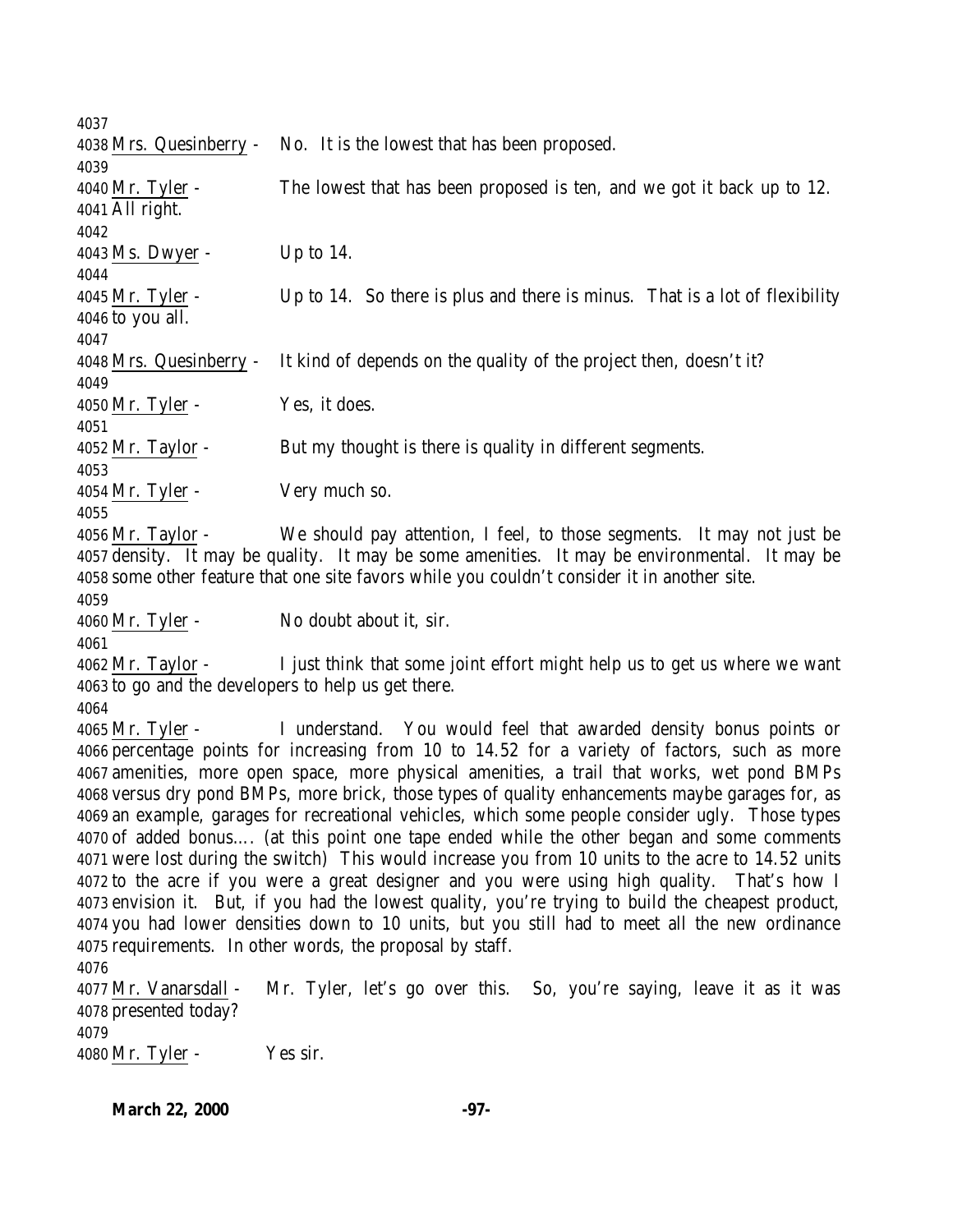Mr. Vanarsdall - I mean we have all your comments, but take it as Ms. Hunter presented it, and move on that and y'all would need 60 days. That's pretty long. 

 Mr. Tyler - This is a complicated subject. I mean its not as simple because you're trying to assess what is good design, and then you're trying to put a quantitative number to it as far as a percentage of bonus. And, so, there may be 15 to 25 design features that you consider that you can get bonus points for, and then there may be assigned percentages. For example, if you decide that you're going to build an over size pool, then you night get, you know, a half unit per acre. If you're going to build a wet pond versus a dry pond, you'd get another half unit per acre, thereabouts.

 Ms. Dwyer - Could I stop you right there? Mr. Tyler - Yes ma'am. Ms. Dwyer - Because I don't think that's something that should be that defined in the ordinance. When I look at the Hanover Ordinance, for example, they say, "You get a 2 percent increase for excellent use of existing topography and/or land re-contouring…" That doesn't say, if you do this or that specific thing to cite your building, then you get "X" number of points. It just says, you know, it leaves it open; excellence in whatever development standing you're looking at. I thank that's what we should do also. I don't think we need to… Mr. Tyler - You want it for of a general and a specific? Ms. Dwyer - Right. That would be a point of discussion and negotiation in each individual case, depending on the circumstances of that case between the developer and the Board or the Commission. Mr. Tyler - The developer would also need to submit a preliminary plan. Ms. Dwyer - Right. Mr. Tyler - …and have that preliminary plan, at least, approved by the Commission before you could go to a final plan. So, there's going to be a slightly longer process. In other words, you've got a site plan approval, and you're going to tend to see more plans at zoning processes. Ms. Dwyer - And it gives you the flexibility that you want. It gives you the density potential that you want. Mr. Tyler - Yes ma'am. Ms. Dwyer - And it gives us the opportunity to make sure that quality is commensurate with density.

March 22, 2000 -98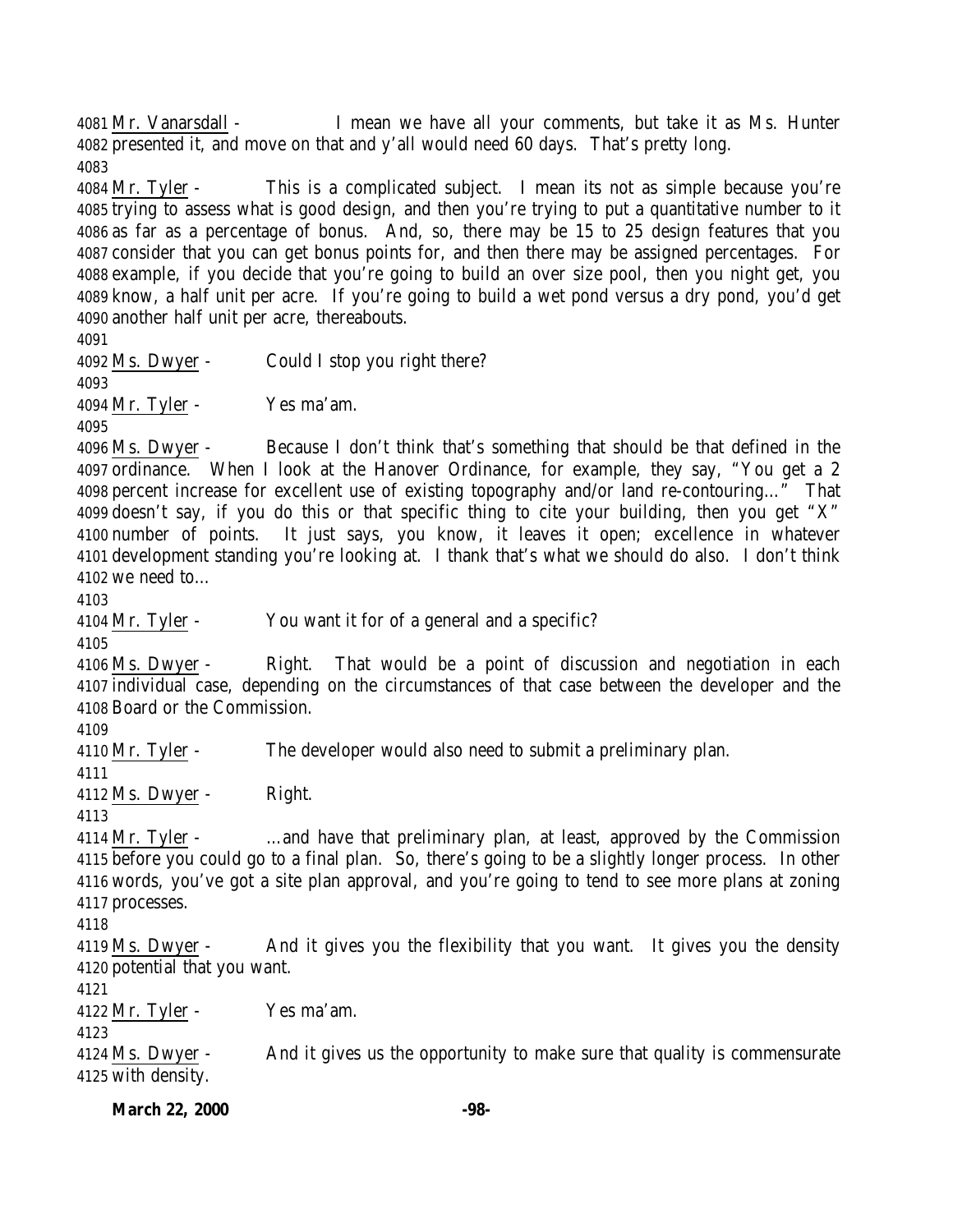Mr. Tyler - All right. That's fine. 

 Ms. Dwyer - The point of that was, it doesn't have to be that complicated, if the Ordinance is not as specific as you were indicating it could be.

Mr. Tyler - I understand.

 Ms. Dwyer - If I may make a recommendation? I don't know if anybody else wants to do that or not.

Mr. Vanarsdall - All right.

 Ms. Barbara Rose - I'm Vice-Chair of a relatively new organization; Henrico Affordable Housing Partnerships, that was started by a Rev. Lisa Sikes. And we actually was a partner with the business community developers and Henrico County. So, I would just like, that in their meeting, if, at least, we were advised of the time and date and given an opportunity to send a representative.

 Mr. Vanarsdall - Thank you. We were just probably saying what y'all were saying, and the fact that…

 Ms. Dwyer - If we can hear this in 30 days, again, bring it back before the Commission in 30 days with the Ordinance being as it is proposed today, including the grandfathering provision staying the same, adding a minor change to the HVAC screening requirement that recognizes it only applies to ground or rooftop HVAC equipment. And, then add in the density bonus provision that its modeled after the Hanover provisions, and that has a density range a maximum of what the density is today to a minimum of what has been proposed throughout the work sessions. And then have that come back to us so that we could review that, because that is a new concept.

| 4156 Mr. Vanarsdall - | Right. In 30 days?                                                       |
|-----------------------|--------------------------------------------------------------------------|
| 4157                  |                                                                          |
| $4158$ Ms. Dwyer -    | In 30 days. Can we do that in 30 days?                                   |
| 4159                  |                                                                          |
| 4160 Mr. Marlles -    | Yes. We can, Mrs. Dwyer.                                                 |
| 4161                  |                                                                          |
| $4162$ Ms. Dwyer -    | We'll use that in the form of a motion.                                  |
| 4163                  |                                                                          |
| 4164 Mrs. Hunter -    | Is there any recommendation on the Recreational Amenities? That was the  |
|                       | 4165 other proposal that we gave you two options on today.               |
| 4166                  |                                                                          |
| $4167$ Ms. Dwyer -    | Well, that could be part of the density bonus.                           |
| 4168                  |                                                                          |
| $4169$ Mr. Taylor -   | I think that the context of this density bonus would be characterized by |
| 4170                  |                                                                          |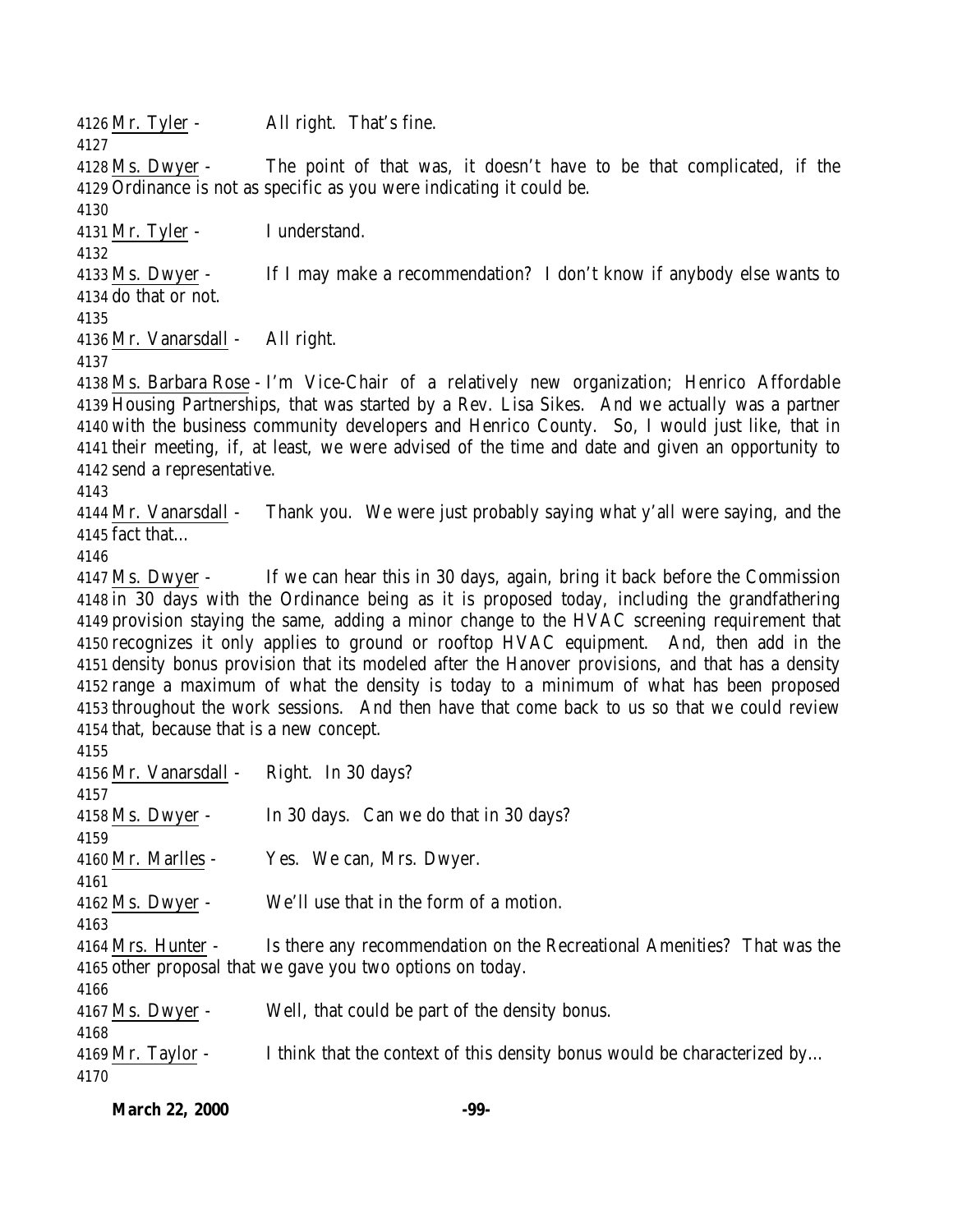Ms. Hunter - Right. But, you still need to have a minimum standard for the ones who chose not to go through the density bonus. Mr. Taylor - Yes. The way I would see it, is there would be a minimum bonus. There would be a minimum level for everybody, but that, through the bonus program, we could adjust that, depending on the quality, in several categories of the development, would be for us to define those categories, and then put some criteria as to what would be a scale... Ms. Dwyer - I thank, may be, Mrs. Hunter, what you proposed, today, would suffice for that. Mr. Taylor - Yes. Mr. Vanarsdall - That's what Mr. Tyler said, but we can't do it in 60 days. We'd like to do it in 30, if you don't mine. Mrs. Quesinberry - Why didn't you talk about this earlier? I just had to say that. Mr. Vanarsdall - We all want to know. Mr. Vanarsdall - Mrs. Dwyer, you made that in a motion, didn't you? Ms. Dwyer - Well, I can. I think Mr. Archer had… Mr. Archer - I did have a question to ask. What does Hanover call its plan? Do they call it a "Density Bonus Plan?" Did we just kind of draft that language today? Ms. Dwyer - It was in the materials that Ms. Hunter gave us a couple of work sessions ago. It's just a provision that discusses density and then has a listing of design points… 4201 Mr. Archer - quality points? Mr. Marlles - Mr. Archer, that's kind of a generalized concept. In this case the idea is to try to promote quality multi-family development, but it can be used for other desirable ends as well. Mr. Archer - You know, I don't know. Sometimes language bothers me. "Density bonus," you know, sounds like a extra roll of toilet paper or something. Mr. Vanarsdall - It does. 4212 Mr. Archer - I would rather for us to call it something that sounds a little... Mrs. Quesinberry - Why don't we just call it "the Tyler proposal?"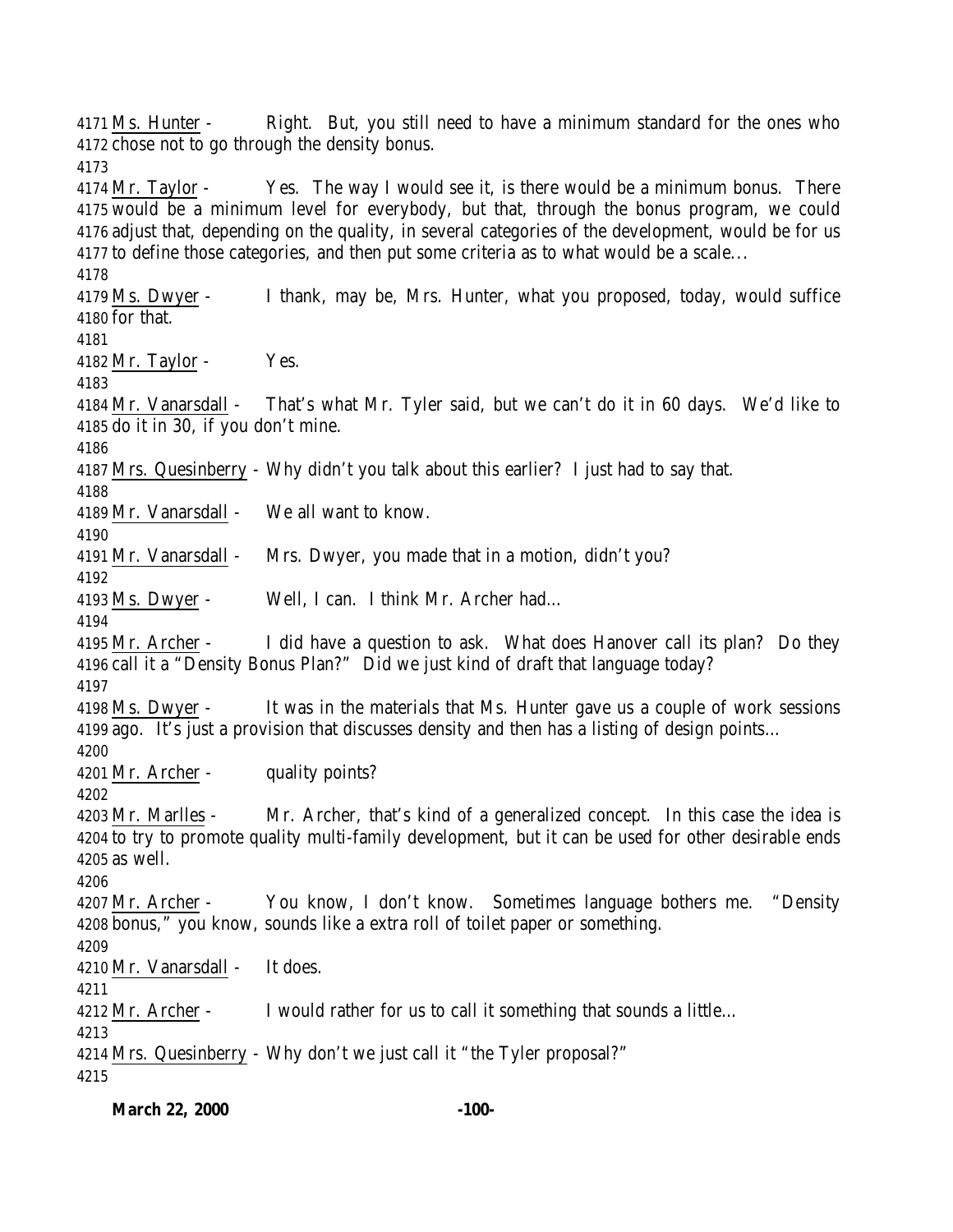Mr. Archer - If we call it, "Quality Points". Just a suggestion. Mr. Vanarsdall - Mr. Secretary. Mr. Marlles - Yes sir. 4222 Mr. Vanarsdall - When you're speaking of 30 days, are you speaking of the  $26<sup>th</sup>$  of April which is the normal POD day to bring this back to us? Mr. Marlles - Yes sir. Mr. Vanarsdall - All right. And do we have anything on there, any kind of public hearing 4228 on the  $26<sup>th</sup>$ ? Mr. Marlles - Actually, we do have a public work session that should last about half hour to 45 minutes, but that's the only thing, I believe, that's on that agenda. Mr. Vanarsdall - That would be an hour. So, what time did we set that? I don't remember. I didn't write it down. Mr. Marlles - We have not. We can be flexible. 4238 Mr. Vanarsdall - Why don't we have a motion to do this and bring it back to us on the  $26<sup>th</sup>$  of April, and then we'll work out the time later, okay? Mr. Marlles - Yes sir. Mr. Vanarsdall - And if we get another free lunch, we'd like to do it in the afternoon. Mr. Silber - Mr. Chairman, we also have, and maybe we already mentioned this. We also have the work session the Ordinance Amendment 24-2 that day. Mr. Marlles - We just said that. Mr. Silber - Okay. The POD agenda is looking pretty heavy for that day. We'll feed you. Ms. Dwyer - I don't think there will be much discussion on this. Mr. Marlles - We'll feed you lunch. Mrs. Quesinberry - Most of the discussion on this should be pretty much taken care, especially today. We had a lot of good discussion today back and forth.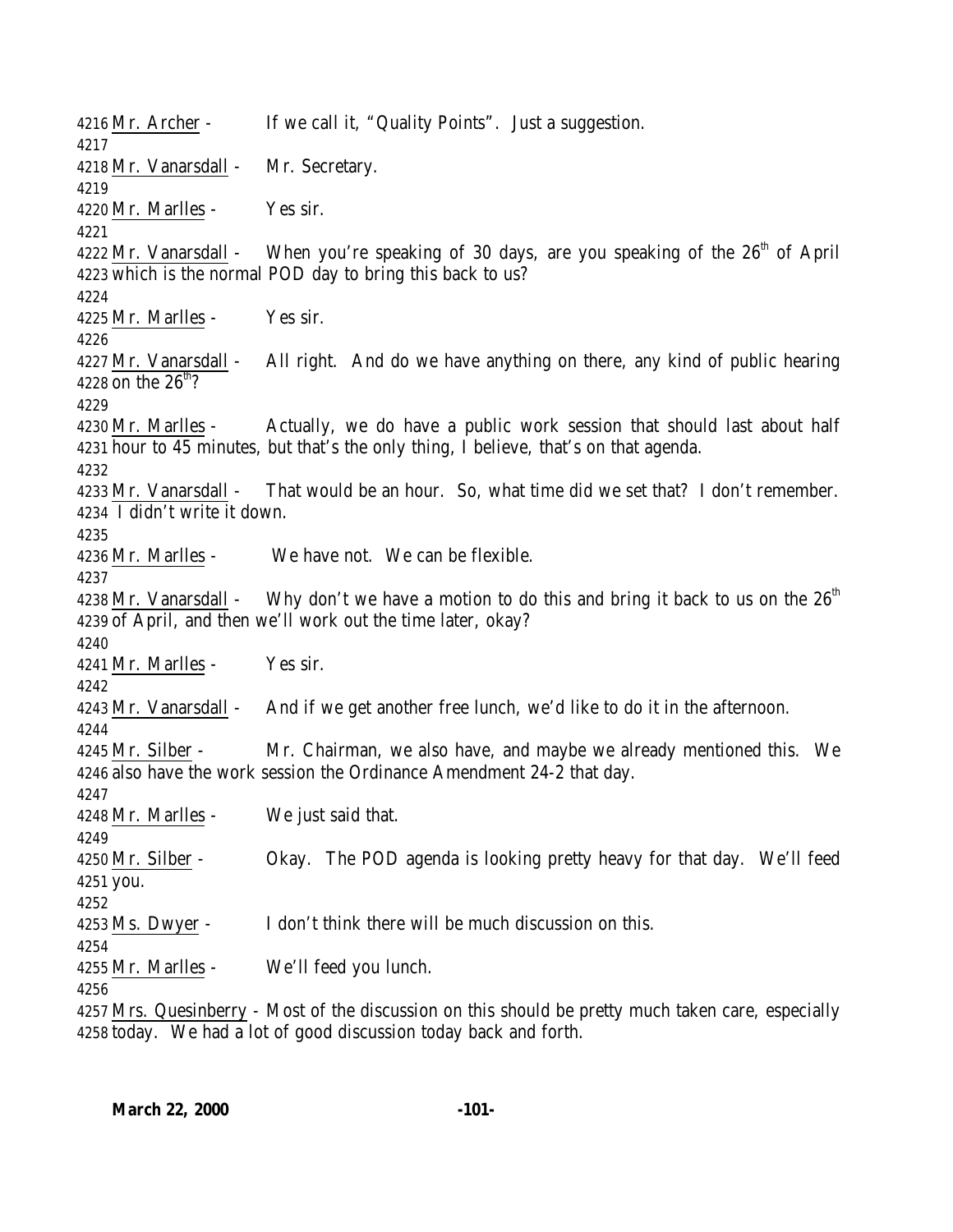Mr. Vanarsdall - We've had all the meetings we need to have on it now. We know what we need and want to compromise on and what we want to do. So, we don't need any more meetings. We just need for the staff to work on it and bring it back to us. Is that the way y'all see it? Okay. All right. We need a motion to do that. Ms. Dwyer - Well, I made the motion. Mr. Taylor - I second it. Mr. Vanarsdall - Who seconded it, Al Taylor? Mr. Archer - You got it. 

 Mr. Vanarsdall - Motion made by Ms. Dwyer, seconded by Mr. Taylor. All those in favor say aye—all those opposed by saying nay. The motion is carried. We appreciate everyone who came, everyone who spoke and everyone who listened, everyone who took part, everyone who agreed and everyone who disagreed. We'll come back and we're going to build a "better mouse trap."

 We will take our last public hearing for the day which was scheduled for 2:00 o'clock. Mr. Marlles will explain what this is.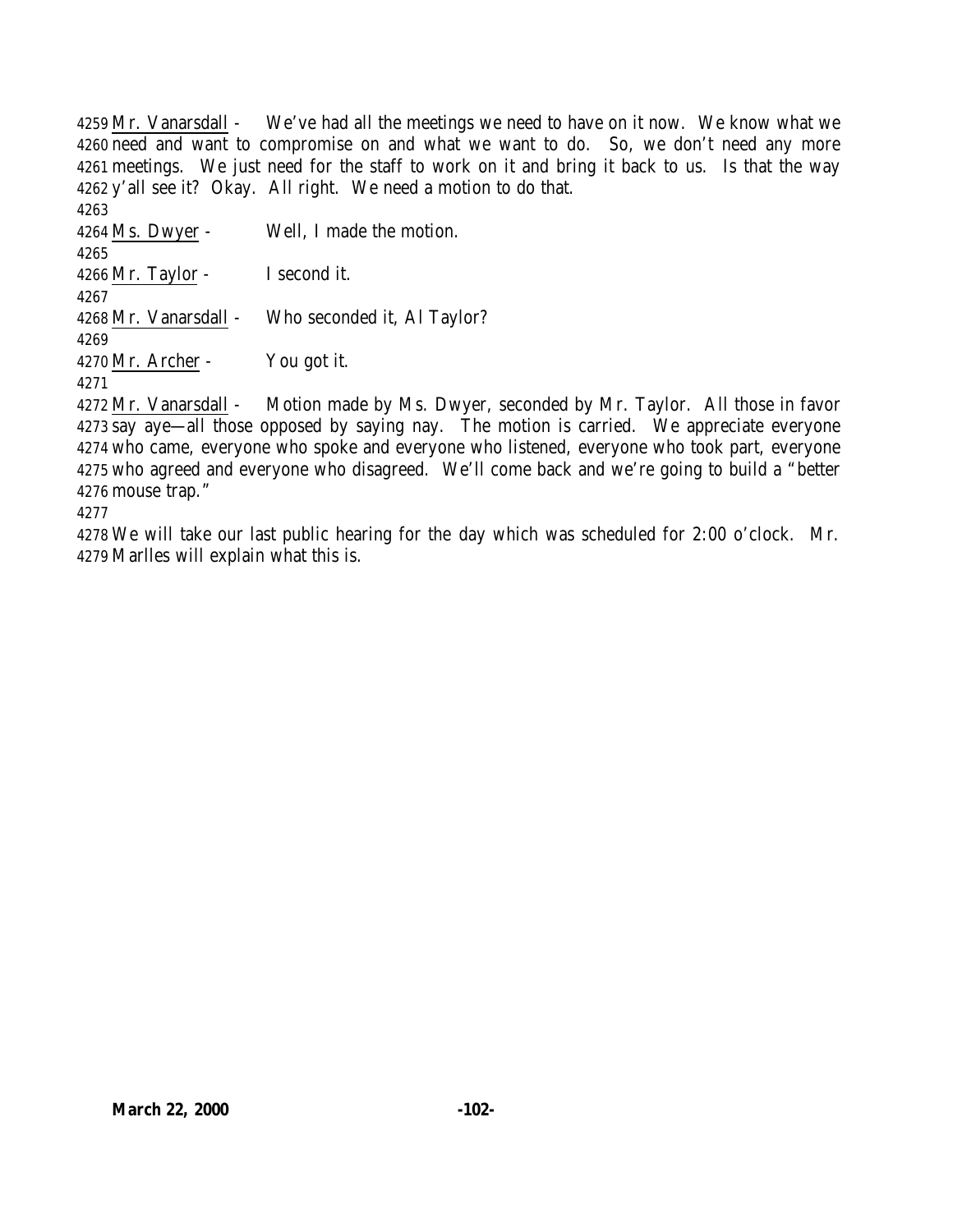# **BEGINNING AT 2:00 P.M.**

# **Proposed Ordinance Amendments to eliminate controlled density development and the R-3-A, R-4 and R-4A One-Family Residence Districts:**

 Mr. Marlles - Thank you, Mr. Chairman. The public hearing that was scheduled for 2:00 o'clock, which it's now 3:39 p.m. has to do with a proposed ordinance amendment to eliminate controlled density development provisions in the Zoning Ordinance and would also eliminate the R-3A, R-4, and R-4A One Family Residence Districts. I would just remind the Commission that this was a request that was forwarded to the Commission and staff by the Board of Supervisors. Mr. Blankinship is prepared to give the staff report.

 Mr. Blankinship- Mr. Chairman, members of the Commission, as you look at the draft headed "An Ordinance to amend and reordain Section 24-11", you see all the language that's in bold and underlined there states that, from the effective date of this Ordinance onward, the Board of Supervisors would no longer grant rezonings to the R-3A, R-4, and R-4A zoning districts.

Ms. Dwyer - Excuse me. Would you pass those out?

Mr. Blankinship - I have more copies.

Mr. Archer - Is this the same one?

 Mr. Blankinship - Yes sir. That's the same one that went out in the packet. This is actually two separate ordinances. The first one 24-11 says, "March 3, 2000 Draft" in the lower left hand corner. The other two pages, beginning with Section 24-12.1(a) is the March 8, 2000 Draft in the lower right corner.

 In the 24-11 having to do with the R-3A, R-4, and R-4A zoning districts, it reads, "The property zoned R-3A, R-4, and R-4A on the effective date of the Ordinance shall not be deemed to be non-conforming and shall be developed and used in accordance with the provisions of this Chapter applicable to such districts." That means that if property is already zoned to one of those districts, this amendment will have no effect on it at all. We're not removing those districts from the Ordinance. We are not changing the development standards or the densities or the setbacks or anything else for those districts. The statement is simply that the Board will no longer consider rezonings to those districts.

 On the other ordinance, the two-page ordinance, 24-12.1(a), essentially, the same thing is done for controlled density development. As of now, those developments are permitted by Provisional Use Permit. This amendment would begin by striking that paragraph A so that they would no longer be permitted by Provisional Use Permit. And, then in the Developmental Standards in 24-95, adding a sentence at the end of the paragraph on the approval procedures stating, "Controlled Density subdivision plats may only be approved for developments which had received approval of a Provisional Use Permit for controlled density

March 22, 2000 -103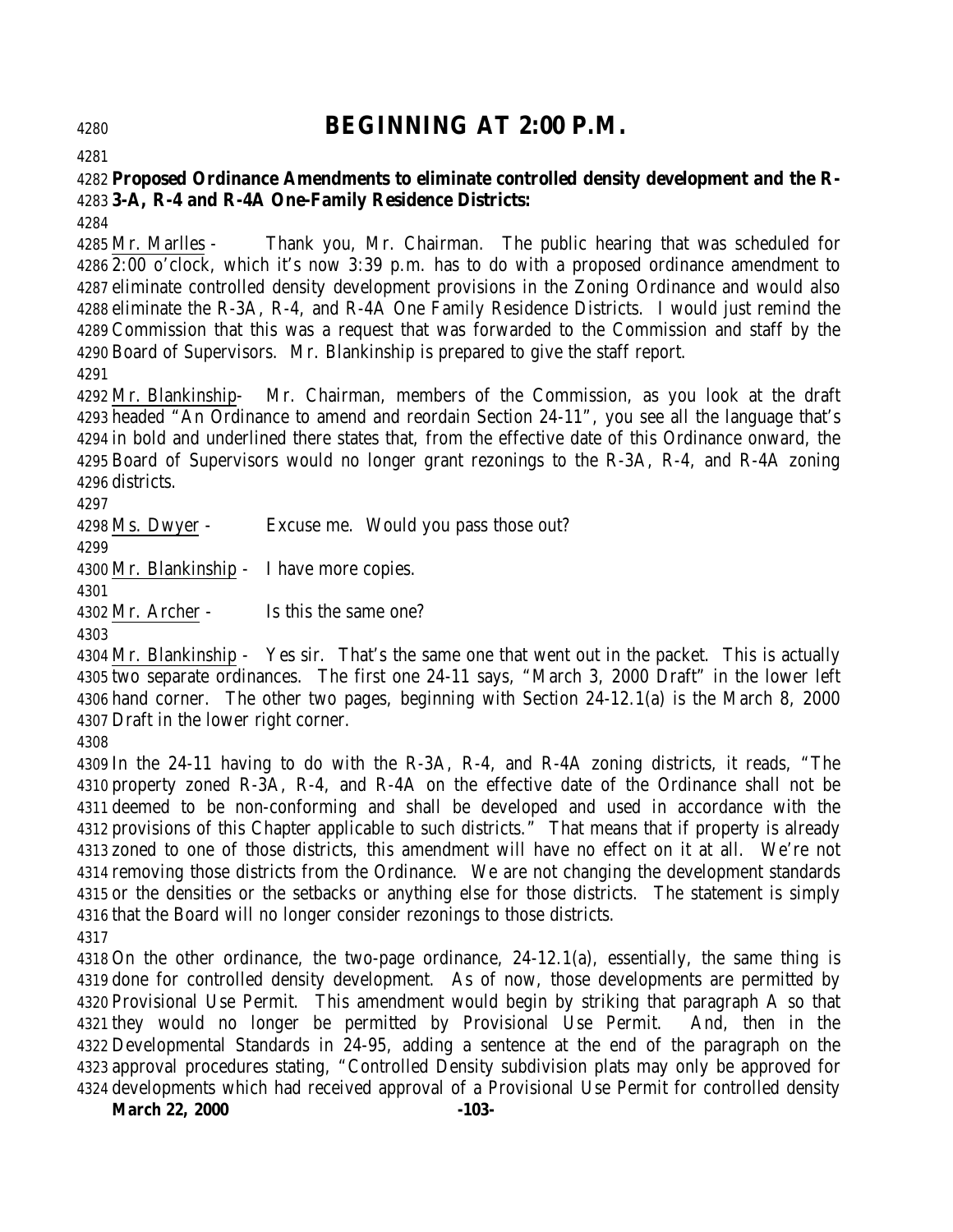development on or before the effective date of the ordinance…" So, again, anything that already has been developed or anything that already has a Provisional Use Permit for controlled density would not be affected by these amendments in any way. The Board would simply be stating that in the future they will not consider applications for new controlled density developments.

 And, that is the end of my presentation. I believe you're going to have a rather heated policy debate, but from the technical side, I think this is fairly cut and dried.

 Mr. Vanarsdall - All right, any questions for Mr. Blankinship by Commission members? 

 Ms. Dwyer - Mr. Blankinship, could you give a little history of how this came to be before us, today?

 Mr. Blankinship - Certainly. Probably, the best way for me to do that is to read the Board of Supervisors' Resolution. "WHEREAS, on January 27 and 28, 2000, the Board of Supervisors and Planning Commission held a retreat to study future land use in the County and the relationship of residential growth to service demands and physical impacts; and

 WHEREAS, the Board has become increasingly concerned with the pace, density, and quality of residential development and its impact on the ability of the County to maintain balanced growth, and to officially deliver high quality services to County residents, and; 

 WHEREAS, the Board has been made aware of various problems caused by small lot development and by the reservation and maintenance of common areas and environmentally sensitive areas in many subdivisions; and

 WHEREAS, the Board believes that the Zoning Ordinance contains too many zoning classifications for one family residences; and

 WHEREAS, the Board desires to reduce the number of One-Family Residence Districts, and to eliminate future controlled density development in order to promote balanced growth and high quality residential growth, and thereby facilitate the creation of convenient, attractive, and harmonious communities;

 NOW, THEREFORE, BE IT RESOLVED by the Board of Supervisors that it directs the Planning Staff to prepare, and the Planning Commission to review amendments to the Rezoning Ordinance to eliminate future controlled density development and R-3A, R-4, and R-4A One Family Residence Districts."

 That pretty well sums up the Board's position that they have found enough concern with large houses on small lots that they believe the residential zoning districts that allow for the smallest lots; the three classifications of the smallest lots should no longer be included in requests. And, also, the Controlled Density Development which allows smaller lots in exchange for reserved open space should no longer be considered.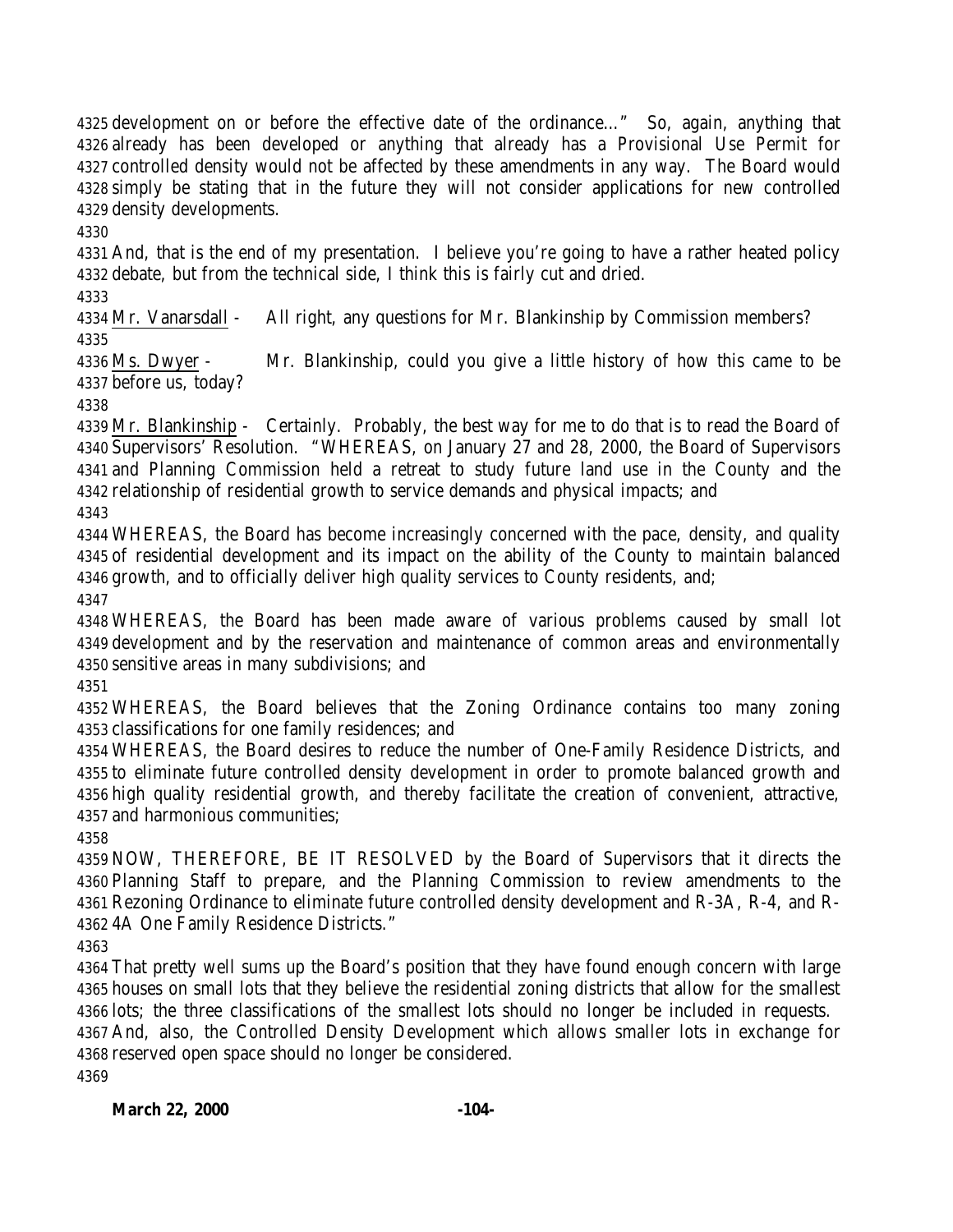Mr. Marlles - Mr. Blankinship, I also think its true that no other County in the region has as many single family districts that permit lot sizes less than 12,000 square feet. I believe there are five single family districts now that currently provide lot sizes less than 12,000 square feet. I believe our neighboring jurisdictions, perhaps, Hanover might have one, and Chesterfield might have one. Is that right, Mrs. Hunter? Yes. That's correct. 

 Mr. Vanarsdall - Also, adding to that, Mr. Secretary, Chesterfield County; theirs is 12,000 square feet. This would leave Henrico with 11,000 square feet.

 Mr. Blankinship - Yes sir. That's correct. The R-3 District would still allow 11,000. 

 Mr. Vanarsdall - Right. So, we're still below them also? All right any more questions by Commission of Mr. Blankinship? If not, this is a public hearing, and we'd be glad to hear from any one who wants to speak. Come down and state your name. Glad to hear from you. Come on down.

 Ms. Barbara Rose - As I stated earlier, I'm here on behalf of HAHP which is Henrico Affordable Housing Partnerships. This is a new group gathered in January of 2000 by Reverend Lisa Sikes, consisting of representatives from numerous faith communities; non-profit housing organizations, and citizens.

 The group is concerned with affordable housing, and its availability in Henrico County. And it seeks partnerships, both with government, businesses, developers on such housing issues. 

 I'm here, today, to express HAHP's concern over this proposed ordinance to eliminate the three smallest single family lot zoning districts. The first is the increased cost which will result. The proposed increased lot size is approximately 30 percent. The minimum of 7,750 square feet. It will now be 11,000 square feet. The lot width change is over 33 percent increase from a minimum of 60 feet, to 80 feet. What does this do to costs? Assume that the same percentage increase, about 33.3 is passed onto the cost of a home and the average cost of a first home for a first homebuyer in Henrico is about \$120,000. Such cost would increase to \$160,000.

 We're concerned about the potential negative impact on the ability of the County non-profit organizations and developers to address affordable housing for all, especially, the elderly, immigrants, minorities, single-family households, and police and fire workers on limited budgets.

 We're concerned that there's been no study of the pros and cons of this measure and of alternatives. And, yet, as was recorded in last Sunday's Richmond Times-Dispatch, this is a very complex area of growth and land use planning.

 It also raises various issues. Flexibility. Does this measure reduce flexibility? Is there an allowance here where, for increased density where the character of the development warrants as we just discussed in the previous ordinance amendments?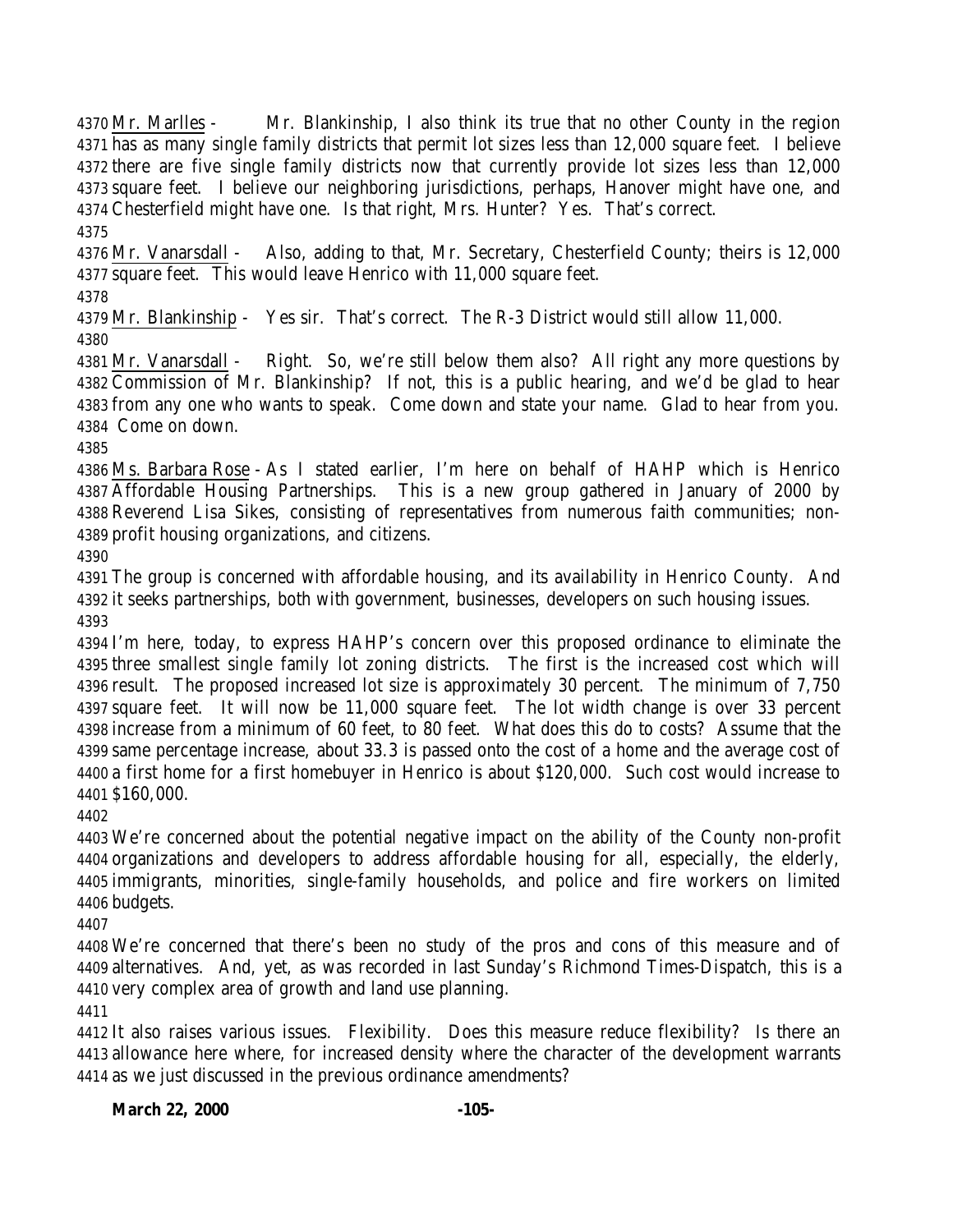Sprawl: Does this measure encourage sprawl and inefficient use of land resources; increased costs, which I already addressed? It may also go to infrastructure and roads. More miles of roads have to be built.

 Quality of life. What about green space? Open space. Preservation of Farms. Woodlands. Traffic concerns and environmental concerns.

 Is it consistent with Henrico's Strategic Plan? More particularly on Page 16, the Community Development Goals, No. 2 reads, "…to provide residents opportunities which will accommodate a variety of housing types for all people.:" And on Page 17, the Objectives. "Encourage diversity of housing by type, density and price range."

 Because of these concerns and issues, HAHP asks you defer action on these amendments and ask for a study by staff to address the issues raised above, to address other jurisdictions approaches, which comments I think you already have some information. To explore other studies on approaches to these issues; including Loudon County, Hanover County's recent ordinance on a new residential plan. Address ways to add flexibility and density and lot size where the character of the development warrants it. And to work with the other jurisdictions in a regional effort to address growth and land use planning, including affordable housing. 

 I would mention a recent affordable housing project that I just visited with a group from HAHP this weekend; Winchester Green in Chesterfield County. I don't know if this plan, what it would do to that community. It's amazing architecturally. The services there are state of the art, over \$3 million day care center, community services onsite townhouses. If you haven't seen it, I encourage you to go see it.

 Alternatively, even if you were to go forward with this and not recommend deferral and studies, we ask that you recommend a study as outlined above to include Henrico as the leader in a regional effort to address growth and land use planning, regionally, which will accommodate a variety of housing of all types for all people. I thank you.

 Mr. Vanarsdall - Do you spell your name, "Rose?" 

Ms. Rose - Yes. Just like the flower.

Mr. Vanarsdall - Any questions of Ms. Rose?

 Mr. Archer - Ms. Rose, you stated, I think I wrote this down correctly, the average first home buyer is \$120,000?

 Ms. Rose - I said, "Let's assume that." I have, in talking to various developers, I have heard that there is a range. Now, of that, although I am aware that off of Parham and going out towards Woodman, there's some homes in the \$110,000 range.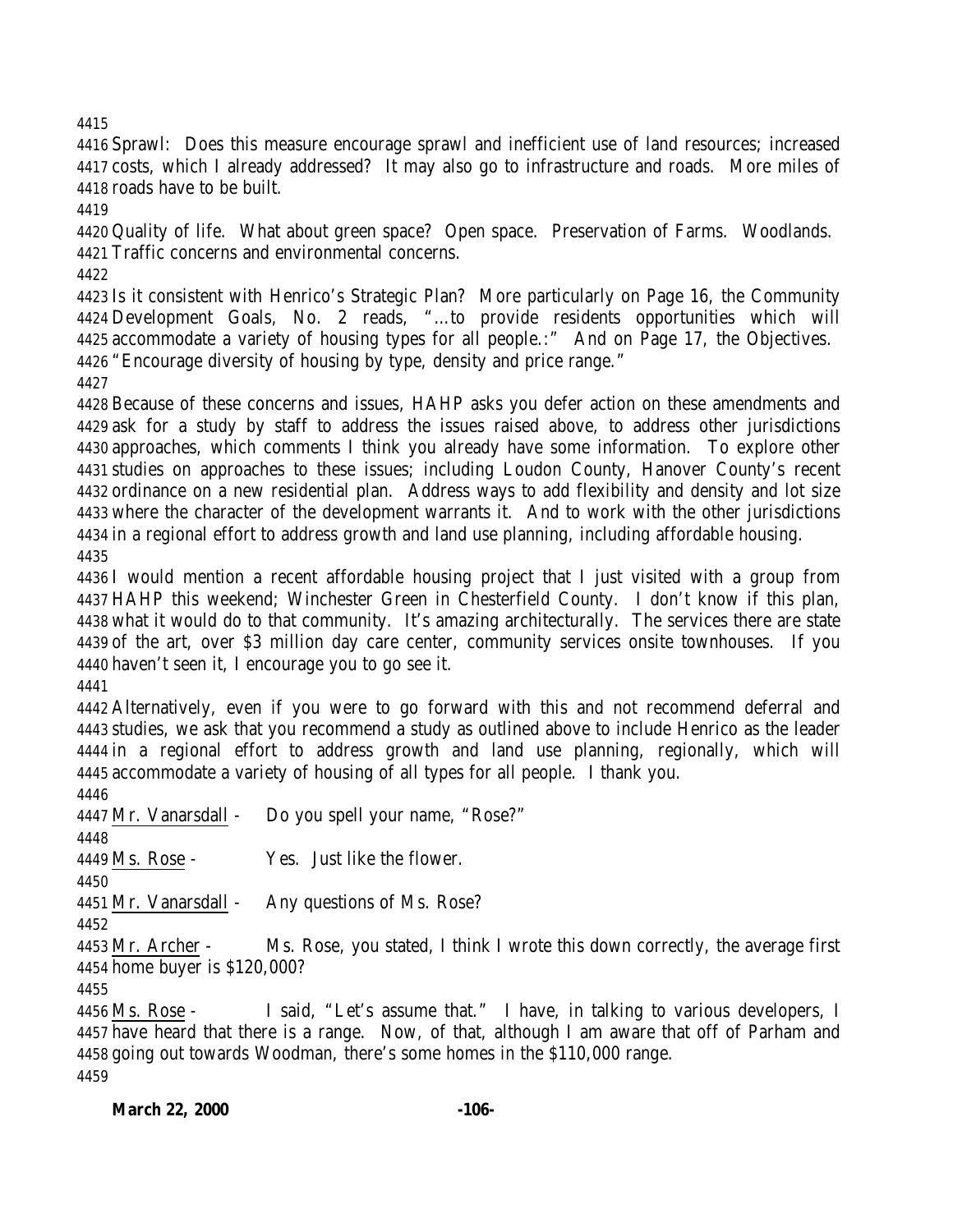Mr. Archer - I'm sorry, I didn't mean to misquote you. I thought that was the figure you were stating.

Ms. Rose - Any other questions? Thank you.

 Mr. Vanarsdall - Thank you, Ms. Rose. Any one else? Come on down. Glad to hear from you.

 Ms. Jackie Atiyeh - Good afternoon. My name is Jackie Atiyeh, and I'm the President of the Richmond Association of Realtors. On behalf of the 3,300 members of the association, many of whom live and work in Henrico County, I stand in opposition of the proposed future elimination of R-3A, and R-4, and R-4A One Family Residential Districts.

 In the resolution directing the Planning Staff to prepare the document we discussed here, today, the Board of Supervisors indicated that their desire to promote balanced growth, and high quality residential growth, and thereby, facilitate the creation of convenient, attractive and harmonious communities, I submit that if balanced growth and convenient communities are the stated objectives, then eliminating R-3A, R-4, and R-4A should not be upheld. 

 First, take the issue of convenience. If this amendment to the Zoning Ordinance passes, the result will be fewer homes, on bigger lots. Gone will be the option for infill development.

 Gone will be the option to cluster homes around preserved open space. What we will have is an abundance of, however, is traffic.

 Owning your own home is the moniker of the American dream. And people will not give that up easily. Rather, they will drive longer, and further to work, thereby, increasing traffic and generating even greater needs for improvements to existing roads, as well as the creation of new ones.

 Why should it come to this? Why not give developers the flexibility to respond creatively to market opportunities and give the public greater choices about where they live and how much house they chose to purchase?

 Next, the issue of balanced growth. Without these zoning classifications, thousands of Henrico residents will be unable to own their own home. Moreover, new starter homes would be a thing of the past. A proposal that would drive up the cost of new homes construction, as with the proposal before you, denies entry into the housing market for thousands of individuals who fall below a certain economic level.

 That's not balanced growth. That's not reflective of the aspirations of the County's comprehensive land use plan which calls for the safe, and adequate housing for all economic levels. And it flies in the face of one of the tenants of our Association, which is to promote equal housing opportunities for all people.

 In the interest of sustained economic development, a continuation of the excellent quality of life enjoyed in this County, and the opportunity for people of all economic levels to achieve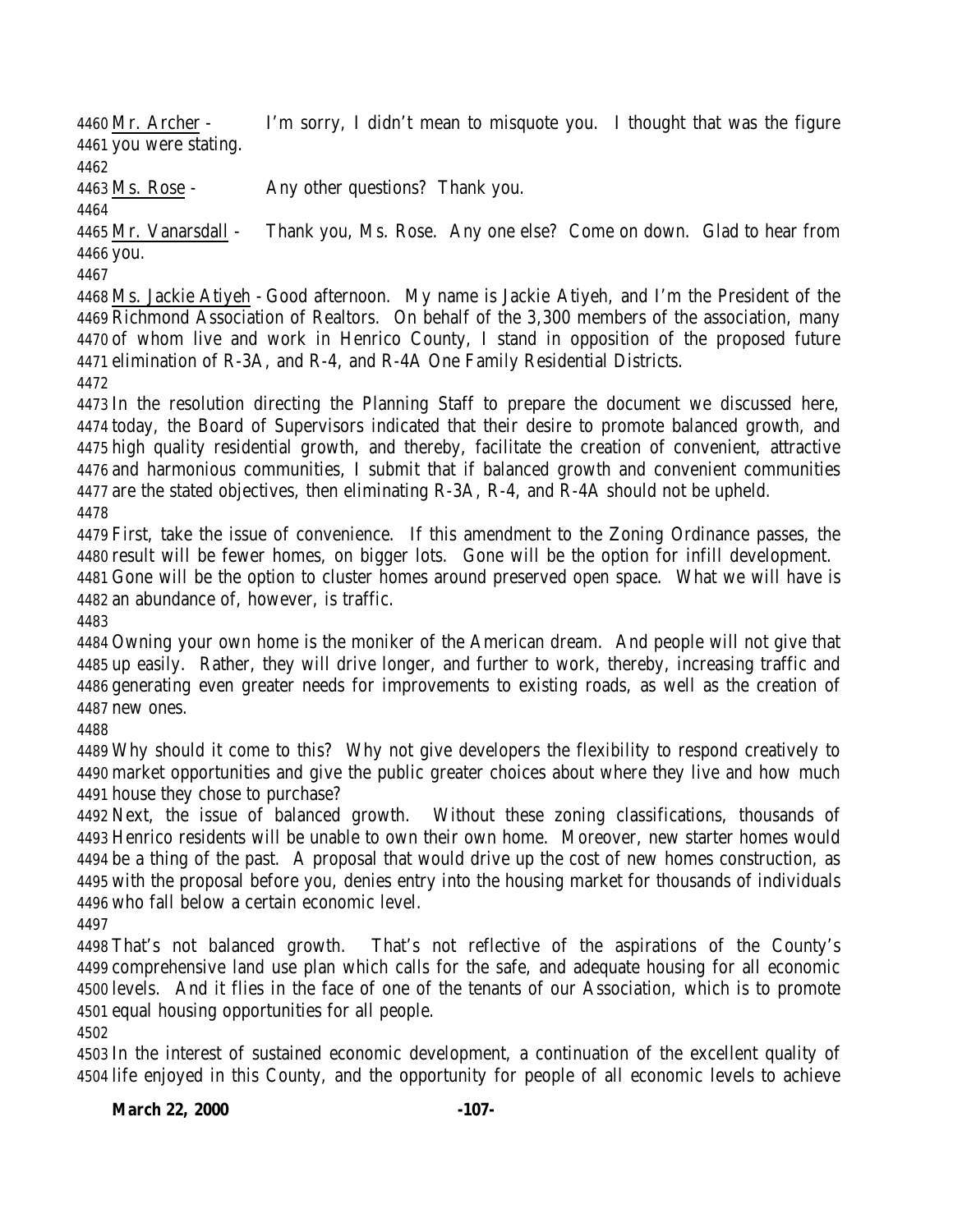the American dream in Henrico, I urge you to reconsider the proposal before you. Thank you. Mr. Vanarsdall - How do you spell you last name, Jackie? Ms. Atiyeh - ATIYEH. 4511 Mr. Vanarsdall - I've seen it. And you're at Henrico Realtors? Ms. Atiyeh - Pardon? I'm President of Richmond Association of Realtors of the Richmond Area. Mr. Vanarsdall - Thank you. Any questions? Ms. Atiyeh - Thank you very much. Mr. Vanarsdall - All right, who wants to be next? Mr. Tingley - Good afternoon, Mr. Vanarsdall, and members of the Commission. Mr. Vanarsdall - Mr. Tingley. 

 Mr. Tingley - My name is Clement Tingley. I am Past President of the Homebuilders Association. Clarke Jones, who is our legislative chairman, and who would normally be here to speak to you today is unable to be because of the death of a close friend. And I've been asked to speak on behalf of the Homebuilders Association. 

 Henrico County and the Homebuilders Association have had a long history of working together. I think most recently, we worked together on the problem with regard to flag lots. And, together, I think we found a good solution to that problem; one that solved the problem, and, yet, at the same time, did not become an overly burdensome regulation on the industry. 

 As I listed to the Resolution that sent issue to the Planning Commission, there was a fairly extensive problem statement, and, only one solution. And I truly believe that there are other solutions that we can find together that would offer more opportunities and more flexibility and not preclude the ability to provide housing at a reasonable price in Henrico County. 

 I echo some of the comments that were made by Mrs. Rose with regard to the impact this will have to the first time homebuyer in the County. As y'all pointed out, you do have a large number of apartment dwellers in this community. And, if you increase the entry level price for a new home, surely, basic economic principles say that resale homes will increase in value as well; therefore, making it that much harder for many of your residents to be able to purchase a new home.

 So, I would ask that you defer this, and we try and develop some flexible alternatives that will address both your concerns and our concerns. The big picture is in the Richmond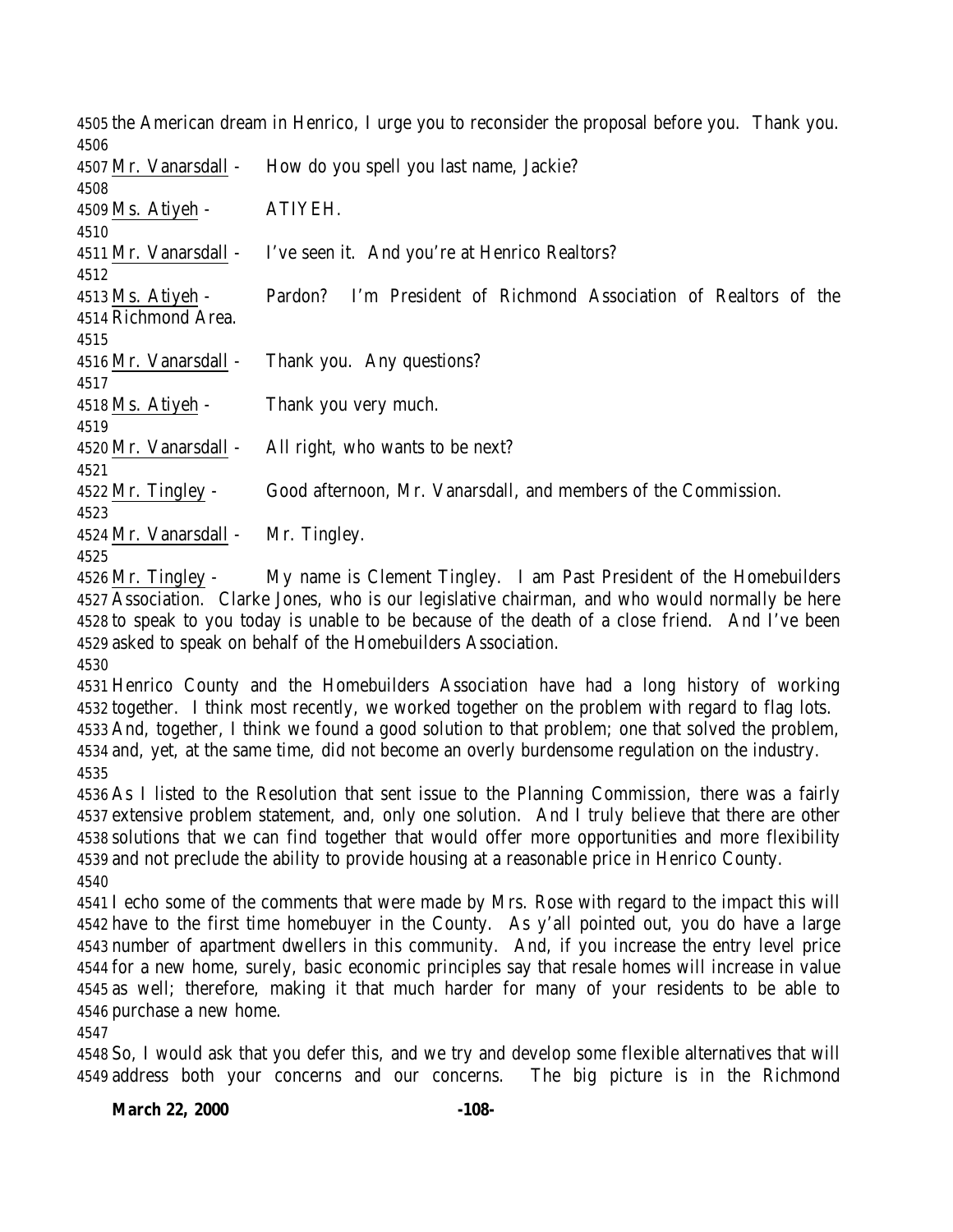Metropolitan Area in the next decade, if you believe the population forecast by the Virginia Employment Commission. There's probably going to be a demand for about 45,000 new units. That's 4,500 units a year. And, they have to be put somewhere. Either that, or we have to face economic stagnation, because our industry, in fact, responds to job growth. That is what's creates the demand for housing.

 And I believe, again, echoing Mrs. Rose's remarks, that its time for the region to look at the housing needs instead of each local government pursuing their parochial interests in excluding opportunities for affordable housing. And, we have some other people who are going to speak on behalf of the Association. Judy, did you want to speak to the land use issue? 

 Mrs. Quesinberry - Just ask you a question before you sit down, Mr. Tingley. And the previous two speakers might want to say something about this as well. But, I'm hearing terms like, "entry level new home," "first-time homebuyer," and "affordable housing." I'm not sure what the definitions are and this may not be the forum to discuss those, but my question is, "Can you not build those in an R-3?" Your preface here is, that without the other zoning, that those things would be impossible?

Mr. Tingley - May I run the numbers for you?

Mrs. Quesinberry - Yes.

 Mr. Tingley - Let's just say for the sake of argument, I think this is a fair estimate that right now, the price for an entry level new home lot is about \$30,000. Last year, I was offered some lots over on Telegraph Road at \$30,000. So, let's use the number \$30,000. In eastern Henrico, they're probably a little bit less. A little more in western.

And, that's based on a 60-foot lot. If you go to an 80-foot lot, that is a one-third increase.

 That means that the value of the lot, the cost of the lot has to go up one-third. So, that means that lot is going to go from \$30,000 to \$40,000. That will be the typical first-time homebuyer lot in Henrico County.

 Mrs. Quesinberry - What you're saying then, an R-3 lot—11,000 square feet, that you could in R-3 would be \$40,000?

 Mr. Tingley - Well, this is a hypothetical example. I mean, obviously, that's a function of the market. But, what I'm saying is, that if, right now, you can build on a 60-foot lot, minimum, if you go to a minimum of an 80-foot lot, the impact is going to increase the cost of the available lots by one-third. Okay. And that number is somewhere around \$40,000. And, then, are you with me?

Mrs. Quesinberry - Yes. I'm not sure I accept that, but go ahead.

 Mr. Tingley - Okay. And, then, the rule of thumb in our industry is that the cost of the package; the home and lot, has to be four to five times the cost of the lot in order for there

**March 22, 2000 -109-**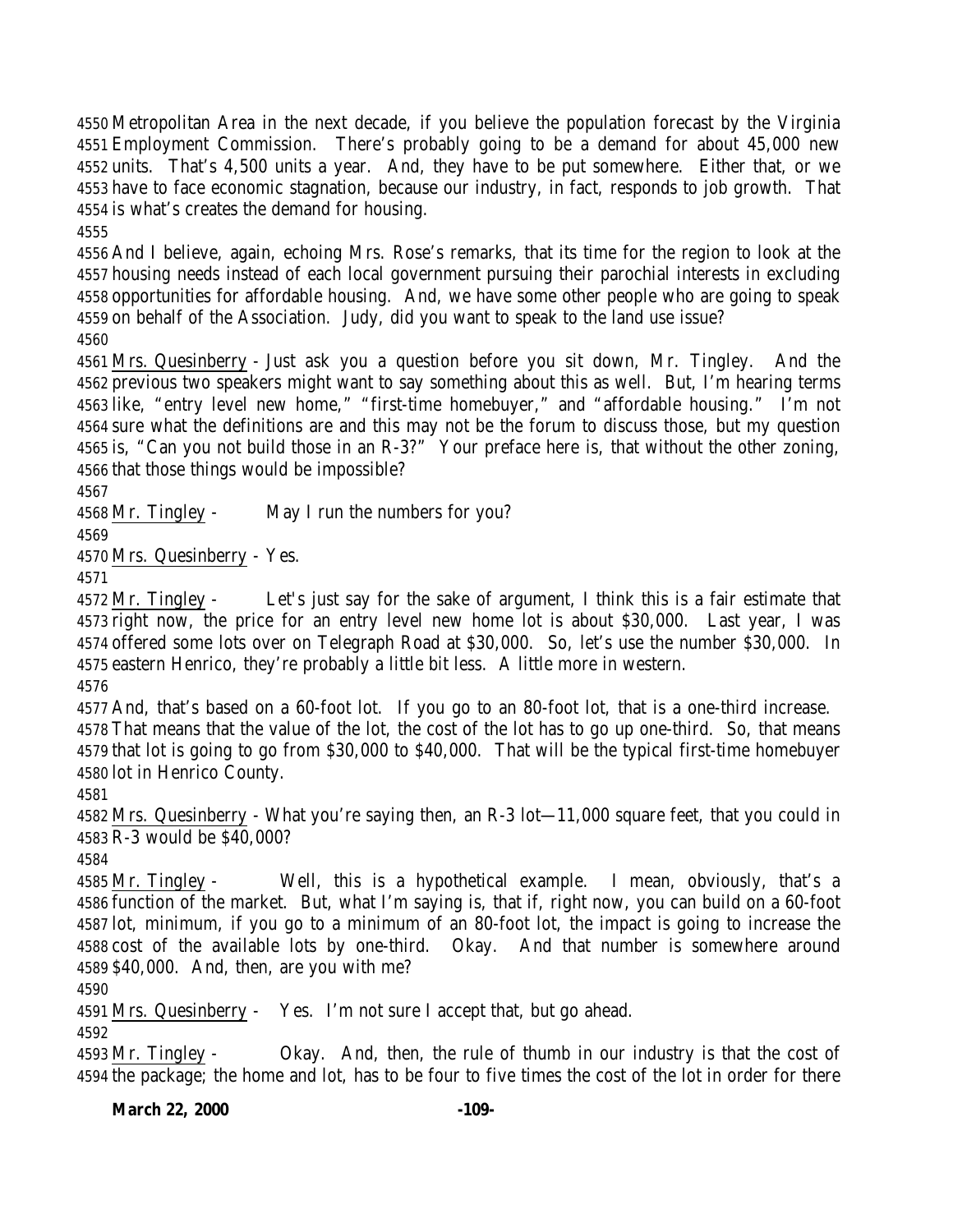to be an appropriate perceived value. And, then you have something that costs \$120,000m with a \$100,000 lot and you have a \$10,000 garage on it. But nobody's going to pay \$120,000 for that.

 And, so, the house has to be in proportion to the price of the lot. Hence, the rule of thumb that it should be four to five times. That means that, if the price of the house goes up \$10,000, then the price of the home package that's put on the lot is going up four to five times that \$40,000 to \$50,000. It's a very significant impact. 

 Ms. Dwyer - Mr. Tingley, he suggested that we be regional in our approach to this. As I heard in the opening remarks, even if we eliminate these three zoning classifications, Henrico will still allow a single-family building lot that a 1,000 square feet smaller than the smallest building lot that's allowed in Chesterfield County. Are you saying that Chesterfield County has no affordable housing?

 Mr. Tingley - Chesterfield County, like Henrico County, has an inventory of already zoned land.

Ms. Dwyer - There existing ordinance, the smallest lot is 12,000.

 Mr. Tingley - I understand. But, they have an existing inventory of land that has already been zoned. I have a community that I'm building in down there right now. And, I have 7,000 square foot lots. But, once that inventory is gone, and its being worked through right now, you will see significant increases in housing costs in Chesterfield County. And y'all have an inventory too. And I'm not saying that it's right what Chesterfield County is doing. And that's why I think that we need to sit down and look at the regional needs. If there are 45,000 new homes that need to be built in various price ranges each year, where are they going to be built?

 Ms. Dwyer - Mr. Marlles, there seems to be somewhat of an assumption that Henrico does not have affordable housing. And, I think I heard you mention earlier that, in your view, is not the case. I know you don't have the resources and statistics in front of you, but if you could just let me know what your thoughts are on that?

 Mr. Marlles - Ms. Dwyer, members of the Commission, Mrs. Rose did say something that I do agree with, and that is, housing markets and affordable housing have to be looked at on a regional basis. I think when you look at the figures, I think it will prove out that Henrico has more than its fair share of affordable housing, both in terms of rental and single-family units. I think, next to the City of Richmond, we have the highest number of subsidized housing units. I think the figure was already thrown out. We have 30,000 apartments, versus Chesterfield 10,000 apartments. I think when you compare those figures, I think the perception that people have in Henrico is very different than actually what the numbers show. I think we do have more than our fair share of the regional affordable housing market. I think the numbers will bear that out.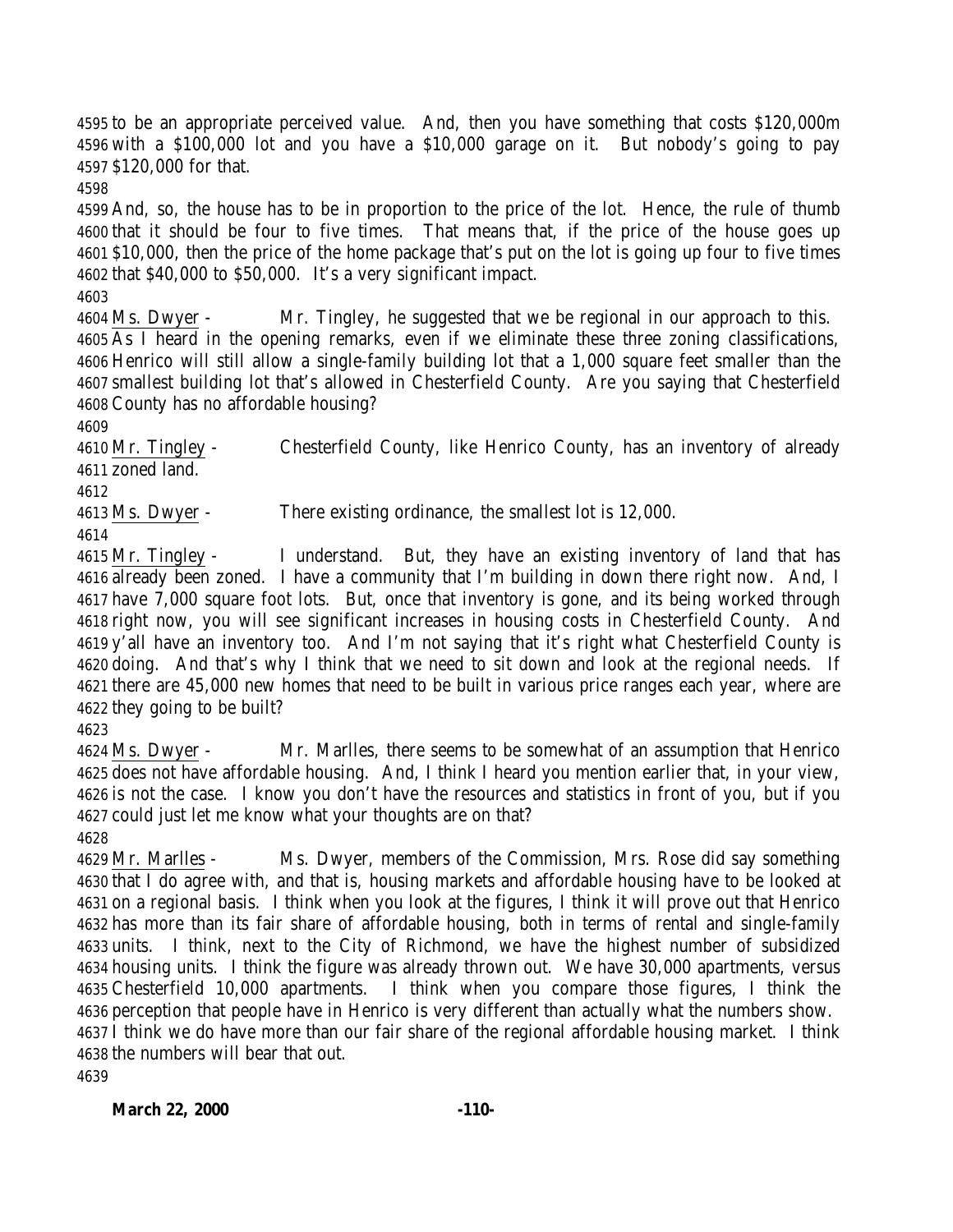| $4640$ Ms. Dwyer -      | Thank you.                                              |
|-------------------------|---------------------------------------------------------|
| 4641                    |                                                         |
| 4642 Mr. Vanarsdall -   | Thank you. What did you say; 45,000 buyers per year?    |
| 4643                    |                                                         |
| $4644$ Mr. Tingley -    | There's a demand for about 4,500 housing units a year.  |
| 4645                    |                                                         |
| 4646 Mr. Vanarsdall -   | Oh, 4,500.                                              |
| 4647                    |                                                         |
| $4648$ Mr. Tingley -    | Forty-five thousand (45,000) in the next decade.        |
| 4649                    |                                                         |
| $4650$ Ms. Dwyer -      | In where, the region, the County?                       |
| 4651                    |                                                         |
| $4652$ Mr. Tingley -    | In the Richmond Metropolitan Area.                      |
| 4653                    |                                                         |
| $4654$ Ms. Dwyer -      | Okay.                                                   |
| 4655                    |                                                         |
| 4656 Mrs. Quesinberry - | Starter, first-time houses, or just housing in general? |
| 4657                    |                                                         |
| $4658$ Mr. Tingley -    | Across the entire spectrum.                             |
| 4659                    |                                                         |
| 4660 Mrs. Quesinberry - | Across the package. Okay.                               |
| 4661                    |                                                         |
| 4662 Mr. Vanarsdall -   | Yes sir, Mr. West.                                      |
| 4663                    |                                                         |

 Mr. Junie West - Mr. Chairman, members of the Commission, my name is Junie West. I'm not sure if I'm representing the Homebuilders or Timmons or myself, but I'm here. I'll give some thoughts to the understanding the objectives. And I've given a lot of thought to the objectives of the elimination of the zoning districts.

 The overall assessment of what we have in the County currently, I don't think that I'm opposed that we've got too many zoning districts. There's a lot of residential zoning districts, and sometimes they get confusing, quite frankly.

 But, the concern that I've got, is we've got a zoning ordinance that was developed in the 1960's. And we're developing product 40 years later that is quite a bit different house than it was 40 years ago. And I think that real studying of the products that are needed in the housing market, and the lots that accommodate those houses is the real way to go with the evaluation. 

 Now, I don't have the answer to say, you take a cleaver and you chop off this side of the spectrum and that's the way it is. I personally don't think that's the most talented way to accomplish reorganization or restructure of the ordinance. I don't have that answer right now because I haven't really viewed it.

 We talk about the bordering counties. And I like to think that the relationship that we've had over the past 20 years with our organization and the County and the homebuilders in the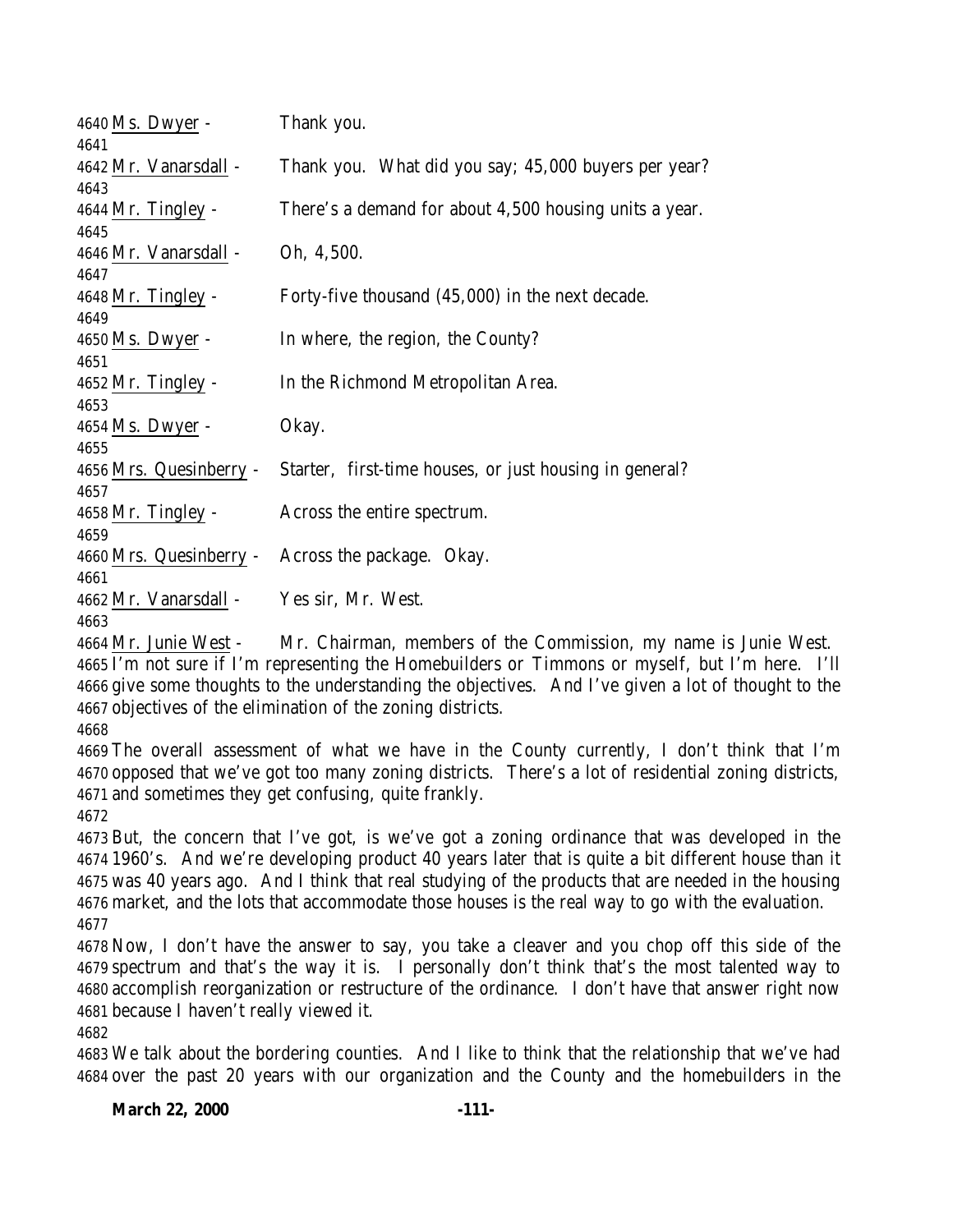County has been one that I really like the other counties to look at Henrico and say, "We did it right." And, I think we have.

 The concern that I've got is I don't have the answer. I understand the objectives and I think that deferral of the action to try to present some solutions and answers is the proper fashion in which to look at this. Is this going to promote sprawl? Is it going to promote quality? I don't really have the answer to that, but we're talking about taking action on an issue that we really don't know the results of. And, I think that's where I am at this point of the representation. 

 I've thought for probably 5 years now that we need to take a look at the product that's being built and the product that's being demanded by the citizens in the way the housing, themselves, structure the Ordinance towards that. And I think we'll find out a bit better of how the Ordinance should look at that point. And I think that would develop with work sessions with the staff work sessions, with the people who are providing the houses, and the people who are buying the houses.

 Mr. Vanarsdall - Let me ask you this. You may not know the answers. I don't. Throughout Henrico County and some parts of Henrico County, you can go down a block and won't find two houses that are owned. They are absentee landlords. Some of them are run down where no one should have to live in them. Do you think this would make those people "pretty up" their homes, make them more livable? I mean, you know, if you can rent something, why do something to it? Do you think this is going to have any kind of adverse effect on that?

 Mr. West - I don't know. 4711 Mr. Vanarsdall - I don't either. I just thought I'd throw that out. Mr. West - I really don't know. Mr. Vanarsdall - I wished it would. 4717 Mr. West - Yes. I think where we are, today, is an understanding of the objectives, in trying to figure the most quality approach to meeting those objectives. Mr. Vanarsdall - Okay. Mr. West - I am convinced that chopping the districts off is not the highest quality approach from a land planing perspective. Mr. Vanarsdall - Any one else have any questions for Mr. West? Ms. Dwyer - So, Mr. West, you're saying, we have an antiquated ordinance that's not reflective of the kinds of housing products that are typical today or available today, and maybe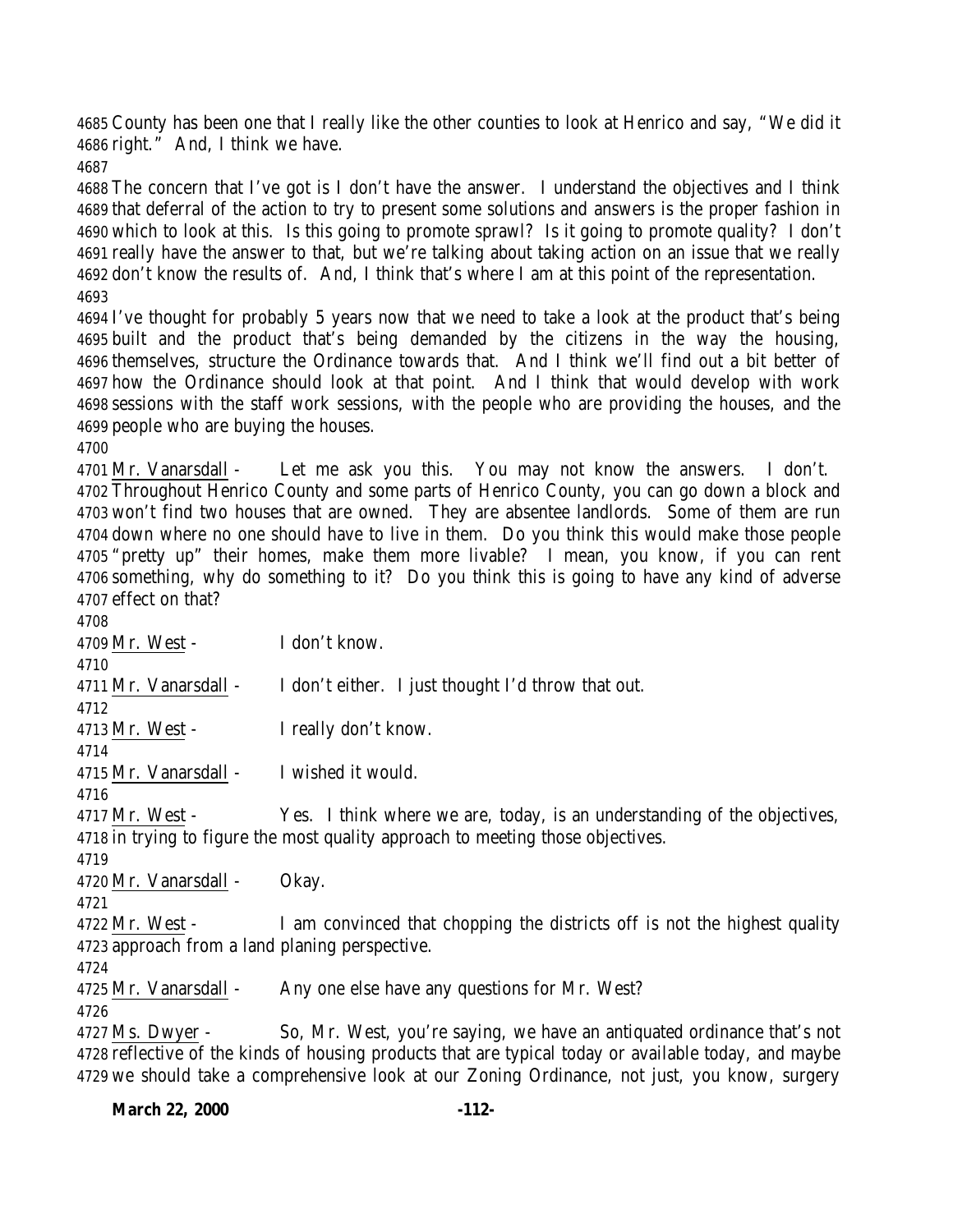with a chain saw, and just go in and be a little more precise and specific about what changes need to be made.

 Mr. West - I think there are definite portions of it that are antiquated that need to be looked at. Tri-level housing was great in the 70's, but you never see any built today. And, its just an example of developing the ordinance around the product. It's never made sense to me to develop the lot, and figure how to get a house to fit on that lot. If you know what the product is and you talk to the major homebuilders what the product is, it only seems fitting to me that the lot should fit the product, and not the other way around. And, I think we can understand that product, and understand the real need of "What is affordable housing lot size?" I don't know the answer to that standing here. I really don't.

 Mr. Vanarsdall - I don't either.

Ms. Dwyer - It could be R-3.

4746 Mr. West - You know, it might be R-1, but it might be R-4, you know. That's a drastic change. But, I try to be objective and try to get to the end result and the proper answers and I just don't think we have them. But I think that we don't know that we're making a quality decision by chopping off several zoning districts. I think, in combination with understanding what the objectives are, and revisiting the setbacks, lot widths, in the various zoning districts, my instinct says that if we have too many zoning districts, and you don't need them all, but which one's do we need, and how should they be revised? I would think there's a value in revising some of them.

 Ms. Dwyer - I don't disagree that we could use a comprehensive look at our zoning ordinance.

 Mr. West - And I don't mean that we have to take the whole Ordinance. Obviously, you can take that section of the classification of the lots and the zonings and I think do some real positive things with it.

Mr. Vanarsdall - Thank you, Mr. West. Anybody else?

 Mr. Glenn Moore - Mr. Vanarsdall, I'm Glenn Moore. I'll try to be very brief. I know the Commission is aware is that both the State law mandates that localities provide affordable housing, and the Comprehensive Plan of Henrico also requires that. And, I'm not suggesting, I don't know it could absolutely be said that these changes mean that there is elimination of affordable housing or even an adverse effect. I think that it could be possible. But, I merely state that to remind you that those requirements need to be satisfied. 

 I've heard a lot, Mrs. Rose, and Mrs. Atiweh also about more flexibility in single family development. And I really believe if these districts are going to be eliminated, or even if they're not going to be eliminated, for that matter, the single-family zoning ordinance districts could benefit by some restructuring in some manner.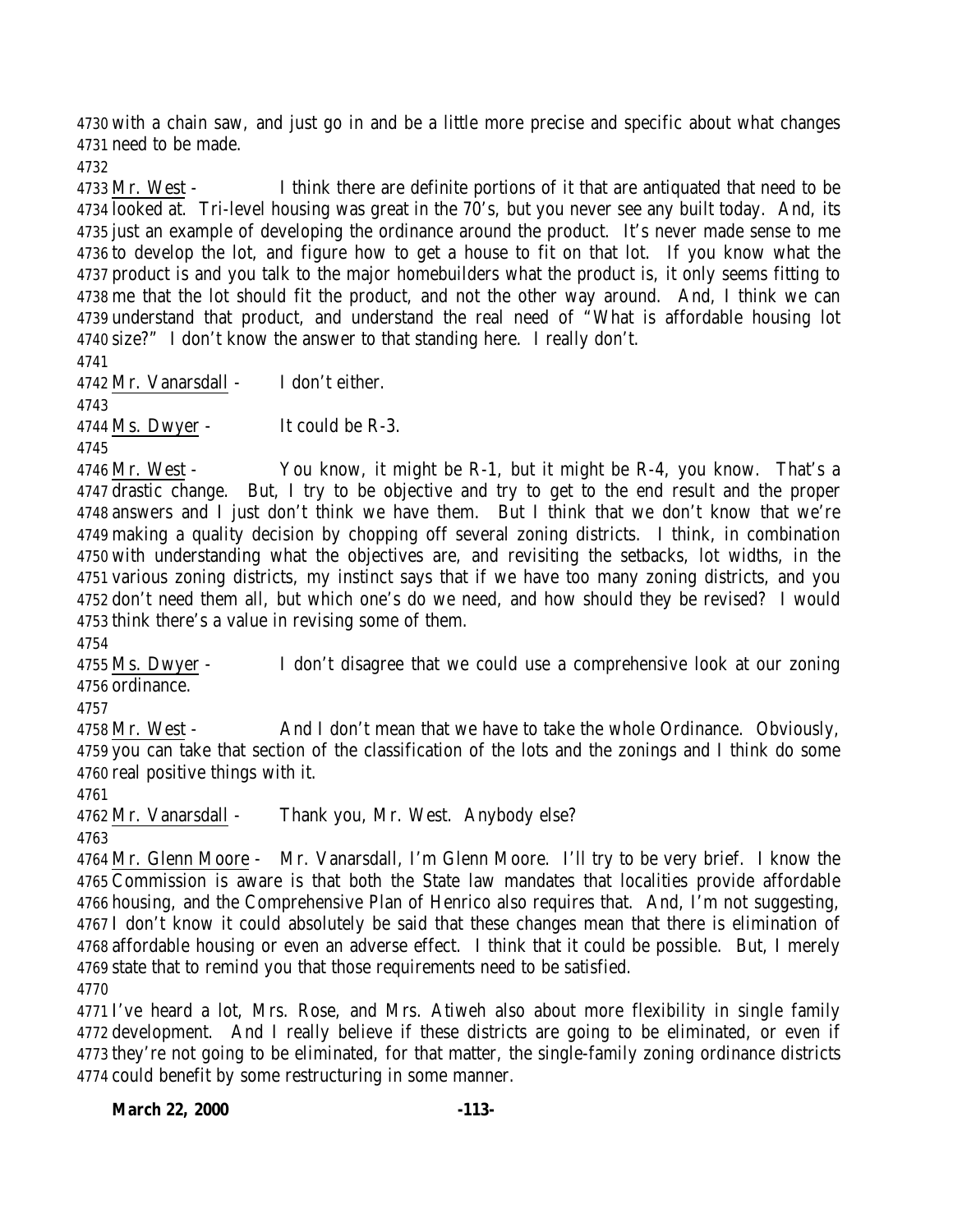I was talking to Delmonte Lewis a minute ago. We were talking about Chesterfield County, Ms. Dwyer, and you mentioned the minimum size lot in Chesterfield County. But, in Chesterfield County, you can apply for a conditional use permit, or a conditional use for a plan of development, and you can go beneath those lot sizes. That opportunity is available. Now, the Planning Commission and the Board don't have to approve those requests.

 Obviously, they extract quality standards before they grant them, I'm assuming. I think something like that is something that Henrico County could benefit from.

 Hanover County, just in the last 30 days, adopted; they've eliminated, as I understand, I was just there the night that they did this, have been following it somewhat in the paper. But what they have done is eliminated their R-1, R-2, R-3 Districts, and now have something called an RS District. And, basically, there is really not a minimum size lot per se. You, basically, can come in and ask for a density which is consistent with what's in the immediate area of that property, because the Board's not going to approve anything that exceeds that, I wouldn't think. But, if you want to, let's say, cluster lots or cluster houses to save trees or save Civil War trenches, something like that, you're allowed to do that.

 You really can't do that with the zoning districts that you have in Henrico County. And, particularly, with the elimination of the controlled density. That did allow us for some flexibility, if this amendment is adopted, is going to be eliminated. 

 So, I think it would be a good idea. Regardless of whether or not these changes are approved, if something like that, that would benefit both developers. I'll acknowledge, on behalf of the development community, that it can benefit developers, it can also benefit localities to look at how you require single-family development to be done. I'll be happy to answer any questions you might have.

Mr. Vanarsdall - Any questions for Mr. Moore? Thank you.

 Mr. Condlin - Mr. Chairman, members of the Commission, my name is Andy Condlin, with Williams, Mullen. I'm here on behalf of a group I've appeared here on behalf before in front of you; the Greater Richmond Association for Commercial Real Estate. I've received Board support to request that this proposal be deferred. You might ask, "Well, its commercial real estate. What's your interest in residential?" Obviously, I've appeared before you representing residential. But, from a commercial standpoint, as has been expressed before, commercial growth and a healthy economic environment is contingent upon, and is desperate for good quality and affordable housing. The two work hand in hand. I've got to tell you. There's a number of smart people that have stepped up here before, that are a lot smarter than me, that can handle and understand all these nuiances and the effects of what would occur. The brutal and honest truth is, we've had absolutely zero time. I only received the ordinance just less than a week ago; a few days ago. The primary concern of most of my clients was, "Was there going to be a grandfathering?" And the second concern was, "What's the effect from here on in for property that's A-1 that we want to develop residentially, what's going to be the impact?" I didn't have an answer. Our support staff didn't have an answer, because we haven't had an opportunity yet to consider these issues.

**March 22, 2000 -114-**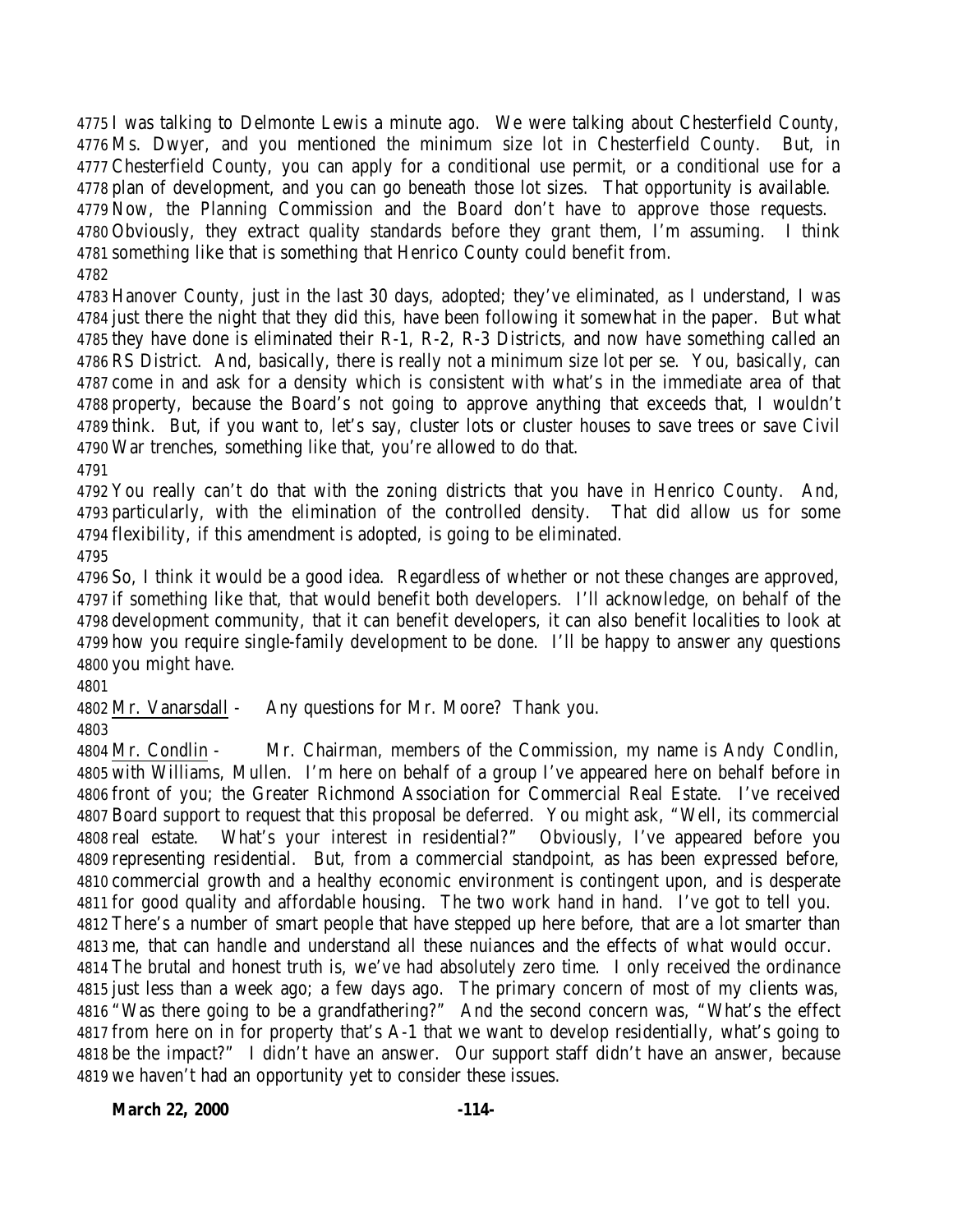I would also reiterate what Mr. Moore had said. Hanover is actually studying, and I do not believe its been passed yet, what we call "a sliding scale" for residential, where it's actually, if you do four of the following seven or eight items, you can get "X" percent increase in density. You know, they have groupings like that. Again, there's many alternatives that, as Junie said, a matter of just chopping them off. It may not be the best quality and the best answer for what we want to accomplish and what our goals are. That's all I have. Again, I would reiterate request for deferral and I'd be happy to answer any questions.

 Mr. Vanarsdall - Any questions for Mr. Condlin? Thank you, Mr. Condlin. Any one else like to speak? Mr. Gene Watson - Good afternoon. Mr. Vanarsdall - Good afternoon, sir. Mr. Watson - I'm Gene Watson, and I am here as a citizen of Henrico County. Mr. Vanarsdall - did you say, WATSON? Mr. Watson - WATSON, yes. Mr. Vanarsdall - Gene?

 Mr. Watson - Yes. I've been a longtime resident of Henrico County. But for 15 years moved around the country and moved in several other locations. And, I can tell you, it was a pleasure to come back to Henrico County. And, I appreciate what you have done, in your Commission, over the years to maintain the quality of life in Henrico.

 I'm also a member of the Mission and Outreach Committee of River Road Presbyterian Church. And have been involved in refugee re-settlement. And have recently worked with a family, and we had a very difficult time finding, in our community of western Henrico, affordable housing. And, that family has recently moved out of the area because they felt through their network of folks that they could find more affordable housing elsewhere. 

 And that led me to get involved in this issue. And I've become involved in the Henrico Affordable Housing Partnerships to find out what is the situation with affordable housing in the County. And, I'm here, today, just to say that I'm concerned to learn that measures are being taken that may remove the flexibility of the non-profit and development community to develop low income or affordable housing in the future.

 I know their zoning now will stay the way it is, but as the County continues to grow, I would like to see it be a place that will attract diversity, and have housing that meets those needs. I would like to see a study performed on how this amendment will affect the ability of the County to meet the housing needs of our community? And ensure that we will be able to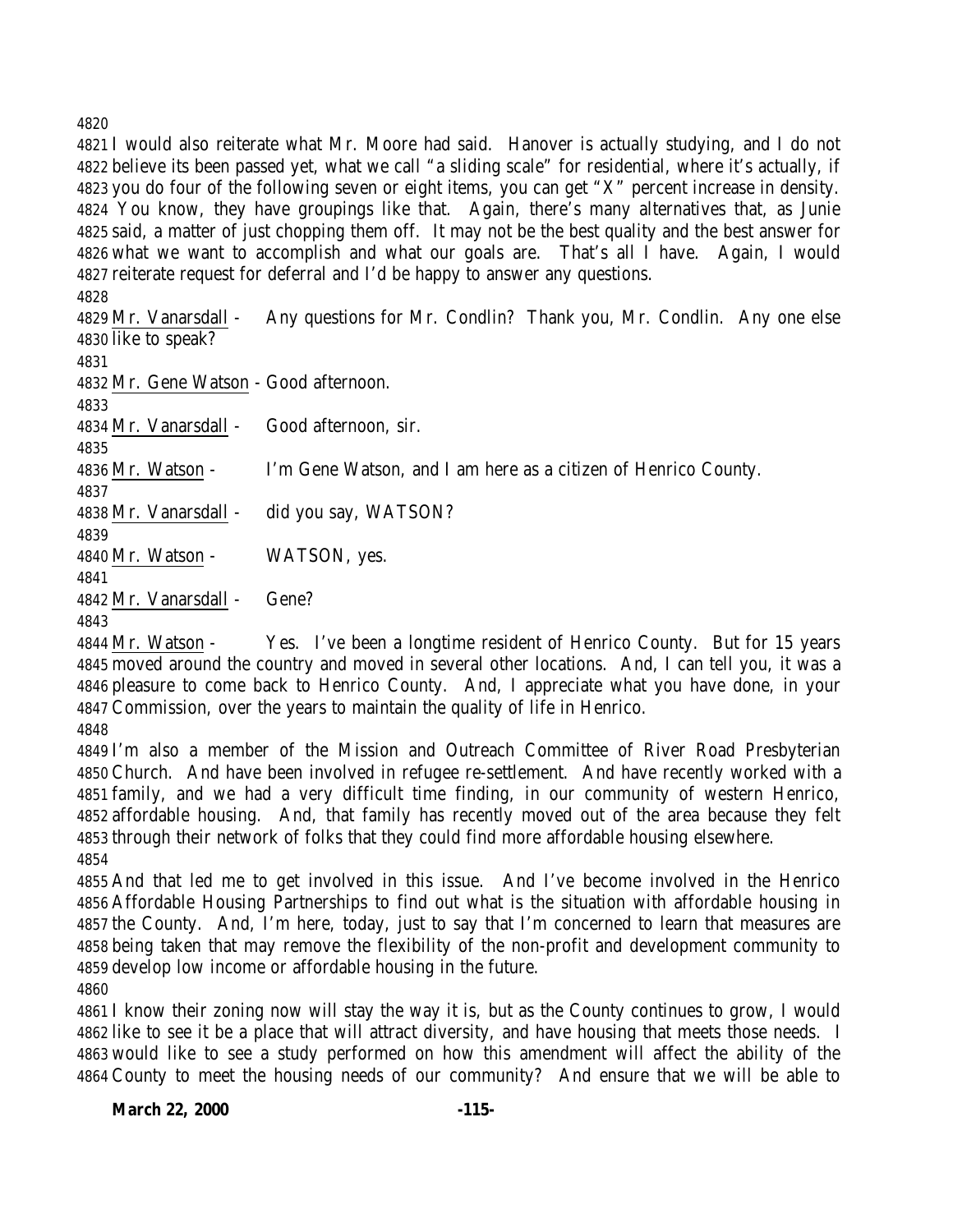continue to attract diversity in our community, with a regional housing market that meets the needs of everyone.

 I know there's concerns about what the neighboring counties are doing. And that concerns me even more than all of the areas; all of the counties in this area may be taken steps, moving away from allowing affordable housing to be developed in the future. And I would like to see Henrico take a leadership role in seeing that the region, as a whole, is responsive, and certainly that Henrico County is as well. Thank you.

 Mr. Vanarsdall - Mr. Watson, can I get the name of your organization again, Richmond what?

 Mr. Watson - I'm a member of the Commission and Outreach Committee of River Road Presbyterian Church, and I'm a member of the Henrico Affordable Housing Partnerships. 

 Mr. Vanarsdall - Let me ask you this, if the family that had to move out of the area, did they only look for a house in Henrico County?

Mr. Watson - Did they only?

4885 Mr. Vanarsdall - The family that you spoke about that had to move out of the area because they couldn't find a home, did they just look in Henrico County, or did they look in Richmond and all the surrounding counties?

 Mr. Watson - They were primarily looking in the western Henrico area, because that's where they had settled and had their children in school and wanted to try to stay in this area. 

 Ms. Dwyer - Were they looking for a home to purchase? Is that what they couldn't find?

 Mr. Watson - They were looking for purchase or rental property. Initially, rental would be the issue. We were subsidizing their rent through our committee to help them become established, and they felt they could move elsewhere, become independent more quickly. 

 Ms. Dwyer - I mean, I think the Commission certainly is interested in having a variety of housing, and a diversity of housing, and interested in having affordable housing, and an asset, because I participated with my Church also in the re-settling of a Kosovo family and we didn't have any trouble finding affordable rental housing in western Henrico County. So, I just wanted to add that…

 Mr. Watson - Well, I wasn't involved in the actual search, but I just know the result of it was that, this family felt very strongly. You know, a lot of its perception that they could find more affordable housing elsewhere and decided to relocate. We were sorry to see them go, because we had been working with them for three years.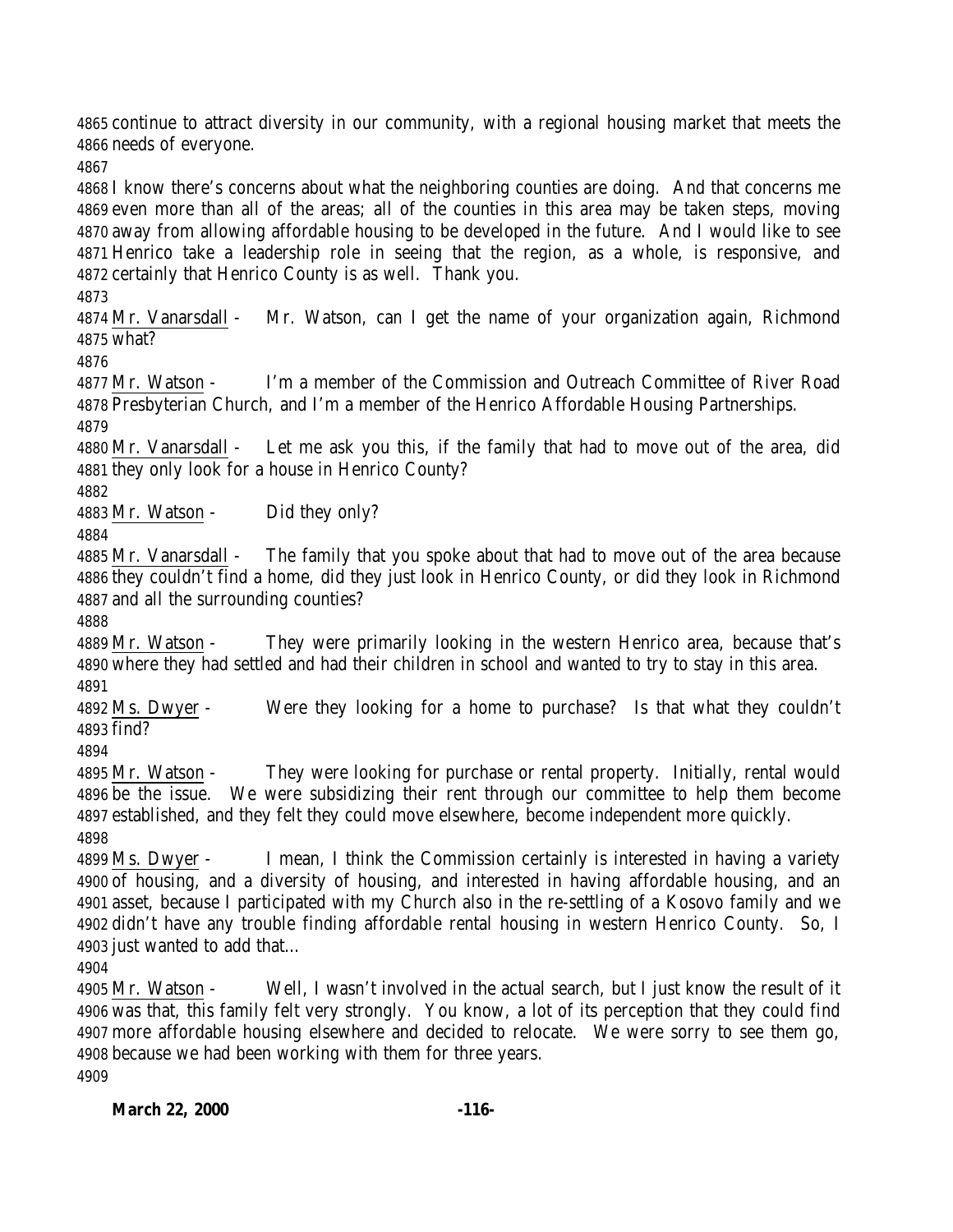Ms. Dwyer - We need to make sure that we're grounded in facts, too. Mr. Watson - I understand. Ms. Dwyer - That's why I was asking Mr. Marlles what the data tells us. I mean, I think we need to avoid the perception that there is not, necessarily, enough affordable housing in Henrico if, in fact, there is. Mr. Watson - I agree. Mr. Vanarsdall - Thank you, Mr. Watson. Any one else like to speak? Yes sir. Mr. Rob Shawbell -Good afternoon. Rob Shawbell. I'm a new resident in Henrico and also… 4924 Mr. Vanarsdall - I didn't catch your name. You gave it to me too fast. Mr. Shawbell - Rob Shawbell. Mr. Vanarsdall - Thank you. Mr. Shawbell - I'm also a new homebuyer, so I'm somewhat familiar with the prices of homes. And, first, just want to reiterate the concern that raising the lot size might eliminate access to new homebuyers. As someone who is married to someone who has a good job, and make a good income, I know the concessions we had to make and decide what we can afford, and just did not end up buying an extravagant home. But just wonder what could someone on a lower income get. Would they be able to get something that's decent. The second concern is, you hear lots of talk from members of the Commission on, "Here's what we're doing compared to Chesterfield and Hanover." And I know those should be benchmarks, but I haven't heard anybody say, what we're doing in response to the need. And, so would ask the Commission to make decisions also considering that, not just what others are doing. And, I wanted to ask Ms. Dwyer, I guess it is, you said you participated in settling a family and did not have difficulty finding affordable housing? Ms. Dwyer - Right. Mr. Shawbell - Do you recall how much the rent was that they were going to pay for that family, or did they purchase a home, or what was it? Ms. Dwyer - It was rental housing off of Quioccasin Road. It was on the bus line.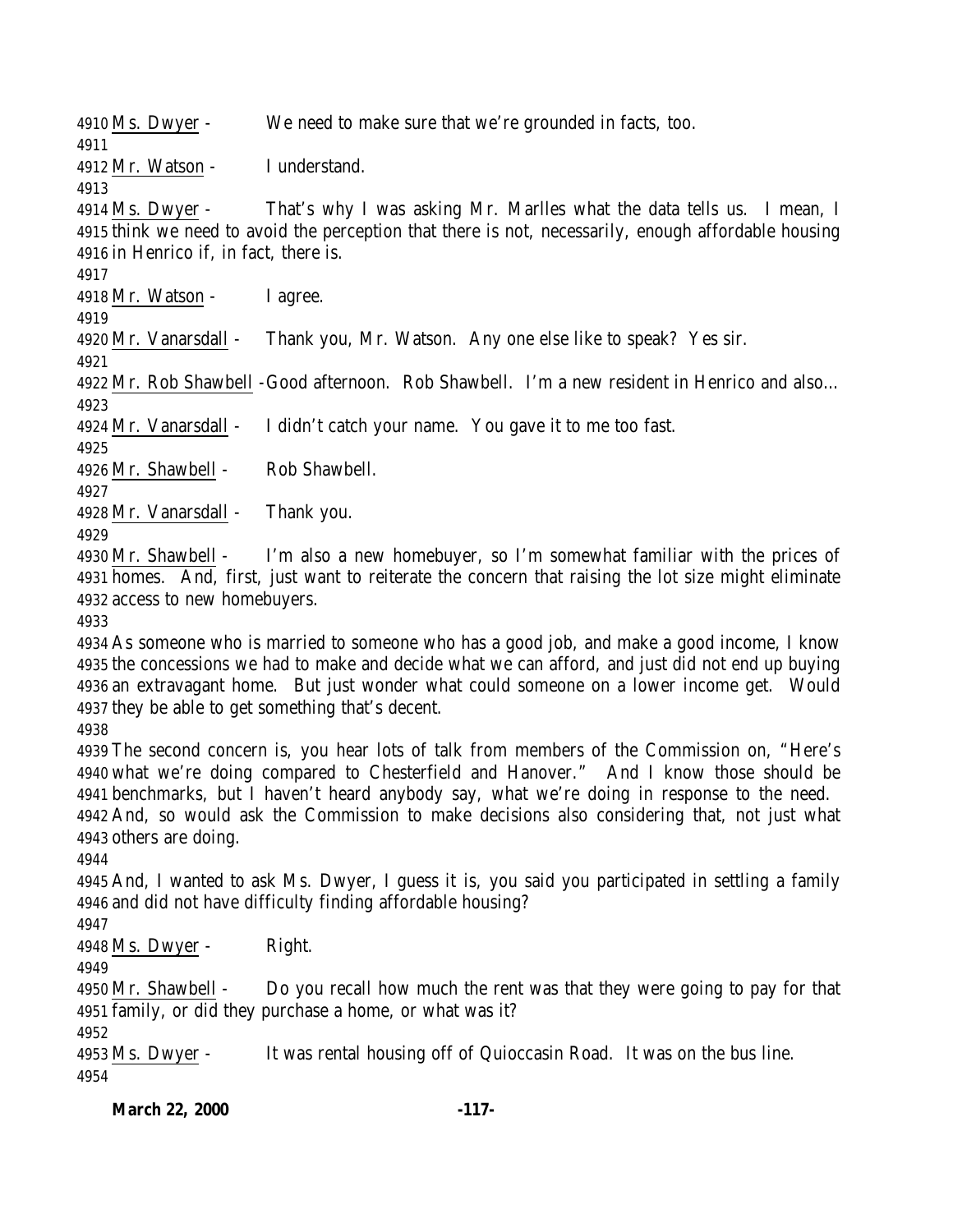Mr. Shawbell - And do you recall the price range that they settled on?

 Ms. Dwyer - I can't quote you that right now. If you call me, I can find out. I don't want to quote something I can't recall.

Mr. Shawbell - I thought maybe you'd have a ballpark figure. Thank you.

 Mr. Vanarsdall - Thank you. Any one else? Mr. Marlles, I think it would be in order for you to state what you stated in the beginning of this hearing as what our role in this today is. 

 Mr. Marlles - Mr. Chairman, I think the Resolution that Mr. Blankinship read as part of his presentation makes it clear that the Board of Supervisors feels strongly on this measure. I believe it sends a strong message to staff that we are to move forward on this proposal, and bring it to the Board as soon as possible. That's, at least, the way that staff interprets the directive.

Mr. Vanarsdall - Mr. Blankinship, is that your interpretation?

Mr. Blankinship - Yes sir.

 Mr. Vanarsdall - All right. All right, then, we appreciate all the input and all the remarks. We'll need a motion now to forward this to the Board of Supervisors, and then you'll be notified when they will put this on their agenda. Is that right?

 Mr. Archer - Mr. Chairman, before we move, I have mixed emotions about what it is we're being asked to do, because I can't help but concur with a lot of the things that have been said by many of the speakers who came up today. And, I want to make sure that they understand that we've been directed by the Board to move something forward that you all will at least have the opportunity to speak on again. We're not making this decision today. But, we're being asked to make a recommendation to the Board. This is probably, I guess, in my view, one of the toughest issues I've had to face since I've been on this Commission. And, you know, I lend a lot of credence to what Mr. West was saying about the fact, that a lot of our classes maybe anything has been around since the early 60's, I suppose, could be considered antiquated, to some degree. And, I don't know what the right approach to this is. This might be the right approach. I just don't know, to be honest with you. 

 But I think somewhere between now and the end of all of this, or, at least, I hope we can find a resolution that will be amenable to the Homebuilders and to everybody who spoke on this. I think this is an issue that's probably going to take a lot of compromise. And that compromise might have to come in the form of Homebuilders maybe having to lower their profit margins a little bit to try to make sure we look at this equitably from both sides. 

 This is one I think is going to be difficult, just snap your fingers and make it go away. And I don't know why I said all of that, except I felt like I had to say it.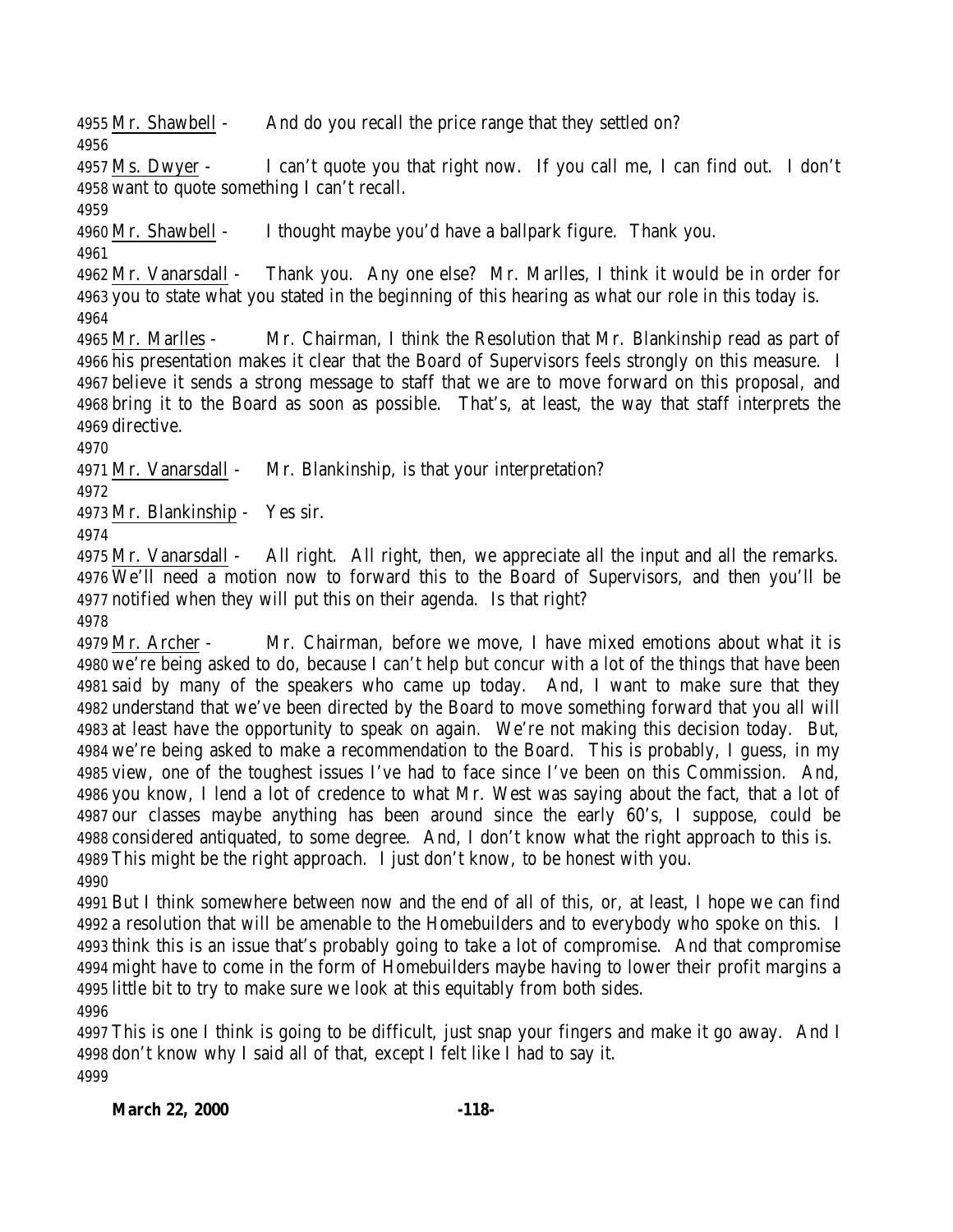Mr. Vanarsdall - I agree with you, Mr. Archer. And this does not mean because we're sending it to the Board does not mean the Board's not going to have a hearing and not going to change their mind, or change different things on it. It just means that we're sending it on for them to handle.

Mr. Archer - I think that's really what I was trying to convey.

 Mr. Vanarsdall - The staff is not going to do any kind of work session for us, but I'm sure that y'all will be ask to do a work sessions for the Board. So, my role is very clear on what my instructions are.

 Mr. Archer - I understand that, and I think what I'm trying to say is that, the speakers need to be aware that the meatiest portion of your presentation will have to be preserved for when the Board meets on this, because they'll be the ones to make the final decision. But, we have been given a mandate to pass this resolution. I just wanted to make sure everybody understands what the process is, as I understand it, now.

Mr. Vanarsdall - I appreciate your opinion and your comments, Mr. Archer.

 Mrs. Quesinberry - I would just like to make another comment about, I really appreciate everybody we heard from today. I certainly understand the concerns. This Resolution is not all about affordable housing, or first time homebuyers, or any of those things. It's not aimed at them, or against them, either one. It's not about that.

 I don't think we have seen or heard anything that would give us any reason to believe passing this Resolution to eliminate R-3A, R-4, and R-4A would prevent affordable housing in any way, shape or form. But, one thing that I believe to be true, is that, although it won't cure all the ills that we see in our Zoning Ordinance, it will, I think, improve the quality of what we're seeing in our housing development, and in our single-family housing. So, I think there's some merit there that needs to be pointed out.

 Mr. Vanarsdall - All right. Thank you. Any one else? All right, then we'd like to vote on it. I'll need a motion and a second.

 Mrs. Quesinberry - This is a motion to approve the resolution and to send it to the Board, Mr. Marlles? Is that the form of the motion?

Mr. Marlles - Yes. That's correct.

 Mrs. Quesinberry - Okay. I'll make a motion to approve the resolution before us today to prohibit future approval of controlled density developments, and to prohibit the future rezoning of the R-3A, R-4, R-4A Districts, and pass this onto the Board.

 Mr. Vanarsdall - Do I have a second? I'll second it to put it on the floor. Motion made by Mrs. Quesinberry, seconded by Mr. Vanarsdall. All those in favor say aye—all those opposed

**March 22, 2000 -119-**